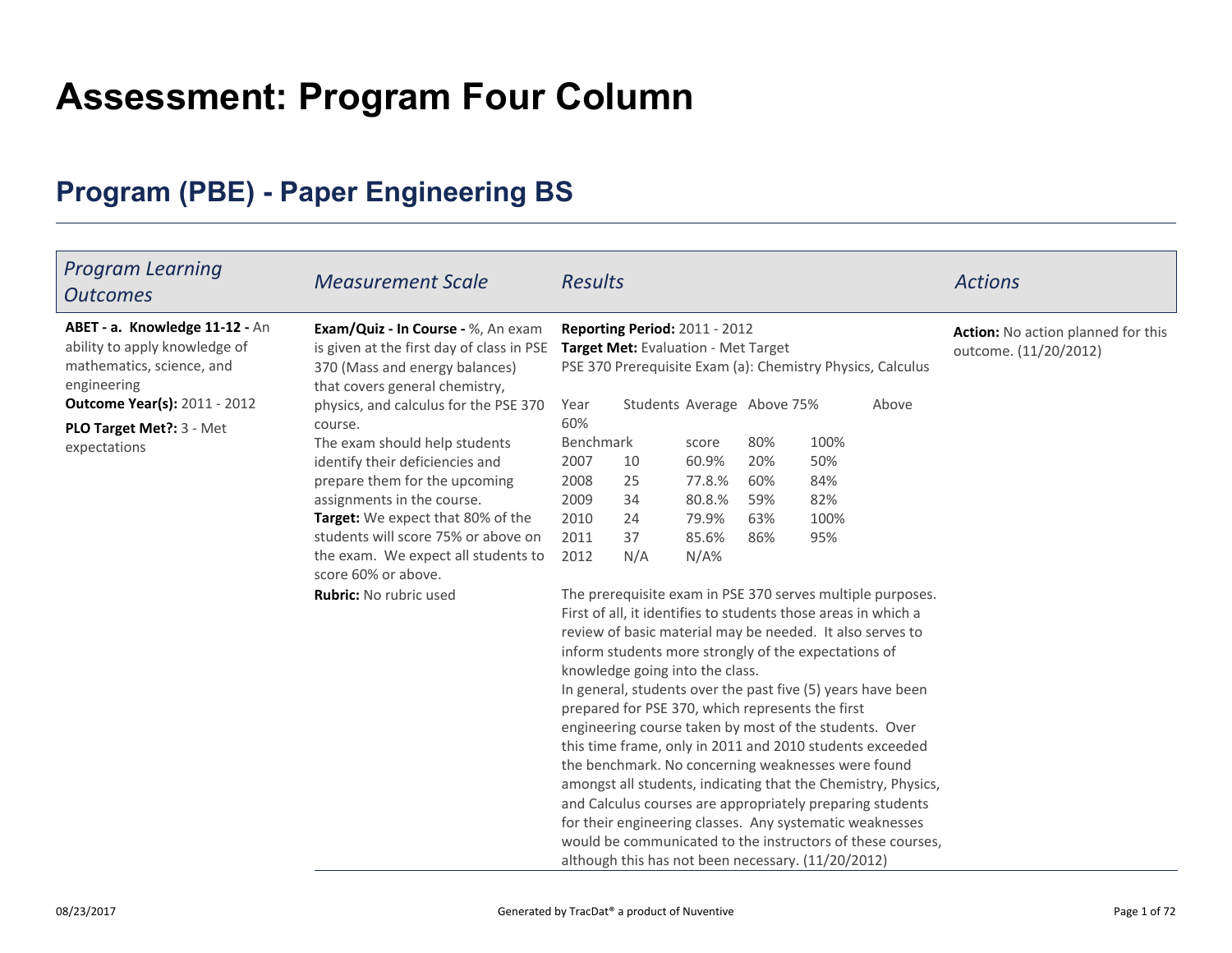| Exam/Quiz - In Course - %, Pre-<br>requisite exam in PSE 468. A quiz<br>was administered in the first week of<br>the class to ensure general<br>papermaking knowledge for the PSE | Papermaking Knowledge                                                        | Reporting Period: 2011 - 2012<br>Target Met: Evaluation - Met Target<br>PSE 468 Prerequisite Exam (a): Engineering calculations,                                                                                                                                                                                                                                                                                      |                                                     |                                                     |                                                    |                                                                                                                                                                                                 |                                                                                                                                                                                                                                                                                                                                                                                                                                                                                                                                               |
|-----------------------------------------------------------------------------------------------------------------------------------------------------------------------------------|------------------------------------------------------------------------------|-----------------------------------------------------------------------------------------------------------------------------------------------------------------------------------------------------------------------------------------------------------------------------------------------------------------------------------------------------------------------------------------------------------------------|-----------------------------------------------------|-----------------------------------------------------|----------------------------------------------------|-------------------------------------------------------------------------------------------------------------------------------------------------------------------------------------------------|-----------------------------------------------------------------------------------------------------------------------------------------------------------------------------------------------------------------------------------------------------------------------------------------------------------------------------------------------------------------------------------------------------------------------------------------------------------------------------------------------------------------------------------------------|
| 468 course.<br>Target: We expect that 80% of the<br>students will score 75% or above on<br>the exam. We expect all students to<br>score 60% or above.<br>Rubric: No rubric used   | Year<br>60%<br>Benchmark<br>2007*<br>2008 **<br>2009<br>2010<br>2011<br>2012 | Students Average Above 75%<br>8<br>N/A<br>7<br>10<br>$\overline{7}$<br>11<br>First of all, it identifies to students those areas in which a<br>review of basic material may be needed. It also serves to<br>more strongly inform students of the expectations of<br>knowledge going into the class.<br>468, which represents the final papermaking capstone<br>engineering course taken by every student in the Paper | score<br>N/A<br>N/A<br>74.7<br>75.8<br>90.6<br>87.4 | 80%<br>N/A<br>N/A<br>71.4%<br>40%<br>85.7%<br>90.9% | 100%<br>N/A<br>N/A<br>71.4%<br>80%<br>100%<br>100% | Above<br>The prerequisite exam in PSE 468 serves multiple purposes.<br>In general, students over the past four years have been well<br>prepared, with some exceptions for 2009 and 2010 for PSE | Action: Th<br>for this ou                                                                                                                                                                                                                                                                                                                                                                                                                                                                                                                     |
|                                                                                                                                                                                   |                                                                              | Engineering program in their senior year. Over the four<br>year time frame, two (2) students in 2009 and two (2)<br>students in 2010 fell below the 60% level on the                                                                                                                                                                                                                                                  |                                                     |                                                     |                                                    |                                                                                                                                                                                                 |                                                                                                                                                                                                                                                                                                                                                                                                                                                                                                                                               |
|                                                                                                                                                                                   |                                                                              |                                                                                                                                                                                                                                                                                                                                                                                                                       | necessary.                                          |                                                     |                                                    |                                                                                                                                                                                                 | prerequisite exam (score of 56 in 2009 and score of 63 in<br>2010). These students went on to pass the course with a<br>grade of a ?B-? in 2009 and a grade of ?B and B-? in 2010.<br>No systematic weaknesses were found amongst all<br>students, indicating that the Chemistry, Physics, Calculus<br>and papermaking courses are appropriately preparing<br>students for their final papermaking engineering classes.<br>Any systematic weaknesses would be communicated to the<br>instructors of these courses, although this has not been |

**tion:** There is no action planned this outcome.  $(11/20/2012)$ 

## *Program LearningOutcomes*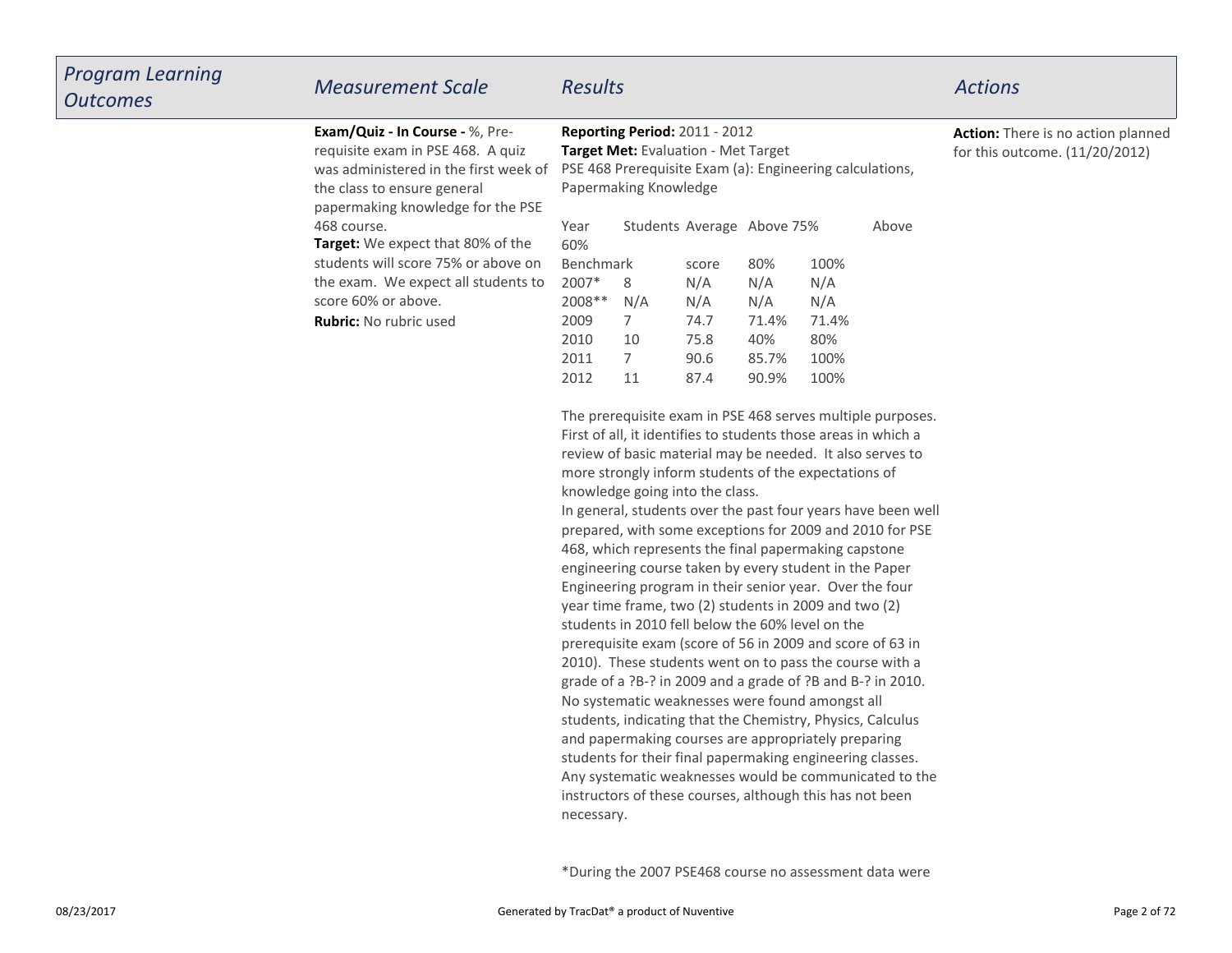| Program Learning<br><b>Outcomes</b> | <b>Measurement Scale</b>                                                                                                                                                                                                                                                                                                                                                                                                                                                                                                                                                                                                                                                                                                                                                                                                                                                                                                                                                                                                          | <b>Results</b>                                                                                                                                                                                                                                                                                                                                                                | <b>Actions</b>                                             |
|-------------------------------------|-----------------------------------------------------------------------------------------------------------------------------------------------------------------------------------------------------------------------------------------------------------------------------------------------------------------------------------------------------------------------------------------------------------------------------------------------------------------------------------------------------------------------------------------------------------------------------------------------------------------------------------------------------------------------------------------------------------------------------------------------------------------------------------------------------------------------------------------------------------------------------------------------------------------------------------------------------------------------------------------------------------------------------------|-------------------------------------------------------------------------------------------------------------------------------------------------------------------------------------------------------------------------------------------------------------------------------------------------------------------------------------------------------------------------------|------------------------------------------------------------|
|                                     |                                                                                                                                                                                                                                                                                                                                                                                                                                                                                                                                                                                                                                                                                                                                                                                                                                                                                                                                                                                                                                   | generated.<br>** Course not offered due to low enrollment. Students that<br>would have taken the course in 2008 took the course in<br>2007 or 2009. (11/20/2012)                                                                                                                                                                                                              |                                                            |
|                                     | Presentation/Performance - A, B, C,<br>D - In PSE 468 evaluation seminar at<br>the conclusion of the paper machine<br>run, the students give seminars and<br>field questions regarding their plan,<br>performance, and results of the<br>product design experience. Each<br>team has approximately 30 minutes<br>for a presentation and 60 minutes<br>for questions and discussion. A<br>panel of faculty and staff, including<br>the course instructor and the TA,<br>independently rate the students?<br>abilities to analyze and present data<br>from the paper machine runs. The<br>ratings were specifically broken out<br>with respect to the PSE student<br>outcomes ?a, b, c, e, I and k?.<br>Target: We expect the average grade<br>to be a B- on Run A and a B on the<br>Run B. We expect 80% of the<br>students to achieve a grade of C or<br>better on Run A and 90% of the<br>students to achieve a grade of C or<br>better on Run B for student<br>outcomes ?a, b, c, e, i, and k?<br><b>Rubric:</b> No rubric used | Reporting Period: 2011 - 2012<br>Target Met: Evaluation - Met Target<br>all students met the expectations of receiving above a grade<br>of ?C? on the presentations, except 30% of the students in<br>Run A and 90% of the students for Run B in 2010.<br>(11/20/2012)<br><b>Related Documents:</b><br>PSE 468 - Student Seminar.docx                                         | <b>Action:</b> There is no action<br>planned. (11/20/2012) |
|                                     | Survey of Students - 5 -<br><b>Exceptionally satisfied</b><br>4 - Satisfied<br>3 - Minimally meet<br>2 - Approaching to the outcome<br>1 - Did not meet<br>Target: It is expected that the<br>students perform at a benchmark                                                                                                                                                                                                                                                                                                                                                                                                                                                                                                                                                                                                                                                                                                                                                                                                     | Reporting Period: 2011 - 2012<br><b>Target Met:</b> Evaluation - Met Target<br>Achieved responses indicate that 100% of the interviewed<br>students for years 2009 to 2011agreed that the program<br>outcome was achieved at a level of equal of above the<br>benchmark. I n2008 the outcome was at 74% below the<br>80% benchmark. (11/20/2012)<br><b>Related Documents:</b> | Action: No action planned.<br>(11/20/2012)                 |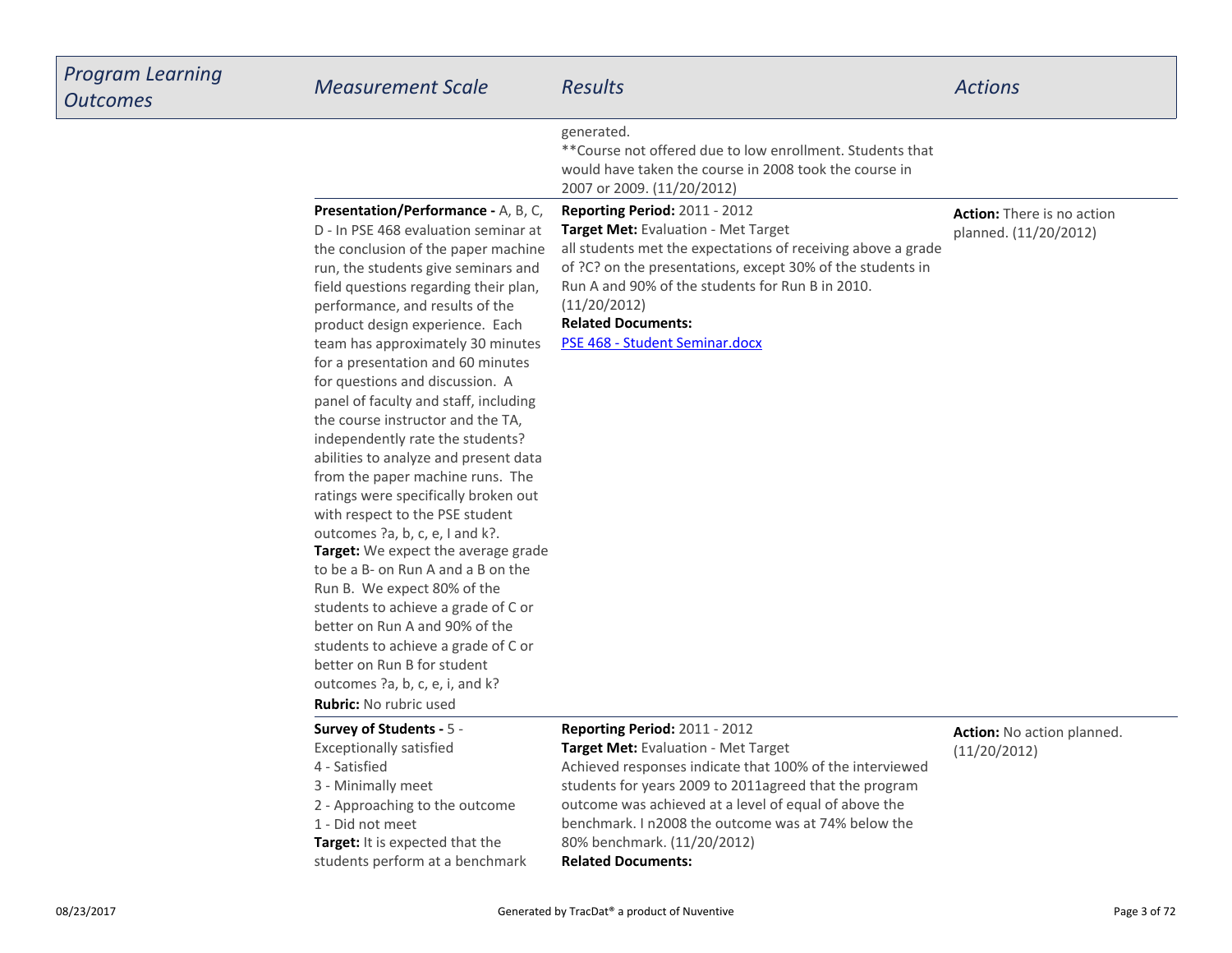| <b>Program Learning</b><br><b>Outcomes</b>                                                                                                                                                                        | <b>Measurement Scale</b>                                                                                                                                                                                                                                                                                                                                                                                                                                                                                                                                                                                                                                                                           | <b>Results</b>                                                                                                                                                                                                                                                                                                                        | <b>Actions</b>                             |
|-------------------------------------------------------------------------------------------------------------------------------------------------------------------------------------------------------------------|----------------------------------------------------------------------------------------------------------------------------------------------------------------------------------------------------------------------------------------------------------------------------------------------------------------------------------------------------------------------------------------------------------------------------------------------------------------------------------------------------------------------------------------------------------------------------------------------------------------------------------------------------------------------------------------------------|---------------------------------------------------------------------------------------------------------------------------------------------------------------------------------------------------------------------------------------------------------------------------------------------------------------------------------------|--------------------------------------------|
|                                                                                                                                                                                                                   | level of 80% for outcomes.<br>Rubric: No rubric used                                                                                                                                                                                                                                                                                                                                                                                                                                                                                                                                                                                                                                               | Exit-PEN.docx                                                                                                                                                                                                                                                                                                                         |                                            |
|                                                                                                                                                                                                                   | Survey of alumni - I - Introduced<br>R - Re-inforced<br>E - Expert<br>Target: It is expected that the survey<br>participants identify the Paper<br>Engineering program needs at a<br>minimum of an introductory level (I).<br><b>Rubric:</b> No rubric used                                                                                                                                                                                                                                                                                                                                                                                                                                        | Reporting Period: 2011 - 2012<br>Target Met: Evaluation - Met Target<br>of 15 responded: 4 (I), 3 (R), and 8 (E). Therefore, at least an<br>introductory level has been achieved. (11/20/2012)<br><b>Related Documents:</b><br>Alumni-PEN.docx                                                                                        | Action: No action planned.<br>(11/20/2012) |
|                                                                                                                                                                                                                   | Group Project - In PSE 468, students<br>cross evaluat each other on their<br>performance in the capstone (lab)<br>project.<br>0 through 10<br>Target: At least 6.5<br>Notes: Student cross evaulation of<br>outcome a through I overall.<br><b>Rubric:</b> No rubric used                                                                                                                                                                                                                                                                                                                                                                                                                          | Reporting Period: 2011 - 2012<br>Target Met: Evaluation - Met Target<br>Above 6.5 (11/20/2012)<br><b>Related Documents:</b><br>PSE 468 - cross-rating.docx                                                                                                                                                                            | Action: No action planned.<br>(11/20/2012) |
| ABET - b. Experiments 11-12 - An<br>ability to design and conduct<br>experiments, as well as to analyze<br>and interpret data<br><b>Outcome Year(s): 2011 - 2012</b><br>PLO Target Met ?: 3 - Met<br>expectations | Presentation/Performance - A, B, C,<br>D - In PSE 468 evaluation seminar at<br>the conclusion of the paper machine<br>run, the students give seminars and<br>field questions regarding their plan,<br>performance, and results of the<br>product design experience. Each<br>team has approximately 30 minutes<br>for a presentation and 60 minutes<br>for questions and discussion. A<br>panel of faculty and staff, including<br>the course instructor and the TA,<br>independently rate the students?<br>abilities to analyze and present data<br>from the paper machine runs. The<br>ratings were specifically broken out<br>with respect to the PSE student<br>outcomes ?a, b, c, e, I and k?. | Reporting Period: 2011 - 2012<br>Target Met: Evaluation - Met Target<br>all students met the expectations of receiving above a grade<br>of ?C? on the presentations, except 30% of the students in<br>Run A and 90% of the students for Run B in 2010.<br>(11/20/2012)<br><b>Related Documents:</b><br>PSE 468 - Student Seminar.docx | Action: No action planned.<br>(11/20/2012) |

**Target:** We expect the average grade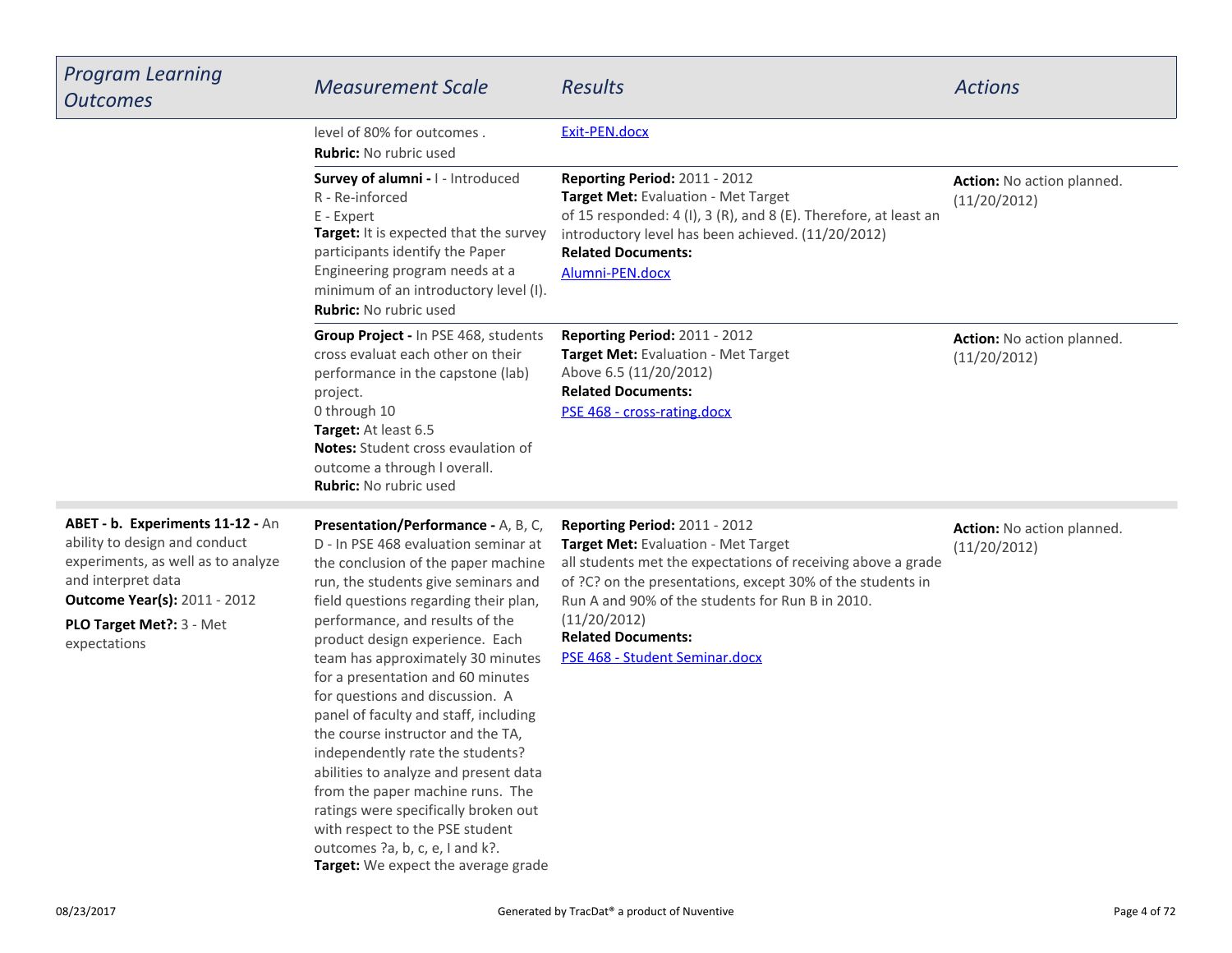| Program Learning<br>Outcomes | <b>Measurement Scale</b>                                                                                                                                                                                                                                                                                                                                                                                                                                                                                                                                                                                                          | <b>Results</b>                                                                                                                                                                                                                                                                                                                                                                                                                                                                                                                                                                                                                                                                                                                                                                                                                                                                                         | <b>Actions</b>                                                                                  |
|------------------------------|-----------------------------------------------------------------------------------------------------------------------------------------------------------------------------------------------------------------------------------------------------------------------------------------------------------------------------------------------------------------------------------------------------------------------------------------------------------------------------------------------------------------------------------------------------------------------------------------------------------------------------------|--------------------------------------------------------------------------------------------------------------------------------------------------------------------------------------------------------------------------------------------------------------------------------------------------------------------------------------------------------------------------------------------------------------------------------------------------------------------------------------------------------------------------------------------------------------------------------------------------------------------------------------------------------------------------------------------------------------------------------------------------------------------------------------------------------------------------------------------------------------------------------------------------------|-------------------------------------------------------------------------------------------------|
|                              | to be a B- on Run A and a B on the<br>Run B. We expect 80% of the<br>students to achieve a grade of C or<br>better on Run A and 90% of the<br>students to achieve a grade of C or<br>better on Run B for student<br>outcomes ?a, b, c, e, i, and k?<br><b>Rubric:</b> No rubric used                                                                                                                                                                                                                                                                                                                                              |                                                                                                                                                                                                                                                                                                                                                                                                                                                                                                                                                                                                                                                                                                                                                                                                                                                                                                        |                                                                                                 |
|                              | Survey of Students - 5 -<br><b>Exceptionally satisfied</b><br>4 - Satisfied<br>3 - Minimally meet<br>2 - Approaching to the outcome<br>1 - Did not meet<br>Target: It is expected that the<br>students perform at a benchmark<br>level of 80% for outcomes.                                                                                                                                                                                                                                                                                                                                                                       | Reporting Period: 2011 - 2012<br>Target Met: Evaluation - Met Target<br>Achieved responses indicate that 100% of the interviewed<br>students for years 2009 and 2011 agreed that the program<br>outcome was achieved at a level of equal of above the<br>benchmark. In 2007 and 2009 the outcome was at 71% and<br>75% below the 80% benchmark. (11/20/2012)<br><b>Related Documents:</b><br>Exit-PEN.docx                                                                                                                                                                                                                                                                                                                                                                                                                                                                                             | Action: No action planned.<br>(11/20/2012)                                                      |
|                              | Course Grade - A, B, C, D<br>Target: Average C<br><b>Rubric:</b> No rubric used                                                                                                                                                                                                                                                                                                                                                                                                                                                                                                                                                   | <b>Reporting Period: 2011 - 2012</b><br>Target Met: Evaluation - Met Target<br>all students met the expectations of receiving a grade of ?C?<br>or above for their report. (11/20/2012)<br><b>Related Documents:</b><br>abdefgijk-PEN468-grade.docx                                                                                                                                                                                                                                                                                                                                                                                                                                                                                                                                                                                                                                                    | Action: No action planned.<br>(11/20/2012)                                                      |
|                              | <b>Capstone Assignment/Project - % -</b><br>The three main guiding threads in a<br>design project are scope, schedule<br>and budget, which are progressively<br>refined and made more detailed as<br>the design progresses over the<br>semester. Thus, at the very<br>beginning of a design project, the<br>students have to make a rough cost<br>estimation and potential profitability<br>analysis of their project (along with a<br>preliminary scope and schedule) in<br>order to arrive at decision of<br>whether to proceed further or not.<br>This is further assessed by in-class<br>interaction and exploration with the | Reporting Period: 2011 - 2012<br>Target Met: Evaluation - Met Target<br>The design team scores in the different categories shown in<br>Table I8-2 are used to assess these outcomes. It can be<br>concluded from Table I8-2, and Table, and Table I8-5 that,<br>in general, students satisfied this outcome satisfactorily.<br>During the year 2007, the percentage of design teams at or<br>above the benchmark level was 100% in almost all of the<br>categories (Table). There was a drop in performance in<br>2008-09 to 33%, an increase in 2010 to 67%, with<br>maintenance of this level in 2011. Table I8-5 shows that<br>over a 5-year period (2007-2011), the design team<br>performance was a little below or exceeded the benchmark<br>level in the different categories with the overall score of<br>82.84 exceeding the benchmark level of 80. (11/20/2012)<br><b>Related Documents:</b> | <b>Action:</b> Continue to watch the<br>trend and improve on the design<br>course. (11/20/2012) |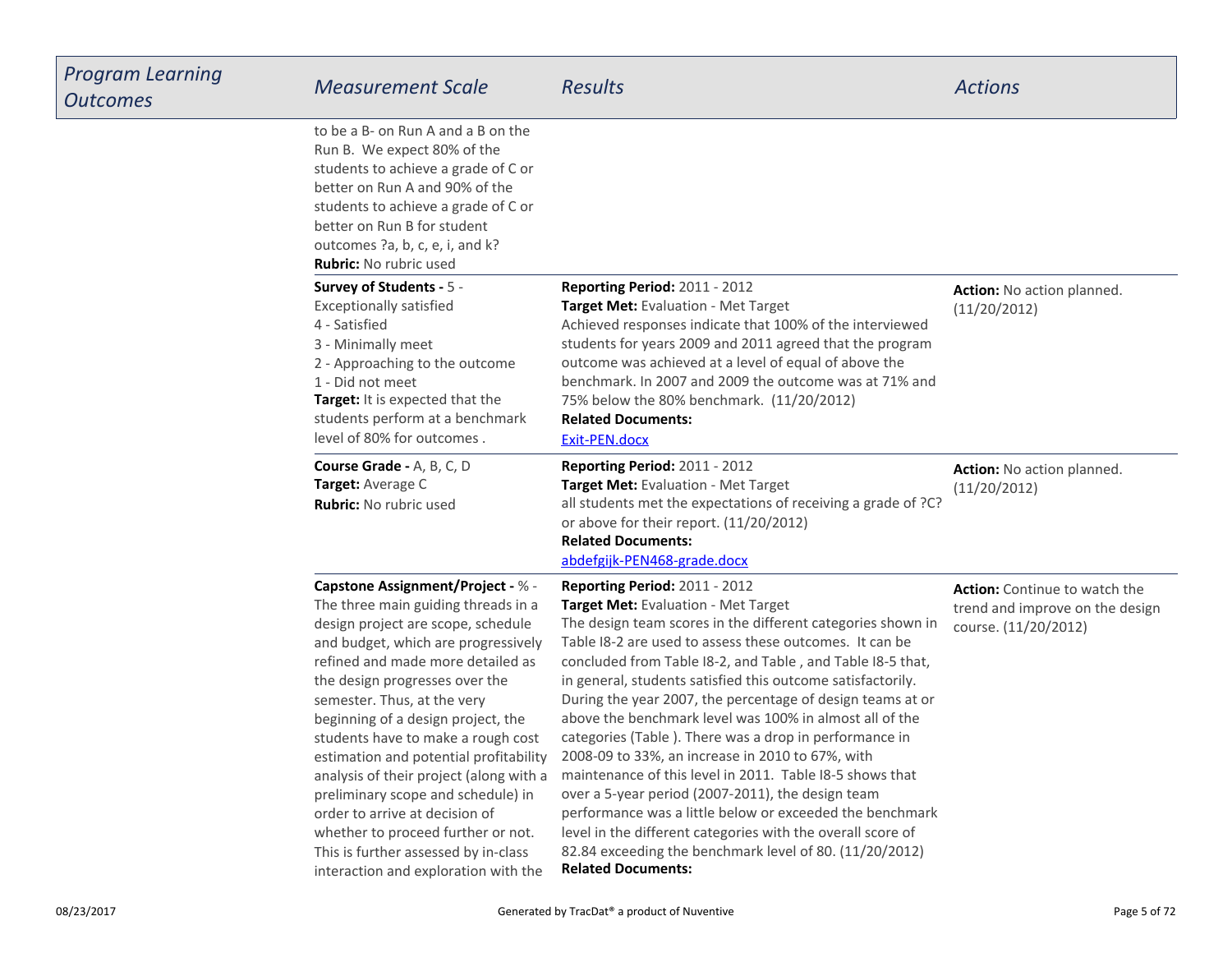| <b>Program Learning</b><br><b>Outcomes</b> | <b>Measurement Scale</b>                                                                                                                                                                                                                                                                                                                                                                                                                                                                                                                                                                                                                                                                                                                                                                                                                                                                  | <b>Results</b>  | <b>Actions</b> |
|--------------------------------------------|-------------------------------------------------------------------------------------------------------------------------------------------------------------------------------------------------------------------------------------------------------------------------------------------------------------------------------------------------------------------------------------------------------------------------------------------------------------------------------------------------------------------------------------------------------------------------------------------------------------------------------------------------------------------------------------------------------------------------------------------------------------------------------------------------------------------------------------------------------------------------------------------|-----------------|----------------|
|                                            | students on the future direction of<br>the design project, and by evaluation<br>of the design team?s weekly class<br>presentations and written<br>summaries (10% of total grade) and<br>engineering log book (10% of total<br>grade). The overall progress of a<br>design team is assessed from two<br>mid-semester progress reports (25%<br>of total grade) and one final<br>technical design report (45% of total<br>grade).                                                                                                                                                                                                                                                                                                                                                                                                                                                            | bc-PSE 481.docx |                |
|                                            | This capstone design course (PSE<br>481) involves the execution of a real-<br>world engineering design project<br>during the fall semester at RockTenn<br>Solvay Mill (previously Solvay<br>Paperboard), a paperboard mill<br>located in Solvay, New York. Each<br>design team maintains an<br>engineering logbook containing all<br>relevant approaches, data and<br>calculations in an organized fashion.<br>Every week, each team submits a<br>brief written summary of its progress<br>and makes a brief in-class<br>presentation. There are extensive<br>discussions and communication<br>between the design teams,<br>instructors, mill personnel, and<br>external vendors with continuous<br>monitoring of the progress of a<br>design team towards the design<br>goal. The results of the work of each<br>team are summarized in a technical<br>design report, which is submitted |                 |                |
|                                            | near the end of the semester. Two<br>mid-semester progress reports are<br>also required. In addition, at the end                                                                                                                                                                                                                                                                                                                                                                                                                                                                                                                                                                                                                                                                                                                                                                          |                 |                |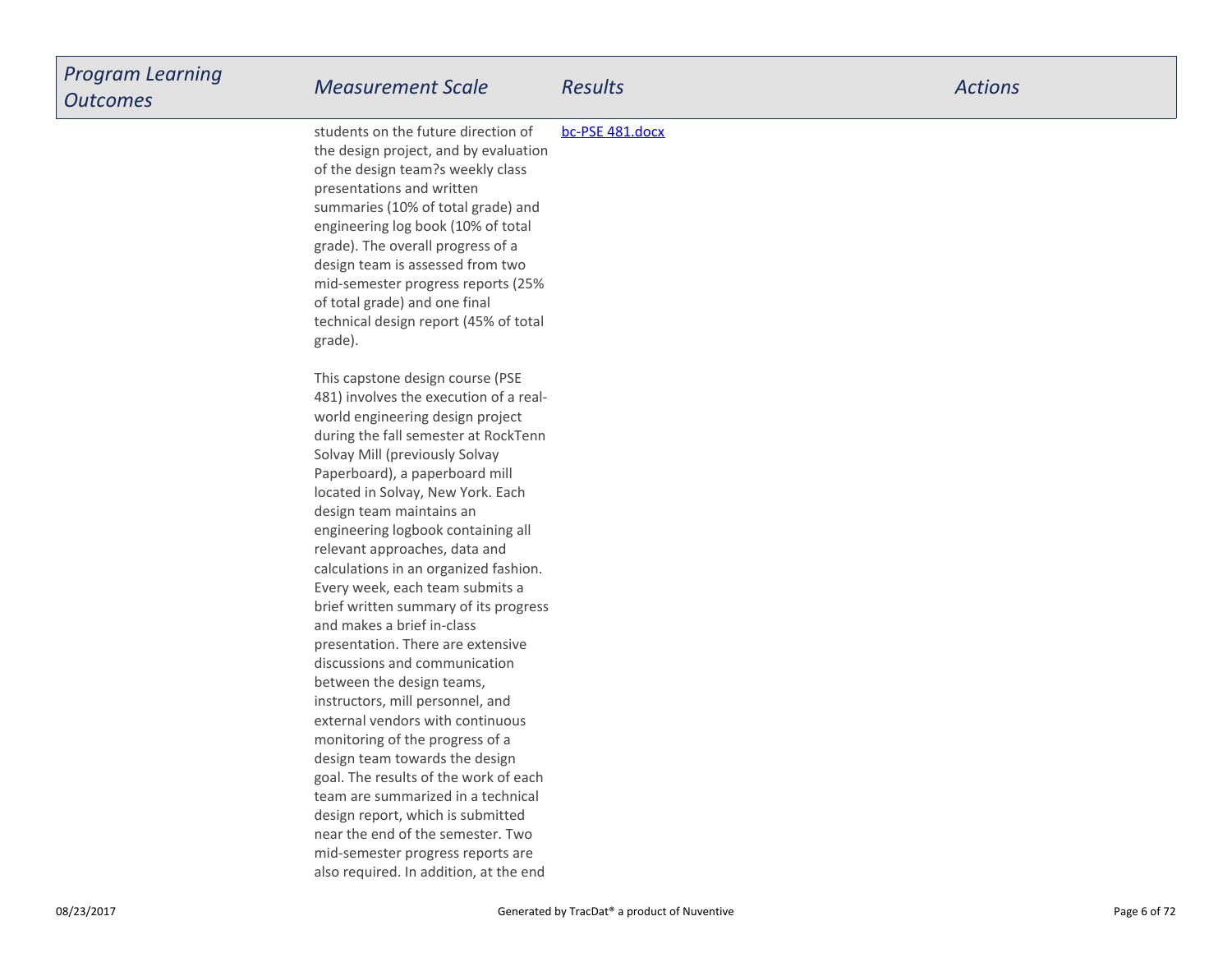**Target:** It is expected that the students perform at a benchmarklevel of 80% in the differentinstrument categories shown inof the semester, each design teammakes a presentation of its completed project to the Paper and Bioprocess Engineering department and prepares a poster of its project.The students undergo safety trainingat the mill so that they can operate safely in an industrial environmentand professional and ethicalresponsibilities of engineers have been communicated via videos andin-class discussion.Most classes are held at the mill site.In 2009, Ms. Shiuli Mahmud, PBEgraduate student, made a presentation to the class that wastitled ?Six Sigma and Managing Changes Effectively.? During 2009-2011 the class watched a video called ?Inferno: Dust Explosion atImperial Sugar? available at the website of the U.S. Chemical SafetyBoard (www.csb.gov). Dr. Jose Iribarne, co-instructor of this course and currently Director, Mill StrategicProjects & Technology, RockTenn Corporate Engineering, usually offersa class presentation on project management issues (titled ?ProjectManagement 101?) to the students.In 2011, the class also watched thefollowing safety video: ?Fatalexposure: Tragedy at DuPont andvideos on engineering ethics.

Table I8-2.

**Rubric:** No rubric used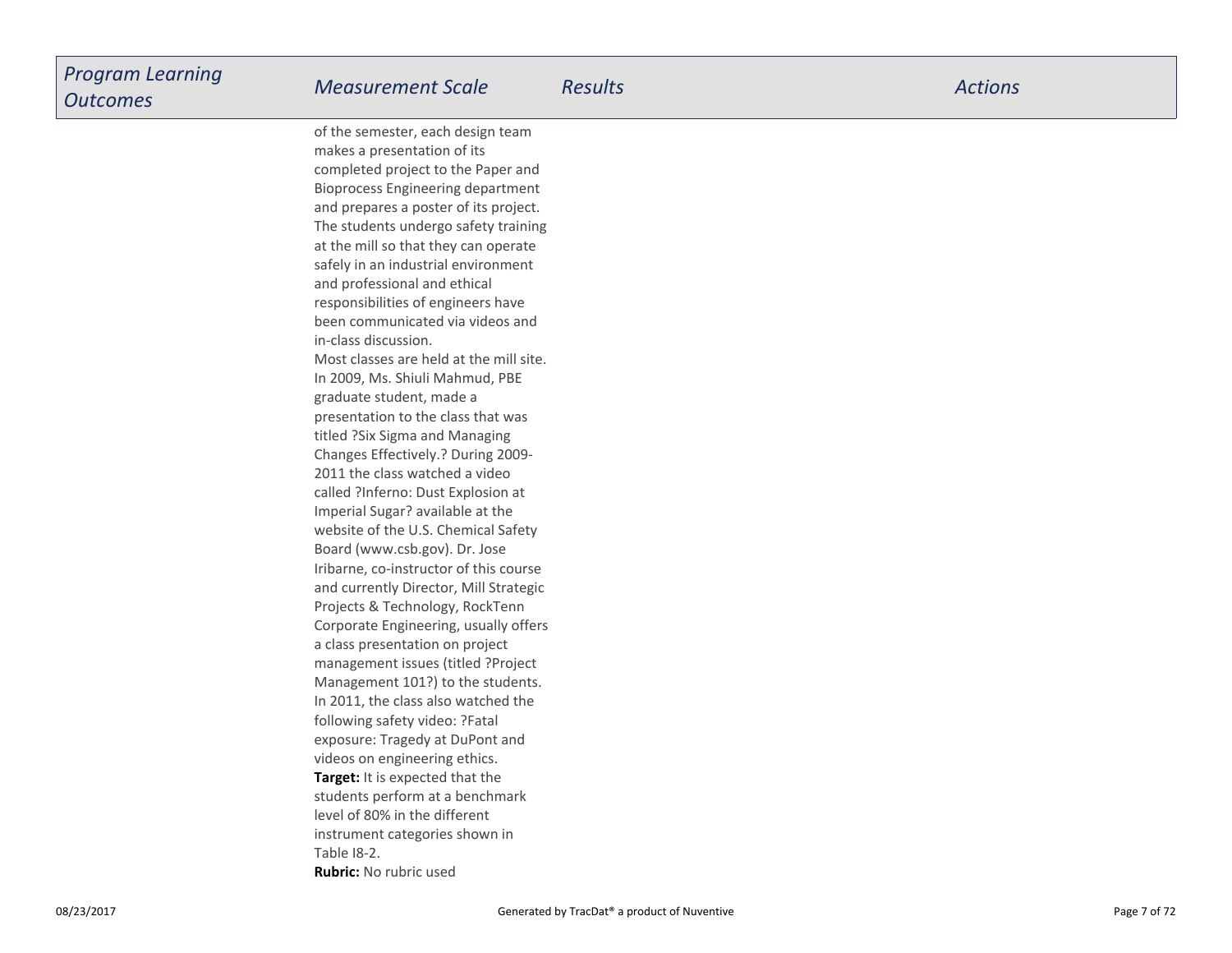| <b>Program Learning</b><br><b>Outcomes</b>                                                                                                                                                                                                                                                                                                                                                       | <b>Measurement Scale</b>                                                                                                                                                                                                                                                                                                                                                                                                                                                                                                                                                              | <b>Results</b>                                                                                                                                                                                                                                                                                                                       | <b>Actions</b>                             |
|--------------------------------------------------------------------------------------------------------------------------------------------------------------------------------------------------------------------------------------------------------------------------------------------------------------------------------------------------------------------------------------------------|---------------------------------------------------------------------------------------------------------------------------------------------------------------------------------------------------------------------------------------------------------------------------------------------------------------------------------------------------------------------------------------------------------------------------------------------------------------------------------------------------------------------------------------------------------------------------------------|--------------------------------------------------------------------------------------------------------------------------------------------------------------------------------------------------------------------------------------------------------------------------------------------------------------------------------------|--------------------------------------------|
|                                                                                                                                                                                                                                                                                                                                                                                                  | <b>Related Documents:</b><br>bc-PSE 481.docx                                                                                                                                                                                                                                                                                                                                                                                                                                                                                                                                          |                                                                                                                                                                                                                                                                                                                                      |                                            |
|                                                                                                                                                                                                                                                                                                                                                                                                  | Group Project - In PSE 468, students<br>cross evaluat each other on their<br>performance in the capstone (lab)<br>project.<br>0 through 10<br>Target: At least 6.5<br><b>Notes:</b> Student cross evaulation of a<br>through I overall.<br><b>Rubric: No rubric used</b>                                                                                                                                                                                                                                                                                                              | Reporting Period: 2011 - 2012<br>Target Met: Evaluation - Met Target<br>Above 6.5 exclusively. (11/20/2012)<br><b>Related Documents:</b><br>PSE 468 - cross-rating.docx                                                                                                                                                              | Action: No action planned.<br>(11/20/2012) |
| ABET - c. Design 11-12 - An ability to<br>design a system, component, or<br>process to meet desired needs within<br>realistic constraints such as economic, run, the students give seminars and<br>environmental, social, political,<br>ethical, health and safety,<br>manufacturability, and sustainability<br><b>Outcome Year(s): 2011 - 2012</b><br>PLO Target Met ?: 3 - Met<br>expectations | Presentation/Performance - A, B, C,<br>D - In PSE 468 evaluation seminar at<br>the conclusion of the paper machine<br>field questions regarding their plan,<br>performance, and results of the<br>product design experience. Each<br>team has approximately 30 minutes<br>for a presentation and 60 minutes<br>for questions and discussion. A<br>panel of faculty and staff, including<br>the course instructor and the TA,<br>independently rate the students?<br>abilities to analyze and present data<br>from the paper machine runs. The<br>ratings were specifically broken out | Reporting Period: 2011 - 2012<br>Target Met: Evaluation - Met Target<br>All students met the expectation of receiving above a grade<br>of ?C? on the presentations, except 30% of the students in<br>Run A and 90% of the students for Run B in 2010.<br>(11/20/2012)<br><b>Related Documents:</b><br>PSE 468 - Student Seminar.docx | Action: No action planned.<br>(11/20/2012) |

**Target:** We expect the average grade to be a B- on Run A and a B on theRun B. We expect 80% of the students to achieve a grade of C orbetter on Run A and 90% of the students to achieve a grade of C orbetter on Run B for student outcomes ?a, b, c, e, i, and k?**Rubric:** No rubric used

with respect to the PSE studentoutcomes ?a, b, c, e, I and k?.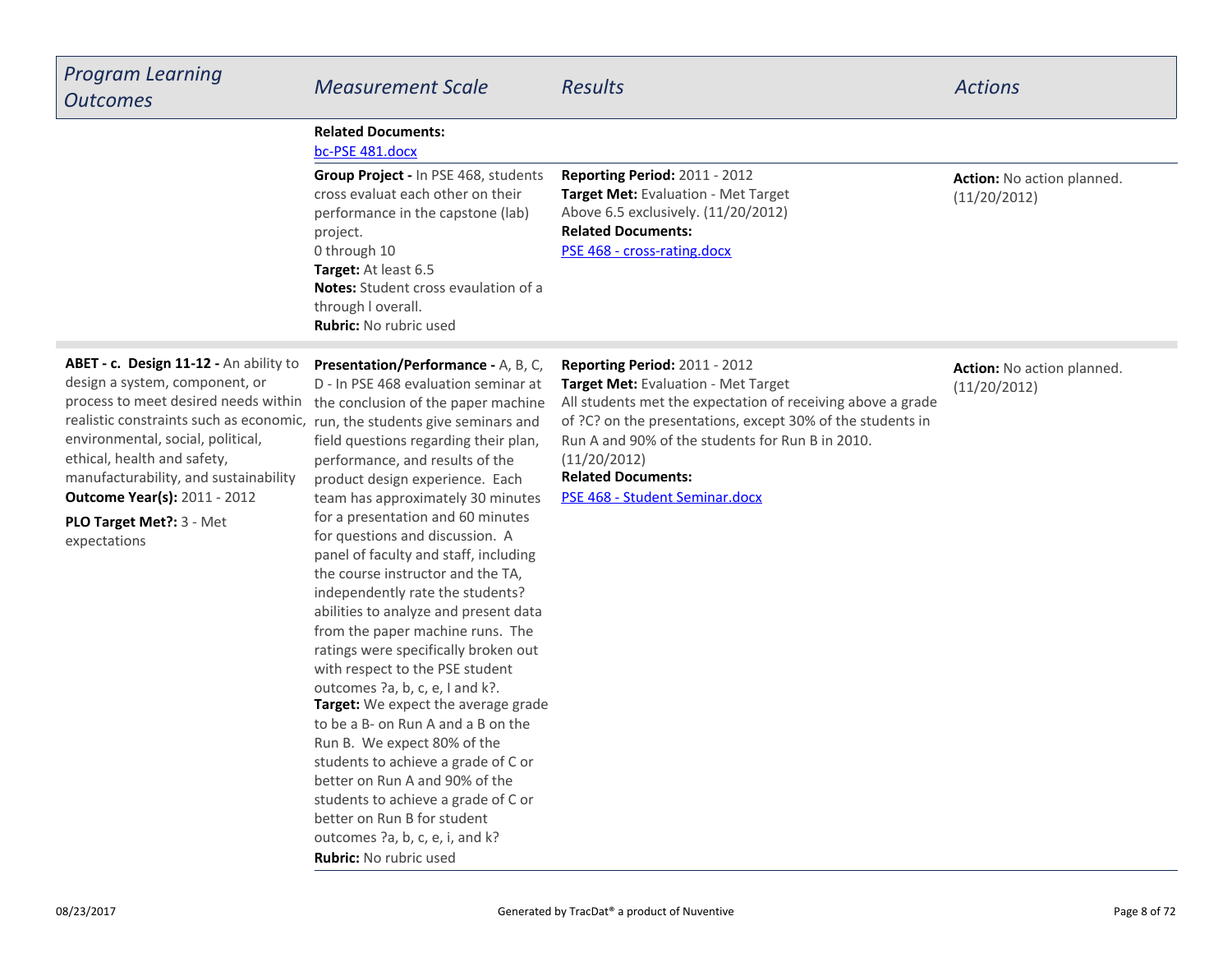| Program Learning<br>Outcomes | <b>Measurement Scale</b>                                                                                                                                                                                                                                                                                                                                                                                                                                                                                                                                                                                                                                                                                                                                                                                                                                                                      | <b>Results</b>                                                                                                                                                                                                                                                                                                                                                                                                                                                                                                                                                                                                                                                                                                                                                                                                                                                                                                            | <b>Actions</b>                             |
|------------------------------|-----------------------------------------------------------------------------------------------------------------------------------------------------------------------------------------------------------------------------------------------------------------------------------------------------------------------------------------------------------------------------------------------------------------------------------------------------------------------------------------------------------------------------------------------------------------------------------------------------------------------------------------------------------------------------------------------------------------------------------------------------------------------------------------------------------------------------------------------------------------------------------------------|---------------------------------------------------------------------------------------------------------------------------------------------------------------------------------------------------------------------------------------------------------------------------------------------------------------------------------------------------------------------------------------------------------------------------------------------------------------------------------------------------------------------------------------------------------------------------------------------------------------------------------------------------------------------------------------------------------------------------------------------------------------------------------------------------------------------------------------------------------------------------------------------------------------------------|--------------------------------------------|
|                              | Survey of Students - 5 -<br><b>Exceptionally satisfied</b><br>4 - Satisfied<br>3 - Minimally meet<br>2 - Approaching to the outcome<br>1 - Did not meet<br>Target: It is expected that the<br>students perform at a benchmark<br>level of 80% for outcomes.                                                                                                                                                                                                                                                                                                                                                                                                                                                                                                                                                                                                                                   | Reporting Period: 2011 - 2012<br>Target Met: Evaluation - Met Target<br>Achieved responses indicate that 100% of the interviewed<br>students for years 2008, 2009, and 2011 agreed that the<br>program outcome was achieved at a level of equal of above<br>the benchmark. In 2010 the outcome was at 65% below the<br>80% benchmark. (11/20/2012)<br><b>Related Documents:</b><br>Exit-PEN.docx                                                                                                                                                                                                                                                                                                                                                                                                                                                                                                                          | Action: No action planned.<br>(11/20/2012) |
|                              | Survey of alumni - I - Introduced<br>R - Re-inforced<br>E - Expert<br>Target: It is expected that the survey<br>participants identify the Paper<br>Engineering program needs at a<br>minimum of an introductory level (I).                                                                                                                                                                                                                                                                                                                                                                                                                                                                                                                                                                                                                                                                    | Reporting Period: 2011 - 2012<br>Target Met: Evaluation - Met Target<br>of the 17 responded: 5(I), 4(R) and 8(E). Therefore, all<br>responded agree that an introductory level has been<br>achieved. (11/20/2012)<br><b>Related Documents:</b><br>Alumni-PEN.docx                                                                                                                                                                                                                                                                                                                                                                                                                                                                                                                                                                                                                                                         | Action: No action needed.<br>(11/20/2012)  |
|                              | Capstone Assignment/Project - % -<br>The three main guiding threads in a<br>design project are scope, schedule<br>and budget, which are progressively<br>refined and made more detailed as<br>the design progresses over the<br>semester. Thus, at the very<br>beginning of a design project, the<br>students have to make a rough cost<br>estimation and potential profitability<br>analysis of their project (along with a<br>preliminary scope and schedule) in<br>order to arrive at decision of<br>whether to proceed further or not.<br>This is further assessed by in-class<br>interaction and exploration with the<br>students on the future direction of<br>the design project, and by evaluation<br>of the design team?s weekly class<br>presentations and written<br>summaries (10% of total grade) and<br>engineering log book (10% of total<br>grade). The overall progress of a | Reporting Period: 2011 - 2012<br>Target Met: Evaluation - Met Target<br>The design team scores in the different categories shown in<br>Table I8-2 are used to assess these outcomes. It can be<br>concluded from Table I8-2, and Table, and Table I8-5 that,<br>in general, students satisfied this outcome satisfactorily.<br>During the year 2007, the percentage of design teams at or<br>above the benchmark level was 100% in almost all of the<br>categories (Table). There was a drop in performance in<br>2008-09 to 33%, an increase in 2010 to 67%, with<br>maintenance of this level in 2011. Table I8-5 shows that<br>over a 5-year period (2007?{2011), the design team<br>performance was a little below or exceeded the benchmark<br>level in the different categories with the overall score of<br>82.84 exceeding the benchmark level of 80 (11/20/2012)<br><b>Related Documents:</b><br>bc-PSE 481.docx | Action: No action planned.<br>(11/20/2012) |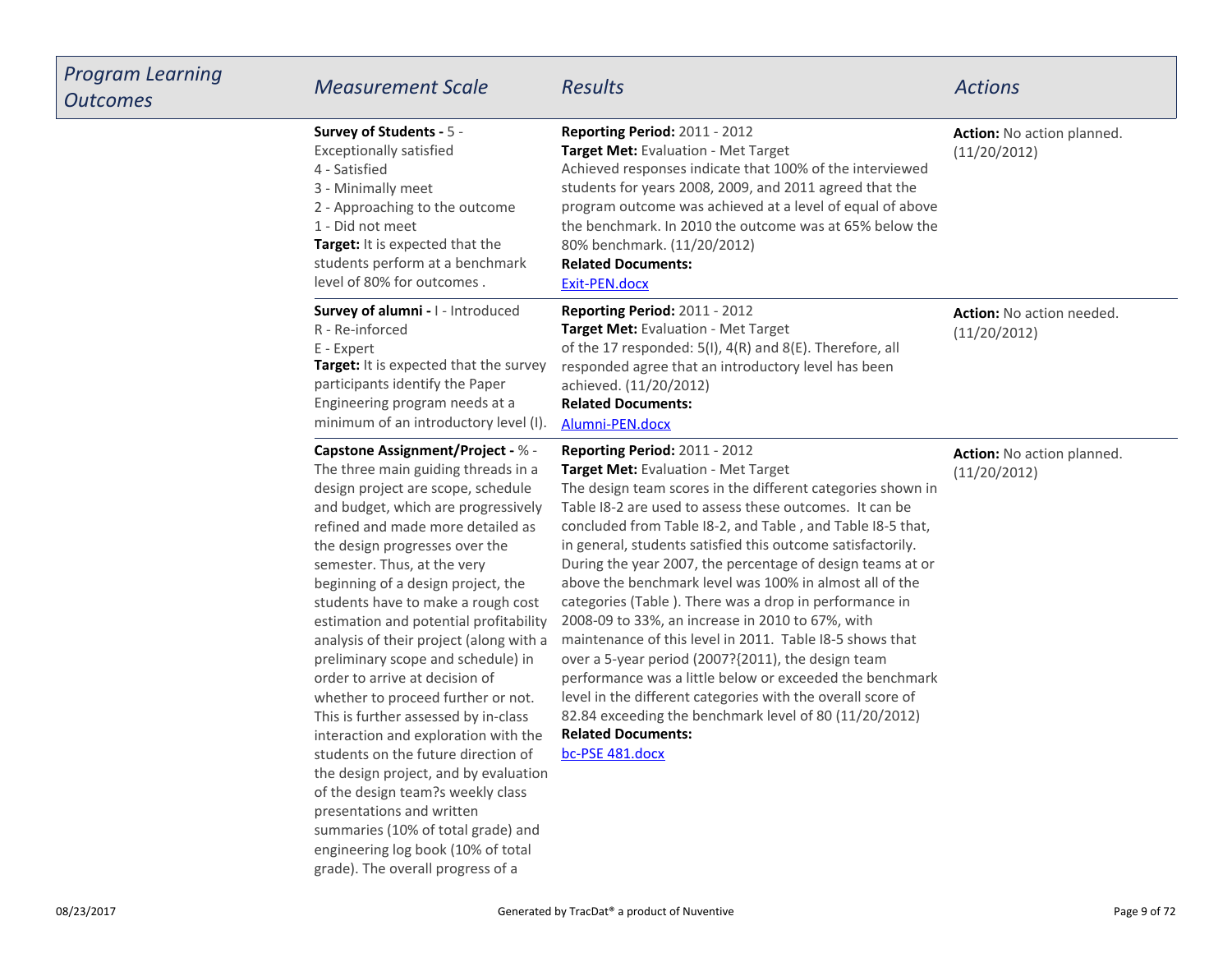| 3/2017 | Generated by TracDat® a product of Nuventive                               | Page 10 of 72 |
|--------|----------------------------------------------------------------------------|---------------|
|        |                                                                            |               |
|        | at the mill so that they can operate                                       |               |
|        | The students undergo safety training                                       |               |
|        | Bioprocess Engineering department<br>and prepares a poster of its project. |               |
|        | completed project to the Paper and                                         |               |
|        | makes a presentation of its                                                |               |
|        | of the semester, each design team                                          |               |
|        | also required. In addition, at the end                                     |               |
|        | mid-semester progress reports are                                          |               |
|        | near the end of the semester. Two                                          |               |
|        | design report, which is submitted                                          |               |
|        | team are summarized in a technical                                         |               |
|        | goal. The results of the work of each                                      |               |
|        | design team towards the design                                             |               |
|        | monitoring of the progress of a                                            |               |
|        |                                                                            |               |
|        | instructors, mill personnel, and<br>external vendors with continuous       |               |
|        |                                                                            |               |
|        | between the design teams,                                                  |               |
|        | discussions and communication                                              |               |
|        | presentation. There are extensive                                          |               |
|        | and makes a brief in-class                                                 |               |
|        | brief written summary of its progress                                      |               |
|        | Every week, each team submits a                                            |               |
|        | calculations in an organized fashion.                                      |               |
|        | relevant approaches, data and                                              |               |
|        | engineering logbook containing all                                         |               |
|        | located in Solvay, New York. Each<br>design team maintains an              |               |
|        |                                                                            |               |
|        | Solvay Mill (previously Solvay<br>Paperboard), a paperboard mill           |               |
|        | during the fall semester at RockTenn                                       |               |
|        | world engineering design project                                           |               |
|        |                                                                            |               |
|        | 481) involves the execution of a real-                                     |               |
|        | This capstone design course (PSE                                           |               |
|        | grade).                                                                    |               |
|        | technical design report (45% of total                                      |               |
|        |                                                                            |               |
|        | of total grade) and one final                                              |               |
|        | mid-semester progress reports (25%                                         |               |
|        | design team is assessed from two                                           |               |

## *Program LearningOutcomes*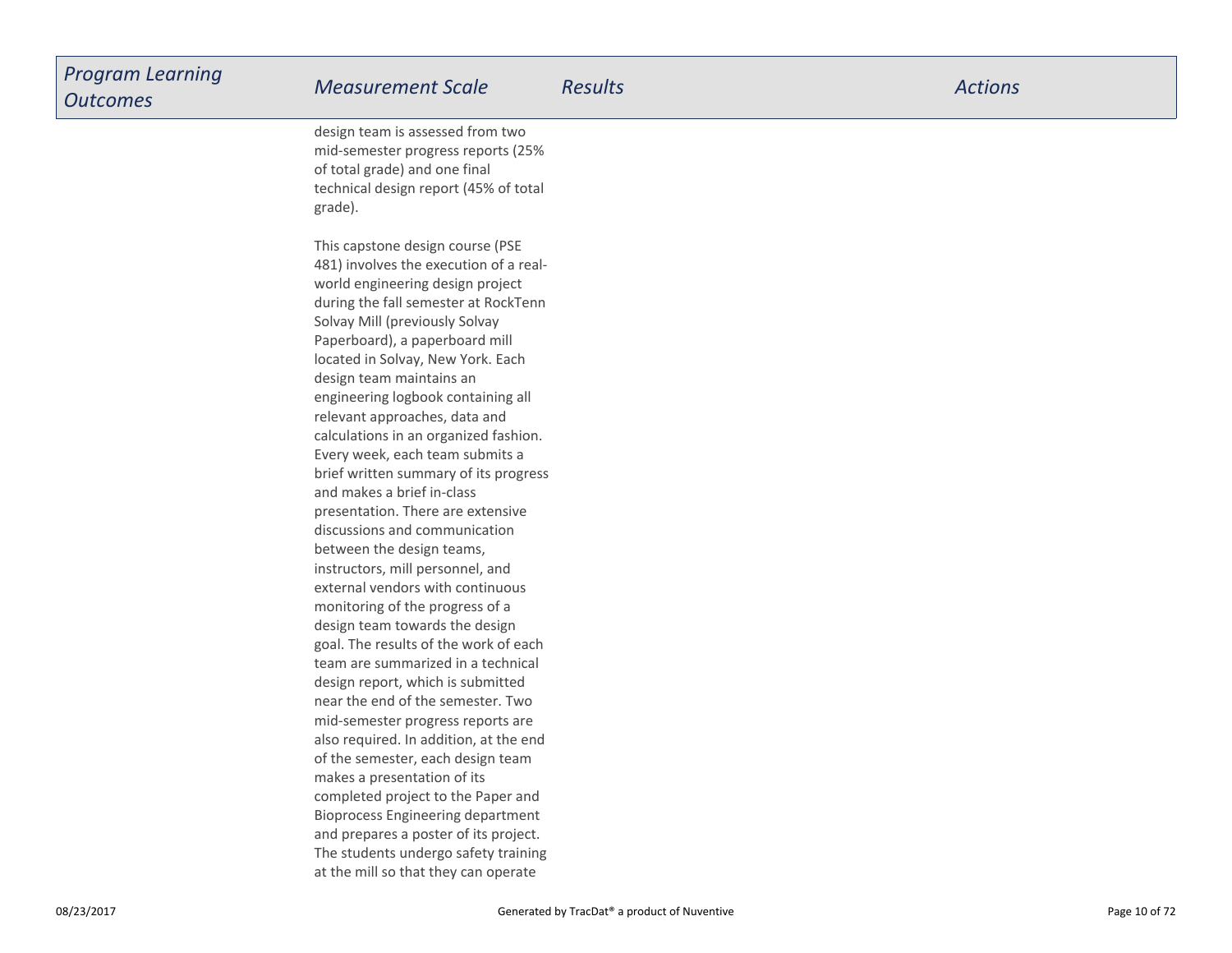**Target:** It is expected that the students perform at a benchmarklevel of 80% in the differentinstrument categories shown inTable I8-2.safely in an industrial environmentand professional and ethicalresponsibilities of engineers have been communicated via videos andin-class discussion.Most classes are held at the mill site.In 2009, Ms. Shiuli Mahmud, PBEgraduate student, made a presentation to the class that wastitled ?Six Sigma and Managing Changes Effectively.? During 2009-2011 the class watched a video called ?Inferno: Dust Explosion atImperial Sugar? available at the website of the U.S. Chemical SafetyBoard (www.csb.gov). Dr. Jose Iribarne, co-instructor of this course and currently Director, Mill StrategicProjects & Technology, RockTenn Corporate Engineering, usually offersa class presentation on projectmanagement issues (titled ?ProjectManagement 101?) to the students.In 2011, the class also watched thefollowing safety video: ?Fatalexposure: Tragedy at DuPont andvideos on engineering ethics.

**Target:** At least 6.5 **Notes:** Student cross evaulation of athrough l overall.**Group Project -** In PSE 468, studentscross evaluat each other on theirperformance in the capstone (lab)project.0 through 10

**Related Documents:Reporting Period:** 2011 - 2012 **Target Met:** Evaluation - Met TargetAbove 6.5 exclusively. (11/20/2012)

[PSE 468 - cross-rating.docx](https://esf.tracdat.com:443/tracdat/viewDocument?y=osYshJZvDCx9)

**Action:** No action planned.(11/20/2012)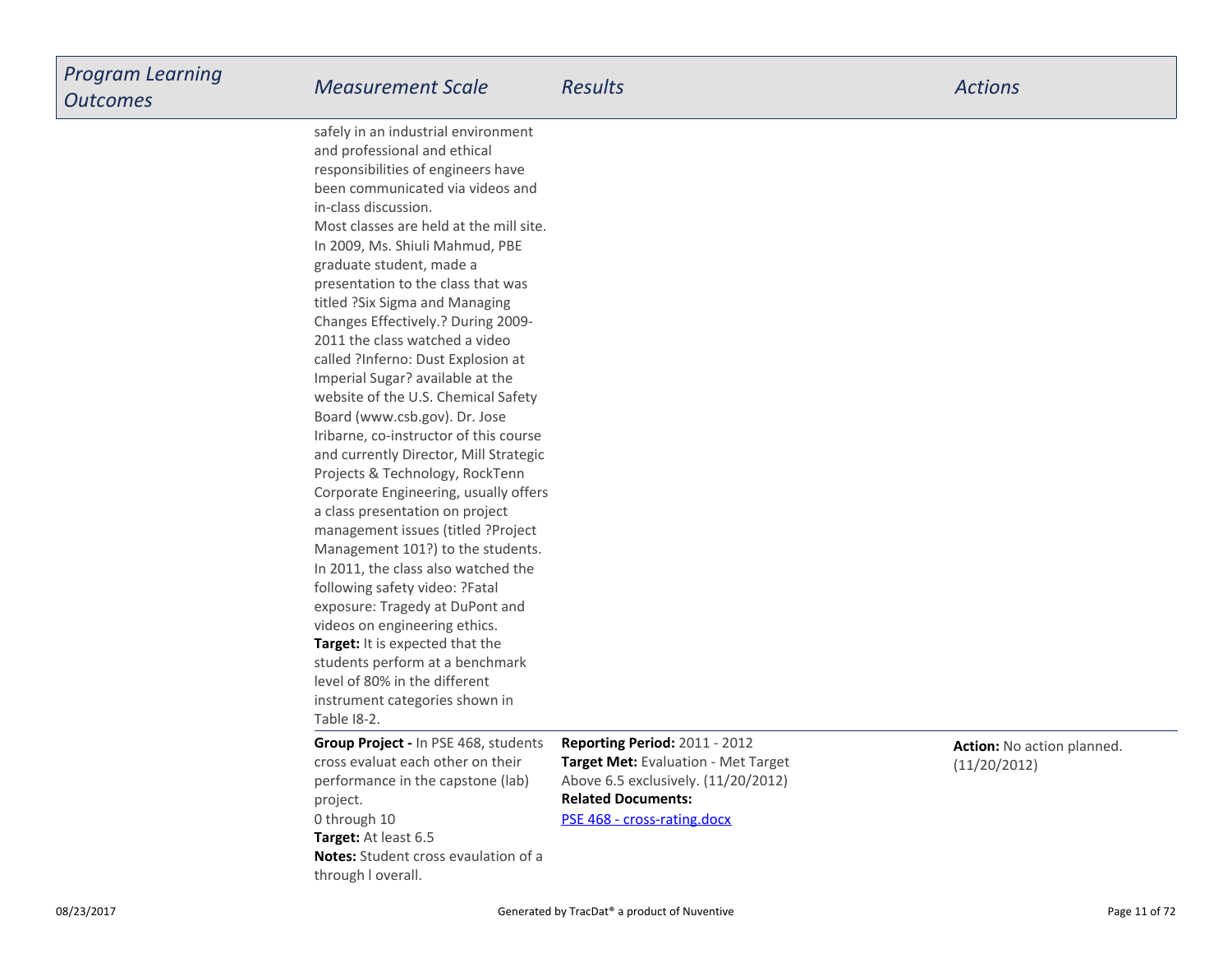| <b>Program Learning</b><br><b>Outcomes</b>                                                                                                                               | <b>Measurement Scale</b>                                                                                                                                                                                                                                                                                                                                                                                                                                                                                                                                                                                                                                                                                                                                                                                                                                                                                                                                                                                                          | <b>Results</b>                                                                                                                                                                                                                                                                                                       | <b>Actions</b>                             |
|--------------------------------------------------------------------------------------------------------------------------------------------------------------------------|-----------------------------------------------------------------------------------------------------------------------------------------------------------------------------------------------------------------------------------------------------------------------------------------------------------------------------------------------------------------------------------------------------------------------------------------------------------------------------------------------------------------------------------------------------------------------------------------------------------------------------------------------------------------------------------------------------------------------------------------------------------------------------------------------------------------------------------------------------------------------------------------------------------------------------------------------------------------------------------------------------------------------------------|----------------------------------------------------------------------------------------------------------------------------------------------------------------------------------------------------------------------------------------------------------------------------------------------------------------------|--------------------------------------------|
|                                                                                                                                                                          | <b>Rubric:</b> No rubric used                                                                                                                                                                                                                                                                                                                                                                                                                                                                                                                                                                                                                                                                                                                                                                                                                                                                                                                                                                                                     |                                                                                                                                                                                                                                                                                                                      |                                            |
| ABET - d. Teamwork 11-12 - An<br>ability to function on multi-<br>disciplinary teams<br><b>Outcome Year(s): 2011 - 2012</b><br>PLO Target Met ?: 3 - Met<br>expectations | Presentation/Performance - A, B, C,<br>D - In PSE 468 evaluation seminar at<br>the conclusion of the paper machine<br>run, the students give seminars and<br>field questions regarding their plan,<br>performance, and results of the<br>product design experience. Each<br>team has approximately 30 minutes<br>for a presentation and 60 minutes<br>for questions and discussion. A<br>panel of faculty and staff, including<br>the course instructor and the TA,<br>independently rate the students?<br>abilities to analyze and present data<br>from the paper machine runs. The<br>ratings were specifically broken out<br>with respect to the PSE student<br>outcomes ?a, b, c, e, I and k?.<br>Target: We expect the average grade<br>to be a B- on Run A and a B on the<br>Run B. We expect 80% of the<br>students to achieve a grade of C or<br>better on Run A and 90% of the<br>students to achieve a grade of C or<br>better on Run B for student<br>outcomes ?a, b, c, e, i, and k?<br><b>Rubric:</b> No rubric used | Reporting Period: 2011 - 2012<br><b>Target Met: Evaluation - Met Target</b><br>All students met the expectations of receiving a grade of<br>?C? or above for their report. (11/20/2012)<br><b>Related Documents:</b><br>abdefgijk-PEN468-grade.docx                                                                  | Action: No action planned.<br>(11/20/2012) |
|                                                                                                                                                                          | Survey of Students - 5 -<br><b>Exceptionally satisfied</b><br>4 - Satisfied<br>3 - Minimally meet<br>2 - Approaching to the outcome<br>1 - Did not meet<br>Target: It is expected that the<br>students perform at a benchmark<br>level of 80% for outcomes.<br><b>Rubric:</b> No rubric used                                                                                                                                                                                                                                                                                                                                                                                                                                                                                                                                                                                                                                                                                                                                      | <b>Reporting Period: 2011 - 2012</b><br>Target Met: Evaluation - Met Target<br>Achieved responses indicate that 100% of the interviewed<br>students agreed that the program outcome was achieved at<br>a level of equal of above the benchmark of 70%.<br>(11/20/2012)<br><b>Related Documents:</b><br>Exit-PEN.docx | Action: No action planned.<br>(11/20/2012) |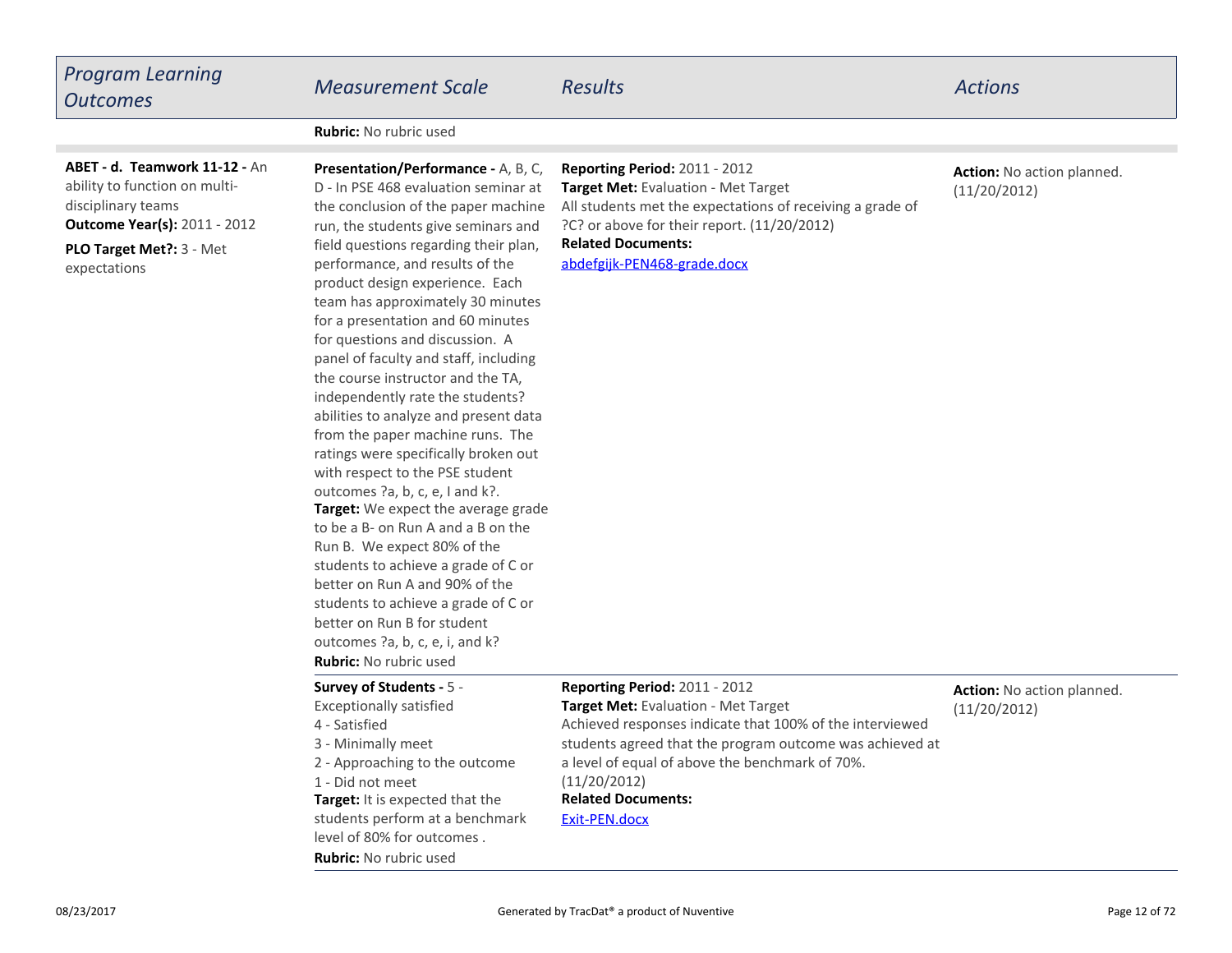| <b>Program Learning</b><br><b>Outcomes</b>                                                                                                       | <b>Measurement Scale</b>                                                                                                                                                                                                                                                                                                                                                                                                                                                                                                                                                                                                                                                                                                                                                                        | <b>Results</b>                                                                                                                                                                                                                                                                                                                                                                                                                                                                                                                                                                                                                                                                                                                                                                                                                                                                                                                                                                                                                                                                               | <b>Actions</b>                             |
|--------------------------------------------------------------------------------------------------------------------------------------------------|-------------------------------------------------------------------------------------------------------------------------------------------------------------------------------------------------------------------------------------------------------------------------------------------------------------------------------------------------------------------------------------------------------------------------------------------------------------------------------------------------------------------------------------------------------------------------------------------------------------------------------------------------------------------------------------------------------------------------------------------------------------------------------------------------|----------------------------------------------------------------------------------------------------------------------------------------------------------------------------------------------------------------------------------------------------------------------------------------------------------------------------------------------------------------------------------------------------------------------------------------------------------------------------------------------------------------------------------------------------------------------------------------------------------------------------------------------------------------------------------------------------------------------------------------------------------------------------------------------------------------------------------------------------------------------------------------------------------------------------------------------------------------------------------------------------------------------------------------------------------------------------------------------|--------------------------------------------|
|                                                                                                                                                  | Group Project - In PSE 468, students<br>cross evaluat each other on their<br>performance in the capstone (lab)<br>project.<br>0 through 10<br>Target: At least 6.5<br><b>Notes:</b> Student cross evaulation of a<br>through I overall.<br><b>Rubric:</b> No rubric used                                                                                                                                                                                                                                                                                                                                                                                                                                                                                                                        | Reporting Period: 2011 - 2012<br>Target Met: Evaluation - Met Target<br>Above 6.5 exclusively. (11/20/2012)<br><b>Related Documents:</b><br>PSE 468 - cross-rating.docx                                                                                                                                                                                                                                                                                                                                                                                                                                                                                                                                                                                                                                                                                                                                                                                                                                                                                                                      | Action: No action planned.<br>(11/20/2012) |
|                                                                                                                                                  | Capstone Assignment/Project - % -<br>The real-world design problem is<br>undertaken generally in groups of<br>two students in each team. It is<br>emphasized in the first class handout<br>that proper planning and scheduling,<br>and equitable division of<br>responsibilities within each team are<br>essential for the successful<br>completion of the design project.<br>The progress of each design team is<br>regularly monitored through the<br>semester via weekly class meetings,<br>student weekly reports, progress<br>reports, and engineering logbook as<br>mentioned earlier.<br>Target: It is expected that the<br>students perform at a benchmark<br>level of 80% (36/45) in the category<br>?Technical design report? shown in<br>Table I8-2<br><b>Rubric:</b> No rubric used | <b>Reporting Period: 2011 - 2012</b><br>Target Met: Evaluation - Met Target<br>The successful solution of the design problem, as<br>exemplified in the final technical design report submitted by<br>each team (45% of total grade), which makes specific<br>recommendations to RockTenn Solvay Mill, is used to assess<br>this outcome. It can be observed from Table I8-2,, and<br>Table that students satisfied this outcome very well since<br>the percentage of design teams at or above the benchmark<br>level was 100% during the period 2007 (Table ). We note<br>that in 2011, the class consisted of 3 students, respectively;<br>this resulted in design teams that were constituted of only<br>one person. In 2007 there was only one design team<br>(consisting of 3 members). Table I8-5 shows that over an 5-<br>year period (2007?{2011), the average score for the<br>technical design report was 36.43 (out of 45) and it ranged<br>from 36.00jV45.00, which can be compared to the<br>benchmark level of 36. (11/20/2012)<br><b>Related Documents:</b><br>bc-PSE 481.docx | Action: No action planned.<br>(11/20/2012) |
| ABET - e. Problem-solving 11-12 - An<br>ability to identify, formulate, and<br>solve engineering problems<br><b>Outcome Year(s): 2011 - 2012</b> | Presentation/Performance - A, B, C,<br>D - In PSE 468 evaluation seminar at<br>the conclusion of the paper machine<br>run, the students give seminars and                                                                                                                                                                                                                                                                                                                                                                                                                                                                                                                                                                                                                                       | Reporting Period: 2011 - 2012<br>Target Met: Evaluation - Met Target<br>All students met the expectations of receiving a grade of<br>?C? or above for their report. (11/20/2012)                                                                                                                                                                                                                                                                                                                                                                                                                                                                                                                                                                                                                                                                                                                                                                                                                                                                                                             | Action: No action planned.<br>(11/20/2012) |

**PLO Target Met?:** 3 - Metexpectations**Outcome Year(s):** 2011 - 2012

 run, the students give seminars and field questions regarding their plan,performance, and results of the product design experience. Eachteam has approximately 30 minutes

Generated by TracDat<sup>®</sup> a product of Nuventive **Page 13** of 72

**Related Documents:**

[PSE 468 - Student Seminar.docx](https://esf.tracdat.com:443/tracdat/viewDocument?y=zVgzTAfDKi3I)

**College**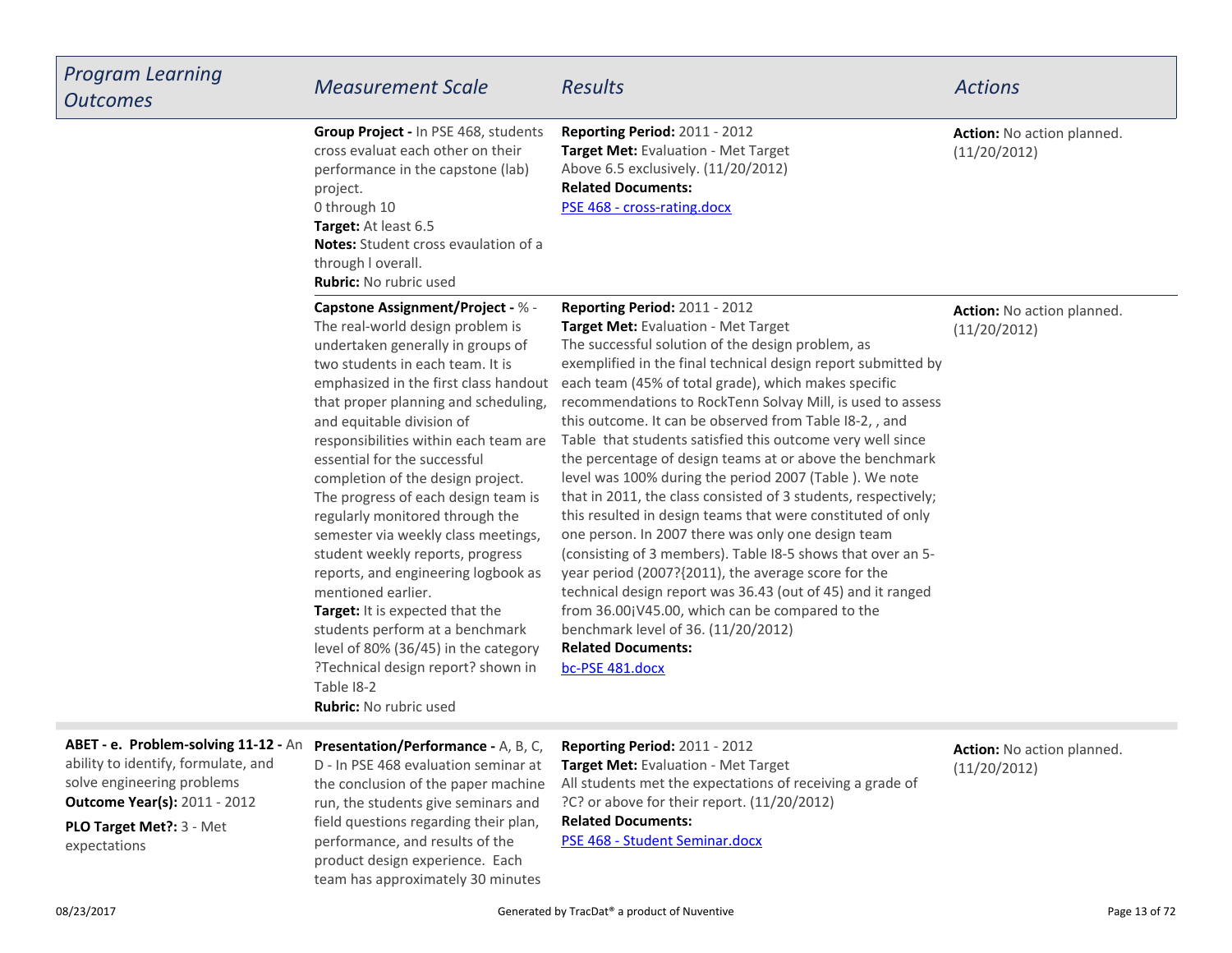| --------<br>S | <b>Measurement Scale</b>                                                                                                                                                                                                                                                                                                                                                                                                                                                                                                                                                                                                                                                                                         | <b>Results</b>                                                                                                                                                                                                                                                                                                                | <b>Actions</b>                             |
|---------------|------------------------------------------------------------------------------------------------------------------------------------------------------------------------------------------------------------------------------------------------------------------------------------------------------------------------------------------------------------------------------------------------------------------------------------------------------------------------------------------------------------------------------------------------------------------------------------------------------------------------------------------------------------------------------------------------------------------|-------------------------------------------------------------------------------------------------------------------------------------------------------------------------------------------------------------------------------------------------------------------------------------------------------------------------------|--------------------------------------------|
|               | for a presentation and 60 minutes<br>for questions and discussion. A<br>panel of faculty and staff, including<br>the course instructor and the TA,<br>independently rate the students?<br>abilities to analyze and present data<br>from the paper machine runs. The<br>ratings were specifically broken out<br>with respect to the PSE student<br>outcomes ?a, b, c, e, I and k?.<br>Target: We expect the average grade<br>to be a B- on Run A and a B on the<br>Run B. We expect 80% of the<br>students to achieve a grade of C or<br>better on Run A and 90% of the<br>students to achieve a grade of C or<br>better on Run B for student<br>outcomes ?a, b, c, e, i, and k?<br><b>Rubric:</b> No rubric used |                                                                                                                                                                                                                                                                                                                               |                                            |
|               | <b>Survey of Students - 5 -</b><br><b>Exceptionally satisfied</b><br>4 - Satisfied<br>3 - Minimally meet<br>2 - Approaching to the outcome<br>1 - Did not meet<br>Target: It is expected that the<br>students perform at a benchmark<br>level of 80% for outcomes.<br><b>Rubric:</b> No rubric used                                                                                                                                                                                                                                                                                                                                                                                                              | Reporting Period: 2011 - 2012<br>Target Met: Evaluation - Met Target<br>Achieved responses indicate that 100% of the interviewed<br>students agreed that the program outcome was achieved at<br>a level of equal of above the benchmark of 80%.<br>(11/20/2012)<br><b>Related Documents:</b><br><u>Exit-PEN.docx</u>          | Action: No action planned.<br>(11/20/2012) |
|               | Course Grade - A, B, C, D<br>Target: Average C<br><b>Rubric:</b> No rubric used                                                                                                                                                                                                                                                                                                                                                                                                                                                                                                                                                                                                                                  | Reporting Period: 2011 - 2012<br>Target Met: Evaluation - Met Target<br>all students met the expectations of receiving above a grade<br>of ?C? on the presentations, except 30% of the students in<br>Run A and 90% of the students for Run B in 2010.<br>(11/20/2012)<br><b>Related Documents:</b><br>a-b-c-e-k-PSE 468.docx | Action: No action planned.<br>(11/20/2012) |
|               | Capstone Assignment/Project - % -<br>The real-world design problem is                                                                                                                                                                                                                                                                                                                                                                                                                                                                                                                                                                                                                                            | Reporting Period: 2011 - 2012<br><b>Target Met:</b> Evaluation - Met Target                                                                                                                                                                                                                                                   | Action: No action planned.<br>(11/20/2012) |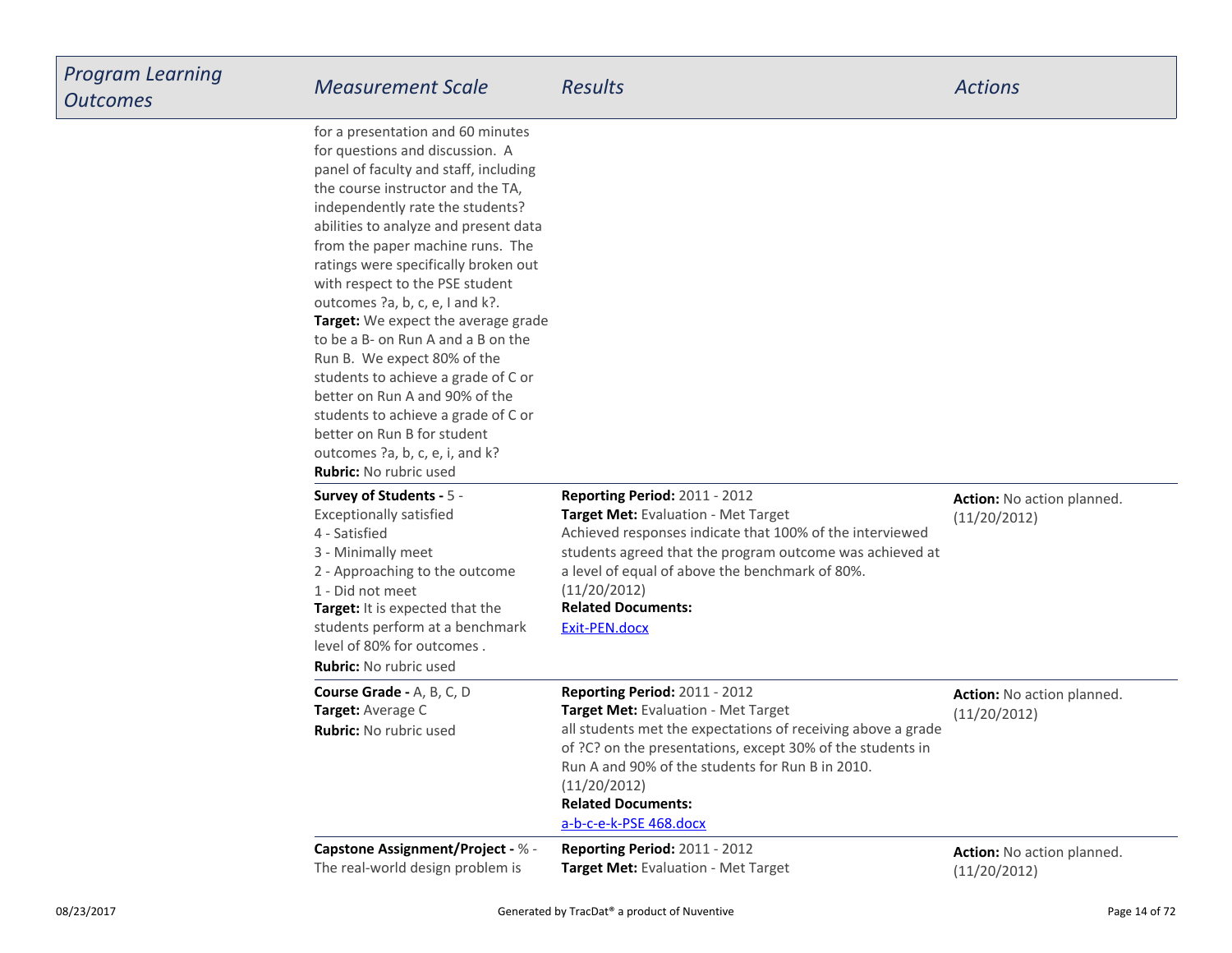**Outcome Year(s):** 2011 - 2012 **ABET - f. Ethics 11-12 -** An understanding of professional andethical responsibility.

**PLO Target Met?:** 3 - Metexpectations

**Presentation/Performance -** A, B, C,D - The students in PSE 468 (Papermaking Processes) must produce a final report for each of thetwo large paper semi commercialpaper machine runs plus a grade specific report for each paper gradeproduced on the large paper machine. Each report encompassesthe paper grades produced.

**Related Documents:Reporting Period:** 2011 - 2012 **Target Met:** Evaluation - Met Target all students met the expectations of receiving a grade of ?C?or above for their report. (11/20/2012)

[abdefgijk-PEN468-grade.docx](https://esf.tracdat.com:443/tracdat/viewDocument?y=TtARYCNIrCek)

ion planned.

**Action:** No action planned.(11/20/2012)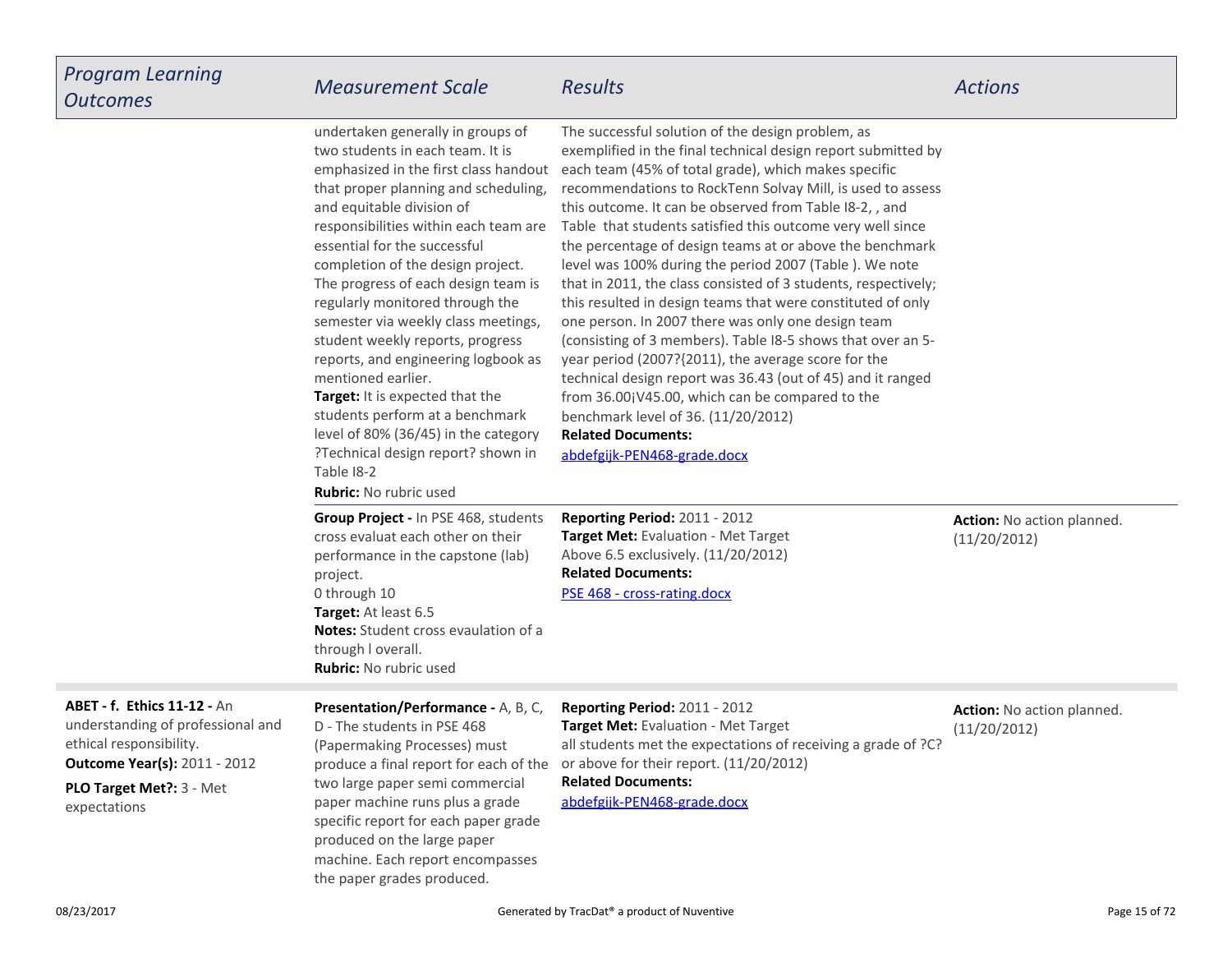| Learning<br>S | <b>Measurement Scale</b>                                                                                                                                                                                                                                                 | <b>Results</b>                                                                                                                                                                                                                                                                                                                                                                                | <b>Actions</b>                             |
|---------------|--------------------------------------------------------------------------------------------------------------------------------------------------------------------------------------------------------------------------------------------------------------------------|-----------------------------------------------------------------------------------------------------------------------------------------------------------------------------------------------------------------------------------------------------------------------------------------------------------------------------------------------------------------------------------------------|--------------------------------------------|
|               | Target: We expect that the mean<br>written quality of the report to be<br>above average (score $=$ 3.0) based on<br>the rubric given. We also expect<br>that all sections will be average<br>$(score = 2)$ .<br><b>Rubric:</b> No rubric used                            |                                                                                                                                                                                                                                                                                                                                                                                               |                                            |
|               | Survey of Students - 5 -<br><b>Exceptionally satisfied</b><br>4 - Satisfied<br>3 - Minimally meet<br>2 - Approaching to the outcome<br>1 - Did not meet<br>Target: It is expected that the<br>students perform at a benchmark<br>level of 80% for outcomes.              | <b>Reporting Period: 2011 - 2012</b><br>Target Met: Evaluation - Met Target<br>Achieved responses indicate that the interviewed students<br>agreed for year 2010 to 2011 that the program outcome<br>was achieved at a level of equal of above the benchmark of<br>80%. In 2008 the outcome was at 77% below the 80%<br>benchmark. (11/20/2012)<br><b>Related Documents:</b><br>Exit-PEN.docx | Action: No action planned.<br>(11/20/2012) |
|               | Group Project - In PSE 468, students<br>cross evaluat each other on their<br>performance in the capstone (lab)<br>project.<br>0 through 10<br>Target: At least 6.5<br><b>Notes:</b> Student cross evaulation of a<br>through I overall.<br><b>Rubric:</b> No rubric used | Reporting Period: 2011 - 2012<br>Target Met: Evaluation - Met Target<br>Above 6.5 exclusively. (11/20/2012)<br><b>Related Documents:</b><br>PSE 468 - cross-rating.docx                                                                                                                                                                                                                       | Action: No action planned.<br>(11/20/2012) |
|               | <b>Course Assignment</b> - Seminar grade:<br>A, B, C, D<br>Target: above C<br><b>Rubric: No rubric used</b>                                                                                                                                                              | Reporting Period: 2011 - 2012<br>Target Met: Evaluation - Met Target<br>All above C (11/20/2012)<br><b>Related Documents:</b><br>PSE 468 - fij.docx                                                                                                                                                                                                                                           | Action: No action needed.<br>(11/20/2012)  |
|               | Course Assignment - PSE 132 -<br>Ethics seminar reflection paper:<br>Exceptional<br>Satisfactory<br>and ethical responsibility survey in<br>class:<br>1 None                                                                                                             | Reporting Period: 2011 - 2012<br>Target Met: Evaluation - Met Target<br>100% students demonstrated at least satisfactory in<br>reflection paper, and all scored at least adequate in survey.<br>(11/21/2012)<br><b>Related Documents:</b><br><b>PSE 132 Orientation Seminar Outcome.docx</b>                                                                                                  | Action: No action planned.<br>(11/21/2012) |
|               | $\overline{2}$                                                                                                                                                                                                                                                           |                                                                                                                                                                                                                                                                                                                                                                                               |                                            |

08/23/2017

*Program Learning*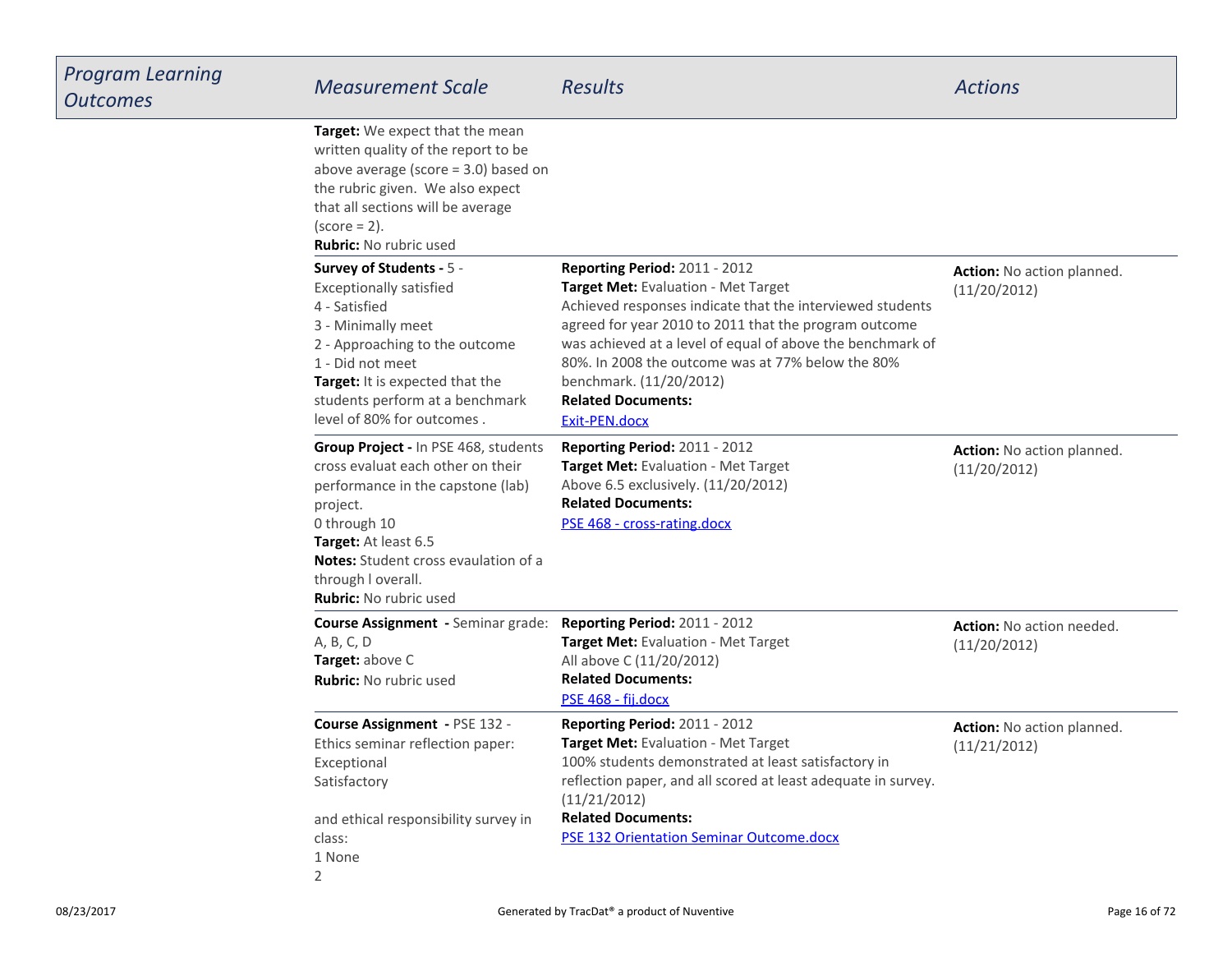| Program Learning<br><b>Outcomes</b> | <b>Measurement Scale</b>                                                                                                                                                 | <b>Results</b>                                                                                                                                                                                                                                                                                                                                                                                                                                                                                                                                                                                                                                                                                                                                                                                                                                                                                                                                                                                                                                                                                                                                                                                                                                                                                                                                                                                                                                                                                                                                                                                                                                                                                                                                                                                                                                                                                                                                                                                                 | <b>Actions</b>                             |
|-------------------------------------|--------------------------------------------------------------------------------------------------------------------------------------------------------------------------|----------------------------------------------------------------------------------------------------------------------------------------------------------------------------------------------------------------------------------------------------------------------------------------------------------------------------------------------------------------------------------------------------------------------------------------------------------------------------------------------------------------------------------------------------------------------------------------------------------------------------------------------------------------------------------------------------------------------------------------------------------------------------------------------------------------------------------------------------------------------------------------------------------------------------------------------------------------------------------------------------------------------------------------------------------------------------------------------------------------------------------------------------------------------------------------------------------------------------------------------------------------------------------------------------------------------------------------------------------------------------------------------------------------------------------------------------------------------------------------------------------------------------------------------------------------------------------------------------------------------------------------------------------------------------------------------------------------------------------------------------------------------------------------------------------------------------------------------------------------------------------------------------------------------------------------------------------------------------------------------------------------|--------------------------------------------|
|                                     | 3 Adequate<br>4<br>5 Exceptional<br>Target: At least satisfied in ethical<br>responsibility reflection paper and<br>adequate in survey.<br><b>Rubric:</b> No rubric used |                                                                                                                                                                                                                                                                                                                                                                                                                                                                                                                                                                                                                                                                                                                                                                                                                                                                                                                                                                                                                                                                                                                                                                                                                                                                                                                                                                                                                                                                                                                                                                                                                                                                                                                                                                                                                                                                                                                                                                                                                |                                            |
|                                     | <b>Field Placement/Internship</b><br>Evaluation - PSE 304/5 internship<br>survey:<br>1 through 5<br>Target: At least average 3<br>Rubric: No rubric used                 | <b>Reporting Period: 2011 - 2012</b><br>Target Met: Evaluation - Met Target<br>The student performance in the industrial internship is an<br>excellent test of knowledge of ethical and professional<br>responsibility. The supervisors work in close contact with<br>students in an environment that requires adaptation to<br>engineering professionalism required for a manufacturing<br>facility. Supervisors have rated our students well for their<br>dependability, attendance and punctuality as indicated by<br>scores that well exceed expectations. Professional judgment<br>scores were below 4.00 during 2008-2010 but exceeded the<br>benchmark in 2011. The score for this category may vary<br>depending on the mean class ranking of the cohort being<br>surveyed (average age and maturity). Professional judgment<br>can improve over the course of a single internship, and<br>certainly develops as students repeat the internship<br>experience. Performance of this can be addressed in pre-<br>internship meetings where through e.g. role plays the<br>ethical and professional judgment will be increased. We<br>also note that at present, training in professional ethics is<br>provided to the students in PSE 304/305 in the spring<br>semester (before they leave for their internship) by Dr.<br>William P. Tully, Provost/VP Academic Affairs Emeritus and<br>Professor Emeritus, Environmental Resources and Forest<br>Engineering of SUNY-ESF. As part of this training, the<br>students are shown a video on professional ethics titled<br>?Incident at Morales? and are given a six-item survey in<br>which they have to submit paragraph(s) on an aspect of<br>professional ethics. This formed 5% of their final grade in<br>2009, 2010 and 2011 with average scores of 4.125/5,<br>4.563/5 and 3.625/5 (for students who submitted the ethics<br>assignment), respectively. The decrease in this category in<br>2011 is due to a low score obtained by one student and | Action: No action planned.<br>(11/21/2012) |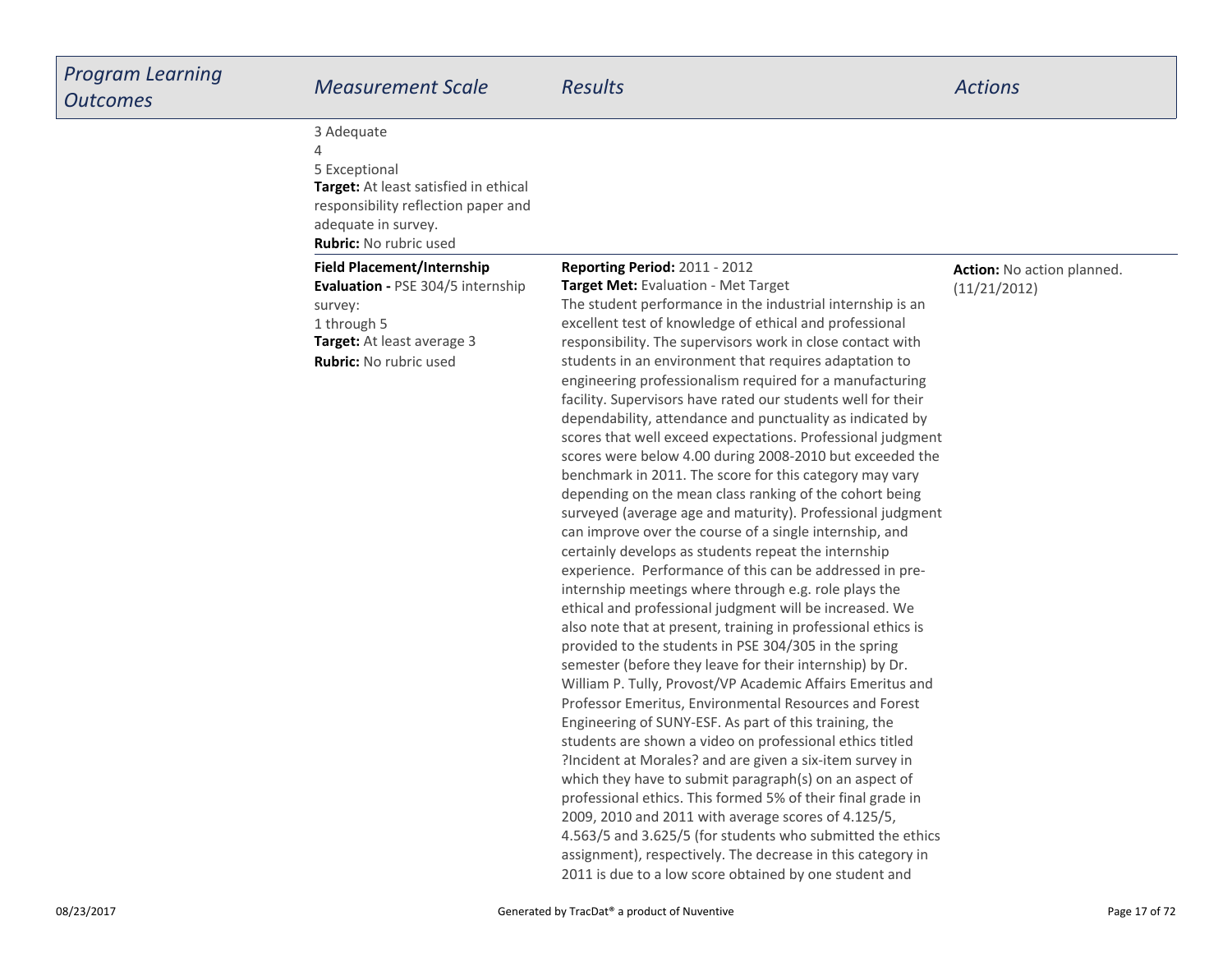| <b>Program Learning</b><br><b>Outcomes</b>                                                                                                                   | <b>Measurement Scale</b>                                                                                                                                                                                                                                    | <b>Results</b>                                                                                                                                                                                                                                                                                                                                                                                                                                                                                       | <b>Actions</b>                             |
|--------------------------------------------------------------------------------------------------------------------------------------------------------------|-------------------------------------------------------------------------------------------------------------------------------------------------------------------------------------------------------------------------------------------------------------|------------------------------------------------------------------------------------------------------------------------------------------------------------------------------------------------------------------------------------------------------------------------------------------------------------------------------------------------------------------------------------------------------------------------------------------------------------------------------------------------------|--------------------------------------------|
|                                                                                                                                                              |                                                                                                                                                                                                                                                             | does not reflect the general trend. The Code of Ethics for<br>Engineers (by the National Society of Professional<br>Engineers) is also given to the students as a class handout.<br>Our metric indicates that we are continuing to meet most<br>targets for Outcome (f). Attention should be given to<br>improving our students? awareness of professional<br>judgment. (11/21/2012)<br><b>Related Documents:</b><br>PSE 304 Outcome f.docx                                                          |                                            |
|                                                                                                                                                              | Exam/Quiz - In Course - A quiz was<br>administered after industrial (guest)<br>seminar which is relevant to the<br>outcome in the course:<br>A, B, C, D<br>Target: At least C<br>Rubric: No rubric used                                                     | Reporting Period: 2011 - 2012<br>Target Met: Evaluation - Met Target<br>As can be seen from the above data, student outcomes ?f<br>(Ethics), i (Life-long Learning), j (Contemporary issues)?<br>were achieved by students in the years 2009 to 2012 by<br>achieving a average Seminar grade of B-(2.7) or better. All<br>students except one in 2010 met the expectation of<br>receiving a seminar grade of C (2.0). (11/21/2012)<br><b>Related Documents:</b><br>PSE 468 - Industrial Seminar.docx | Action: No action planned.<br>(11/21/2012) |
| ABET - g. Communication 11-12 - An<br>ability to communicate effectively<br><b>Outcome Year(s): 2011 - 2012</b><br>PLO Target Met ?: 3 - Met<br>expectations | Survey of Students - 5 -<br><b>Exceptionally satisfied</b><br>4 - Satisfied<br>3 - Minimally meet<br>2 - Approaching to the outcome<br>1 - Did not meet<br>Target: It is expected that the<br>students perform at a benchmark<br>level of 80% for outcomes. | Reporting Period: 2011 - 2012<br>Target Met: Evaluation - Met Target<br>Achieved responses indicate that 100% of the interviewed<br>students for years 2009 and 2011 agreed that the program<br>outcome was achieved at a level of equal or above the<br>benchmark. In 2008 and 2011 the outcome was at 77% and<br>75% below the 80% benchmark. (11/20/2012)<br><b>Related Documents:</b><br>Exit-PEN.docx                                                                                           | Action: No action planned.<br>(11/20/2012) |
|                                                                                                                                                              | Group Project - In PSE 468, students<br>cross evaluat each other on their<br>performance in the capstone (lab)<br>project.<br>0 through 10<br>Target: At least 6.5<br>Notes: Student cross evaulation of a<br>through I overall.<br>Rubric: No rubric used  | Reporting Period: 2011 - 2012<br>Target Met: Evaluation - Met Target<br>Above 6.5 exclusively. (11/20/2012)<br><b>Related Documents:</b><br>PSE 468 - cross-rating.docx                                                                                                                                                                                                                                                                                                                              | Action: No action planned.<br>(11/20/2012) |
|                                                                                                                                                              | Presentation/Performance - A, B, C,                                                                                                                                                                                                                         | Reporting Period: 2011 - 2012                                                                                                                                                                                                                                                                                                                                                                                                                                                                        | Action: No action planned.                 |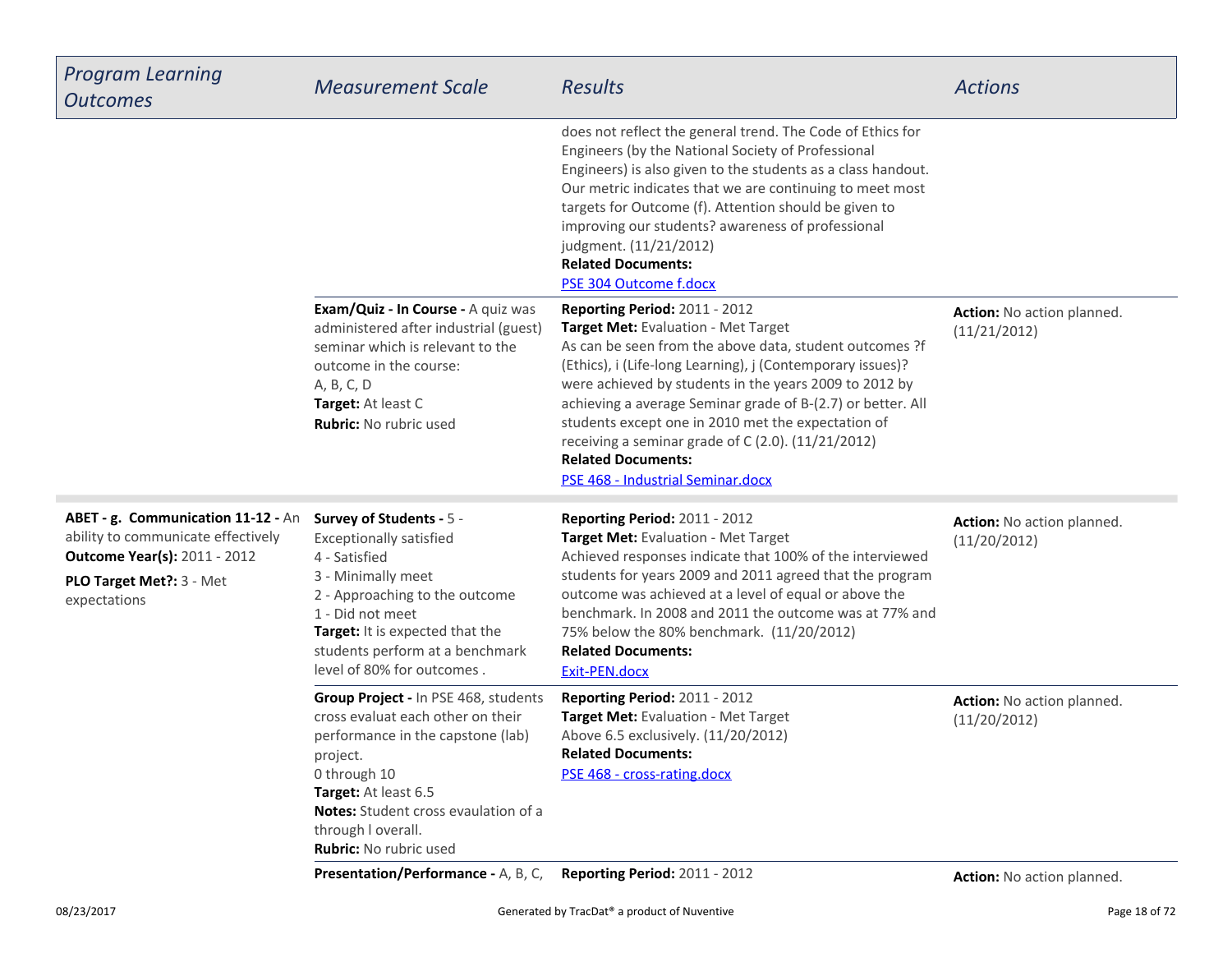| <b>Program Learning</b><br><b>Outcomes</b> | <b>Measurement Scale</b>                                                                                                                                                                                                                                                                                                                                                                                                                                                                                                                                                                                                                                                                                      | <b>Results</b>                                                                                                                                                                                                                                                                                                                                                                                                                                                                                                                                                                                                                                                                                                                                                                                                                                                                                                                                                                                                                                             | <b>Actions</b>                             |
|--------------------------------------------|---------------------------------------------------------------------------------------------------------------------------------------------------------------------------------------------------------------------------------------------------------------------------------------------------------------------------------------------------------------------------------------------------------------------------------------------------------------------------------------------------------------------------------------------------------------------------------------------------------------------------------------------------------------------------------------------------------------|------------------------------------------------------------------------------------------------------------------------------------------------------------------------------------------------------------------------------------------------------------------------------------------------------------------------------------------------------------------------------------------------------------------------------------------------------------------------------------------------------------------------------------------------------------------------------------------------------------------------------------------------------------------------------------------------------------------------------------------------------------------------------------------------------------------------------------------------------------------------------------------------------------------------------------------------------------------------------------------------------------------------------------------------------------|--------------------------------------------|
|                                            | D - The students in PSE 468<br>(Papermaking Processes) must<br>produce a final report for each of the<br>two large paper semi commercial<br>paper machine runs plus a grade<br>specific report for each paper grade<br>produced on the large paper<br>machine. Each report encompasses<br>the paper grades produced.<br>Target: We expect that the mean<br>written quality of the report to be<br>above average (score $=$ 3.0) based on<br>the rubric given. We also expect<br>that all sections will be average<br>$\left( \text{score} = 2 \right)$ .<br><b>Rubric:</b> Rubric attached in Related<br>Docs<br><b>Related Documents:</b><br>PSE 468 - Report.docx                                           | Target Met: Evaluation - Met Target<br>All students met the expectations of receiving a grade of<br>?C? or above for their report (11/21/2012)<br><b>Related Documents:</b><br>PSE 468 - Report.docx                                                                                                                                                                                                                                                                                                                                                                                                                                                                                                                                                                                                                                                                                                                                                                                                                                                       | (11/21/2012)                               |
|                                            | <b>Capstone Assignment/Project - % -</b><br>The real-world design problem is<br>undertaken generally in groups of<br>two students in each team. It is<br>emphasized in the first class handout<br>that proper planning and scheduling,<br>and equitable division of<br>responsibilities within each team are<br>essential for the successful<br>completion of the design project.<br>The progress of each design team is<br>regularly monitored through the<br>semester via weekly class meetings,<br>student weekly reports, progress<br>reports, and engineering logbook as<br>mentioned earlier.<br>Target: It is expected that the<br>students perform at a benchmark<br>level of 80% in the instrumental | Reporting Period: 2011 - 2012<br>Target Met: Evaluation - Met Target<br>This outcome is assessed by monitoring and evaluating<br>weekly class presentations and written summaries, progress<br>reports, technical design report, design-team e-mails, and<br>communications with mill personal and external vendors. In<br>addition, each team presents their design to the Paper and<br>Bioprocess Engineering (PBE) department and develops a<br>poster of their design towards the end of the semester. The<br>attendees at the design seminar evaluate the presentation.<br>From the data presented in Table I8-2, Table, and Table I8-<br>5, it can be concluded that in general the students met this<br>outcome at a reasonably high level. It can be seen from<br>Table I8-2 and Table that:<br>(a) the design teams during 2007?{2011 (except for one<br>team in 2011) did not attain the benchmark in the j¥weekly<br>summaryj ¦ category;<br>(b) In 2008 and 2010 one design team did not meet the<br>benchmark for progress reports #1 and #2, | Action: No action planned.<br>(11/21/2012) |

 (c) on average, from 2007-2011, 25% of teams met thebenchmark for progress report #1 while 66.6% of teams

categories that involve oral andwritten communication (weekly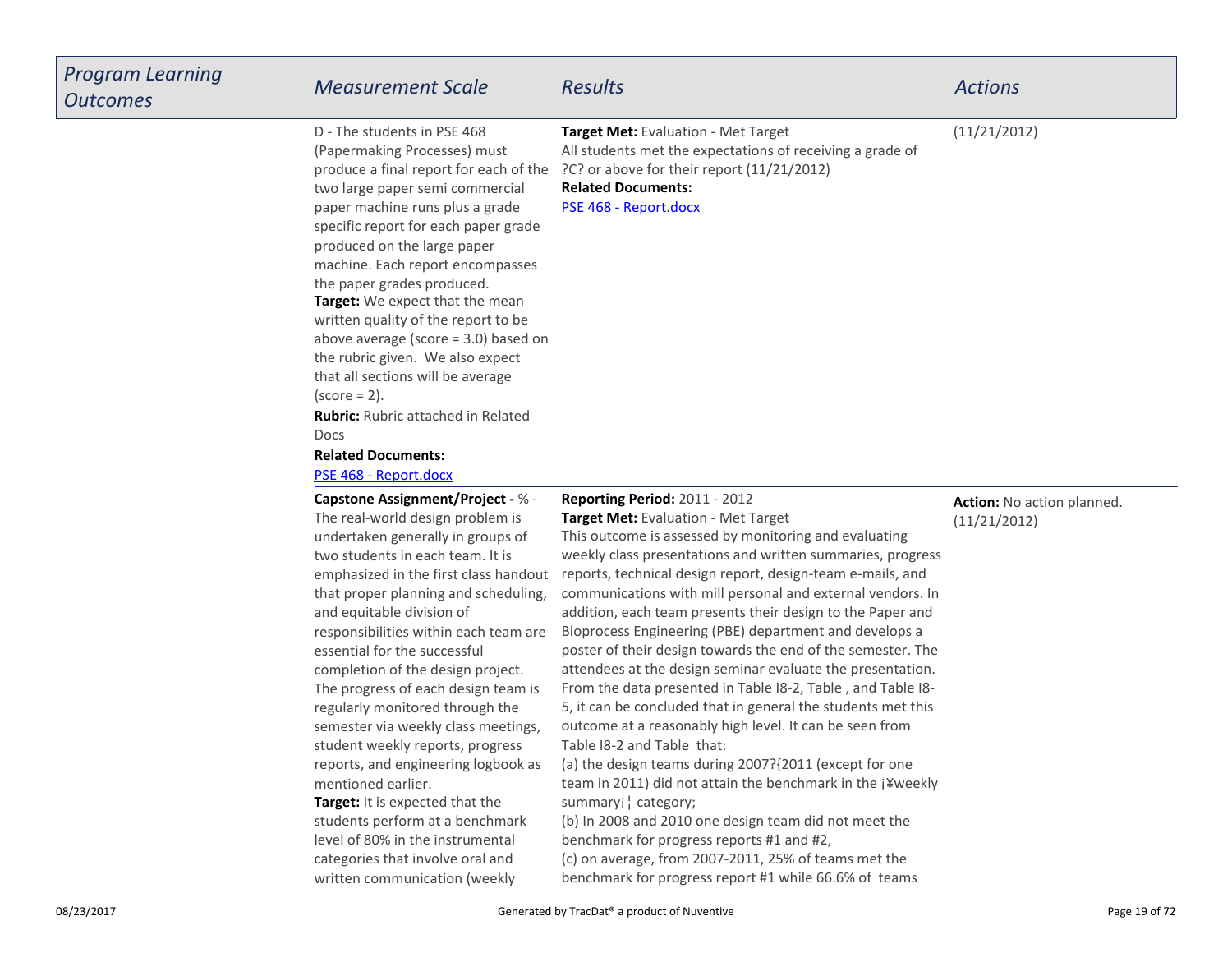| <b>Broad education 11-12 -</b> | Survey of Students - 5 -                                                                                                                                                                                                                                                                                                                                                                                                                                                                                                                                                                         | Renorting Period: 2011 - 2012                                                                                                                                                                                                                                                                                                                                                                                                                                                                                                                                                                                                                                                                                                                                                                                                                                                                                                 | Action: No action planned |
|--------------------------------|--------------------------------------------------------------------------------------------------------------------------------------------------------------------------------------------------------------------------------------------------------------------------------------------------------------------------------------------------------------------------------------------------------------------------------------------------------------------------------------------------------------------------------------------------------------------------------------------------|-------------------------------------------------------------------------------------------------------------------------------------------------------------------------------------------------------------------------------------------------------------------------------------------------------------------------------------------------------------------------------------------------------------------------------------------------------------------------------------------------------------------------------------------------------------------------------------------------------------------------------------------------------------------------------------------------------------------------------------------------------------------------------------------------------------------------------------------------------------------------------------------------------------------------------|---------------------------|
|                                | <b>Rubric:</b> No rubric used                                                                                                                                                                                                                                                                                                                                                                                                                                                                                                                                                                    | Further evidence of good communication skills is available<br>in the PBE 481 course notebooks and in student technical<br>design reports, which contain examples of e-mail messages<br>and communications between the design teams and mill<br>personnel and external vendors.<br>The design problems are real engineering projects at<br>RockTenn Solvay Mill with a good potential of being<br>implemented. Classes are held at the mill site and the<br>students perform their projects in a mill environment. The<br>students also undergo safety training in the mill so that they<br>can operate safely in an industrial setting. (11/21/2012)<br><b>Related Documents:</b><br>PSE 481.docx                                                                                                                                                                                                                             |                           |
|                                | summary and class presentation,<br>progress reports #1 and #2, technical<br>design report, project presentation<br>and poster) shown in Table I8-2. It is<br>expected that the design team<br>performance, as assessed by Dr. J.<br>Iribarne (Director, Mill Strategic<br>Projects & Technology, RockTenn<br>Corporate Engineering), be at a<br>benchmark level of 80% in the<br>following instrumental categories:<br>weekly class presentations of team<br>progress, two mid-semester<br>progress reports, final technical<br>design report, and team<br>presentation of their design project. | achieved the benchmark for progress report #2.<br>Also, during 2009 and 2011 one of the design teams fell<br>below the benchmark in the j¥project presentationi  <br>category although the team scores in this category are<br>equal or above the benchmark level (Table ). Overall, as can<br>be seen from Table I8-5, on average, during 2007?{2011,<br>scores in the top three categories (weekly summary,<br>engineering logbook, progress report #1) were a little below<br>the benchmark while those in last three categories<br>(progress report #2, technical design report and project<br>presentation) exceeded the benchmark level, which<br>indicates that communication became increasingly more<br>effective with the progress of the design project. Table I8-5<br>also shows that the average total score of 82.84 is above<br>the benchmark level of 80, which indicates that this<br>outcome was satisfied. |                           |

**PLO Target Met?:** 3 - Metexpectations

### **Survey of Students -** 5 -

- Exceptionally satisfied
- 4 Satisfied
	- 3 Minimally meet
	- 2 Approaching to the outcome
	- 1 Did not meet
	- **Target:** It is expected that the students perform at a benchmarklevel of 80% for outcomes .

**Related Documents:**[Exit-PEN.docx](https://esf.tracdat.com:443/tracdat/viewDocument?y=A4XSkyw57Hww)**Reporting Period:** 2011 - 2012 **Target Met:** Evaluation - Met Target Achieved responses indicate that 100% of the interviewed students agreed that the program outcome was achieved ata level of equal of above the benchmark of 70% for the years 2010 and 2011. For the years 2008 and 2009 noopinion was given. (11/20/2012)

**Action:** No action planned.(11/20/2012)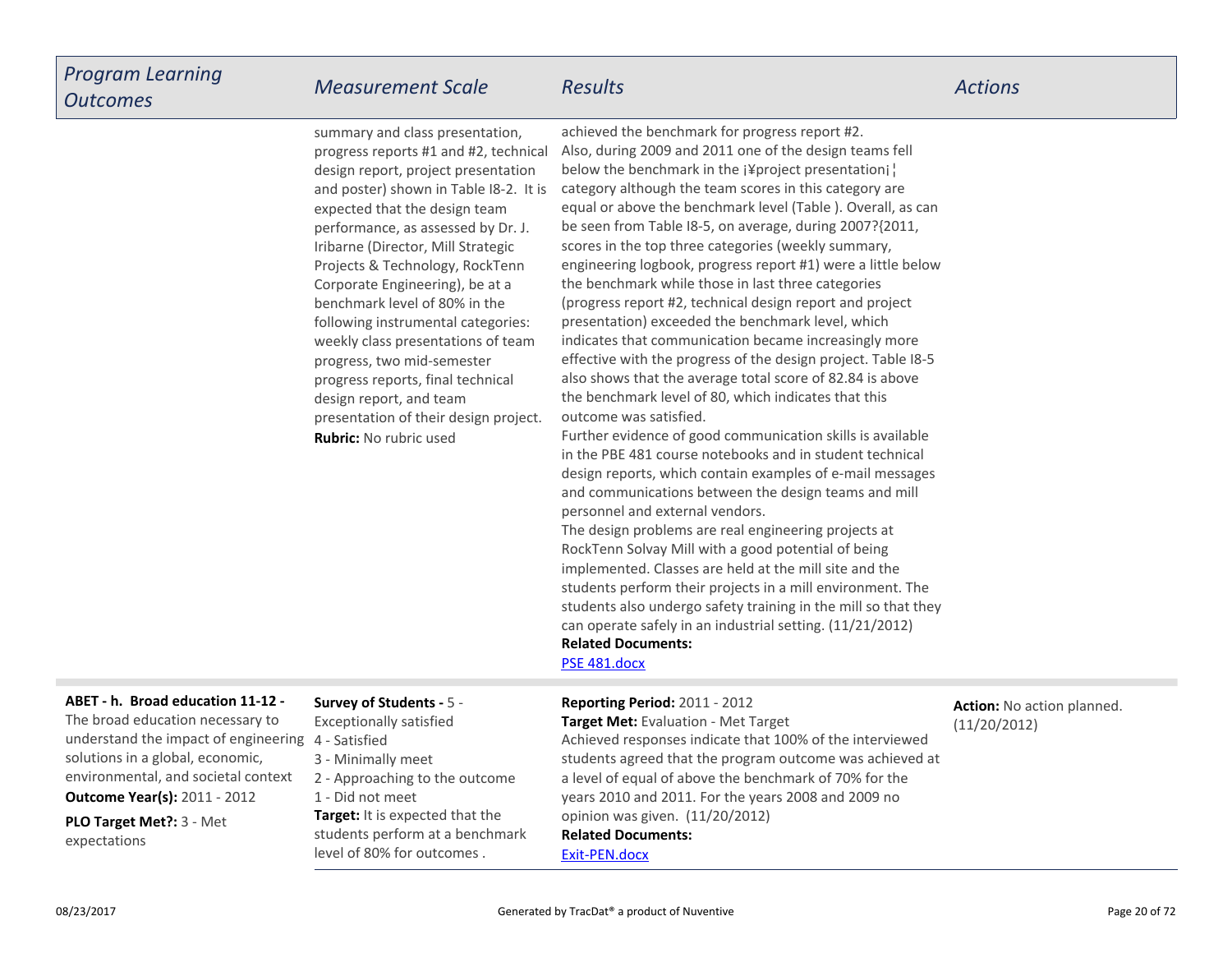| <b>Program Learning</b><br><b>Outcomes</b> | <b>Measurement Scale</b>                                                                                                                                                                                                                                                 | <b>Results</b>                                                                                                                                                                                                                                                                                                                                                                                                                                                                                                                                                                                                                                                                                                                                                                                                                                                                                                                                                                                                                                                                                                                                                                                                                                                                                                                 | <b>Actions</b>                             |
|--------------------------------------------|--------------------------------------------------------------------------------------------------------------------------------------------------------------------------------------------------------------------------------------------------------------------------|--------------------------------------------------------------------------------------------------------------------------------------------------------------------------------------------------------------------------------------------------------------------------------------------------------------------------------------------------------------------------------------------------------------------------------------------------------------------------------------------------------------------------------------------------------------------------------------------------------------------------------------------------------------------------------------------------------------------------------------------------------------------------------------------------------------------------------------------------------------------------------------------------------------------------------------------------------------------------------------------------------------------------------------------------------------------------------------------------------------------------------------------------------------------------------------------------------------------------------------------------------------------------------------------------------------------------------|--------------------------------------------|
|                                            | Survey of alumni - I - Introduced<br>R - Re-inforced<br>E - Expert<br>Target: It is expected that the survey<br>participants identify the Paper<br>Engineering program needs at a<br>minimum of an introductory level (I).                                               | Reporting Period: 2011 - 2012<br>Target Met: Evaluation - Met Target<br>of 4 alumni responded: 2 (I) and 2 (R). (11/21/2012)                                                                                                                                                                                                                                                                                                                                                                                                                                                                                                                                                                                                                                                                                                                                                                                                                                                                                                                                                                                                                                                                                                                                                                                                   | Action: No action planned.<br>(11/21/2012) |
|                                            | Group Project - In PSE 468, students<br>cross evaluat each other on their<br>performance in the capstone (lab)<br>project.<br>0 through 10<br>Target: At least 6.5<br><b>Notes:</b> Student cross evaulation of a<br>through I overall.<br><b>Rubric:</b> No rubric used | Reporting Period: 2011 - 2012<br>Target Met: Evaluation - Met Target<br>Above 6.5 exclusively. (11/20/2012)<br><b>Related Documents:</b><br>PSE 468 - cross-rating.docx                                                                                                                                                                                                                                                                                                                                                                                                                                                                                                                                                                                                                                                                                                                                                                                                                                                                                                                                                                                                                                                                                                                                                        | Action: No action planned.<br>(11/20/2012) |
|                                            | <b>Field Placement/Internship</b><br>Evaluation - PSE 304/5 internship<br>survey:<br>1 through 5<br>Target: At least average 3                                                                                                                                           | Reporting Period: 2011 - 2012<br>Target Met: Evaluation - Met Target<br>The ?academic preparedness? of the students met the<br>expectations in the most recent years that this survey was<br>administered. This suggests that the students possessed<br>sufficient knowledge of contemporary societal and global<br>issues in the opinion of engineering professionals who are<br>keenly aware of the importance of this outcome.<br>To further support this view, a question on the survey<br>directly addressed the performance of students with regard<br>to ?Broad societal issues regarding the paper industry (?big<br>picture?)?. Comments were not provided for all students. In<br>those cases where answers were provided, comments<br>reflected, ?developing,? ?learning,? ?showed promise,?<br>?N/A,? ?OK,?? good general understanding,? ?Knows<br>recycled paper. Would benefit from some experience in a<br>pulp mill, caustic area or recovery boiler,? etc. over 2007-<br>2011. In general, it is felt that Outcomes (h) and (j) are<br>directly linked to Outcome (i) ? Life-long Learning, especially<br>the need to adapt to changes in broad societal issues. Our<br>metric indicates that we are continuing to meet our targets<br>for both of these outcomes. (11/21/2012)<br><b>Related Documents:</b> | Action: No action planned.<br>(11/21/2012) |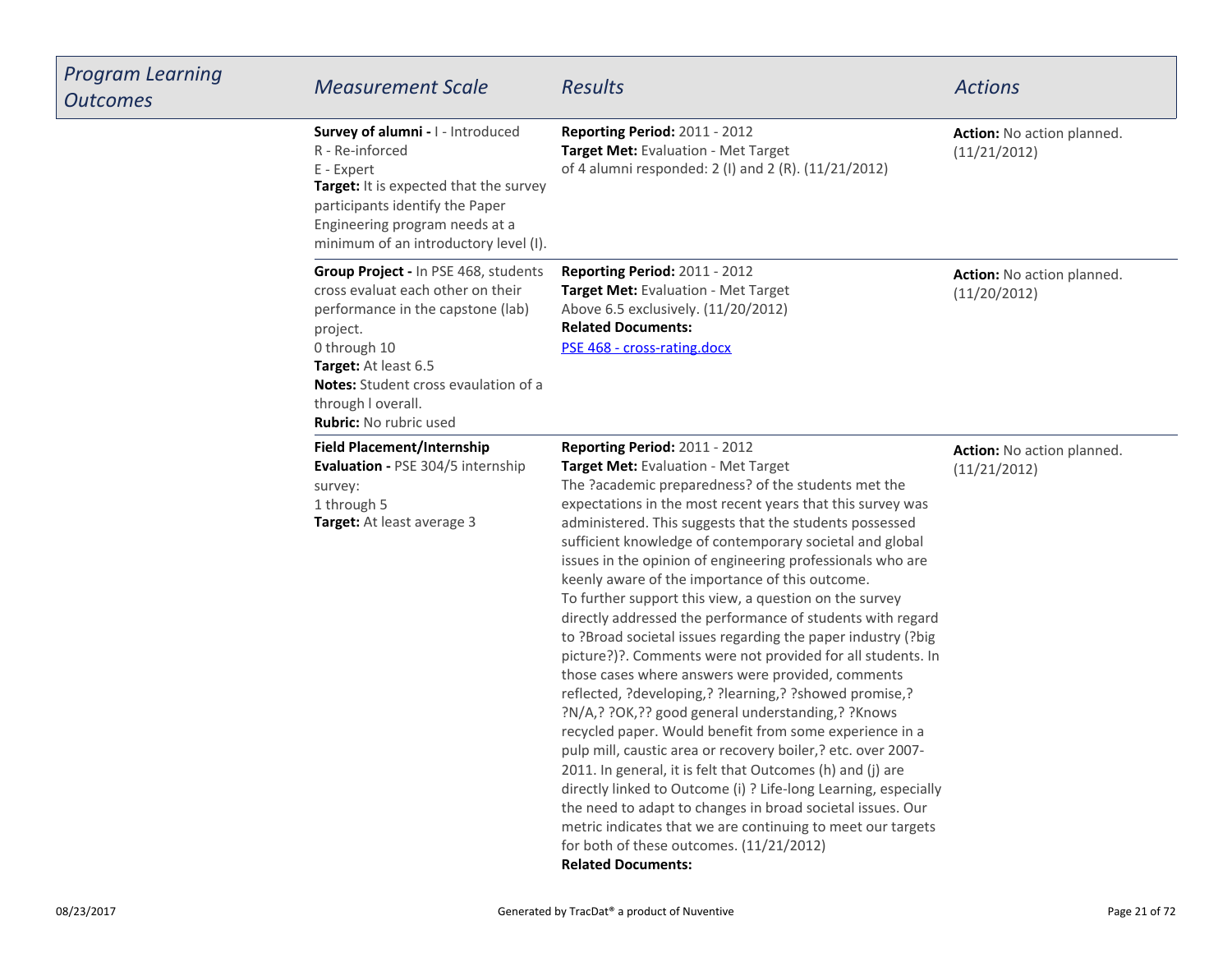| <b>Program Learning</b><br><b>Outcomes</b>                                                                                                                                                                            | <b>Measurement Scale</b>                                                                                                                                                                                                                                                        | <b>Results</b>                                                                                                                                                                                                                                                                                                                                                                                                | <b>Actions</b>                             |
|-----------------------------------------------------------------------------------------------------------------------------------------------------------------------------------------------------------------------|---------------------------------------------------------------------------------------------------------------------------------------------------------------------------------------------------------------------------------------------------------------------------------|---------------------------------------------------------------------------------------------------------------------------------------------------------------------------------------------------------------------------------------------------------------------------------------------------------------------------------------------------------------------------------------------------------------|--------------------------------------------|
|                                                                                                                                                                                                                       |                                                                                                                                                                                                                                                                                 | PSE 304 Outcome h-j.docx                                                                                                                                                                                                                                                                                                                                                                                      |                                            |
| ABET - i. Life-long learning 11-12 - A<br>recognition of the need for, and an<br>ability to engage in life-long<br>learning<br><b>Outcome Year(s): 2011 - 2012</b><br><b>PLO Target Met?: 3 - Met</b><br>expectations | Survey of Students - 5 -<br><b>Exceptionally satisfied</b><br>4 - Satisfied<br>3 - Minimally meet<br>2 - Approaching to the outcome<br>1 - Did not meet<br>Target: It is expected that the<br>students perform at a benchmark<br>level of 80% for outcomes.                     | Reporting Period: 2011 - 2012<br>Target Met: Evaluation - Met Target<br>Achieved responses indicate that 100% of the interviewed<br>students agreed for the years 2010 to 2011 that the<br>program outcome was achieved at a level of equal of above<br>the benchmark of 80%. For the year 2008 the outcome was<br>at 77% below the 80% benchmark. (11/20/2012)<br><b>Related Documents:</b><br>Exit-PEN.docx | Action: No action planned.<br>(11/20/2012) |
|                                                                                                                                                                                                                       | <b>Survey of alumni - I - Introduced</b><br>R - Re-inforced<br>E - Expert<br>Target: It is expected that the survey<br>participants identify the Paper<br>Engineering program needs at a<br>minimum of an introductory level (I).                                               | Reporting Period: 2011 - 2012<br>Target Met: Evaluation - Met Target<br>of 3 alumni responded: 1 (I), 1 (R), and 1 (E) (11/21/2012)                                                                                                                                                                                                                                                                           | Action: No action planned.<br>(11/21/2012) |
|                                                                                                                                                                                                                       | Group Project - In PSE 468, students<br>cross evaluat each other on their<br>performance in the capstone (lab)<br>project.<br>0 through 10<br><b>Target:</b> At least 6.5<br><b>Notes:</b> Student cross evaulation of a<br>through I overall.<br><b>Rubric:</b> No rubric used | <b>Reporting Period: 2011 - 2012</b><br>Target Met: Evaluation - Met Target<br>Above 6.5 exclusively. (11/20/2012)<br><b>Related Documents:</b><br>PSE 468 - cross-rating.docx                                                                                                                                                                                                                                | Action: No action planned.<br>(11/20/2012) |
|                                                                                                                                                                                                                       | Course Assignment - Seminar grade: Reporting Period: 2011 - 2012<br>A, B, C, D<br>Target: above C                                                                                                                                                                               | Target Met: Evaluation - Met Target<br>Above C (11/20/2012)<br><b>Related Documents:</b><br>PSE 468 - fij.docx                                                                                                                                                                                                                                                                                                | Action: No planned action.<br>(11/20/2012) |
|                                                                                                                                                                                                                       | Field Placement/Internship<br>Evaluation - PSE 304/5 internship<br>survey:<br>1 through 5<br>Target: At least average 3                                                                                                                                                         | Reporting Period: 2011 - 2012<br>Target Met: Evaluation - Met Target<br>Outcome (i) ? Life-long Learning was assessed using the<br>attitude and learning potential of students in the industrial<br>work environment. Two questions on the EEF survey<br>measured student performance by external review. For the                                                                                             | Action: No action planned.<br>(11/21/2012) |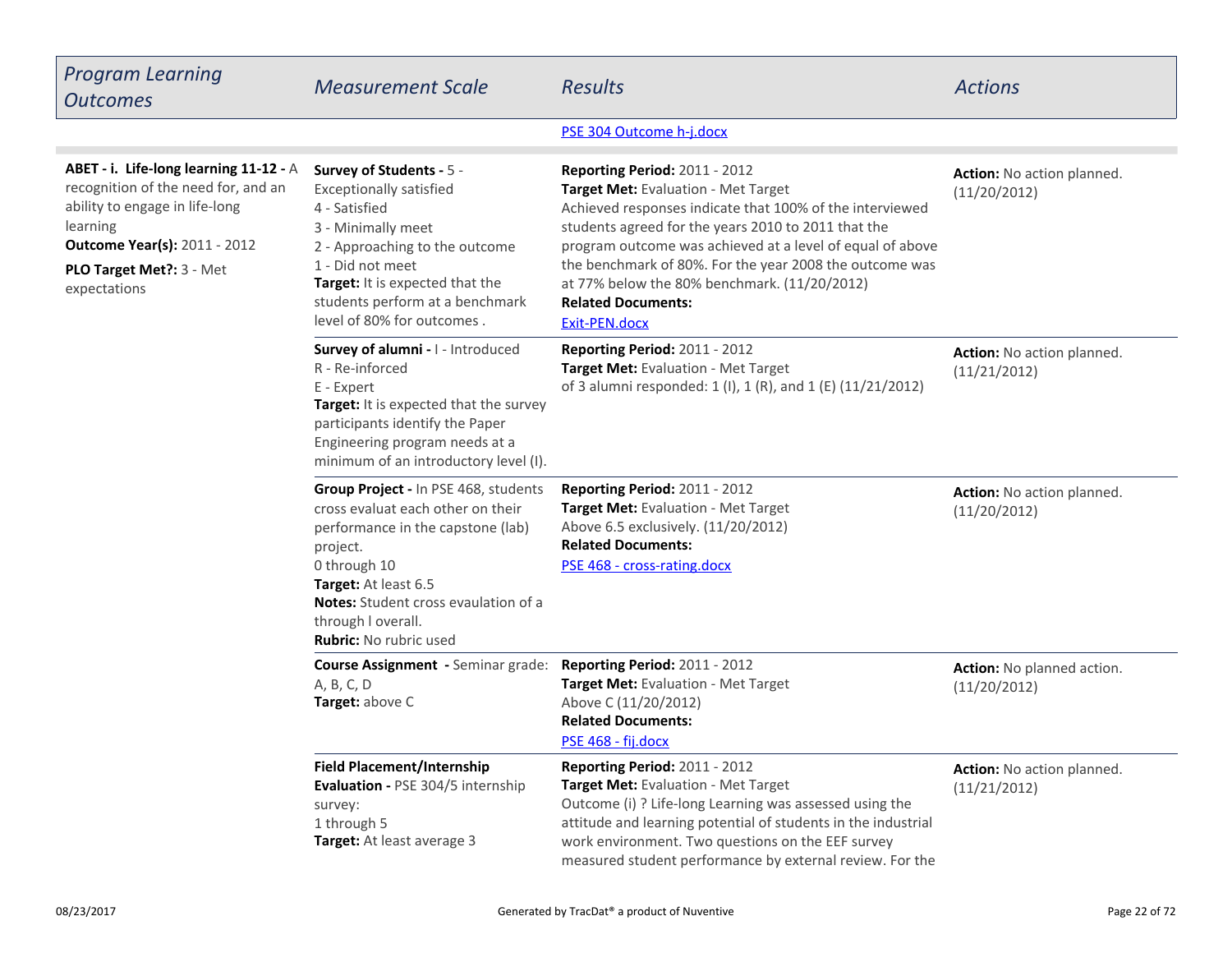| <b>Program Learning</b><br><b>Outcomes</b> | <b>Measurement Scale</b>                                                                                                                                                                                                                                                                                                                                                                                                                                                                                                                                 | <b>Results</b>                                                                                                                                                                                                                                                                                                                                                                                                                                                                                                                                                                                                                                                                                                                                                                                                                                       | <b>Actions</b>                             |
|--------------------------------------------|----------------------------------------------------------------------------------------------------------------------------------------------------------------------------------------------------------------------------------------------------------------------------------------------------------------------------------------------------------------------------------------------------------------------------------------------------------------------------------------------------------------------------------------------------------|------------------------------------------------------------------------------------------------------------------------------------------------------------------------------------------------------------------------------------------------------------------------------------------------------------------------------------------------------------------------------------------------------------------------------------------------------------------------------------------------------------------------------------------------------------------------------------------------------------------------------------------------------------------------------------------------------------------------------------------------------------------------------------------------------------------------------------------------------|--------------------------------------------|
|                                            |                                                                                                                                                                                                                                                                                                                                                                                                                                                                                                                                                          | 11 years shown above, students met the expectations that<br>project the ability to continue life-long learning. The score<br>in the category ?attitude? was 4.00 in 2011, and although it<br>was below 4.00 in 2010 (and also in 2009); in general, as can<br>be seen from the table, students met the expectations that<br>project the ability to continue life-long learning. Further, in<br>the most recent years, students were generally observed to<br>improve performance over the course of their internship.<br>This is a clear indication of continued growth and learning<br>outside of the academic environment. Our metric indicates<br>that we are continuing to meet our targets for Outcome (i).<br>(11/21/2012)<br><b>Related Documents:</b><br>PSE 304 Outcome i.docx                                                              |                                            |
|                                            | Exam/Quiz - In Course - A quiz was<br>administered after industrial (guest)<br>seminar which is relevant to the<br>outcome in the course:<br>A, B, C, D<br>Target: At least C                                                                                                                                                                                                                                                                                                                                                                            | Reporting Period: 2011 - 2012<br>Target Met: Evaluation - Met Target<br>As can be seen from the above data, student outcomes ?f<br>(Ethics), i (Life-long Learning), j (Contemporary issues)?<br>were achieved by students in the years 2009 to 2012 by<br>achieving a average Seminar grade of B-(2.7) or better. All<br>students except one in 2010 met the expectation of<br>receiving a seminar grade of C (2.0). (11/21/2012)<br><b>Related Documents:</b><br>PSE 468 - Industrial Seminar.docx                                                                                                                                                                                                                                                                                                                                                 | Action: No action planned.<br>(11/21/2012) |
|                                            | Presentation/Performance - A, B, C,<br>D - The students in PSE 468<br>(Papermaking Processes) must<br>produce a final report for each of the<br>two large paper semi commercial<br>paper machine runs plus a grade<br>specific report for each paper grade<br>produced on the large paper<br>machine. Each report encompasses<br>the paper grades produced.<br>Target: We expect that the mean<br>written quality of the report to be<br>above average (score $=$ 3.0) based on<br>the rubric given. We also expect<br>that all sections will be average | Reporting Period: 2011 - 2012<br>Target Met: Evaluation - Met Target<br>Students can demonstrate an understanding of the need for<br>life-long learning by improving their performance during the<br>course of a semester. All students in PSE 468 must produce<br>a final report for each of the two large paper semi<br>commercial paper machine runs encompassing the paper<br>grades produced. Since the reports are assessed essentially<br>the same way for Run A and Run B, an improvement in<br>performance for the reports for Run A to Run B can<br>demonstrate the ability for life-long learning<br>The students generally demonstrated improvement from<br>Run A to Run B with respect to the quality of the report<br>presented. Since the outcomes were individually assessed<br>by the instructor the students showed on average, an | Action: No action planned.<br>(11/21/2012) |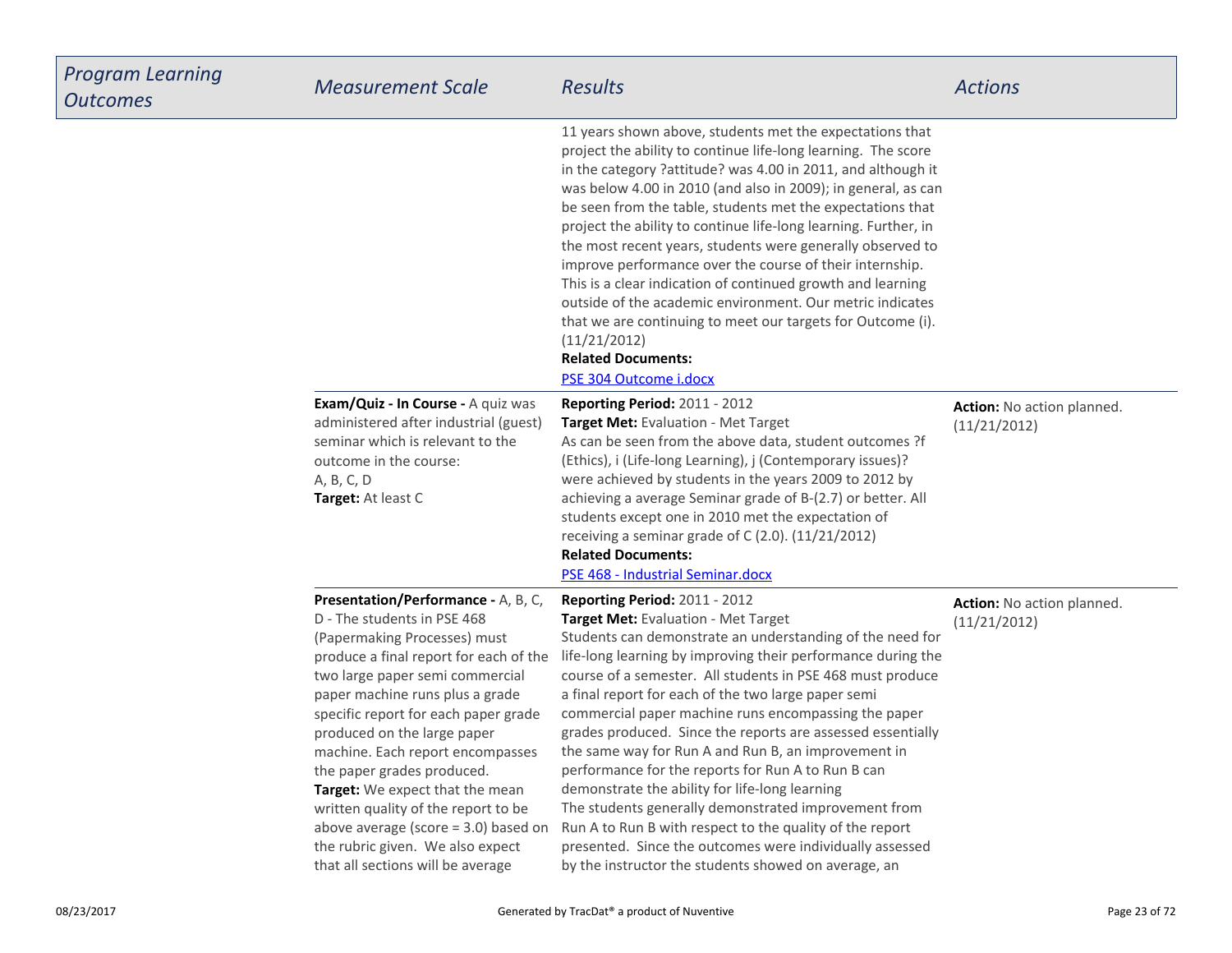| <b>Program Learning</b><br><b>Outcomes</b>                                                                                                                                              | <b>Measurement Scale</b>                                                                                                                                                                                                                                   | <b>Results</b>                                                                                                                                                                                                                                                                                                                                                                                                                                                                                                                                                                                                                                                                                                 | <b>Actions</b>                             |
|-----------------------------------------------------------------------------------------------------------------------------------------------------------------------------------------|------------------------------------------------------------------------------------------------------------------------------------------------------------------------------------------------------------------------------------------------------------|----------------------------------------------------------------------------------------------------------------------------------------------------------------------------------------------------------------------------------------------------------------------------------------------------------------------------------------------------------------------------------------------------------------------------------------------------------------------------------------------------------------------------------------------------------------------------------------------------------------------------------------------------------------------------------------------------------------|--------------------------------------------|
|                                                                                                                                                                                         | $(score = 2)$ .<br><b>Rubric:</b> Rubric attached in Related<br>Docs<br><b>Related Documents:</b><br>PSE 468 - Report.docx                                                                                                                                 | improvement (on a 4-point scale) of 0.30 for the year 2009<br>and 1.00 for the year 2010. For the year 2011 student could<br>not show an improvement since the second large<br>papermachine run (Run B) could not be performed due to a<br>severe thunderstorm damage which caused heavy flooding<br>and resulted in 6 weeks of pilot plant shut down. In 2012<br>the student average did not show an improvement since<br>their performance was already superior in Run A.<br>Overall students demonstrated that they learn from their<br>experience on the first run, demonstrating an ability and<br>understanding of life-long learning (11/21/2012)<br><b>Related Documents:</b><br>PSE 468 - Report.docx |                                            |
| ABET - j. Contemporary issues 11-12<br>- A knowledge of contemporary issues Exceptionally satisfied<br><b>Outcome Year(s): 2011 - 2012</b><br>PLO Target Met ?: 3 - Met<br>expectations | Survey of Students - 5 -<br>4 - Satisfied<br>3 - Minimally meet<br>2 - Approaching to the outcome<br>1 - Did not meet<br>Target: It is expected that the<br>students perform at a benchmark<br>level of 80% for outcomes.                                  | Reporting Period: 2011 - 2012<br>Target Met: Evaluation - Met Target<br>Achieved responses indicate that 100% of the interviewed<br>students indicated that the program outcome below the<br>benchmark of 70%. (11/20/2012)<br><b>Related Documents:</b><br>Exit-PEN.docx                                                                                                                                                                                                                                                                                                                                                                                                                                      | Action: No action planned.<br>(11/20/2012) |
|                                                                                                                                                                                         | Survey of alumni - I - Introduced<br>R - Re-inforced<br>E - Expert<br>Target: It is expected that the survey<br>participants identify the Paper<br>Engineering program needs at a<br>minimum of an introductory level (I).                                 | Reporting Period: 2011 - 2012<br>Target Met: Evaluation - Met Target<br>of 6 alumni responded: 1 (I), 4 (R) and 1 (E). (11/21/2012)                                                                                                                                                                                                                                                                                                                                                                                                                                                                                                                                                                            | Action: No action planned.<br>(11/21/2012) |
|                                                                                                                                                                                         | Group Project - In PSE 468, students<br>cross evaluat each other on their<br>performance in the capstone (lab)<br>project.<br>0 through 10<br>Target: At least 6.5<br>Notes: Student cross evaulation of a<br>through I overall.<br>Rubric: No rubric used | Reporting Period: 2011 - 2012<br>Target Met: Evaluation - Met Target<br>Above 6.5 exclusively. (11/20/2012)<br><b>Related Documents:</b><br>PSE 468 - cross-rating.docx                                                                                                                                                                                                                                                                                                                                                                                                                                                                                                                                        | Action: No action planned.<br>(11/20/2012) |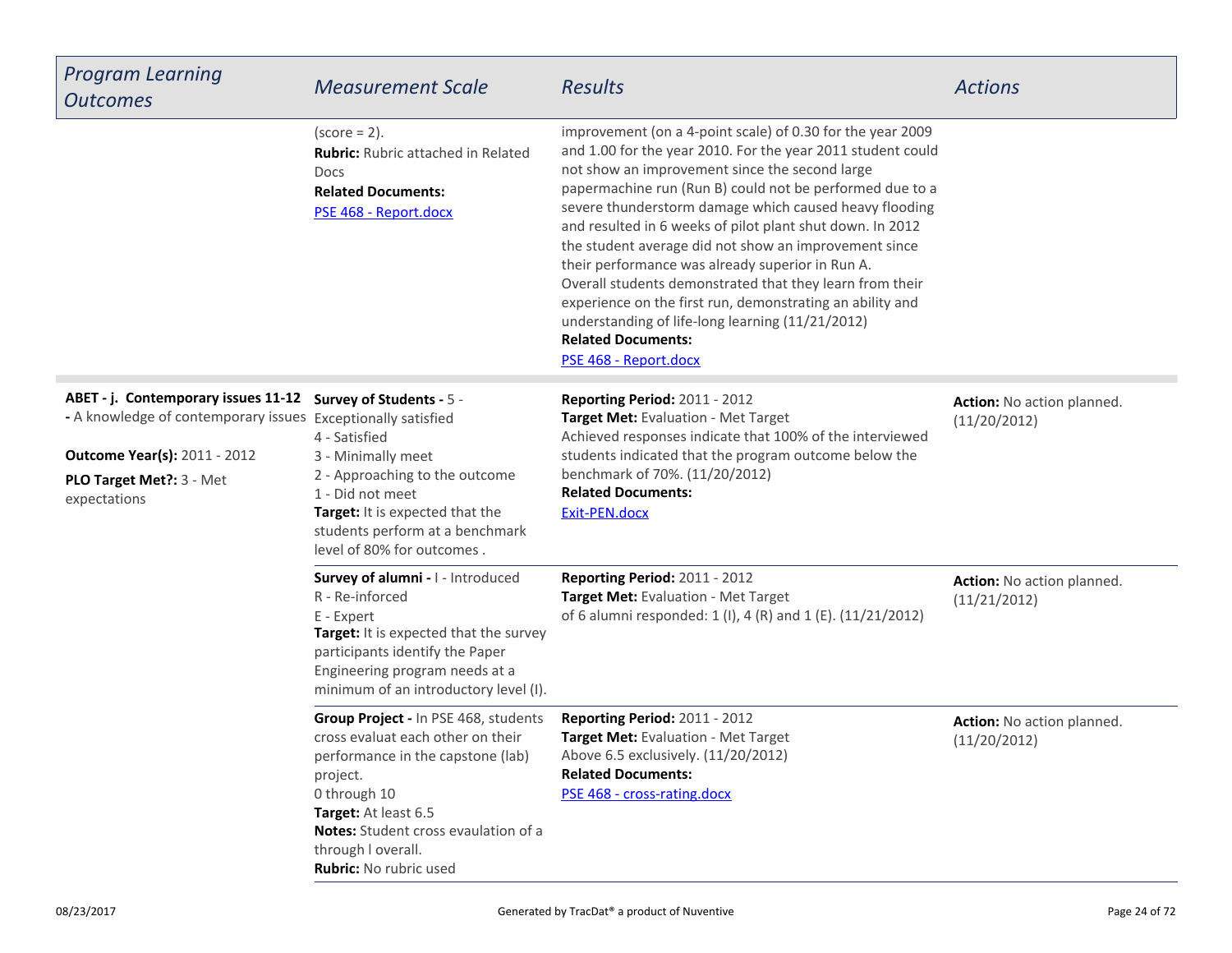| Program Learning<br><b>Outcomes</b> | <b>Measurement Scale</b>                                                                                                                                                      | <b>Results</b>                                                                                                                                                                                                                                                                                                                                                                                                                                                                                                                                                                                                                                                                                                                                                                                                                                                                                                                                                                                                                                                                                                                                                                                                                                                                                                                                             | <b>Actions</b>                             |
|-------------------------------------|-------------------------------------------------------------------------------------------------------------------------------------------------------------------------------|------------------------------------------------------------------------------------------------------------------------------------------------------------------------------------------------------------------------------------------------------------------------------------------------------------------------------------------------------------------------------------------------------------------------------------------------------------------------------------------------------------------------------------------------------------------------------------------------------------------------------------------------------------------------------------------------------------------------------------------------------------------------------------------------------------------------------------------------------------------------------------------------------------------------------------------------------------------------------------------------------------------------------------------------------------------------------------------------------------------------------------------------------------------------------------------------------------------------------------------------------------------------------------------------------------------------------------------------------------|--------------------------------------------|
|                                     | <b>Course Assignment - Seminar grade:</b><br>A, B, C, D<br>Target: above C                                                                                                    | Reporting Period: 2011 - 2012<br>Target Met: Evaluation - Met Target<br>Above C (11/20/2012)<br><b>Related Documents:</b><br>PSE 468 - fij.docx                                                                                                                                                                                                                                                                                                                                                                                                                                                                                                                                                                                                                                                                                                                                                                                                                                                                                                                                                                                                                                                                                                                                                                                                            | Action: No action planned.<br>(11/20/2012) |
|                                     | <b>Field Placement/Internship</b><br>Evaluation - PSE 304/5 internship<br>survey:<br>1 through 5<br>Target: At least average 3                                                | Reporting Period: 2011 - 2012<br>Target Met: Evaluation - Met Target<br>The ?academic preparedness? of the students met the<br>expectations in the most recent years that this survey was<br>administered. This suggests that the students possessed<br>sufficient knowledge of contemporary societal and global<br>issues in the opinion of engineering professionals who are<br>keenly aware of the importance of this outcome.<br>To further support this view, a question on the survey<br>directly addressed the performance of students with regard<br>to ?Broad societal issues regarding the paper industry (?big<br>picture?)?. Comments were not provided for all students. In<br>those cases where answers were provided, comments<br>reflected, ?developing,? ?learning,? ?showed promise,?<br>?N/A,? ?OK,?? good general understanding,? ?Knows<br>recycled paper. Would benefit from some experience in a<br>pulp mill, caustic area or recovery boiler,? etc. over 2007-<br>2011. In general, it is felt that Outcomes (h) and (j) are<br>directly linked to Outcome (i) ? Life-long Learning, especially<br>the need to adapt to changes in broad societal issues. Our<br>metric indicates that we are continuing to meet our targets<br>for both of these outcomes. (11/21/2012)<br><b>Related Documents:</b><br>PSE 304 Outcome h-j.docx | Action: No action planned.<br>(11/21/2012) |
|                                     | Exam/Quiz - In Course - A quiz was<br>administered after industrial (guest)<br>seminar which is relevant to the<br>outcome in the course:<br>A, B, C, D<br>Target: At least C | <b>Reporting Period: 2011 - 2012</b><br>Target Met: Evaluation - Met Target<br>As can be seen from the above data, student outcomes ?f<br>(Ethics), i (Life-long Learning), j (Contemporary issues)?<br>were achieved by students in the years 2009 to 2012 by<br>achieving a average Seminar grade of B-(2.7) or better. All<br>students except one in 2010 met the expectation of<br>receiving a seminar grade of C (2.0). (11/21/2012)<br><b>Related Documents:</b><br>PSE 468 - Industrial Seminar.docx                                                                                                                                                                                                                                                                                                                                                                                                                                                                                                                                                                                                                                                                                                                                                                                                                                                | Action: No action planned.<br>(11/21/2012) |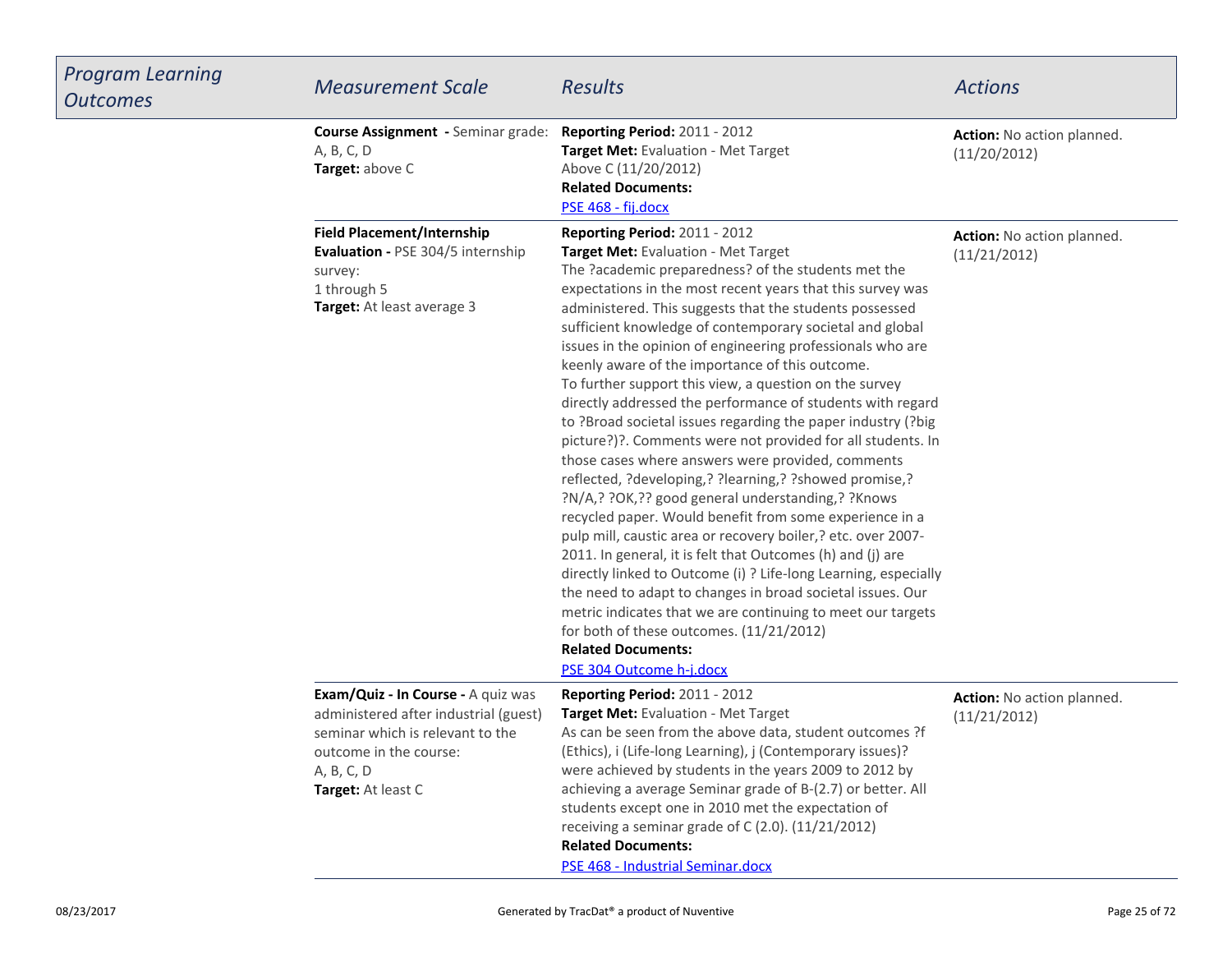| <b>Program Learning</b><br><b>Outcomes</b>                                                                                                                                                    | <b>Measurement Scale</b>                                                                                                                                                                                                                                                                                                                                                                                                                                                                                                                                                    | <b>Results</b>                                                                                                                                                                                                                                      | <b>Actions</b>                             |
|-----------------------------------------------------------------------------------------------------------------------------------------------------------------------------------------------|-----------------------------------------------------------------------------------------------------------------------------------------------------------------------------------------------------------------------------------------------------------------------------------------------------------------------------------------------------------------------------------------------------------------------------------------------------------------------------------------------------------------------------------------------------------------------------|-----------------------------------------------------------------------------------------------------------------------------------------------------------------------------------------------------------------------------------------------------|--------------------------------------------|
|                                                                                                                                                                                               | Presentation/Performance - A, B, C,<br>D - The students in PSE 468<br>(Papermaking Processes) must<br>produce a final report for each of the<br>two large paper semi commercial<br>paper machine runs plus a grade<br>specific report for each paper grade<br>produced on the large paper<br>machine. Each report encompasses<br>the paper grades produced.<br>Target: We expect that the mean<br>written quality of the report to be<br>above average (score $=$ 3.0) based on<br>the rubric given. We also expect<br>that all sections will be average<br>$(score = 2)$ . | Reporting Period: 2011 - 2012<br>Target Met: Evaluation - Met Target<br>All students met the expectations of receiving a grade of<br>?C? or above for their report. (11/21/2012)<br><b>Related Documents:</b><br>PSE 468 - Report.docx              | Action: No action planned.<br>(11/21/2012) |
| ABET - k. Engineering tools 11-12 -<br>An ability to use the techniques, skills,<br>and modern engineering tools<br>necessary for engineering practice<br><b>Outcome Year(s): 2011 - 2012</b> | Presentation/Performance - A, B, C,<br>D - In PSE 468 evaluation seminar at<br>the conclusion of the paper machine<br>run, the students give seminars and<br>field questions regarding their plan,                                                                                                                                                                                                                                                                                                                                                                          | Reporting Period: 2011 - 2012<br>Target Met: Evaluation - Met Target<br>Students can demonstrate an understanding and ability of<br>the need for life-long learning by improving their<br>performance during the course of a semester. All students | Action: No action planned.<br>(11/21/2012) |

**PLO Target Met?:** 3 - Metexpectations

**Target:** We expect the average gradeto be a B- on Run A and a B on theRun B. We expect 80% of the students to achieve a grade of C orbetter on Run A and 90% of theperformance, and results of the product design experience. Each team has approximately 30 minutesfor a presentation and 60 minutesfor questions and discussion. A panel of faculty and staff, includingthe course instructor and the TA,independently rate the students? abilities to analyze and present data from the paper machine runs. The ratings were specifically broken outwith respect to the PSE studentoutcomes ?a, b, c, e, I and k?.

in PSE 468 must give a seminar and answer questions in a discussion-type setting based on their results of two semicommercial paper machine runs (Run A and Run B). Since their performance is assessed essentially the same way in Run A and Run B, an improvement in performance from Run A to Run B can demonstrate the ability for life-long learning.The students generally demonstrated improvement from Run A to Run B with respect to the quality of the seminar and discussion based on their results and analysis. Since the outcomes were individually assessed by the faculty and staff, the students showed on average, an improvement (ona 4-point scale) of 0.12 for the year 2009 and 0.40 for the year 2011 and 0.29 for the year 2012. For 2010, the studentaverage did not show an improvement. However one student in class showed an improvement in the seminarfrom Run A to Run B.

Overall students demonstrated that they learn from theirexperience on the first run, demonstrating an ability and

### 08/23/2017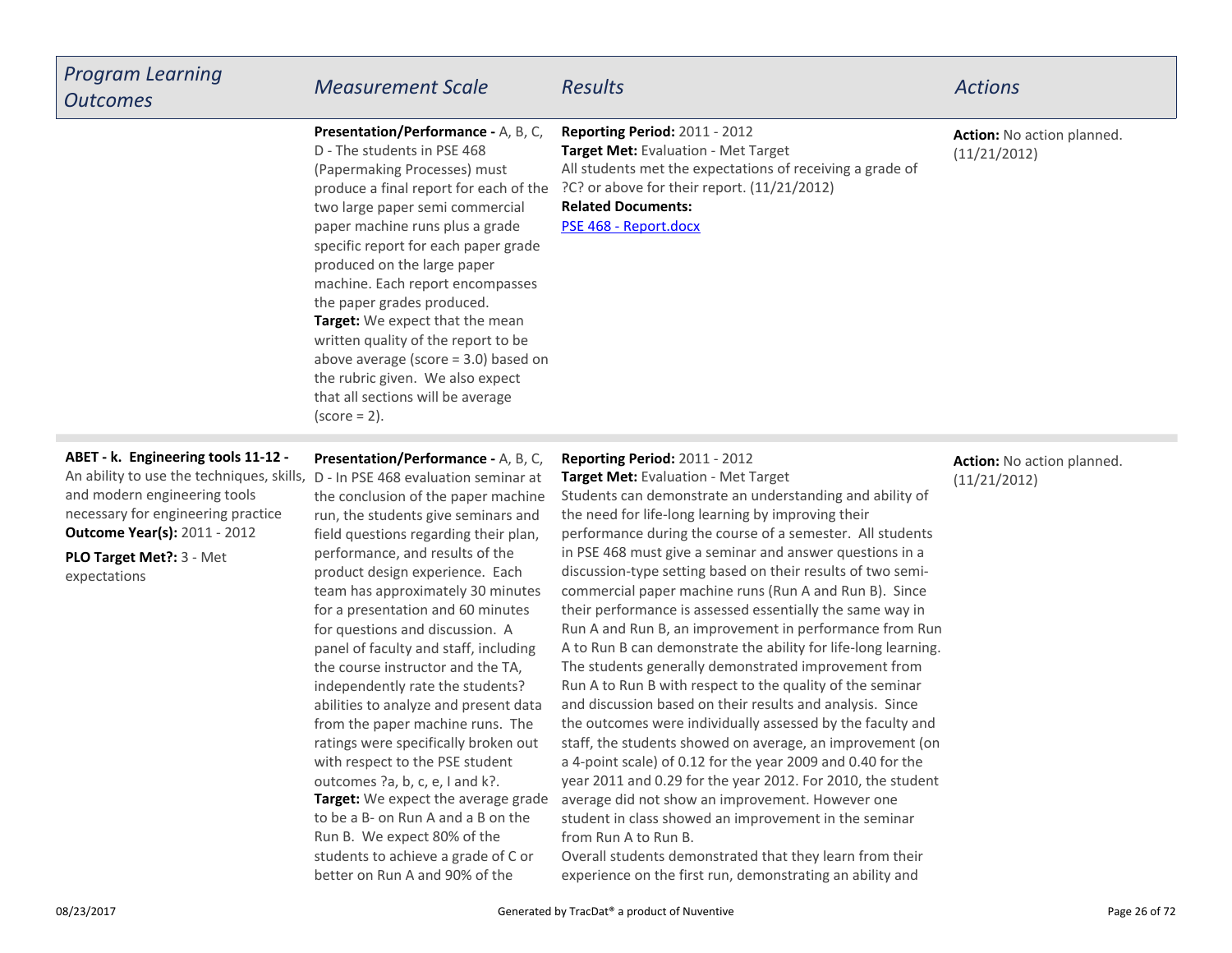| Program Learning<br><b>Outcomes</b> | <b>Measurement Scale</b>                                                                                                                                                                                                                                                            | Results                                                                                                                                                                                                                                                                                                                                                                                                                                                   | <b>Actions</b>                             |
|-------------------------------------|-------------------------------------------------------------------------------------------------------------------------------------------------------------------------------------------------------------------------------------------------------------------------------------|-----------------------------------------------------------------------------------------------------------------------------------------------------------------------------------------------------------------------------------------------------------------------------------------------------------------------------------------------------------------------------------------------------------------------------------------------------------|--------------------------------------------|
|                                     | students to achieve a grade of C or<br>better on Run B for student<br>outcomes ?a, b, c, e, i, and k?                                                                                                                                                                               | understanding of life-long learning. (11/21/2012)<br><b>Related Documents:</b><br>PSE 468 - Student Seminar.docx                                                                                                                                                                                                                                                                                                                                          |                                            |
|                                     | Survey of Students - 5 -<br><b>Exceptionally satisfied</b><br>4 - Satisfied<br>3 - Minimally meet<br>2 - Approaching to the outcome<br>1 - Did not meet<br>Target: It is expected that the<br>students perform at a benchmark<br>level of 80% for outcomes.                         | Reporting Period: 2011 - 2012<br>Target Met: Evaluation - Met Target<br>Achieved responses indicate that 100% of the interviewed<br>students agreed for the year 2010 that the program<br>outcome was achieved at a level of equal of above the<br>benchmark of 80%. For the year 2011 the outcome was at<br>76% below the 80% benchmark. For the years 2008 and<br>2009 no opinion was given. (11/20/2012)<br><b>Related Documents:</b><br>Exit-PEN.docx | Action: No action planned.<br>(11/20/2012) |
|                                     | Survey of alumni - I - Introduced<br>R - Re-inforced<br>E - Expert<br>Target: It is expected that the survey<br>participants identify the Paper<br>Engineering program needs at a<br>minimum of an introductory level (I).                                                          | Reporting Period: 2011 - 2012<br>Target Met: Evaluation - Met Target<br>of 15 alumni responded: 3 (I), 6 (R) and 6 (E). (11/21/2012)                                                                                                                                                                                                                                                                                                                      | Action: No action planned.<br>(11/21/2012) |
|                                     | Group Project - In PSE 468, students<br>cross evaluat each other on their<br>performance in the capstone (lab)<br>project.<br>0 through 10<br>Target: At least 6.5<br>Notes: Student cross evaulation of a<br>through I overall.<br>Rubric: No rubric used                          | <b>Reporting Period: 2011 - 2012</b><br>Target Met: Evaluation - Met Target<br>Above 6.5 exclusively. (11/20/2012)<br><b>Related Documents:</b><br>PSE 468 - cross-rating.docx                                                                                                                                                                                                                                                                            | Action: No action planned.<br>(11/20/2012) |
|                                     | Presentation/Performance - A, B, C,<br>D - The students in PSE 468<br>(Papermaking Processes) must<br>two large paper semi commercial<br>paper machine runs plus a grade<br>specific report for each paper grade<br>produced on the large paper<br>machine. Each report encompasses | <b>Reporting Period: 2011 - 2012</b><br>Target Met: Evaluation - Met Target<br>All students met the expectations of receiving a grade of<br>produce a final report for each of the ?C? or above for their report. (11/21/2012)<br><b>Related Documents:</b><br>PSE 468 - Report.docx                                                                                                                                                                      | Action: No action planned.<br>(11/21/2012) |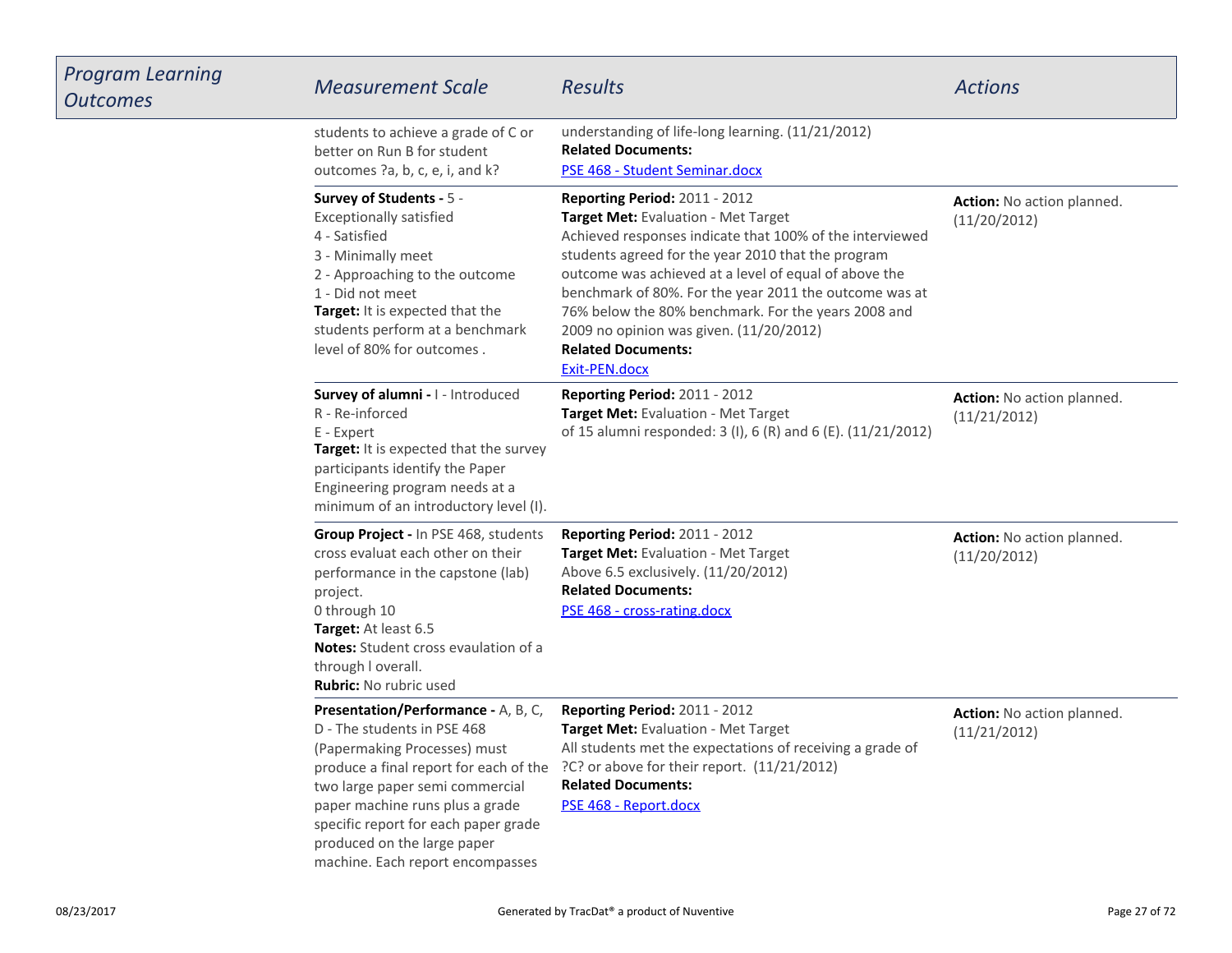**Reporting Period:** 2011 - 2012

**Target:** We expect that the mean written quality of the report to be above average (score = 3.0) based onthe rubric given. We also expectthat all sections will be average $(score = 2)$ . the paper grades produced.

**Target:** It is expected that the students perform at a benchmark**Capstone Assignment/Project -** % -The real-world design problem is undertaken generally in groups oftwo students in each team. It is emphasized in the first class handoutthat proper planning and scheduling,and equitable division ofresponsibilities within each team areessential for the successfulcompletion of the design project.The progress of each design team isregularly monitored through the semester via weekly class meetings,student weekly reports, progress reports, and engineering logbook asmentioned earlier.

 level of 80% (36/45) in the category ?Technical design report? shown inTable I8-2**Rubric:** No rubric used

**Action:** No action planned.(11/21/2012)

 **Target Met:** Evaluation - Met Target The successful solution of the design problem, as exemplified in the final technical design report submitted byeach team (45% of total grade), which makes specific recommendations to RockTenn Solvay Mill, is used to assessthis outcome. It can be observed from Table I8-2, , and Table that students satisfied this outcome very well since the percentage of design teams at or above the benchmarklevel was 100% during the period 2007 (Table ). We note that in 2011, the class consisted of 3 students, respectively;this resulted in design teams that were constituted of onlyone person. In 2007 there was only one design team (consisting of 3 members). Table I8-5 shows that over an 5year period (2007?{2011), the average score for the technical design report was 36.43 (out of 45) and it rangedfrom 36.00¡V45.00, which can be compared to thebenchmark level of 36.Since spreadsheets and process flow diagrams are widely

**Related Documents:** used in a mill environment in order to convey information,present data, and perform calculations, the student teamswere expected to become proficient in the use of these tools in the execution of their design projects. The team progress reports and final technical design reports amplydemonstrate that outcome (k) was attained. (11/21/2012)

[PSE 481.docx](https://esf.tracdat.com:443/tracdat/viewDocument?y=UjGP38Goe1JY)

**ABET - l. Industrial Experience 11-12 - Group Project -** In PSE 468, students an ability to worked in an industrial or

research position within pulp, paperor related fields.

cross evaluat each other on their performance in the capstone (lab)project.0 through 10

**Related Documents:**[PSE 468 - cross-rating.docx](https://esf.tracdat.com:443/tracdat/viewDocument?y=osYshJZvDCx9)**Reporting Period:** 2011 - 2012 **Target Met:** Evaluation - Met TargetAbove 6.5 exclusively. (11/20/2012)

**Action:** No action planned.(11/20/2012)

**Outcome Year(s):** 2011 - 2012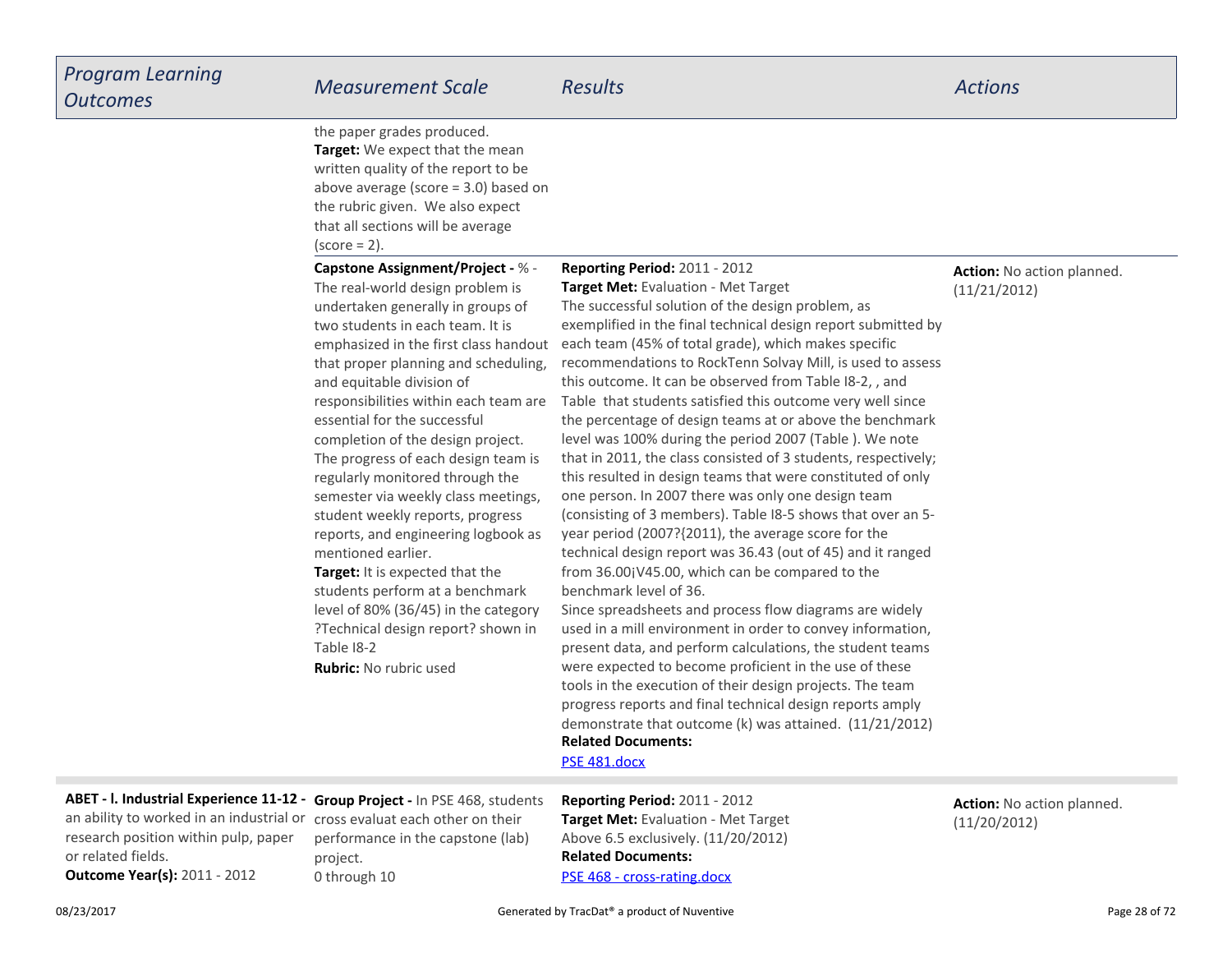| <b>Program Learning</b><br><b>Outcomes</b> | <b>Measurement Scale</b>                                                                                                                                                                                                                                                                     | <b>Results</b>                                                                                                                                                                                                                                                                                                                                                                                                                                                                                                                                                                                                                                                                                                                                                                                                                                                                                                                                                                                                                                                                                                                                                                                                                                                                                                                                                              | <b>Actions</b>                             |
|--------------------------------------------|----------------------------------------------------------------------------------------------------------------------------------------------------------------------------------------------------------------------------------------------------------------------------------------------|-----------------------------------------------------------------------------------------------------------------------------------------------------------------------------------------------------------------------------------------------------------------------------------------------------------------------------------------------------------------------------------------------------------------------------------------------------------------------------------------------------------------------------------------------------------------------------------------------------------------------------------------------------------------------------------------------------------------------------------------------------------------------------------------------------------------------------------------------------------------------------------------------------------------------------------------------------------------------------------------------------------------------------------------------------------------------------------------------------------------------------------------------------------------------------------------------------------------------------------------------------------------------------------------------------------------------------------------------------------------------------|--------------------------------------------|
| PLO Target Met ?: 3 - Met<br>expectations  | Target: At least 6.5<br>Notes: Student cross evaulation of a<br>through I overall.<br><b>Rubric:</b> No rubric used                                                                                                                                                                          |                                                                                                                                                                                                                                                                                                                                                                                                                                                                                                                                                                                                                                                                                                                                                                                                                                                                                                                                                                                                                                                                                                                                                                                                                                                                                                                                                                             |                                            |
|                                            | Survey of Students - 5 -<br><b>Exceptionally satisfied</b><br>4 - Satisfied<br>3 - Minimally meet<br>2 - Approaching to the outcome<br>1 - Did not meet<br>Target: It is expected that the<br>students perform at a benchmark<br>level of 80% for outcomes.<br><b>Rubric:</b> No rubric used | Reporting Period: 2011 - 2012<br>Target Met: Evaluation - Met Target<br>Achieved responses indicate that 100% of the interviewed<br>students agreed that the program outcome was achieved at<br>a level of equal of above the 80% benchmark. (11/20/2012)<br><b>Related Documents:</b><br>Exit-PEN.docx                                                                                                                                                                                                                                                                                                                                                                                                                                                                                                                                                                                                                                                                                                                                                                                                                                                                                                                                                                                                                                                                     | Action: No action planned.<br>(11/20/2012) |
|                                            | <b>Field Placement/Internship</b><br><b>Evaluation - PSE 304/5 internship</b><br>survey:<br>1 through 5<br>Target: At least average 3                                                                                                                                                        | Reporting Period: 2011 - 2012<br>Target Met: Evaluation - Met Target<br>Clearly, the internship experience focuses on providing our<br>students with an immersive exposure to working in an<br>industrial experience. Survey responses by internship<br>supervisors assess our students? ability to adapt to the<br>industrial work environment and meet Outcome (I). The<br>survey results indicate the following:<br>Students are well prepared, academically for the<br>1.<br>experience, as perceived by their engineering supervisor.<br>Students exceed expectations in all of the critical<br>2.<br>outcomes essential to performance in an industrial<br>engineering position, with the exceptions of ?Attitude? and<br>?Judgment,? although these outcomes achieved the<br>benchmark of 4 in 2011.<br>The overall performance of our students<br>3.<br>continues to exceed expectations and is rated highly by<br>engineering supervisors in sponsoring companies.<br>Improvement in ? judgment? can be addressed as described<br>in the following section while Improvement in ?attitude?<br>may be achieved by attentive coaching of students before<br>they begin their internship experience ? both aspects being<br>the focus of pre-internship meetings. Our metric indicates<br>that we are continuing to meet our targets for Outcome (I).<br>(11/21/2012) | Action: No action planned.<br>(11/21/2012) |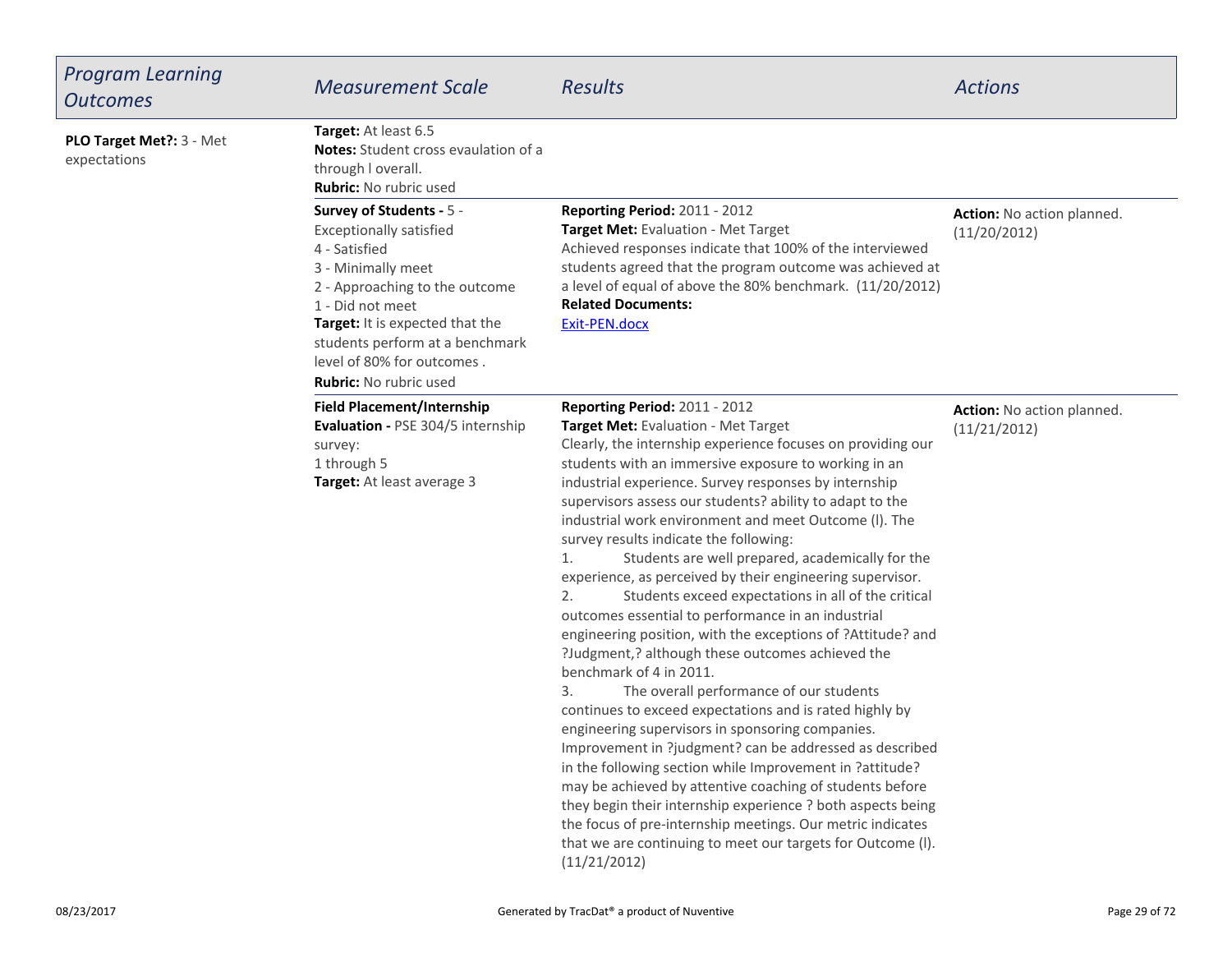| <b>Program Learning</b><br><b>Outcomes</b>                                                                                                                                                                      | <b>Measurement Scale</b>                                                                                                                                                                                                                                                                                                                                                                                                                                                             | <b>Results</b>                                                                                                                                                                                                                                                                                                                                                                                                                                                                                                                                                                      | <b>Actions</b> |
|-----------------------------------------------------------------------------------------------------------------------------------------------------------------------------------------------------------------|--------------------------------------------------------------------------------------------------------------------------------------------------------------------------------------------------------------------------------------------------------------------------------------------------------------------------------------------------------------------------------------------------------------------------------------------------------------------------------------|-------------------------------------------------------------------------------------------------------------------------------------------------------------------------------------------------------------------------------------------------------------------------------------------------------------------------------------------------------------------------------------------------------------------------------------------------------------------------------------------------------------------------------------------------------------------------------------|----------------|
|                                                                                                                                                                                                                 |                                                                                                                                                                                                                                                                                                                                                                                                                                                                                      | <b>Related Documents:</b><br>PSE 304 Outcome I.docx                                                                                                                                                                                                                                                                                                                                                                                                                                                                                                                                 |                |
|                                                                                                                                                                                                                 | Portfolio Review - PSE 304 is<br>required<br>Target: PSE 304 is required<br>Rubric: No rubric used                                                                                                                                                                                                                                                                                                                                                                                   | Reporting Period: 2011 - 2012<br>Target Met: Evaluation - Met Target<br>PSE 304 is a required curriculum component before<br>graduation. (11/26/2012)                                                                                                                                                                                                                                                                                                                                                                                                                               |                |
| ABET - a. Knowledge 12-14 - An<br>ability to apply knowledge of<br>mathematics, science, and<br>engineering<br><b>Outcome Year(s):</b> 2012 - 2013, 2013 -<br>2014<br>PLO Target Met ?: 3 - Met<br>expectations | Exam/Quiz - In Course - %, An exam<br>is given at the first day of class in PSE<br>370 (Mass and energy balances)<br>that covers general chemistry,<br>physics, and calculus for the PSE 370<br>course.<br>The exam should help students<br>identify their deficiencies and<br>prepare them for the upcoming<br>assignments in the course.<br>Target: We expect that 80% of the<br>students will score 75% or above on<br>the exam. We expect all students to<br>score 60% or above. |                                                                                                                                                                                                                                                                                                                                                                                                                                                                                                                                                                                     |                |
|                                                                                                                                                                                                                 | Exam/Quiz - In Course - %, Pre-<br>requisite exam in PSE 468. A quiz<br>was administered in the first week of<br>the class to ensure general<br>papermaking knowledge for the PSE<br>468 course.<br>Target: We expect that 80% of the<br>students will score 75% or above on<br>the exam. We expect all students to<br>score 60% or above.                                                                                                                                           | Reporting Period: 2013 - 2014<br>Target Met: Evaluation - Met Target<br>This outcome is addressed with Exam #1 (Take home). It<br>applies knowledge of, science and engineering as it relates<br>to paper making. It indentifies students that have a<br>deficiency in some areas and a review of the basic material<br>may be needed. It also informs the students of the<br>expectations of knowledge going into this class.<br>The average score was 97.23. 100% of the students had a<br>score above 75, were as 100% of the students had a score<br>above 60%.<br>(05/08/2014) |                |
|                                                                                                                                                                                                                 | Presentation/Performance - A, B, C,<br>D - In PSE 468 evaluation seminar at<br>the conclusion of the paper machine<br>run, the students give seminars and<br>field questions regarding their plan,<br>performance, and results of the                                                                                                                                                                                                                                                | <b>Reporting Period: 2013 - 2014</b><br>Target Met: Evaluation - Met Target<br>Students need to work in teams throughout the class<br>assignments. The student work is evaluated in a final<br>seminar were each team presents their work, followed by<br>an oral examination involving the entire class in a questions                                                                                                                                                                                                                                                             |                |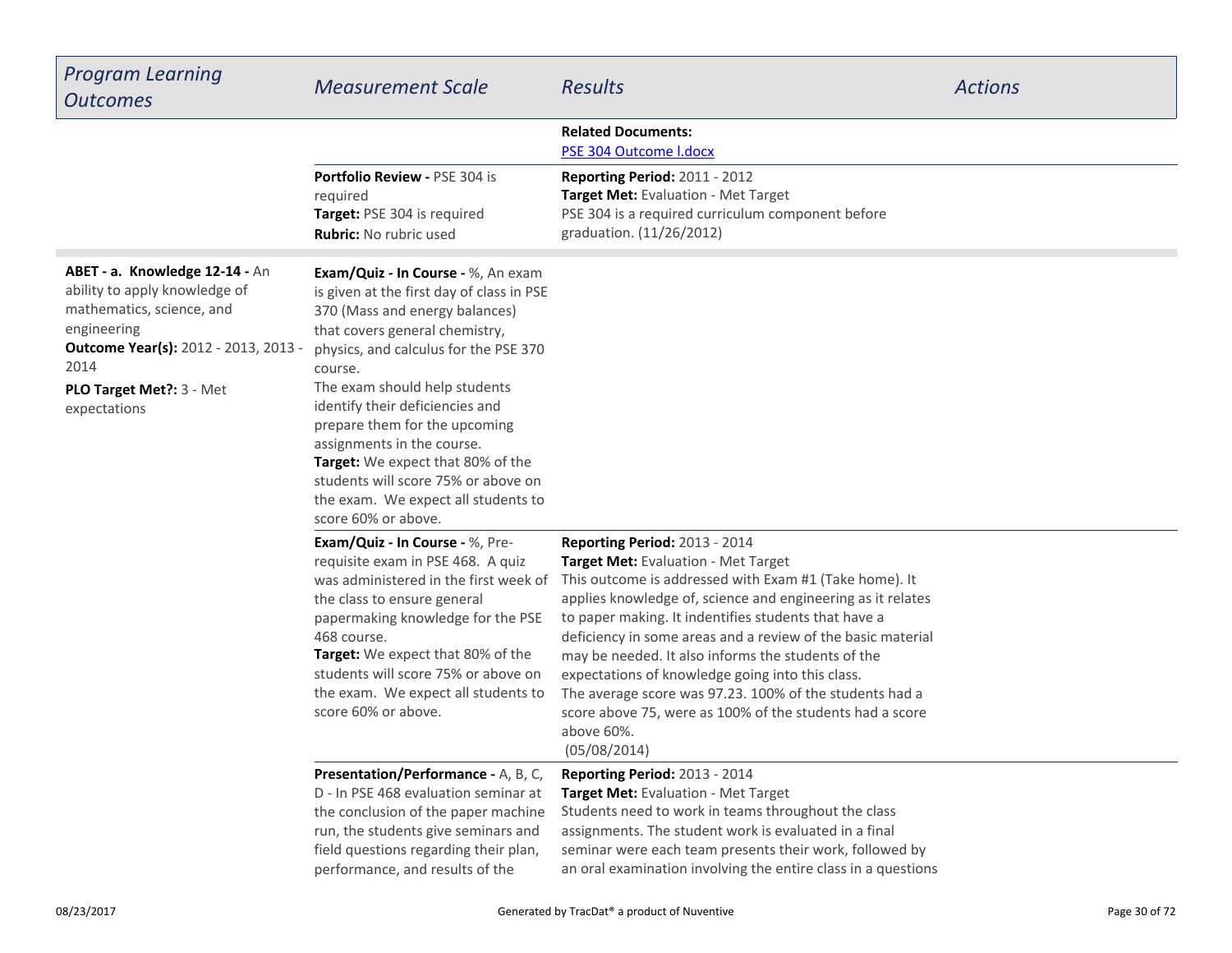**Target:** We expect the average grade to be a B- on Run A and a B on theRun B. We expect 80% of the students to achieve a grade of C orbetter on Run A and 90% of the students to achieve a grade of C orbetter on Run B for student outcomes ?a, b, c, e, i, and k?product design experience. Each team has approximately 30 minutesfor a presentation and 60 minutesfor questions and discussion. A panel of faculty and staff, includingthe course instructor and the TA,independently rate the students? abilities to analyze and present data from the paper machine runs. The ratings were specifically broken outwith respect to the PSE studentoutcomes ?a, b, c, e, I and k?.

and discussions related to the paper machine run.

The average score of both seminars was 92.14.

The average score of the first seminar was 90.85 (A) and 93.43 (A) for the second oral examination which showed animprovement from the first to the second paper machine run. All Students were above the minimum 75% expectancy.(05/08/2014)

#### **Survey of Students -** 5 -

Exceptionally satisfied4 - Satisfied 3 - Minimally meet 2 - Approaching to the outcome1 - Did not meet

**Target:** It is expected that the students perform at a benchmarklevel of 80% for outcomes .**Rubric:** Rubric attached in RelatedDocs

**Target:** At least 6.5 **Notes:** Student cross evaulation ofoutcome a through l overall.**Group Project -** In PSE 468, studentscross evaluat each other on theirperformance in the capstone (lab)project.0 through 10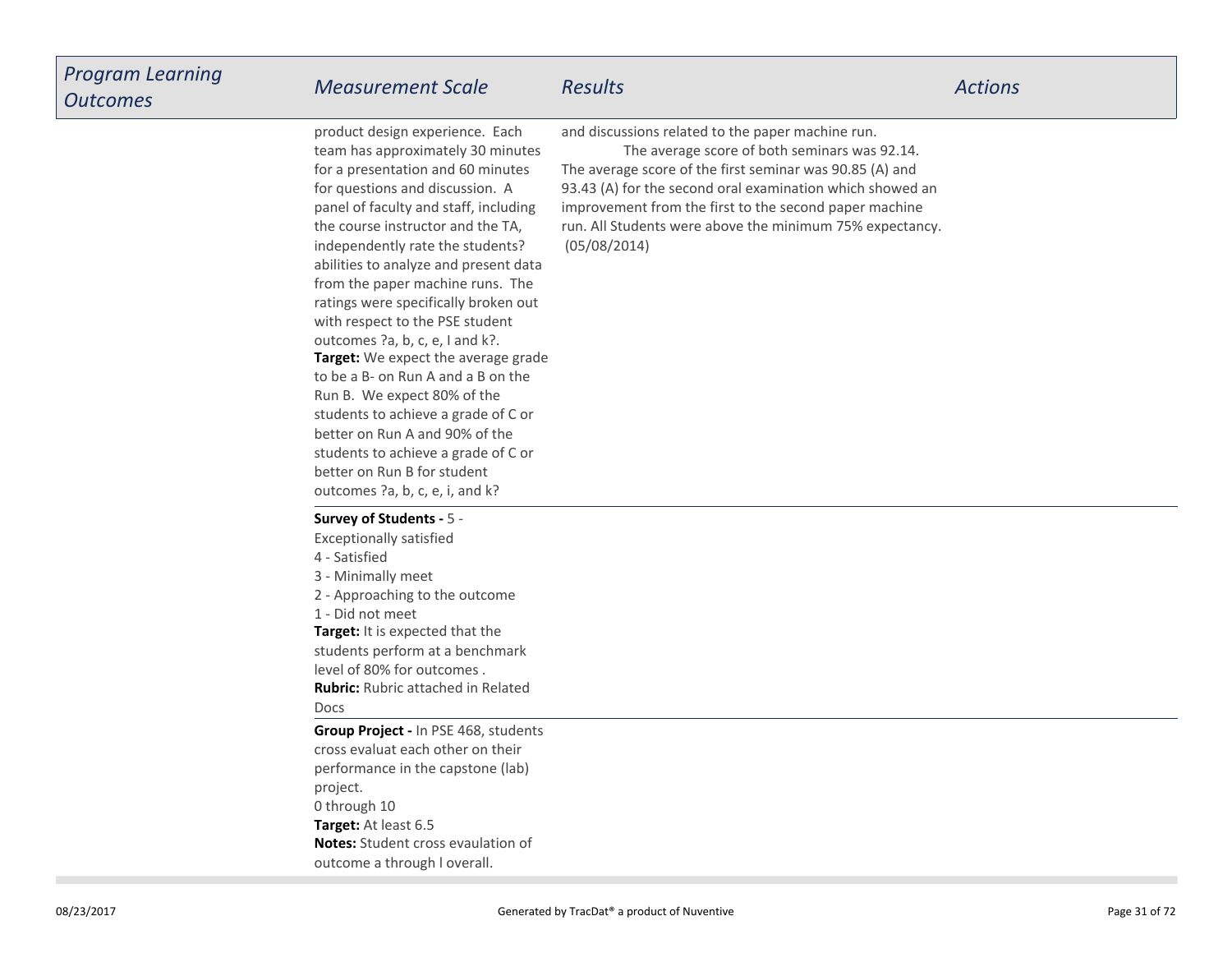### *Program LearningOutcomes*

# *Measurement Scale Results Actions*

**ABET - b. Experiments 12-14 -** Anability to design and conduct experiments, as well as to analyzeand interpret data

2014

**PLO Target Met?:** 3 - Metexpectations

**Presentation/Performance -** A, B, C,D - In PSE 468 evaluation seminar at the conclusion of the paper machine run, the students give seminars and**Outcome Year(s):** 2012 - 2013, 2013 - field questions regarding their plan, performance, and results of the product design experience. Each team has approximately 30 minutesfor a presentation and 60 minutesfor questions and discussion. A panel of faculty and staff, includingthe course instructor and the TA,independently rate the students? abilities to analyze and present data from the paper machine runs. The ratings were specifically broken outwith respect to the PSE student

> **Target:** We expect the average grade to be a B- on Run A and a B on theRun B. We expect 80% of the students to achieve a grade of C orbetter on Run A and 90% of the students to achieve a grade of C orbetter on Run B for studentoutcomes ?a, b, c, e, i, and k?

outcomes ?a, b, c, e, I and k?.

### **Reporting Period:** 2013 - 2014

 **Target Met:** Evaluation - Met Target Students need to work in teams throughout the class assignments. The student work is evaluated in a finalseminar were each team presents their work, followed by an oral examination involving the entire class in a questionsand discussions related to the paper machine run.

The average score of both seminars was 92.14.The average score of the first seminar was 90.85 ( A-) and 93.43 (A-) for the second oral examination which showed animprovement from the first to the second paper machine run. All Students were above the minimum 75% expectancy.(05/08/2014)

### **Survey of Students -** 5 -

Exceptionally satisfied

- 4 Satisfied
- 3 Minimally meet
- 2 Approaching to the outcome
- 1 Did not meet

**Target:** It is expected that the students perform at a benchmarklevel of 80% for outcomes .

**Rubric:** Rubric attached in Related

Docs

**Target:** Average C**Course Grade -** A, B, C, D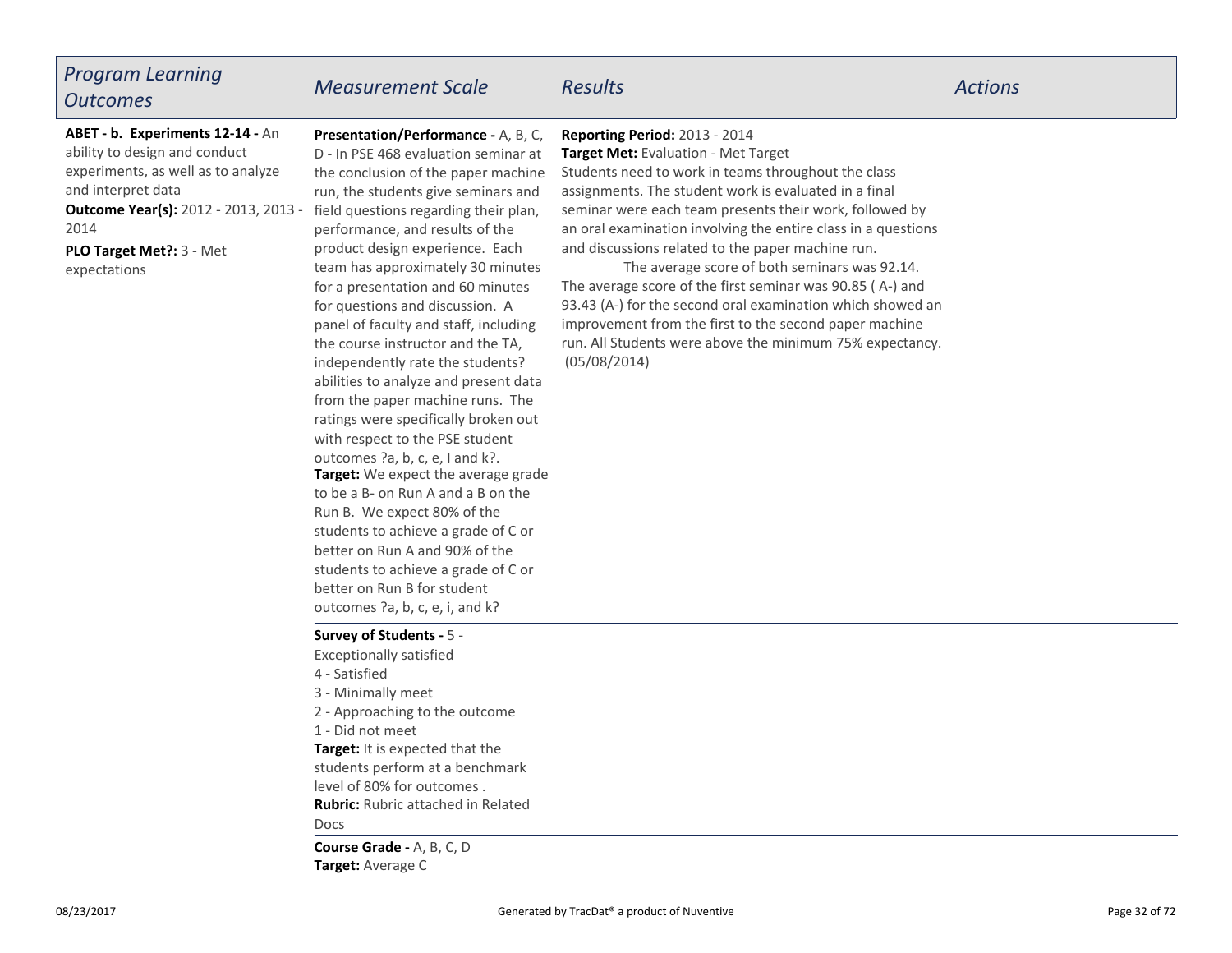| <b>Program Learning</b><br><b>Outcomes</b> | <b>Measurement Scale</b>                                                                                                                                                                                                                | <b>Results</b>                                                                                                                                                                                                                                                                                                                                                                                                                                                                                                                                                    | <b>Actions</b> |
|--------------------------------------------|-----------------------------------------------------------------------------------------------------------------------------------------------------------------------------------------------------------------------------------------|-------------------------------------------------------------------------------------------------------------------------------------------------------------------------------------------------------------------------------------------------------------------------------------------------------------------------------------------------------------------------------------------------------------------------------------------------------------------------------------------------------------------------------------------------------------------|----------------|
|                                            | Group Project - In PSE 468, students<br>cross evaluat each other on their<br>performance in the capstone (lab)<br>project.<br>0 through 10<br>Target: At least 6.5<br><b>Notes:</b> Student cross evaulation of a<br>through I overall. | <b>Reporting Period: 2013 - 2014</b><br>Target Met: Evaluation - Met Target<br>Students are asked to fill out a confidential self & peer<br>assessment for the individual paper machine runs.<br>The average score from both paper machine runs was<br>76.13. (76.1%) of the students had a score above 75, were<br>as (96.1%) of the students had a score above 60%. However,<br>the 75% benchmark was missed by 4.1% (5 students for the<br>first and second PM run. The 100% benchmark was missed<br>by 3.9% (1 student in the second PM run).<br>(05/08/2014) |                |

#### **Capstone Assignment/Project -** % -

 The three main guiding threads in a design project are scope, schedule and budget, which are progressively refined and made more detailed asthe design progresses over thesemester. Thus, at the very beginning of a design project, the students have to make a rough cost estimation and potential profitability analysis of their project (along with apreliminary scope and schedule) inorder to arrive at decision of whether to proceed further or not.This is further assessed by in-class interaction and exploration with the students on the future direction of the design project, and by evaluationof the design team?s weekly classpresentations and written summaries (10% of total grade) and engineering log book (10% of totalgrade). The overall progress of a design team is assessed from two mid-semester progress reports (25%of total grade) and one finaltechnical design report (45% of totalgrade).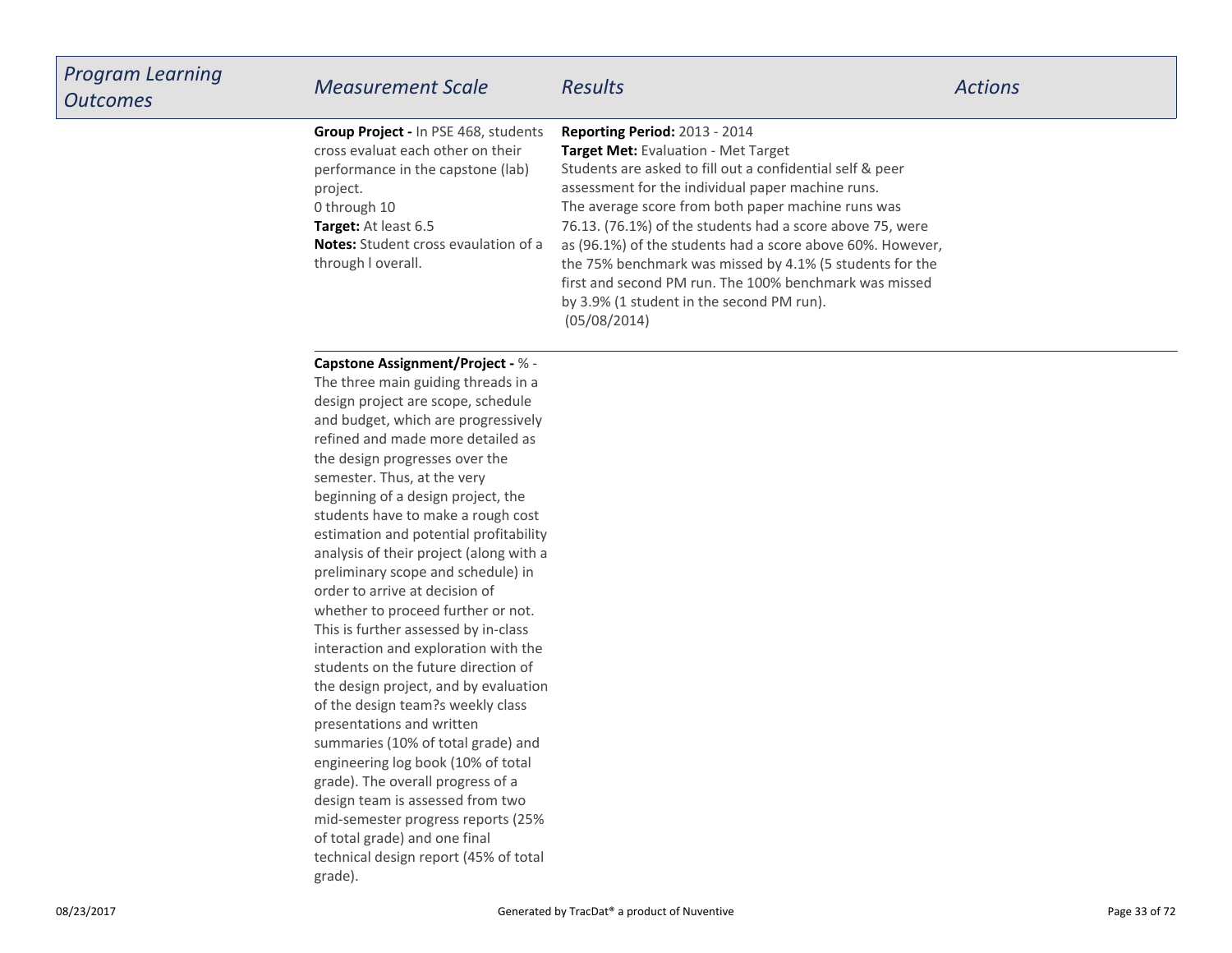This capstone design course (PSE 481) involves the execution of a realworld engineering design project during the fall semester at RockTennSolvay Mill (previously Solvay Paperboard), a paperboard milllocated in Solvay, New York. Eachdesign team maintains an engineering logbook containing allrelevant approaches, data and calculations in an organized fashion.Every week, each team submits a brief written summary of its progressand makes a brief in-class presentation. There are extensivediscussions and communicationbetween the design teams,instructors, mill personnel, and external vendors with continuousmonitoring of the progress of a design team towards the design goal. The results of the work of each team are summarized in a technicaldesign report, which is submitted near the end of the semester. Two mid-semester progress reports are also required. In addition, at the endof the semester, each design teammakes a presentation of its completed project to the Paper and Bioprocess Engineering departmentand prepares a poster of its project.The students undergo safety trainingat the mill so that they can operate safely in an industrial environmentand professional and ethicalresponsibilities of engineers have been communicated via videos andin-class discussion.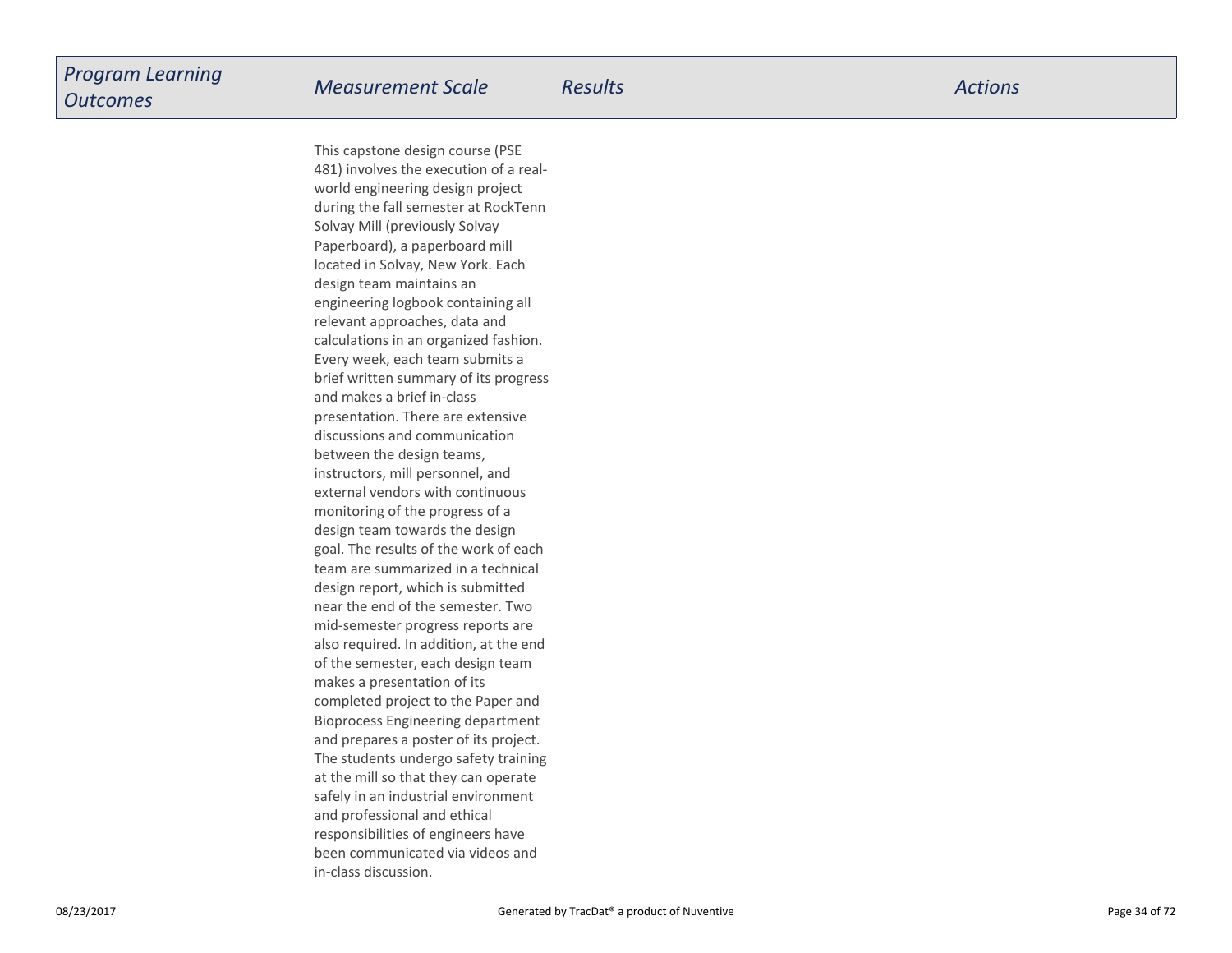| <b>Program Learning</b><br><b>Outcomes</b> | <b>Measurement Scale</b>                                                                                                                                                                                                                                                                                                                                                                                                | Results | <b>Actions</b> |
|--------------------------------------------|-------------------------------------------------------------------------------------------------------------------------------------------------------------------------------------------------------------------------------------------------------------------------------------------------------------------------------------------------------------------------------------------------------------------------|---------|----------------|
|                                            | Most classes are held at the mill site.<br>$\overline{1}$ 2000 $\overline{1}$ $\overline{2}$ $\overline{1}$ $\overline{1}$ $\overline{1}$ $\overline{1}$ $\overline{1}$ $\overline{1}$ $\overline{1}$ $\overline{1}$ $\overline{1}$ $\overline{1}$ $\overline{1}$ $\overline{1}$ $\overline{1}$ $\overline{1}$ $\overline{1}$ $\overline{1}$ $\overline{1}$ $\overline{1}$ $\overline{1}$ $\overline{1}$ $\overline{1}$ |         |                |

**Target:** It is expected that the students perform at a benchmarklevel of 80% in the different instrument categories shown inTable I8-2.In 2009, Ms. Shiuli Mahmud, PBEgraduate student, made a presentation to the class that wastitled ?Six Sigma and Managing Changes Effectively.? During 2009-2011 the class watched a video called ?Inferno: Dust Explosion atImperial Sugar? available at the website of the U.S. Chemical SafetyBoard (www.csb.gov). Dr. Jose Iribarne, co-instructor of this course and currently Director, Mill StrategicProjects & Technology, RockTenn Corporate Engineering, usually offersa class presentation on project management issues (titled ?Project Management 101?) to the students.In 2011, the class also watched thefollowing safety video: ?Fatalexposure: Tragedy at DuPont andvideos on engineering ethics.

### process to meet desired needs within the conclusion of the paper machine **Outcome Year(s):** 2012 - 2013, 2013 - 2014**ABET - c. Design 12-14 -** An ability todesign a system, component, or realistic constraints such as economic,environmental, social, political,ethical, health and safety,manufacturability, and sustainability

**PLO Target Met?:** 3 - Metexpectations

**Presentation/Performance -** A, B, C,D - In PSE 468 evaluation seminar at run, the students give seminars and field questions regarding their plan,performance, and results of the product design experience. Each team has approximately 30 minutesfor a presentation and 60 minutesfor questions and discussion. A panel of faculty and staff, includingthe course instructor and the TA,

### **Reporting Period:** 2013 - 2014

 **Target Met:** Evaluation - Met TargetStudents have to design research and develop and producea four paper products under economic, environmental,health and safety, manufacturability and sustainabilityissues.

The average score of the instructor assessment for both paper machine runs was 93.04 (A-). The averagescore of the first seminar was 92.62 and 93.46 for the second oral examination which showed an improvement from the first to the second paper machine run. All Studentswere above the minimum 75% expectancy.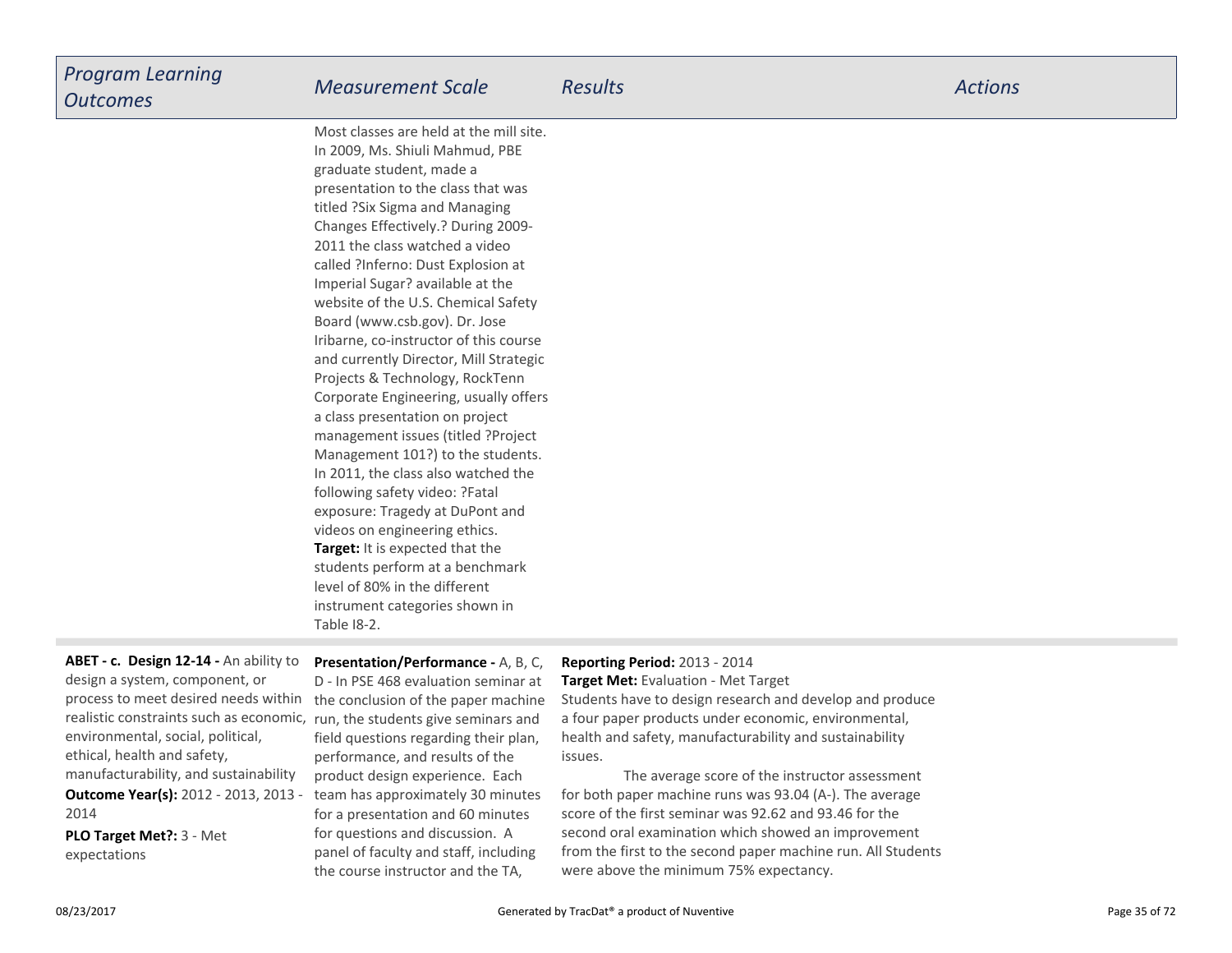| <b>Program Learning</b> |                                                                                                                                                                                                                                                                                                                                                                                                                                                                                                                                                                                                                                   |                |                |
|-------------------------|-----------------------------------------------------------------------------------------------------------------------------------------------------------------------------------------------------------------------------------------------------------------------------------------------------------------------------------------------------------------------------------------------------------------------------------------------------------------------------------------------------------------------------------------------------------------------------------------------------------------------------------|----------------|----------------|
| <b>Outcomes</b>         | <b>Measurement Scale</b>                                                                                                                                                                                                                                                                                                                                                                                                                                                                                                                                                                                                          | <b>Results</b> | <b>Actions</b> |
|                         | independently rate the students?<br>abilities to analyze and present data<br>from the paper machine runs. The<br>ratings were specifically broken out<br>with respect to the PSE student<br>outcomes ?a, b, c, e, I and k?.<br>Target: We expect the average grade<br>to be a B- on Run A and a B on the<br>Run B. We expect 80% of the<br>students to achieve a grade of C or<br>better on Run A and 90% of the<br>students to achieve a grade of C or<br>better on Run B for student<br>outcomes ?a, b, c, e, i, and k?                                                                                                         | (05/08/2014)   |                |
|                         | Survey of Students - 5 -<br><b>Exceptionally satisfied</b><br>4 - Satisfied<br>3 - Minimally meet<br>2 - Approaching to the outcome<br>1 - Did not meet<br>Target: It is expected that the<br>students perform at a benchmark<br>level of 80% for outcomes.                                                                                                                                                                                                                                                                                                                                                                       |                |                |
|                         | <b>Capstone Assignment/Project - % -</b><br>The three main guiding threads in a<br>design project are scope, schedule<br>and budget, which are progressively<br>refined and made more detailed as<br>the design progresses over the<br>semester. Thus, at the very<br>beginning of a design project, the<br>students have to make a rough cost<br>estimation and potential profitability<br>analysis of their project (along with a<br>preliminary scope and schedule) in<br>order to arrive at decision of<br>whether to proceed further or not.<br>This is further assessed by in-class<br>interaction and exploration with the |                |                |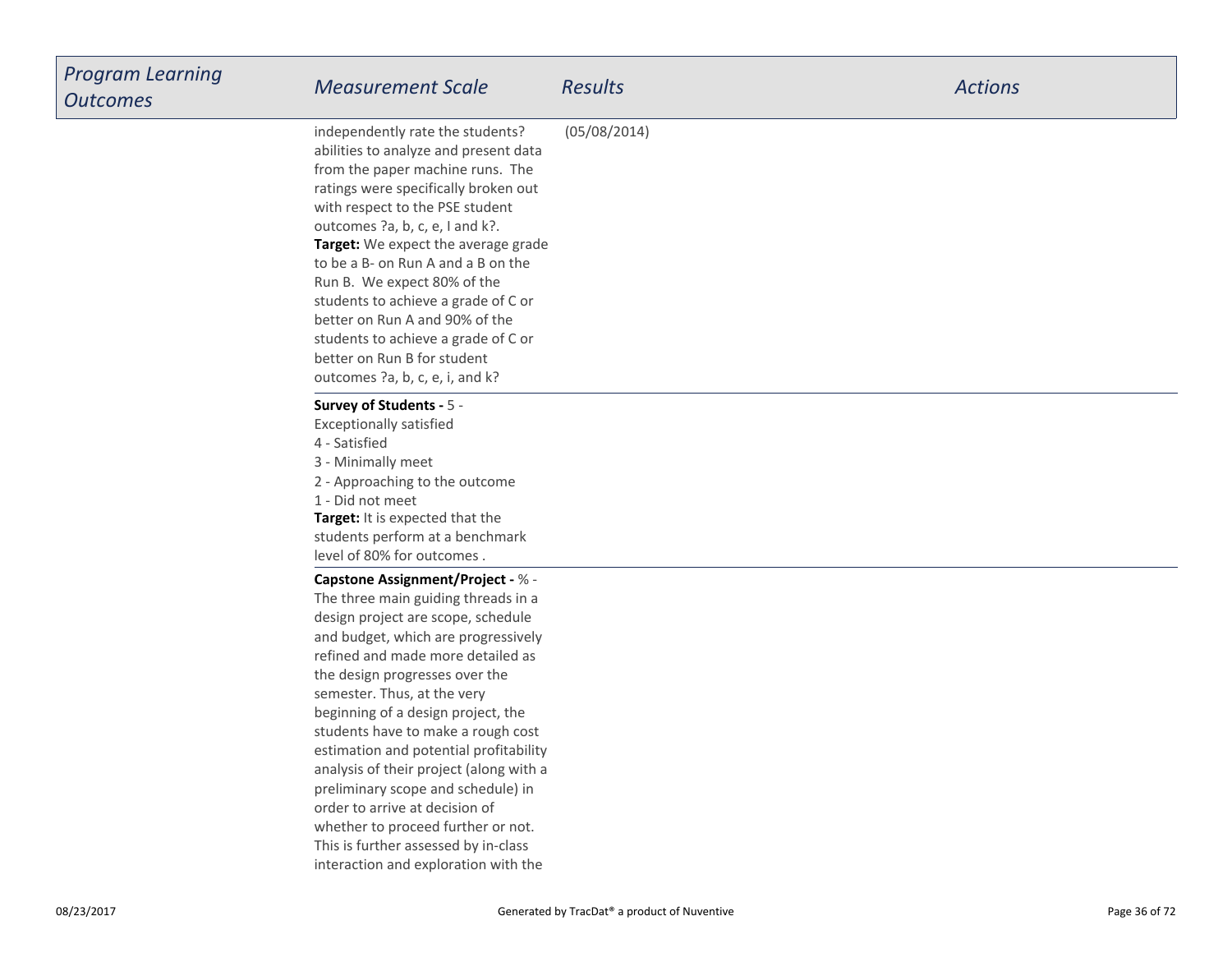students on the future direction of the design project, and by evaluationof the design team?s weekly classpresentations and written summaries (10% of total grade) and engineering log book (10% of totalgrade). The overall progress of a design team is assessed from two mid-semester progress reports (25%of total grade) and one finaltechnical design report (45% of totalgrade).

This capstone design course (PSE 481) involves the execution of a realworld engineering design project during the fall semester at RockTennSolvay Mill (previously Solvay Paperboard), a paperboard milllocated in Solvay, New York. Eachdesign team maintains an engineering logbook containing allrelevant approaches, data and calculations in an organized fashion.Every week, each team submits a brief written summary of its progressand makes a brief in-class presentation. There are extensivediscussions and communicationbetween the design teams,instructors, mill personnel, and external vendors with continuousmonitoring of the progress of a design team towards the design goal. The results of the work of each team are summarized in a technicaldesign report, which is submitted near the end of the semester. Two mid-semester progress reports arealso required. In addition, at the end

08/23/2017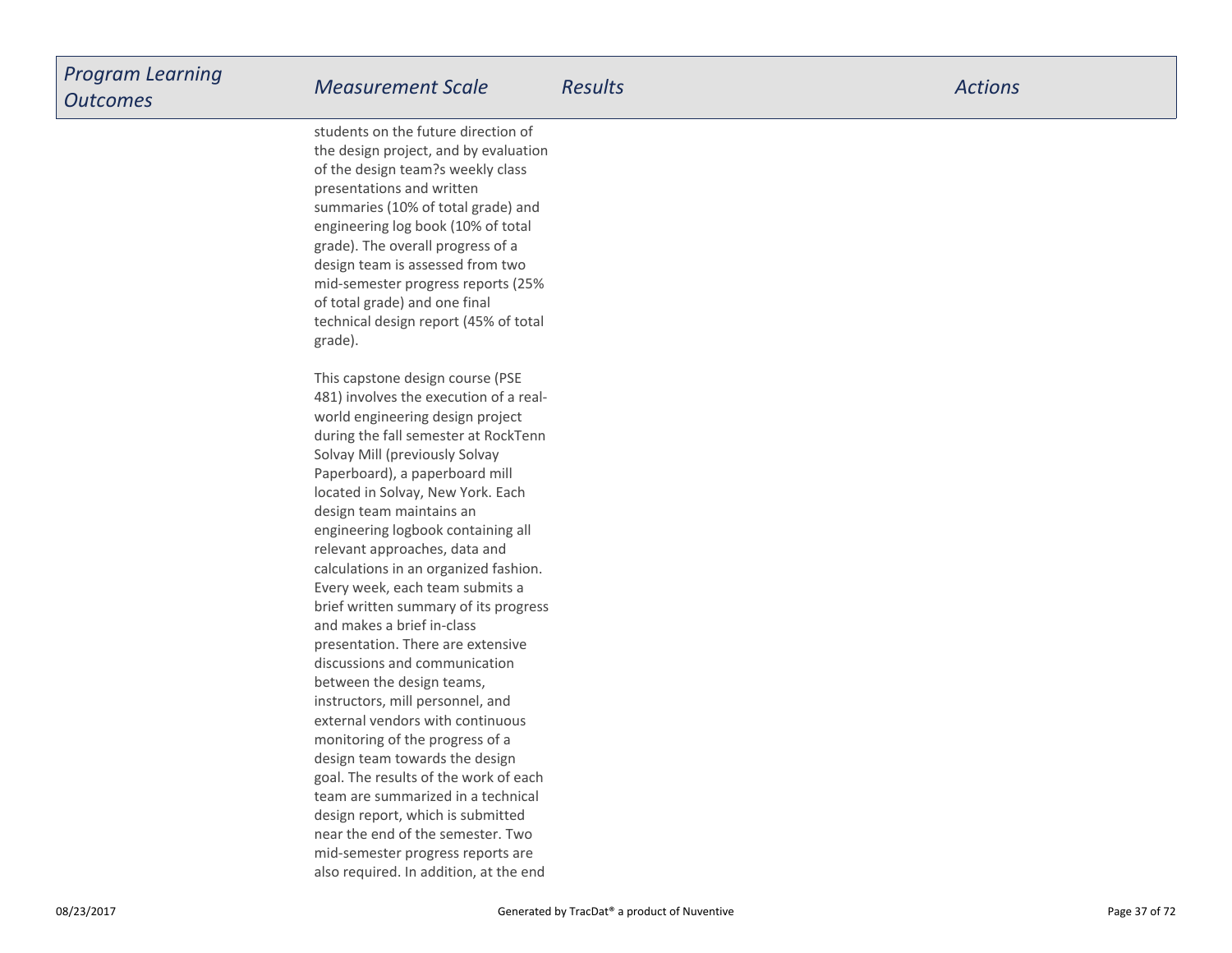**Target:** It is expected that the students perform at a benchmarklevel of 80% in the differentinstrument categories shown inof the semester, each design teammakes a presentation of its completed project to the Paper and Bioprocess Engineering department and prepares a poster of its project.The students undergo safety trainingat the mill so that they can operate safely in an industrial environmentand professional and ethicalresponsibilities of engineers have been communicated via videos andin-class discussion.Most classes are held at the mill site.In 2009, Ms. Shiuli Mahmud, PBEgraduate student, made a presentation to the class that wastitled ?Six Sigma and Managing Changes Effectively.? During 2009-2011 the class watched a video called ?Inferno: Dust Explosion atImperial Sugar? available at the website of the U.S. Chemical SafetyBoard (www.csb.gov). Dr. Jose Iribarne, co-instructor of this course and currently Director, Mill StrategicProjects & Technology, RockTenn Corporate Engineering, usually offersa class presentation on project management issues (titled ?ProjectManagement 101?) to the students.In 2011, the class also watched thefollowing safety video: ?Fatalexposure: Tragedy at DuPont andvideos on engineering ethics.

Table I8-2.

**Group Project -** In PSE 468, students**Reporting Period:** 2013 - 2014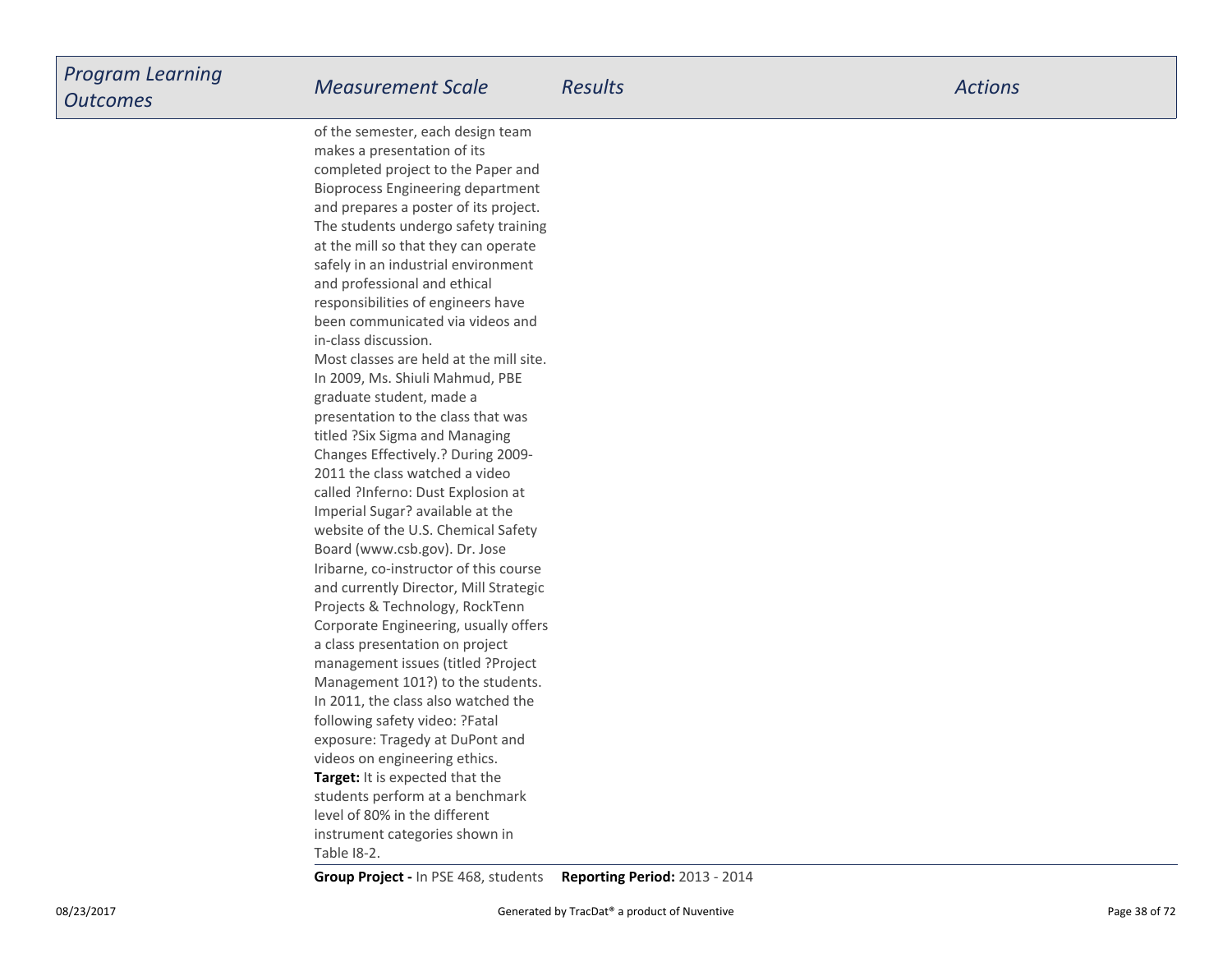| <b>Program Learning</b><br><b>Outcomes</b>                                                                                                                                                                                   | <b>Measurement Scale</b>                                                                                                                                                                                                                                                                                                                                                                                                                                                                                                                                                                                                                                                                                                                                                                                                                                                                                                                                  | <b>Results</b>                                                                                                                                                                                                                                                                                                                                                                                                                                                                                                            | <b>Actions</b> |
|------------------------------------------------------------------------------------------------------------------------------------------------------------------------------------------------------------------------------|-----------------------------------------------------------------------------------------------------------------------------------------------------------------------------------------------------------------------------------------------------------------------------------------------------------------------------------------------------------------------------------------------------------------------------------------------------------------------------------------------------------------------------------------------------------------------------------------------------------------------------------------------------------------------------------------------------------------------------------------------------------------------------------------------------------------------------------------------------------------------------------------------------------------------------------------------------------|---------------------------------------------------------------------------------------------------------------------------------------------------------------------------------------------------------------------------------------------------------------------------------------------------------------------------------------------------------------------------------------------------------------------------------------------------------------------------------------------------------------------------|----------------|
|                                                                                                                                                                                                                              | cross evaluat each other on their<br>performance in the capstone (lab)<br>project.<br>0 through 10<br>Target: At least 6.5<br><b>Notes:</b> Student cross evaulation of a<br>through I overall.                                                                                                                                                                                                                                                                                                                                                                                                                                                                                                                                                                                                                                                                                                                                                           | Target Met: Evaluation - Met Target<br>Students are asked to fill out a confidential self & peer<br>assessment for the individual paper machine runs.<br>The average score from both paper machine runs was<br>76.13. (76.1%) of the students had a score above 75, were<br>as (96.1%) of the students had a score above 60%. However,<br>the 75% benchmark was missed by 4.1% (5 students for the<br>first and second PM run. The 100% benchmark was missed<br>by 3.9% (1 student in the second PM run).<br>(05/08/2014) |                |
| ABET - d. Teamwork 12-14 - An<br>ability to function on multi-<br>disciplinary teams<br><b>Outcome Year(s):</b> 2012 - 2013, 2013 - run, the students give seminars and<br>2014<br>PLO Target Met ?: 3 - Met<br>expectations | Presentation/Performance - A, B, C,<br>D - In PSE 468 evaluation seminar at<br>the conclusion of the paper machine<br>field questions regarding their plan,<br>performance, and results of the<br>product design experience. Each<br>team has approximately 30 minutes<br>for a presentation and 60 minutes<br>for questions and discussion. A<br>panel of faculty and staff, including<br>the course instructor and the TA,<br>independently rate the students?<br>abilities to analyze and present data<br>from the paper machine runs. The<br>ratings were specifically broken out<br>with respect to the PSE student<br>outcomes ?a, b, c, e, I and k?.<br>Target: We expect the average grade<br>to be a B- on Run A and a B on the<br>Run B. We expect 80% of the<br>students to achieve a grade of C or<br>better on Run A and 90% of the<br>students to achieve a grade of C or<br>better on Run B for student<br>outcomes ?a, b, c, e, i, and k? | Reporting Period: 2013 - 2014<br>Target Met: Evaluation - Met Target<br>Student use engineering tools to solve the assigned<br>problems. This outcome is assessed during the oral<br>examination.<br>The average score of both large paper machine run oral<br>evaluations was 92.14 (A-). (100%) of the students had a<br>score above 75, were as (100%) of the students had a score<br>above 60%.<br>(05/08/2014)                                                                                                       |                |

**Survey of Students -** 5 -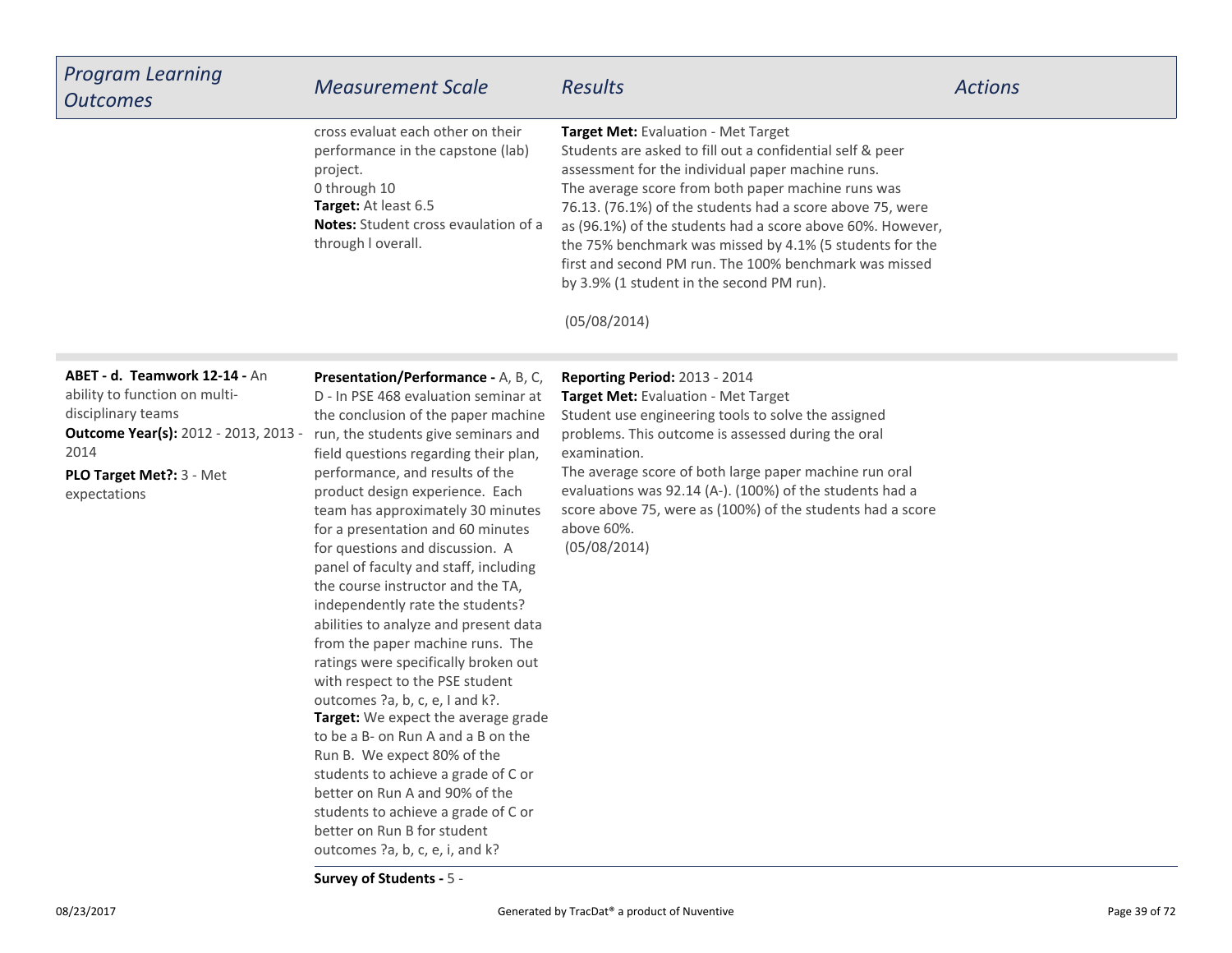| Program Learning<br><b>Outcomes</b> | <b>Measurement Scale</b>                                                                                                                                                                                                                                                                                                                                                                                                                                                                                                                                                                                                                                                                                                                                | <b>Results</b>                                                                                                                                                                                                                                                                                                                                                                                                                                                                                                                                             | <b>Actions</b> |
|-------------------------------------|---------------------------------------------------------------------------------------------------------------------------------------------------------------------------------------------------------------------------------------------------------------------------------------------------------------------------------------------------------------------------------------------------------------------------------------------------------------------------------------------------------------------------------------------------------------------------------------------------------------------------------------------------------------------------------------------------------------------------------------------------------|------------------------------------------------------------------------------------------------------------------------------------------------------------------------------------------------------------------------------------------------------------------------------------------------------------------------------------------------------------------------------------------------------------------------------------------------------------------------------------------------------------------------------------------------------------|----------------|
|                                     | <b>Exceptionally satisfied</b><br>4 - Satisfied<br>3 - Minimally meet<br>2 - Approaching to the outcome<br>1 - Did not meet<br>Target: It is expected that the<br>students perform at a benchmark<br>level of 80% for outcomes.                                                                                                                                                                                                                                                                                                                                                                                                                                                                                                                         |                                                                                                                                                                                                                                                                                                                                                                                                                                                                                                                                                            |                |
|                                     | Group Project - In PSE 468, students<br>cross evaluat each other on their<br>performance in the capstone (lab)<br>project.<br>0 through 10<br>Target: At least 6.5<br><b>Notes:</b> Student cross evaulation of a<br>through I overall.                                                                                                                                                                                                                                                                                                                                                                                                                                                                                                                 | Reporting Period: 2013 - 2014<br>Target Met: Evaluation - Met Target<br>Students are asked to fill out a confidential self & peer<br>assessment for the individual paper machine runs.<br>The average score from both paper machine runs was<br>76.13. (76.1%) of the students had a score above 75, were<br>as (96.1%) of the students had a score above 60%. However,<br>the 75% benchmark was missed by 4.1% (5 students for the<br>first and second PM run. The 100% benchmark was missed<br>by 3.9% (1 student in the second PM run).<br>(05/08/2014) |                |
|                                     | <b>Capstone Assignment/Project - % -</b><br>The real-world design problem is<br>undertaken generally in groups of<br>two students in each team. It is<br>emphasized in the first class handout<br>that proper planning and scheduling,<br>and equitable division of<br>responsibilities within each team are<br>essential for the successful<br>completion of the design project.<br>The progress of each design team is<br>regularly monitored through the<br>semester via weekly class meetings,<br>student weekly reports, progress<br>reports, and engineering logbook as<br>mentioned earlier.<br>Target: It is expected that the<br>students perform at a benchmark<br>level of 80% (36/45) in the category<br>?Technical design report? shown in |                                                                                                                                                                                                                                                                                                                                                                                                                                                                                                                                                            |                |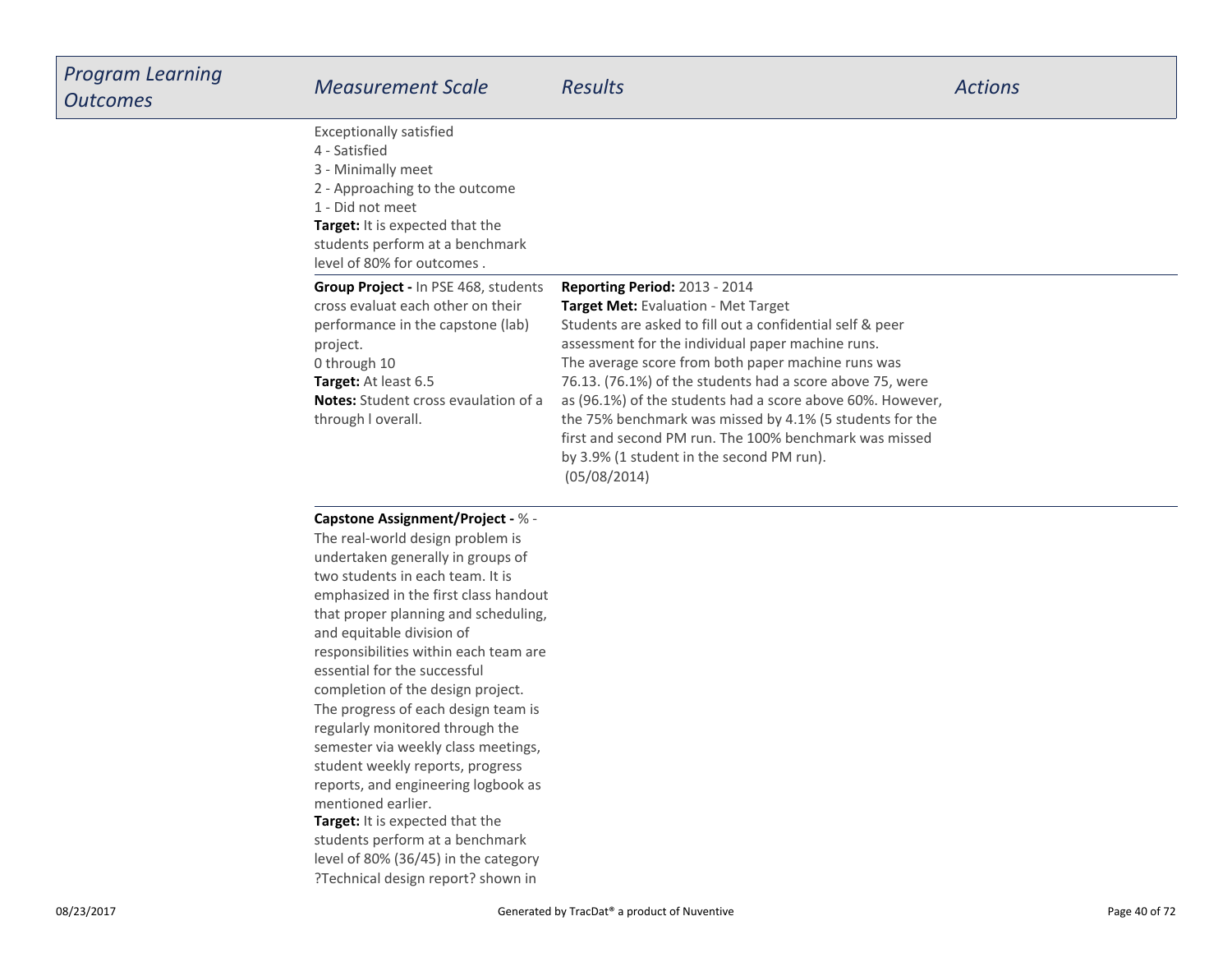# *Program LearningOutcomes*

*Measurement Scale Results Actions*

Table I8-2

### **ABET - e. Problem-solving 12-14 - An Presentation/Performance - A, B, C,**

**Outcome Year(s):** 2012 - 2013, 2013 - 2014ability to identify, formulate, andsolve engineering problems

**PLO Target Met?:** 3 - Metexpectations

**Target:** We expect the average grade to be a B- on Run A and a B on theRun B. We expect 80% of the students to achieve a grade of C orbetter on Run A and 90% of the students to achieve a grade of C orbetter on Run B for student outcomes ?a, b, c, e, i, and k?D - In PSE 468 evaluation seminar at the conclusion of the paper machine run, the students give seminars and field questions regarding their plan,performance, and results of the product design experience. Each team has approximately 30 minutesfor a presentation and 60 minutesfor questions and discussion. A panel of faculty and staff, includingthe course instructor and the TA,independently rate the students? abilities to analyze and present data from the paper machine runs. The ratings were specifically broken outwith respect to the PSE studentoutcomes ?a, b, c, e, I and k?.

#### **Survey of Students -** 5 -

**Target:** It is expected that the students perform at a benchmarklevel of 80% for outcomes .Exceptionally satisfied4 - Satisfied 3 - Minimally meet2 - Approaching to the outcome1 - Did not meet

#### **Capstone Assignment/Project -** % -

The real-world design problem is

#### **Reporting Period:** 2013 - 2014

 **Target Met:** Evaluation - Met TargetStudents are asked to fill out a confidential self & peerassessment for the individual paper machine runs.The average score from both paper machine runs was 76.13. (76.1%) of the students had a score above 75, were as (96.1%) of the students had a score above 60%. However,the 75% benchmark was missed by 4.1% (5 students for the first and second PM run. The 100% benchmark was missedby 3.9% (1 student in the second PM run).(05/08/2014)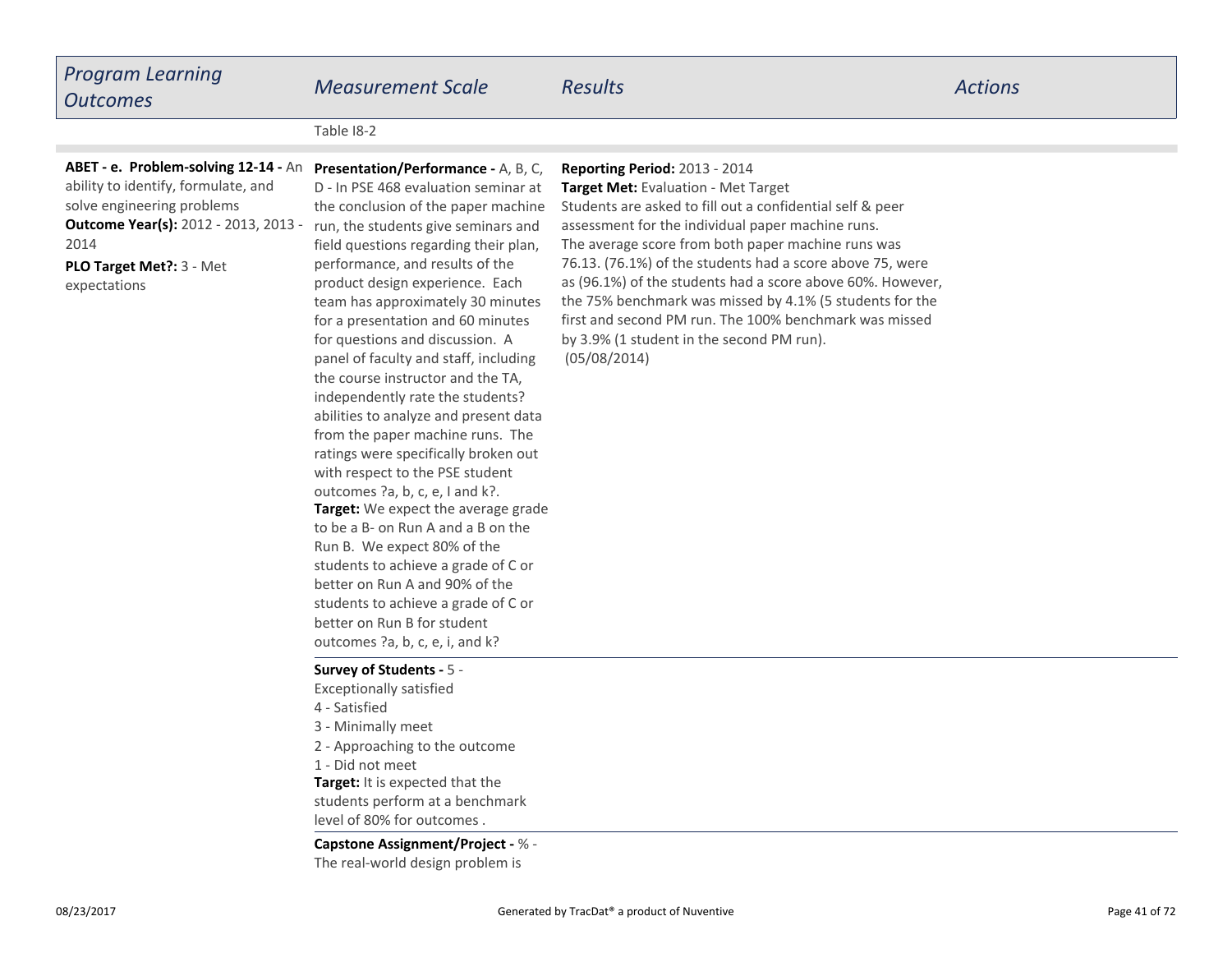| undertaken generally in groups of<br>two students in each team. It is<br>emphasized in the first class handout<br>that proper planning and scheduling,<br>and equitable division of<br>responsibilities within each team are<br>essential for the successful<br>completion of the design project.<br>The progress of each design team is<br>regularly monitored through the<br>semester via weekly class meetings,<br>student weekly reports, progress<br>reports, and engineering logbook as<br>mentioned earlier.<br><b>Target:</b> It is expected that the<br>students perform at a benchmark<br>level of 80% (36/45) in the category<br>?Technical design report? shown in<br>Table 18-2 |                                                                                                                                                                                                                                                                                                                                                                                                                                                                                                                                                                                                                                                                                                                                                                                                                                                                                               |
|----------------------------------------------------------------------------------------------------------------------------------------------------------------------------------------------------------------------------------------------------------------------------------------------------------------------------------------------------------------------------------------------------------------------------------------------------------------------------------------------------------------------------------------------------------------------------------------------------------------------------------------------------------------------------------------------|-----------------------------------------------------------------------------------------------------------------------------------------------------------------------------------------------------------------------------------------------------------------------------------------------------------------------------------------------------------------------------------------------------------------------------------------------------------------------------------------------------------------------------------------------------------------------------------------------------------------------------------------------------------------------------------------------------------------------------------------------------------------------------------------------------------------------------------------------------------------------------------------------|
| Course Grade - A, B, C, D<br>Target: Average C                                                                                                                                                                                                                                                                                                                                                                                                                                                                                                                                                                                                                                               | Reporting Period: 2013 - 2014<br>Target Met: Evaluation - Met Target<br>Program outcome s are incorporated in the class<br>assignment were students are asked to develop paper<br>products from the laboratory stage for a test run on our 12?<br>paper machine and upscale the results to our semi<br>commercial 48? paper machine. Students have to solve a<br>variety of problems relates to the specific development of<br>the paper product and the problems involved in operating a<br>paper machine to produce the paper product.<br>The average large paper machine run score was<br>95.85. The average score of the first paper machine grade<br>developments was 94.49 and for the second paper<br>development project 97.20, which showed an improvement<br>from the first to the second paper machine run. All Students<br>were above the minimum 75% expectancy.<br>(05/08/2014) |
| Group Project - In PSE 468, students<br>cross evaluat each other on their<br>performance in the capstone (lab)<br>project.                                                                                                                                                                                                                                                                                                                                                                                                                                                                                                                                                                   | Reporting Period: 2013 - 2014<br>Target Met: Evaluation - Met Target<br>Students are asked to fill out a confidential self & peer                                                                                                                                                                                                                                                                                                                                                                                                                                                                                                                                                                                                                                                                                                                                                             |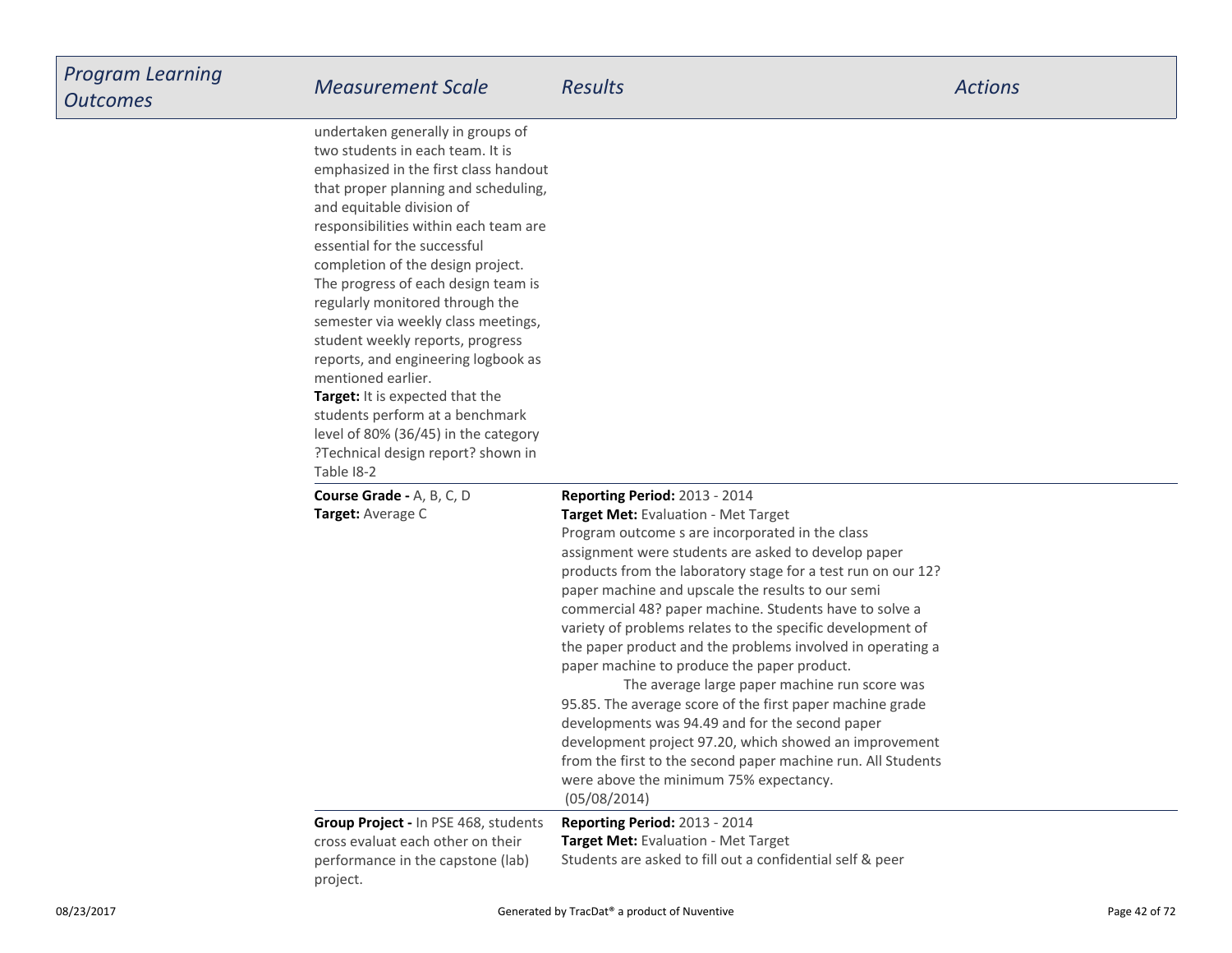| <b>Program Learning</b><br><b>Outcomes</b>                                                                                                                                                             | <b>Measurement Scale</b>                                                                                                                                                                                                                                                                                                                                                                                                                                                                                                                                                    | <b>Results</b>                                                                                                                                                                                                                                                                                                                                                                                                                                                                                                                                                                                                                                                               | <b>Actions</b> |
|--------------------------------------------------------------------------------------------------------------------------------------------------------------------------------------------------------|-----------------------------------------------------------------------------------------------------------------------------------------------------------------------------------------------------------------------------------------------------------------------------------------------------------------------------------------------------------------------------------------------------------------------------------------------------------------------------------------------------------------------------------------------------------------------------|------------------------------------------------------------------------------------------------------------------------------------------------------------------------------------------------------------------------------------------------------------------------------------------------------------------------------------------------------------------------------------------------------------------------------------------------------------------------------------------------------------------------------------------------------------------------------------------------------------------------------------------------------------------------------|----------------|
|                                                                                                                                                                                                        | 0 through 10<br>Target: At least 6.5<br><b>Notes:</b> Student cross evaulation of a<br>through I overall.                                                                                                                                                                                                                                                                                                                                                                                                                                                                   | assessment for the individual paper machine runs.<br>The average score from both paper machine runs was<br>76.13. (76.1%) of the students had a score above 75, were<br>as (96.1%) of the students had a score above 60%. However,<br>the 75% benchmark was missed by 4.1% (5 students for the<br>first and second PM run. The 100% benchmark was missed<br>by 3.9% (1 student in the second PM run).<br>(05/08/2014)                                                                                                                                                                                                                                                        |                |
| <b>ABET - f. Ethics 12-14 - An</b><br>understanding of professional and<br>ethical responsibility.<br><b>Outcome Year(s):</b> 2012 - 2013, 2013 -<br>2014<br>PLO Target Met ?: 3 - Met<br>expectations | Presentation/Performance - A, B, C,<br>D - The students in PSE 468<br>(Papermaking Processes) must<br>produce a final report for each of the<br>two large paper semi commercial<br>paper machine runs plus a grade<br>specific report for each paper grade<br>produced on the large paper<br>machine. Each report encompasses<br>the paper grades produced.<br>Target: We expect that the mean<br>written quality of the report to be<br>above average (score $=$ 3.0) based on<br>the rubric given. We also expect<br>that all sections will be average<br>$(score = 2)$ . | Reporting Period: 2013 - 2014<br><b>Target Met: Evaluation - Met Target</b><br>Students must produce a final report for each of the two<br>large paper machine runs plus a specific report for each<br>paper grade. It is expected that the quality of the reports<br>are above average (score of 80%).<br>The average score of the report was 91.50 for both grades.<br>This year student put a high effort into their reports.<br>The first seminar report was $89.00$ (B+) and $94.0$ (A) for the<br>second report which showed an improvement from the first<br>to the second report preparation. All Students were above<br>the minimum 75% expectancy.<br>(05/08/2014) |                |
|                                                                                                                                                                                                        | Survey of Students - 5 -<br><b>Exceptionally satisfied</b><br>4 - Satisfied<br>3 - Minimally meet<br>2 - Approaching to the outcome<br>1 - Did not meet<br>Target: It is expected that the<br>students perform at a benchmark<br>level of 80% for outcomes.                                                                                                                                                                                                                                                                                                                 |                                                                                                                                                                                                                                                                                                                                                                                                                                                                                                                                                                                                                                                                              |                |
|                                                                                                                                                                                                        | <b>Group Project - In PSE 468, students</b><br>cross evaluat each other on their<br>performance in the capstone (lab)<br>project.                                                                                                                                                                                                                                                                                                                                                                                                                                           | Reporting Period: 2013 - 2014<br>Target Met: Evaluation - Met Target<br>Students are asked to fill out a confidential self & peer<br>assessment for the individual paper machine runs.                                                                                                                                                                                                                                                                                                                                                                                                                                                                                       |                |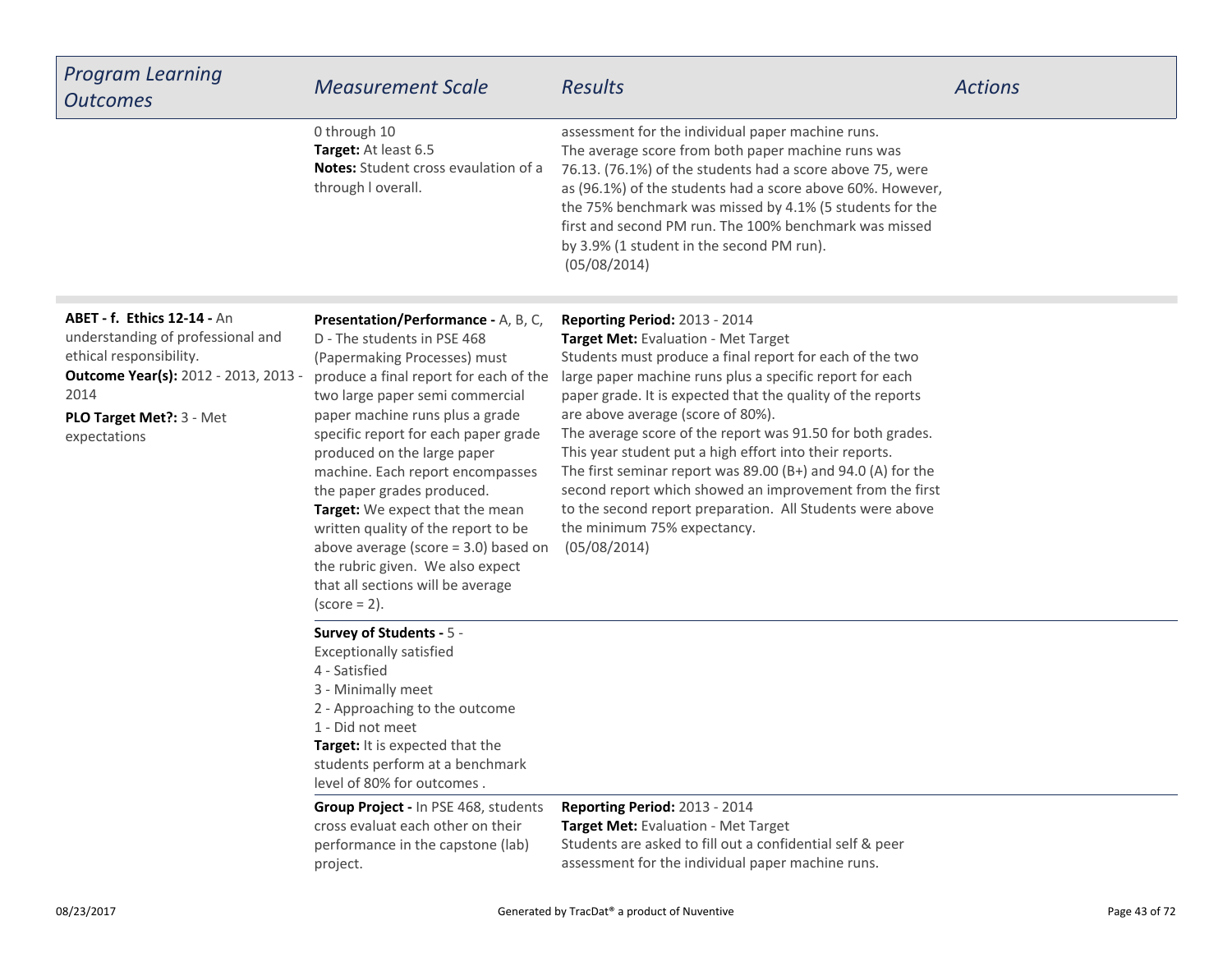| <b>Program Learning</b><br><b>Outcomes</b>                                                                                                                                   | <b>Measurement Scale</b>                                                                                                                                                                                                                                    | <b>Results</b>                                                                                                                                                                                                                                                                                                                                                   | <b>Actions</b> |
|------------------------------------------------------------------------------------------------------------------------------------------------------------------------------|-------------------------------------------------------------------------------------------------------------------------------------------------------------------------------------------------------------------------------------------------------------|------------------------------------------------------------------------------------------------------------------------------------------------------------------------------------------------------------------------------------------------------------------------------------------------------------------------------------------------------------------|----------------|
|                                                                                                                                                                              | 0 through 10<br>Target: At least 6.5<br><b>Notes:</b> Student cross evaulation of a<br>through I overall.                                                                                                                                                   | The average score from both paper machine runs was<br>76.13. (76.1%) of the students had a score above 75, were<br>as (96.1%) of the students had a score above 60%. However,<br>the 75% benchmark was missed by 4.1% (5 students for the<br>first and second PM run. The 100% benchmark was missed<br>by 3.9% (1 student in the second PM run).<br>(05/08/2014) |                |
|                                                                                                                                                                              | Course Assignment - PSE 132 -<br>Ethics seminar reflection paper:<br>Exceptional<br>Satisfactory                                                                                                                                                            |                                                                                                                                                                                                                                                                                                                                                                  |                |
|                                                                                                                                                                              | and ethical responsibility survey in<br>class:<br>1 None<br>2                                                                                                                                                                                               |                                                                                                                                                                                                                                                                                                                                                                  |                |
|                                                                                                                                                                              | 3 Adequate<br>$\Delta$<br>5 Exceptional<br>Target: At least satisfied in ethical<br>responsibility reflection paper and<br>adequate in survey.                                                                                                              |                                                                                                                                                                                                                                                                                                                                                                  |                |
|                                                                                                                                                                              | <b>Field Placement/Internship</b><br>Evaluation - PSE 304/5 internship<br>survey:<br>1 through 5<br>Target: At least average 3                                                                                                                              |                                                                                                                                                                                                                                                                                                                                                                  |                |
| ABET - g. Communication 12-14 - An<br>ability to communicate effectively<br><b>Outcome Year(s):</b> 2012 - 2013, 2013 -<br>2014<br>PLO Target Met ?: 3 - Met<br>expectations | Survey of Students - 5 -<br><b>Exceptionally satisfied</b><br>4 - Satisfied<br>3 - Minimally meet<br>2 - Approaching to the outcome<br>1 - Did not meet<br>Target: It is expected that the<br>students perform at a benchmark<br>level of 80% for outcomes. |                                                                                                                                                                                                                                                                                                                                                                  |                |
|                                                                                                                                                                              | Group Project - In PSE 468, students<br>cross evaluat each other on their                                                                                                                                                                                   | Reporting Period: 2013 - 2014                                                                                                                                                                                                                                                                                                                                    |                |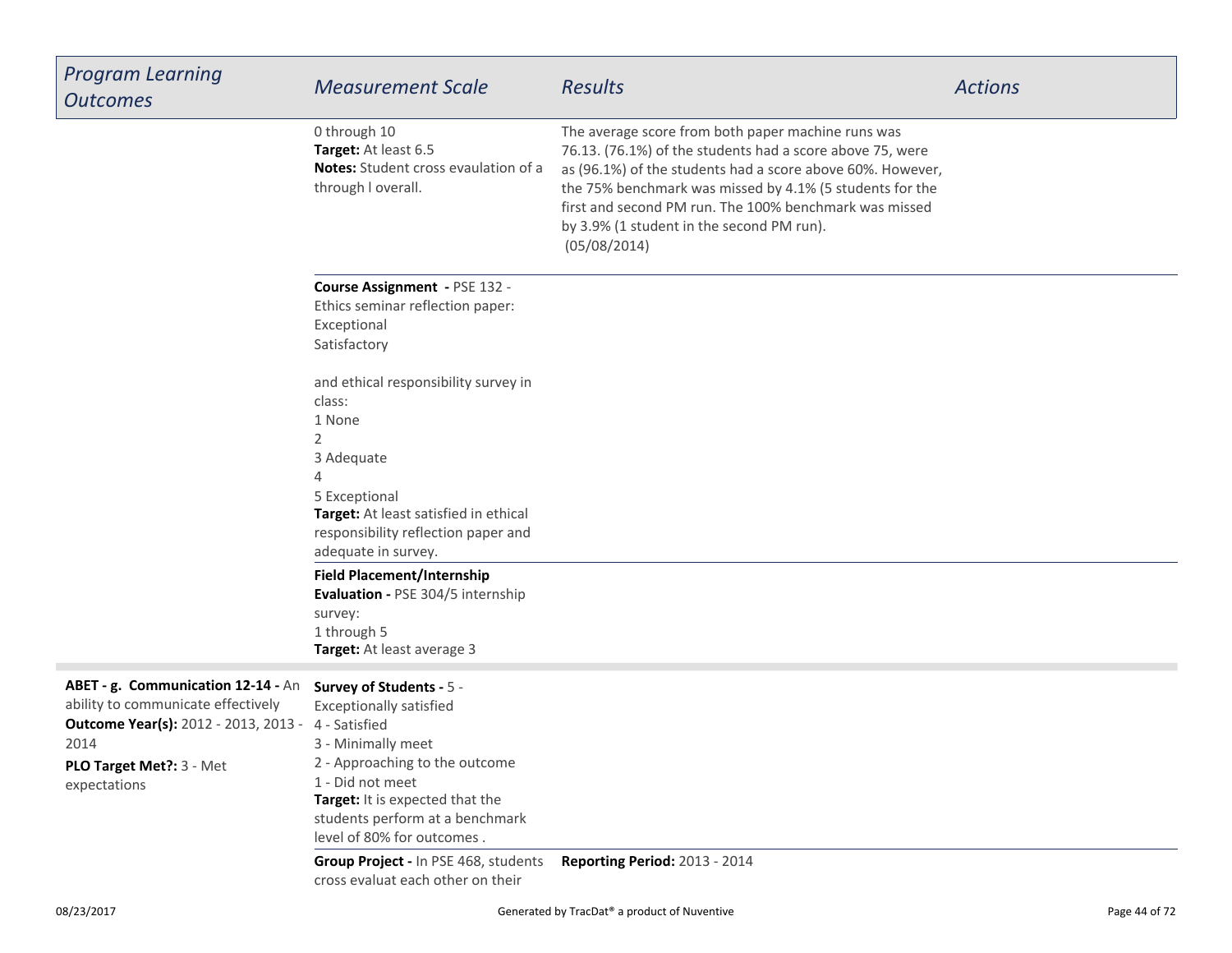| <b>Program Learning</b><br><b>Outcomes</b> | <b>Measurement Scale</b>                                                                                                                                                                                                                                                                                                                                                          | <b>Results</b>                                                                                                                                                                                                                                                                                                                                                                                                                                                                                                            | <b>Actions</b> |
|--------------------------------------------|-----------------------------------------------------------------------------------------------------------------------------------------------------------------------------------------------------------------------------------------------------------------------------------------------------------------------------------------------------------------------------------|---------------------------------------------------------------------------------------------------------------------------------------------------------------------------------------------------------------------------------------------------------------------------------------------------------------------------------------------------------------------------------------------------------------------------------------------------------------------------------------------------------------------------|----------------|
|                                            | performance in the capstone (lab)<br>project.<br>0 through 10<br>Target: At least 6.5<br><b>Notes:</b> Student cross evaulation of a<br>through I overall.                                                                                                                                                                                                                        | Target Met: Evaluation - Met Target<br>Students are asked to fill out a confidential self & peer<br>assessment for the individual paper machine runs.<br>The average score from both paper machine runs was<br>76.13. (76.1%) of the students had a score above 75, were<br>as (96.1%) of the students had a score above 60%. However,<br>the 75% benchmark was missed by 4.1% (5 students for the<br>first and second PM run. The 100% benchmark was missed<br>by 3.9% (1 student in the second PM run).<br>(05/08/2014) |                |
|                                            | <b>Capstone Assignment/Project - % -</b><br>The real-world design problem is<br>undertaken generally in groups of<br>two students in each team. It is<br>emphasized in the first class handout<br>that proper planning and scheduling,<br>and equitable division of<br>responsibilities within each team are<br>essential for the successful<br>completion of the design project. |                                                                                                                                                                                                                                                                                                                                                                                                                                                                                                                           |                |

**Target:** It is expected that the students perform at a benchmarklevel of 80% in the instrumentalcategories that involve oral and written communication (weekly summary and class presentation, progress reports #1 and #2, technicaldesign report, project presentation and poster) shown in Table I8-2. It isexpected that the design team performance, as assessed by Dr. J.Iribarne (Director, Mill StrategicProjects & Technology, RockTenn

mentioned earlier.

The progress of each design team isregularly monitored through the semester via weekly class meetings,student weekly reports, progressreports, and engineering logbook as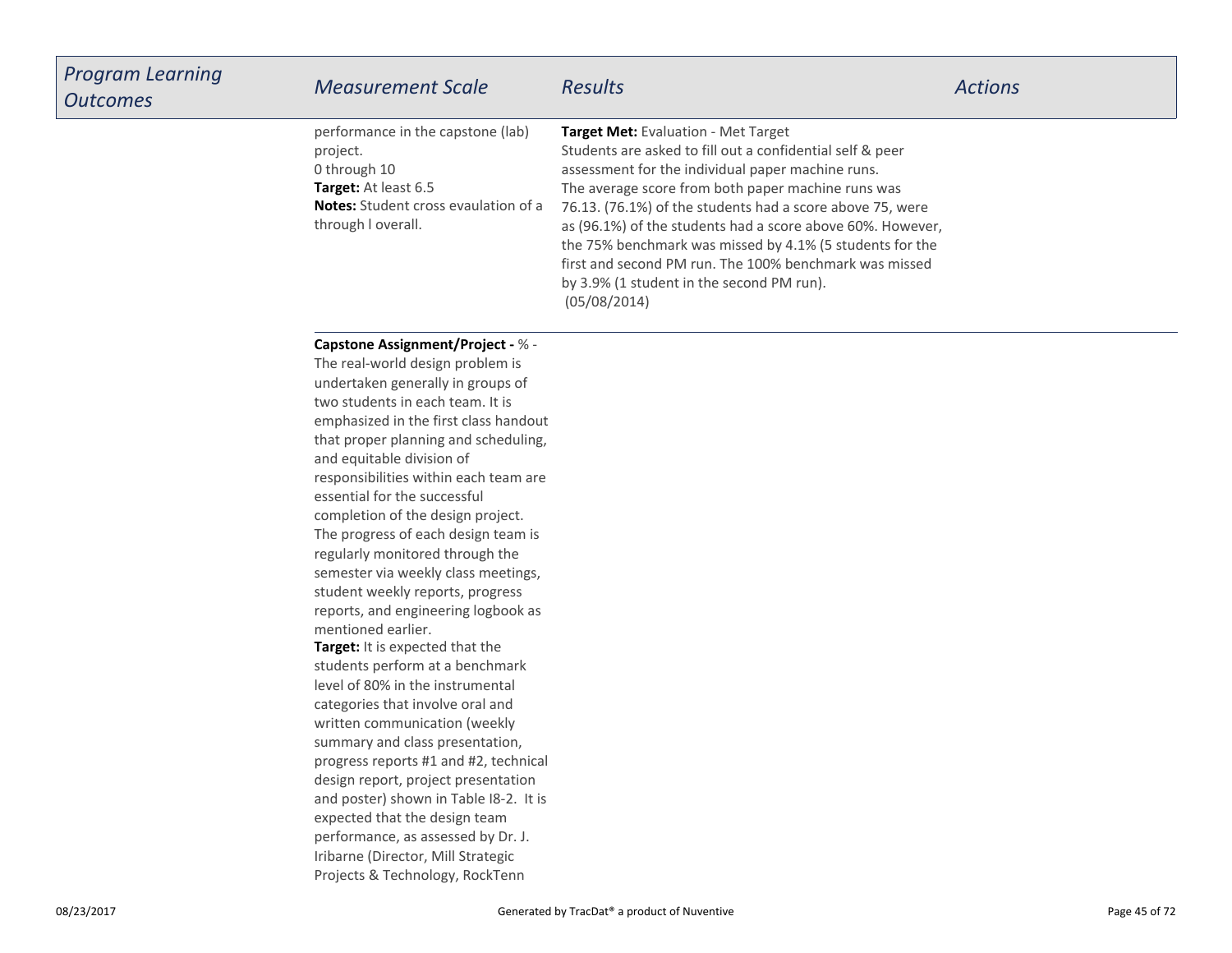| <b>Program Learning</b><br><b>Outcomes</b>                                                                                                                                                                                                                                                                                  | <b>Measurement Scale</b>                                                                                                                                                                                                                                                                                                                                                                                                                                                                                                                                                           | <b>Results</b>                                                                                                                                                                                                                                                                                                                                                                                                                                                                                                                                                                                                                                                                    | <b>Actions</b> |
|-----------------------------------------------------------------------------------------------------------------------------------------------------------------------------------------------------------------------------------------------------------------------------------------------------------------------------|------------------------------------------------------------------------------------------------------------------------------------------------------------------------------------------------------------------------------------------------------------------------------------------------------------------------------------------------------------------------------------------------------------------------------------------------------------------------------------------------------------------------------------------------------------------------------------|-----------------------------------------------------------------------------------------------------------------------------------------------------------------------------------------------------------------------------------------------------------------------------------------------------------------------------------------------------------------------------------------------------------------------------------------------------------------------------------------------------------------------------------------------------------------------------------------------------------------------------------------------------------------------------------|----------------|
|                                                                                                                                                                                                                                                                                                                             | Corporate Engineering), be at a<br>benchmark level of 80% in the<br>following instrumental categories:<br>weekly class presentations of team<br>progress, two mid-semester<br>progress reports, final technical<br>design report, and team<br>presentation of their design project.                                                                                                                                                                                                                                                                                                |                                                                                                                                                                                                                                                                                                                                                                                                                                                                                                                                                                                                                                                                                   |                |
|                                                                                                                                                                                                                                                                                                                             | <b>Presentation/Performance - A, B, C,</b><br>D - The students in PSE 468<br>(Papermaking Processes) must<br>produce a final report for each of the<br>two large paper semi commercial<br>paper machine runs plus a grade<br>specific report for each paper grade<br>produced on the large paper<br>machine. Each report encompasses<br>the paper grades produced.<br>Target: We expect that the mean<br>written quality of the report to be<br>above average (score $=$ 3.0) based on<br>the rubric given. We also expect<br>that all sections will be average<br>$(score = 2)$ . | <b>Reporting Period: 2013 - 2014</b><br>Target Met: Evaluation - Met Target<br>Students must produce a final report for each of the two<br>large paper machine runs plus a specific report for each<br>paper grade. It is expected that the quality of the reports<br>are above average (score of 80%).<br>The average score of the report was 91.50 (A-) for both<br>grades. This year student put a high effort into their reports.<br>The first seminar report was $89.00$ (B+) and $94.0$ (A) for the<br>second report which showed an improvement from the first<br>to the second report preparation. All Students were above<br>the minimum 75% expectancy.<br>(05/08/2014) |                |
| ABET - h. Broad education 12-14 -<br>The broad education necessary to<br>understand the impact of engineering 4 - Satisfied<br>solutions in a global, economic,<br>environmental, and societal context<br><b>Outcome Year(s):</b> 2012 - 2013, 2013 - 1 - Did not meet<br>2014<br>PLO Target Met ?: 3 - Met<br>expectations | Survey of Students - 5 -<br><b>Exceptionally satisfied</b><br>3 - Minimally meet<br>2 - Approaching to the outcome<br>Target: It is expected that the<br>students perform at a benchmark<br>level of 80% for outcomes.                                                                                                                                                                                                                                                                                                                                                             |                                                                                                                                                                                                                                                                                                                                                                                                                                                                                                                                                                                                                                                                                   |                |
|                                                                                                                                                                                                                                                                                                                             | <b>Group Project - In PSE 468, students</b><br>cross evaluat each other on their<br>performance in the capstone (lab)<br>project.<br>0 through 10                                                                                                                                                                                                                                                                                                                                                                                                                                  | Reporting Period: 2013 - 2014<br>Target Met: Evaluation - Met Target<br>Students are asked to fill out a confidential self & peer<br>assessment for the individual paper machine runs.<br>The average score from both paper machine runs was                                                                                                                                                                                                                                                                                                                                                                                                                                      |                |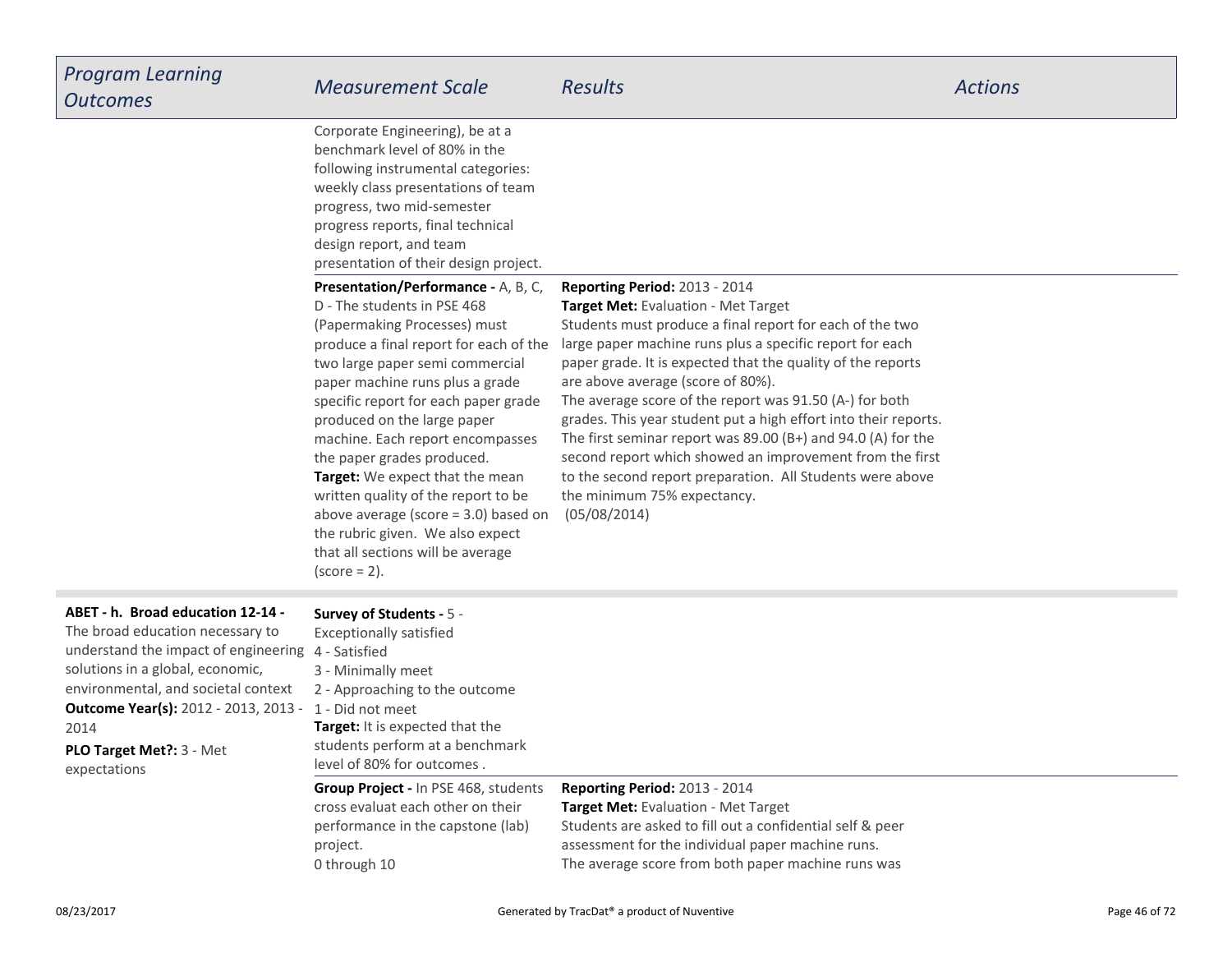| <b>Program Learning</b><br><b>Outcomes</b>                                                                                                                                                                                      | <b>Measurement Scale</b>                                                                                                                                                                                                                                    | <b>Results</b>                                                                                                                                                                                                                                                                                                                                                                                                                                                                                                                                             | <b>Actions</b> |
|---------------------------------------------------------------------------------------------------------------------------------------------------------------------------------------------------------------------------------|-------------------------------------------------------------------------------------------------------------------------------------------------------------------------------------------------------------------------------------------------------------|------------------------------------------------------------------------------------------------------------------------------------------------------------------------------------------------------------------------------------------------------------------------------------------------------------------------------------------------------------------------------------------------------------------------------------------------------------------------------------------------------------------------------------------------------------|----------------|
|                                                                                                                                                                                                                                 | Target: At least 6.5<br><b>Notes:</b> Student cross evaulation of a<br>through I overall.                                                                                                                                                                   | 76.13. (76.1%) of the students had a score above 75, were<br>as (96.1%) of the students had a score above 60%. However,<br>the 75% benchmark was missed by 4.1% (5 students for the<br>first and second PM run. The 100% benchmark was missed<br>by 3.9% (1 student in the second PM run).<br>(05/08/2014)                                                                                                                                                                                                                                                 |                |
|                                                                                                                                                                                                                                 | <b>Field Placement/Internship</b><br>Evaluation - PSE 304/5 internship<br>survey:<br>1 through 5<br>Target: At least average 3                                                                                                                              |                                                                                                                                                                                                                                                                                                                                                                                                                                                                                                                                                            |                |
| ABET - i. Life-long learning 12-14 - A<br>recognition of the need for, and an<br>ability to engage in life-long<br>learning<br><b>Outcome Year(s):</b> 2012 - 2013, 2013 -<br>2014<br>PLO Target Met ?: 3 - Met<br>expectations | Survey of Students - 5 -<br><b>Exceptionally satisfied</b><br>4 - Satisfied<br>3 - Minimally meet<br>2 - Approaching to the outcome<br>1 - Did not meet<br>Target: It is expected that the<br>students perform at a benchmark<br>level of 80% for outcomes. |                                                                                                                                                                                                                                                                                                                                                                                                                                                                                                                                                            |                |
|                                                                                                                                                                                                                                 | Group Project - In PSE 468, students<br>cross evaluat each other on their<br>performance in the capstone (lab)<br>project.<br>0 through 10<br>Target: At least 6.5<br><b>Notes:</b> Student cross evaulation of a<br>through I overall.                     | Reporting Period: 2013 - 2014<br>Target Met: Evaluation - Met Target<br>Students are asked to fill out a confidential self & peer<br>assessment for the individual paper machine runs.<br>The average score from both paper machine runs was<br>76.13. (76.1%) of the students had a score above 75, were<br>as (96.1%) of the students had a score above 60%. However,<br>the 75% benchmark was missed by 4.1% (5 students for the<br>first and second PM run. The 100% benchmark was missed<br>by 3.9% (1 student in the second PM run).<br>(05/08/2014) |                |
|                                                                                                                                                                                                                                 | <b>Field Placement/Internship</b><br>Evaluation - PSE 304/5 internship<br>survey:<br>1 through 5<br>Target: At least average 3                                                                                                                              |                                                                                                                                                                                                                                                                                                                                                                                                                                                                                                                                                            |                |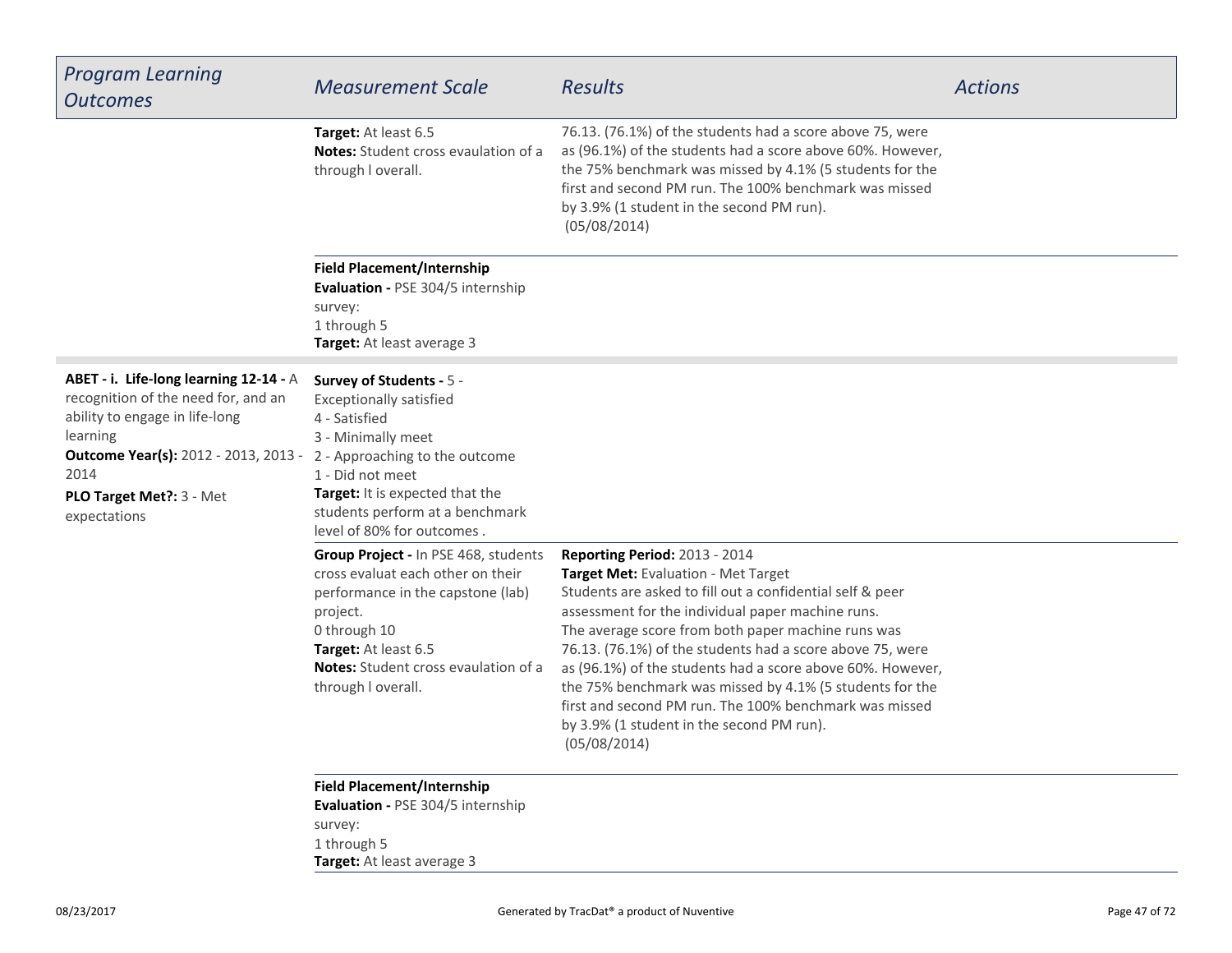### **Presentation/Performance -** A, B, C,

D - The students in PSE 468

**Target:** We expect that the mean written quality of the report to be above average (score = 3.0) based onthe rubric given. We also expectthat all sections will be average $(score = 2)$ . (Papermaking Processes) must produce a final report for each of thetwo large paper semi commercialpaper machine runs plus a grade specific report for each paper gradeproduced on the large paper machine. Each report encompassesthe paper grades produced.

## **Reporting Period:** 2013 - 2014

#### **Target Met:** Evaluation - Met Target

 This outcome is incorporated into the mandatory seminar of the course, which consists of approximately 10 selectedpresentations from industry covering various topics ofpapermaking including safety, new developments and the actual state of the papermaking industry. Each seminar runs approximately 2 hours. At the end of the seminar, studentshave to take a quiz that tests their knowledge of thepresented materials. The students are expected to incorporate their assignments into the seminar discussion and gather information that might be necessary for their assignments. The average score was 84.17 (B) (76.9%) of the students had a score above 75, were as (100%) of thestudents had a score above 60%. However, the 80% benchmark of students with a score above 75% was missedby 4.1%. (05/08/2014)

#### **ABET - j. Contemporary issues 12-14 Survey of Students -** 5 -

| - A knowledge of contemporary issues Exceptionally satisfied |                                                                                                                                                                     |
|--------------------------------------------------------------|---------------------------------------------------------------------------------------------------------------------------------------------------------------------|
|                                                              |                                                                                                                                                                     |
|                                                              |                                                                                                                                                                     |
| 2 - Approaching to the outcome                               |                                                                                                                                                                     |
| 1 - Did not meet                                             |                                                                                                                                                                     |
| <b>Target:</b> It is expected that the                       |                                                                                                                                                                     |
|                                                              |                                                                                                                                                                     |
| level of 80% for outcomes.                                   |                                                                                                                                                                     |
| Group Project - In PSE 468, students                         | <b>Reporting Period: 2013 - 2014</b>                                                                                                                                |
| cross evaluat each other on their                            | <b>Target Met: Evaluation - Met Target</b>                                                                                                                          |
|                                                              | Students are asked to fill out a confidential self & peer                                                                                                           |
|                                                              | assessment for the individual paper machine runs.                                                                                                                   |
| 0 through 10                                                 | The average score from both paper machine runs was                                                                                                                  |
| <b>Target:</b> At least 6.5                                  | 76.13. (76.1%) of the students had a score above 75, were                                                                                                           |
| <b>Notes:</b> Student cross evaulation of a                  | as (96.1%) of the students had a score above 60%. However,                                                                                                          |
| through I overall.                                           | the 75% benchmark was missed by 4.1% (5 students for the                                                                                                            |
|                                                              | first and second PM run. The 100% benchmark was missed                                                                                                              |
|                                                              | by 3.9% (1 student in the second PM run).                                                                                                                           |
|                                                              | (05/08/2014)                                                                                                                                                        |
|                                                              | 4 - Satisfied<br><b>Outcome Year(s):</b> 2012 - 2013, 2013 - 3 - Minimally meet<br>students perform at a benchmark<br>performance in the capstone (lab)<br>project. |

**Field Placement/Internship**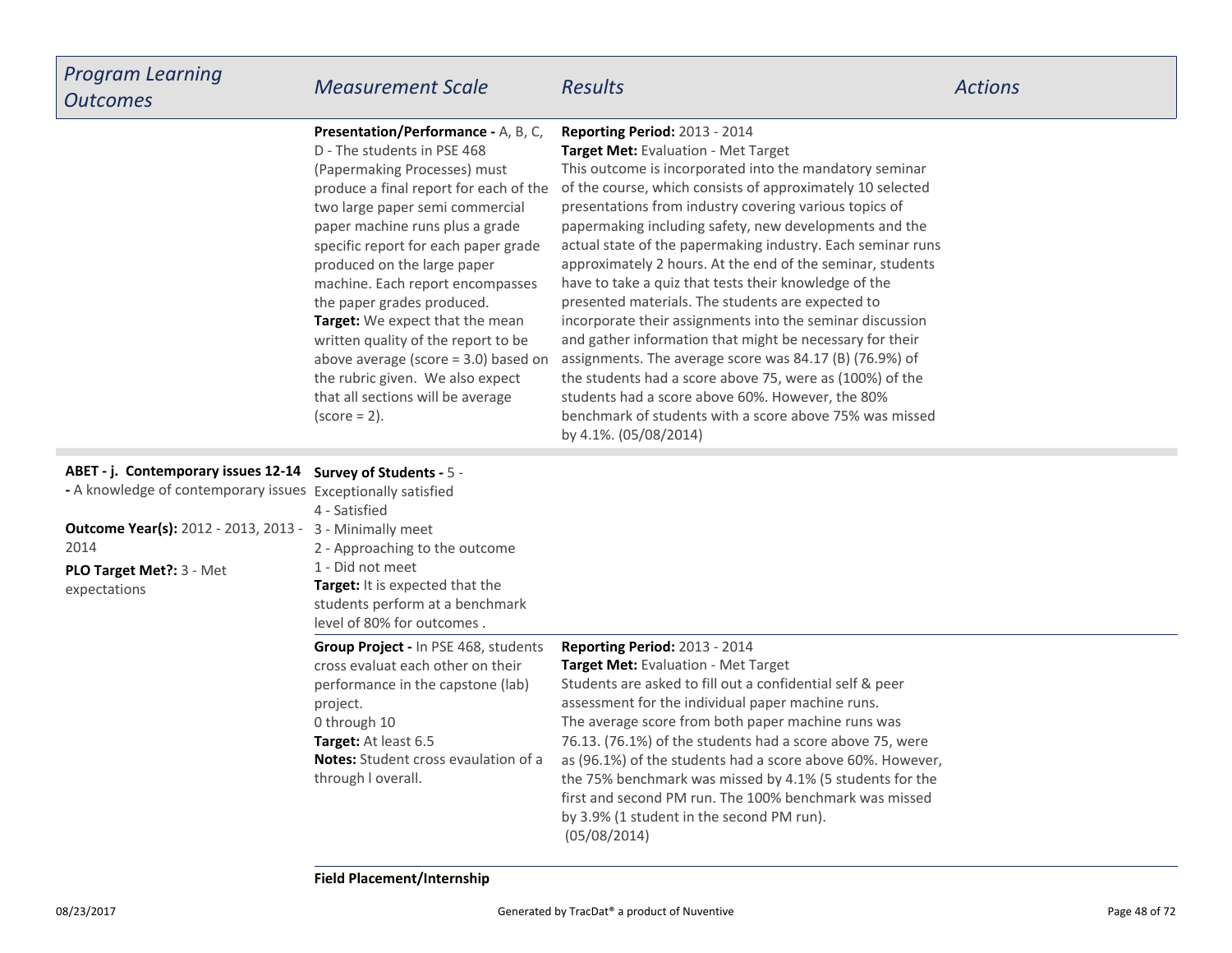| <b>Program Learning</b><br><b>Outcomes</b>                                                                                                                                                                                                                                               | <b>Measurement Scale</b>                                                                                                                                                                                                                                                                                                                                                                                                                                                                                                                                                             | <b>Results</b>                                                                                                                                                                                                                                                                                                                                                                                                                                                                                                                                                                                                                                                             | <b>Actions</b> |
|------------------------------------------------------------------------------------------------------------------------------------------------------------------------------------------------------------------------------------------------------------------------------------------|--------------------------------------------------------------------------------------------------------------------------------------------------------------------------------------------------------------------------------------------------------------------------------------------------------------------------------------------------------------------------------------------------------------------------------------------------------------------------------------------------------------------------------------------------------------------------------------|----------------------------------------------------------------------------------------------------------------------------------------------------------------------------------------------------------------------------------------------------------------------------------------------------------------------------------------------------------------------------------------------------------------------------------------------------------------------------------------------------------------------------------------------------------------------------------------------------------------------------------------------------------------------------|----------------|
|                                                                                                                                                                                                                                                                                          | Evaluation - PSE 304/5 internship<br>survey:<br>1 through 5<br>Target: At least average 3                                                                                                                                                                                                                                                                                                                                                                                                                                                                                            |                                                                                                                                                                                                                                                                                                                                                                                                                                                                                                                                                                                                                                                                            |                |
|                                                                                                                                                                                                                                                                                          | Presentation/Performance - A, B, C,<br>D - The students in PSE 468<br>(Papermaking Processes) must<br>produce a final report for each of the<br>two large paper semi commercial<br>paper machine runs plus a grade<br>specific report for each paper grade<br>produced on the large paper<br>machine. Each report encompasses<br>the paper grades produced.<br>Target: We expect that the mean<br>written quality of the report to be<br>above average (score $=$ 3.0) based on<br>the rubric given. We also expect<br>that all sections will be average<br>$(score = 2)$ .          | Reporting Period: 2013 - 2014<br>Target Met: Evaluation - Met Target<br>Students must produce a final report for each of the two<br>large paper machine runs plus a specific report for each<br>paper grade. It is expected that the quality of the reports<br>are above average (score of 80%).<br>The average score of the report was 91.50 (A-) for both<br>grades. This year student put a high effort into their reports.<br>The first seminar report was $89.00$ (B+) and $94.0$ (A) for the<br>second report which showed an improvement from the first<br>to the second report preparation. All Students were above<br>the minimum 75% expectancy.<br>(05/08/2014) |                |
| ABET - k. Engineering tools 12-14 -<br>An ability to use the techniques, skills, D - In PSE 468 evaluation seminar at<br>and modern engineering tools<br>necessary for engineering practice<br>Outcome Year(s): 2012 - 2013, 2013 -<br>2014<br>PLO Target Met ?: 3 - Met<br>expectations | Presentation/Performance - A, B, C,<br>the conclusion of the paper machine<br>run, the students give seminars and<br>field questions regarding their plan,<br>performance, and results of the<br>product design experience. Each<br>team has approximately 30 minutes<br>for a presentation and 60 minutes<br>for questions and discussion. A<br>panel of faculty and staff, including<br>the course instructor and the TA,<br>independently rate the students?<br>abilities to analyze and present data<br>from the paper machine runs. The<br>ratings were specifically broken out | Reporting Period: 2013 - 2014<br>Target Met: Evaluation - Met Target<br>Student use engineering tools to solve the<br>assigned problems. This outcome is assessed during the oral<br>examination.<br>The average score of both large paper machine run oral<br>evaluations was 92.14 (A). (100%) of the students had a<br>score above 75, were as (100%) of the students had a score<br>above 60%.<br>(05/08/2014)                                                                                                                                                                                                                                                         |                |

**Target:** We expect the average grade

with respect to the PSE studentoutcomes ?a, b, c, e, I and k?.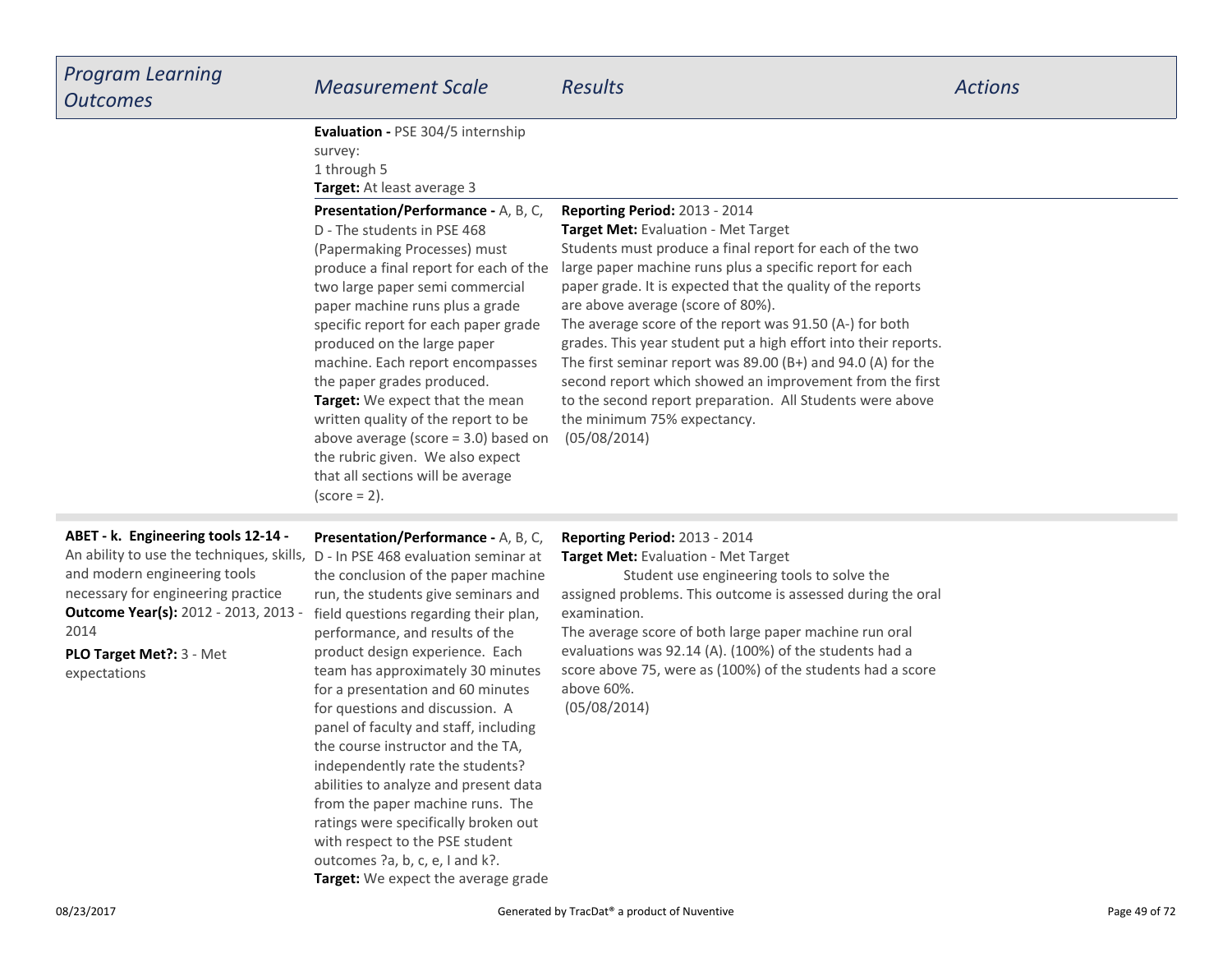| <b>Program Learning</b><br><b>Outcomes</b> | <b>Measurement Scale</b>                                                                                                                                                                                                                                                                                                                                                                                                                                                                           | <b>Results</b>                                                                                                                                                                                                                                                                                                                                                                                                 | <b>Actions</b> |
|--------------------------------------------|----------------------------------------------------------------------------------------------------------------------------------------------------------------------------------------------------------------------------------------------------------------------------------------------------------------------------------------------------------------------------------------------------------------------------------------------------------------------------------------------------|----------------------------------------------------------------------------------------------------------------------------------------------------------------------------------------------------------------------------------------------------------------------------------------------------------------------------------------------------------------------------------------------------------------|----------------|
|                                            | to be a B- on Run A and a B on the<br>Run B. We expect 80% of the<br>students to achieve a grade of C or<br>better on Run A and 90% of the<br>students to achieve a grade of C or<br>better on Run B for student<br>outcomes ?a, b, c, e, i, and k?                                                                                                                                                                                                                                                |                                                                                                                                                                                                                                                                                                                                                                                                                |                |
|                                            | Survey of Students - 5 -<br><b>Exceptionally satisfied</b><br>4 - Satisfied<br>3 - Minimally meet<br>2 - Approaching to the outcome<br>1 - Did not meet<br>Target: It is expected that the<br>students perform at a benchmark<br>level of 80% for outcomes.                                                                                                                                                                                                                                        |                                                                                                                                                                                                                                                                                                                                                                                                                |                |
|                                            | Group Project - In PSE 468, students<br>cross evaluat each other on their<br>performance in the capstone (lab)<br>project.<br>0 through 10<br>Target: At least 6.5<br><b>Notes:</b> Student cross evaulation of a<br>through I overall.                                                                                                                                                                                                                                                            | Reporting Period: 2013 - 2014<br>Target Met: Evaluation - Met Target<br>Student use engineering tools to solve the<br>assigned problems. This outcome is assessed during the oral<br>examination.<br>The average score of both large paper machine run oral<br>evaluations was 92.14. (100%) of the students had a score<br>above 75, were as (100%) of the students had a score above<br>60%.<br>(05/08/2014) |                |
|                                            | <b>Capstone Assignment/Project - % -</b><br>The real-world design problem is<br>undertaken generally in groups of<br>two students in each team. It is<br>emphasized in the first class handout<br>that proper planning and scheduling,<br>and equitable division of<br>responsibilities within each team are<br>essential for the successful<br>completion of the design project.<br>The progress of each design team is<br>regularly monitored through the<br>semester via weekly class meetings, |                                                                                                                                                                                                                                                                                                                                                                                                                |                |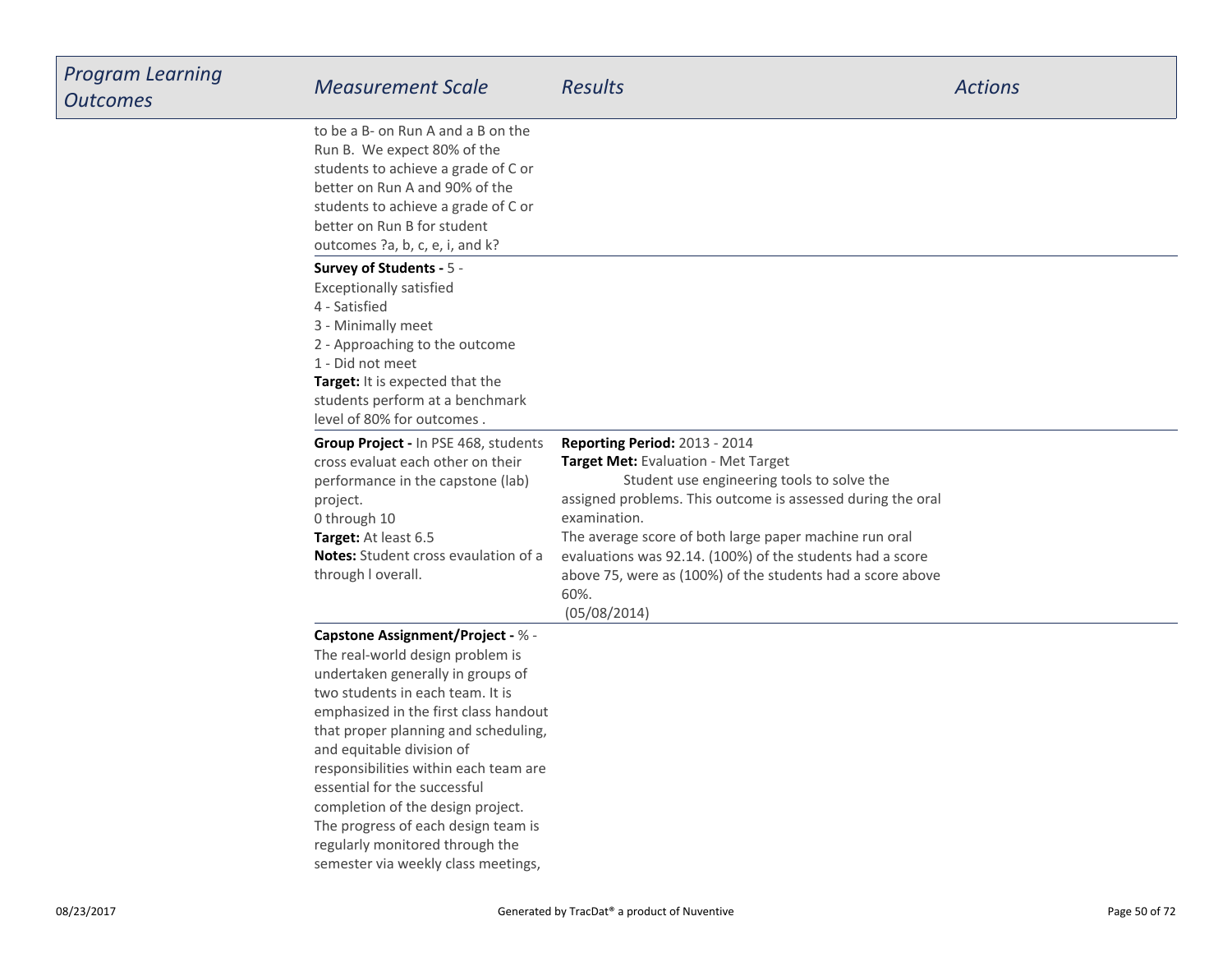| <b>Program Learning</b><br><b>Outcomes</b>                                                                                                                                                                                                                                                           | <b>Measurement Scale</b>                                                                                                                                                                                                                                        | <b>Results</b>                                                                                                                                                                                                                                                                                                                                                                                                                                                                                                                                                    | <b>Actions</b> |
|------------------------------------------------------------------------------------------------------------------------------------------------------------------------------------------------------------------------------------------------------------------------------------------------------|-----------------------------------------------------------------------------------------------------------------------------------------------------------------------------------------------------------------------------------------------------------------|-------------------------------------------------------------------------------------------------------------------------------------------------------------------------------------------------------------------------------------------------------------------------------------------------------------------------------------------------------------------------------------------------------------------------------------------------------------------------------------------------------------------------------------------------------------------|----------------|
|                                                                                                                                                                                                                                                                                                      | student weekly reports, progress<br>reports, and engineering logbook as<br>mentioned earlier.<br>Target: It is expected that the<br>students perform at a benchmark<br>level of 80% (36/45) in the category<br>?Technical design report? shown in<br>Table I8-2 |                                                                                                                                                                                                                                                                                                                                                                                                                                                                                                                                                                   |                |
| ABET - I. Industrial Experience 12-14 -<br>an ability to worked in an industrial or cross evaluat each other on their<br>research position within pulp, paper<br>or related fields.<br><b>Outcome Year(s):</b> 2012 - 2013, 2013 - 0 through 10<br>2014<br>PLO Target Met ?: 3 - Met<br>expectations | Group Project - In PSE 468, students<br>performance in the capstone (lab)<br>project.<br>Target: At least 6.5<br><b>Notes:</b> Student cross evaulation of a<br>through I overall.                                                                              | <b>Reporting Period: 2013 - 2014</b><br>Target Met: Evaluation - Met Target<br>Students are asked to fill out a confidential self & peer<br>assessment for the individual paper machine runs.<br>The average score from both paper machine runs was<br>76.13. (76.1%) of the students had a score above 75, were<br>as (96.1%) of the students had a score above 60%. However,<br>the 75% benchmark was missed by 4.1% (5 students for the<br>first and second PM run. The 100% benchmark was missed<br>by 3.9% (1 student in the second PM run).<br>(05/08/2014) |                |
|                                                                                                                                                                                                                                                                                                      | Survey of Students - 5 -<br><b>Exceptionally satisfied</b><br>4 - Satisfied<br>3 - Minimally meet<br>2 - Approaching to the outcome<br>1 - Did not meet<br>Target: It is expected that the<br>students perform at a benchmark<br>level of 80% for outcomes.     |                                                                                                                                                                                                                                                                                                                                                                                                                                                                                                                                                                   |                |
|                                                                                                                                                                                                                                                                                                      | <b>Field Placement/Internship</b><br>Evaluation - PSE 304/5 internship<br>survey:<br>1 through 5<br>Target: At least average 3                                                                                                                                  |                                                                                                                                                                                                                                                                                                                                                                                                                                                                                                                                                                   |                |
|                                                                                                                                                                                                                                                                                                      | Portfolio Review - PSE 304 is<br>required<br>Target: PSE 304 is required                                                                                                                                                                                        |                                                                                                                                                                                                                                                                                                                                                                                                                                                                                                                                                                   |                |
| ABET - a. Knowledge 14-15 - An                                                                                                                                                                                                                                                                       | Exam/Quiz - In Course - %, An exam                                                                                                                                                                                                                              |                                                                                                                                                                                                                                                                                                                                                                                                                                                                                                                                                                   |                |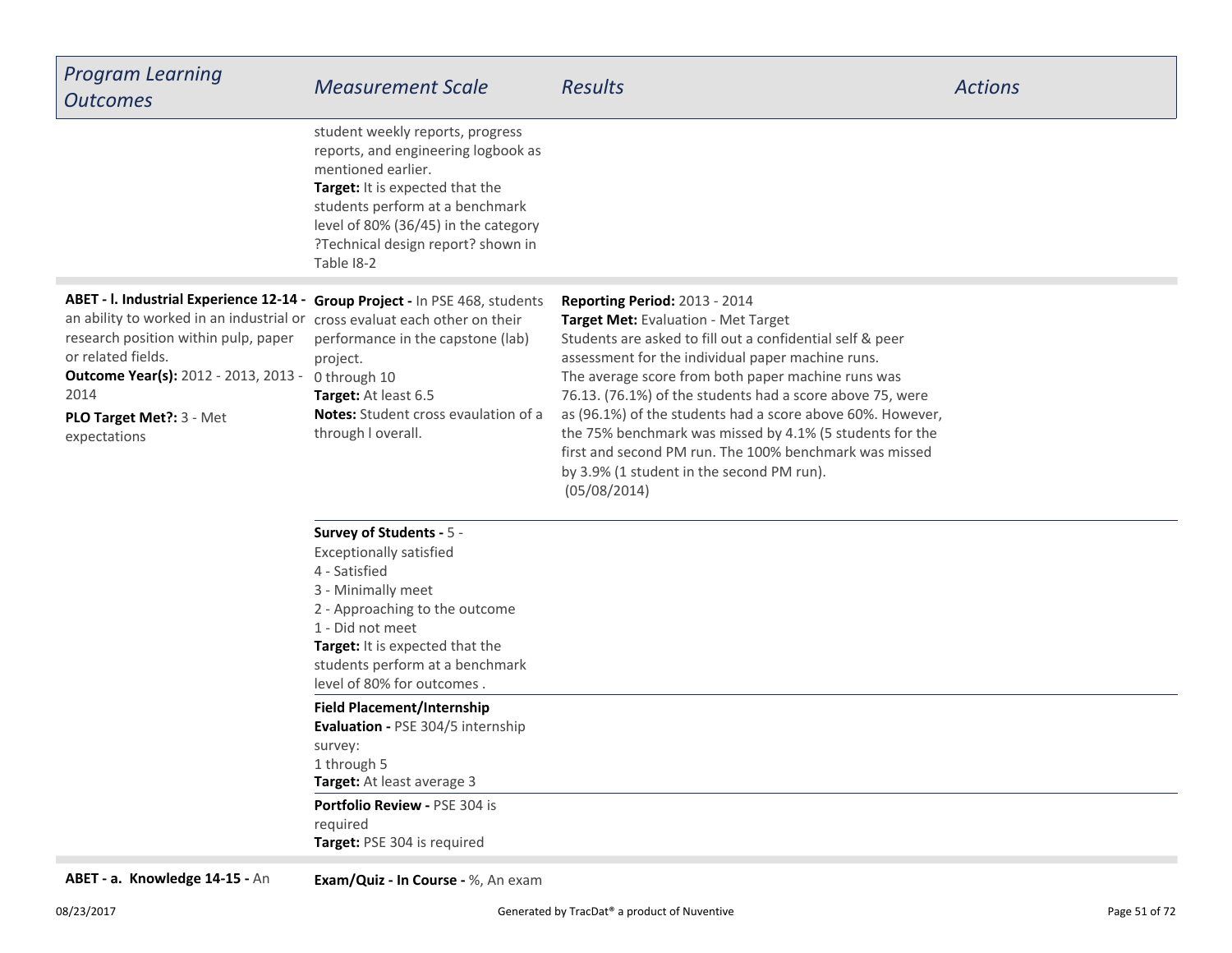| <b>Program Learning</b><br><b>Outcomes</b>                                                                                                                                         | <b>Measurement Scale</b>                                                                                                                                                                                                                                                                                                                                                                                                                                                                                                                                                             | <b>Results</b> | <b>Actions</b> |
|------------------------------------------------------------------------------------------------------------------------------------------------------------------------------------|--------------------------------------------------------------------------------------------------------------------------------------------------------------------------------------------------------------------------------------------------------------------------------------------------------------------------------------------------------------------------------------------------------------------------------------------------------------------------------------------------------------------------------------------------------------------------------------|----------------|----------------|
| ability to apply knowledge of<br>mathematics, science, and<br>engineering<br><b>Outcome Status: Active</b><br><b>Outcome Year(s): 2014 - 2015</b><br><b>Start Date: 02/01/2015</b> | is given at the first day of class in PSE<br>370 (Mass and energy balances)<br>that covers general chemistry,<br>physics, and calculus for the PSE 370<br>course.<br>The exam should help students<br>identify their deficiencies and<br>prepare them for the upcoming<br>assignments in the course.<br>Target: We expect that 80% of the<br>students will score 75% or above on<br>the exam. We expect all students to<br>score 60% or above.                                                                                                                                       |                |                |
|                                                                                                                                                                                    | Exam/Quiz - In Course - %, Pre-<br>requisite exam in PSE 468. A quiz<br>was administered in the first week of<br>the class to ensure general<br>papermaking knowledge for the PSE<br>468 course.<br>Target: We expect that 80% of the<br>students will score 75% or above on<br>the exam. We expect all students to<br>score 60% or above.                                                                                                                                                                                                                                           |                |                |
|                                                                                                                                                                                    | Presentation/Performance - A, B, C,<br>D - In PSE 468 evaluation seminar at<br>the conclusion of the paper machine<br>run, the students give seminars and<br>field questions regarding their plan,<br>performance, and results of the<br>product design experience. Each<br>team has approximately 30 minutes<br>for a presentation and 60 minutes<br>for questions and discussion. A<br>panel of faculty and staff, including<br>the course instructor and the TA,<br>independently rate the students?<br>abilities to analyze and present data<br>from the paper machine runs. The |                |                |

 ratings were specifically broken outwith respect to the PSE student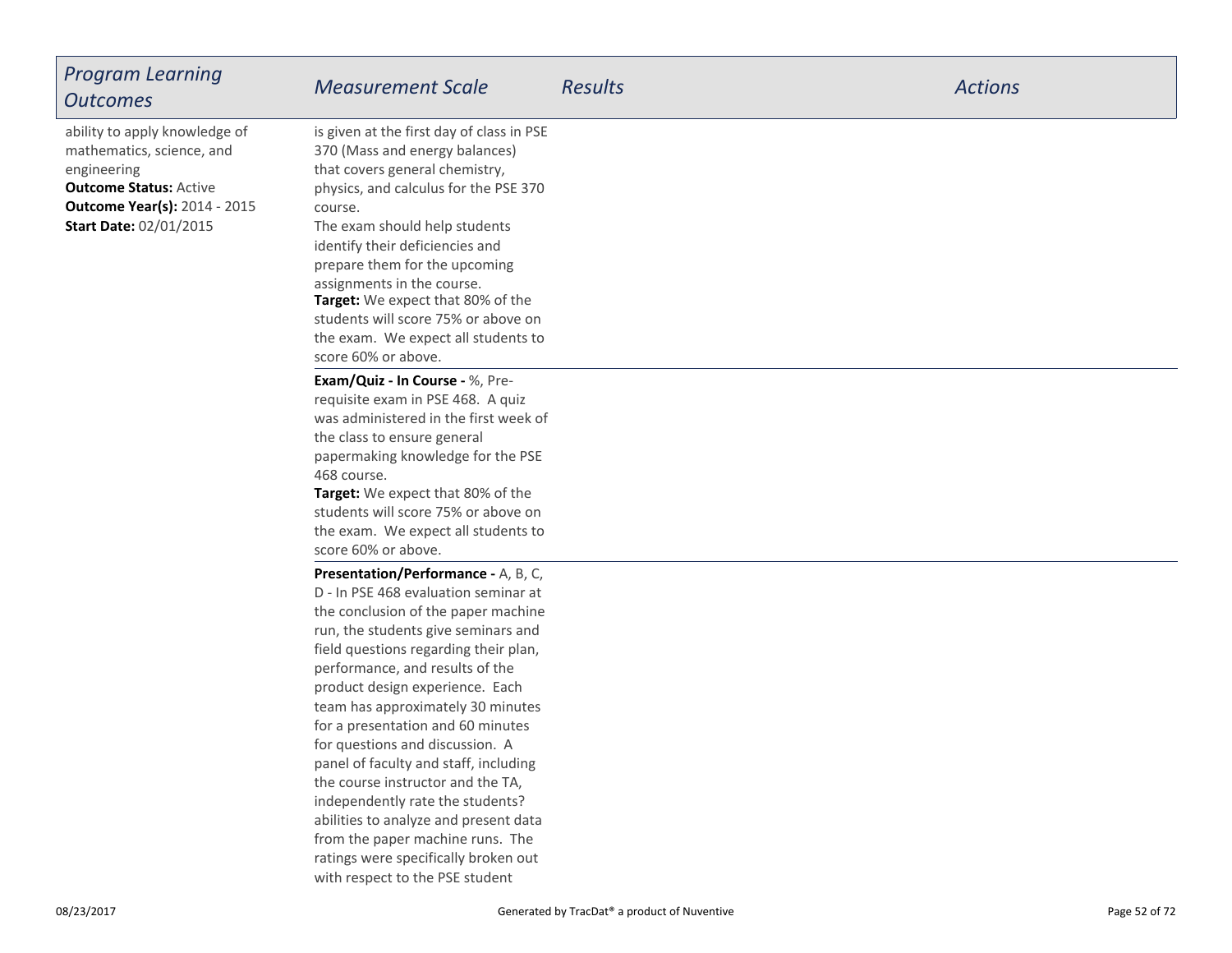| <b>Program Learning</b><br><b>Outcomes</b>                                                                                                                                                                                             | <b>Measurement Scale</b>                                                                                                                                                                                                                                                                                                                           | <b>Results</b> | <b>Actions</b> |
|----------------------------------------------------------------------------------------------------------------------------------------------------------------------------------------------------------------------------------------|----------------------------------------------------------------------------------------------------------------------------------------------------------------------------------------------------------------------------------------------------------------------------------------------------------------------------------------------------|----------------|----------------|
|                                                                                                                                                                                                                                        | outcomes ?a, b, c, e, I and k?.<br>Target: We expect the average grade<br>to be a B- on Run A and a B on the<br>Run B. We expect 80% of the<br>students to achieve a grade of C or<br>better on Run A and 90% of the<br>students to achieve a grade of C or<br>better on Run B for student<br>outcomes ?a, b, c, e, i, and k?                      |                |                |
|                                                                                                                                                                                                                                        | Survey of Students - 5 -<br><b>Exceptionally satisfied</b><br>4 - Satisfied<br>3 - Minimally meet<br>2 - Approaching to the outcome<br>1 - Did not meet<br>Target: It is expected that the<br>students perform at a benchmark<br>level of 80% for outcomes.                                                                                        |                |                |
|                                                                                                                                                                                                                                        | Group Project - In PSE 468, students<br>cross evaluat each other on their<br>performance in the capstone (lab)<br>project.<br>0 through 10<br>Target: At least 6.5<br>Notes: Student cross evaulation of<br>outcome a through I overall.                                                                                                           |                |                |
| ABET - b. Experiments 14-15 - An<br>ability to design and conduct<br>experiments, as well as to analyze<br>and interpret data<br><b>Outcome Status: Active</b><br><b>Outcome Year(s): 2014 - 2015</b><br><b>Start Date: 02/01/2015</b> | Presentation/Performance - A, B, C,<br>D - In PSE 468 evaluation seminar at<br>the conclusion of the paper machine<br>run, the students give seminars and<br>field questions regarding their plan,<br>performance, and results of the<br>product design experience. Each<br>team has approximately 30 minutes<br>for a presentation and 60 minutes |                |                |

for questions and discussion. A panel of faculty and staff, includingthe course instructor and the TA,independently rate the students?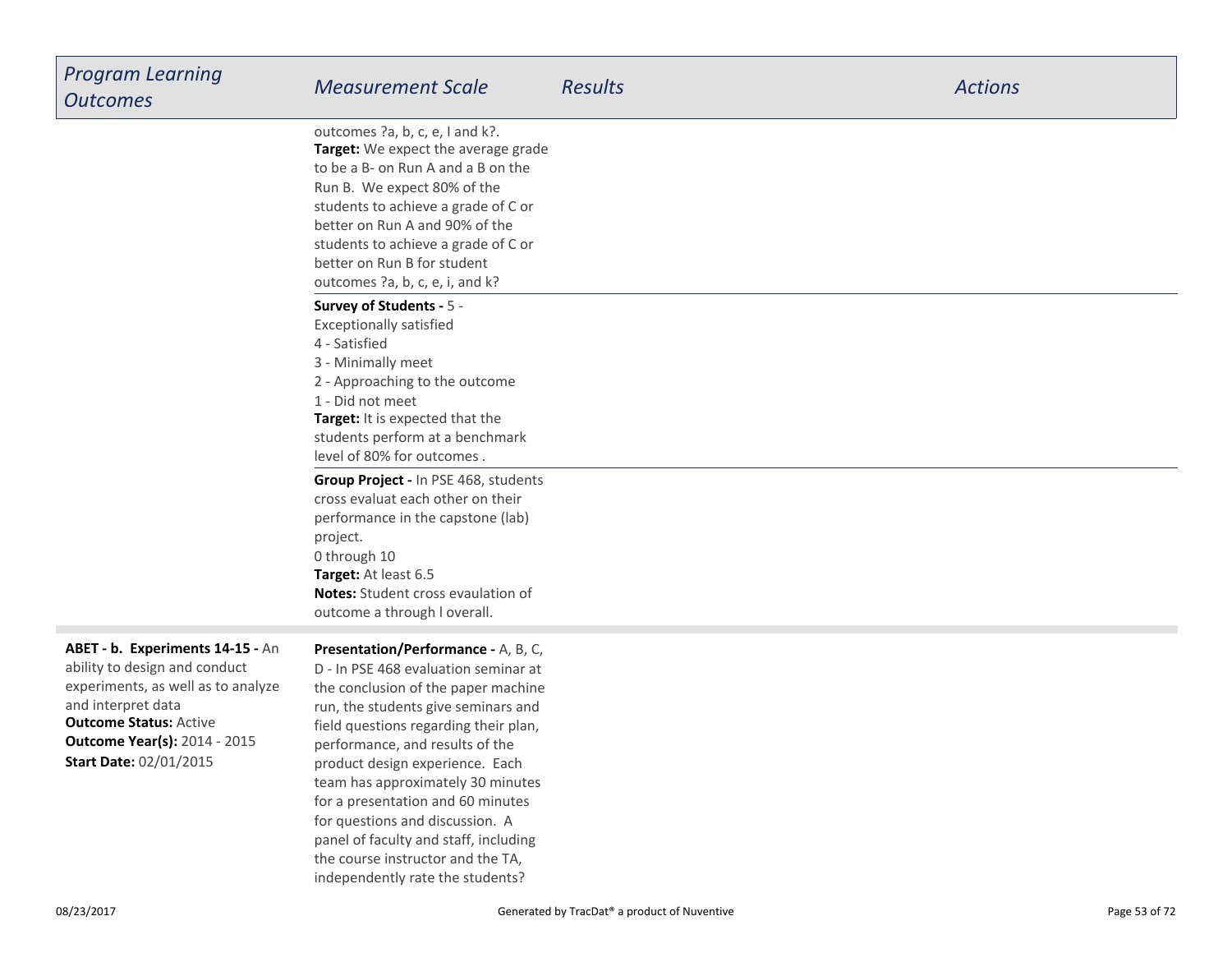| Program Learning<br><b>Outcomes</b> | <b>Measurement Scale</b>                                                                                                                                                                                                                                                                                                                                                                                                                                                              | <b>Results</b> | <b>Actions</b> |
|-------------------------------------|---------------------------------------------------------------------------------------------------------------------------------------------------------------------------------------------------------------------------------------------------------------------------------------------------------------------------------------------------------------------------------------------------------------------------------------------------------------------------------------|----------------|----------------|
|                                     | abilities to analyze and present data<br>from the paper machine runs. The<br>ratings were specifically broken out<br>with respect to the PSE student<br>outcomes ?a, b, c, e, I and k?.<br>Target: We expect the average grade<br>to be a B- on Run A and a B on the<br>Run B. We expect 80% of the<br>students to achieve a grade of C or<br>better on Run A and 90% of the<br>students to achieve a grade of C or<br>better on Run B for student<br>outcomes ?a, b, c, e, i, and k? |                |                |
|                                     | Survey of Students - 5 -<br><b>Exceptionally satisfied</b><br>4 - Satisfied<br>3 - Minimally meet<br>2 - Approaching to the outcome<br>1 - Did not meet<br>Target: It is expected that the<br>students perform at a benchmark<br>level of 80% for outcomes.                                                                                                                                                                                                                           |                |                |
|                                     | Course Grade - A, B, C, D<br>Target: Average C<br>Group Project - In PSE 468, students<br>cross evaluat each other on their<br>performance in the capstone (lab)<br>project.<br>0 through 10<br>Target: At least 6.5<br><b>Notes:</b> Student cross evaulation of a<br>through I overall.                                                                                                                                                                                             |                |                |
|                                     | Capstone Assignment/Project - % -<br>The three main guiding threads in a<br>design project are scope, schedule<br>and budget, which are progressively<br>refined and made more detailed as<br>the design progresses over the<br>semester. Thus, at the very                                                                                                                                                                                                                           |                |                |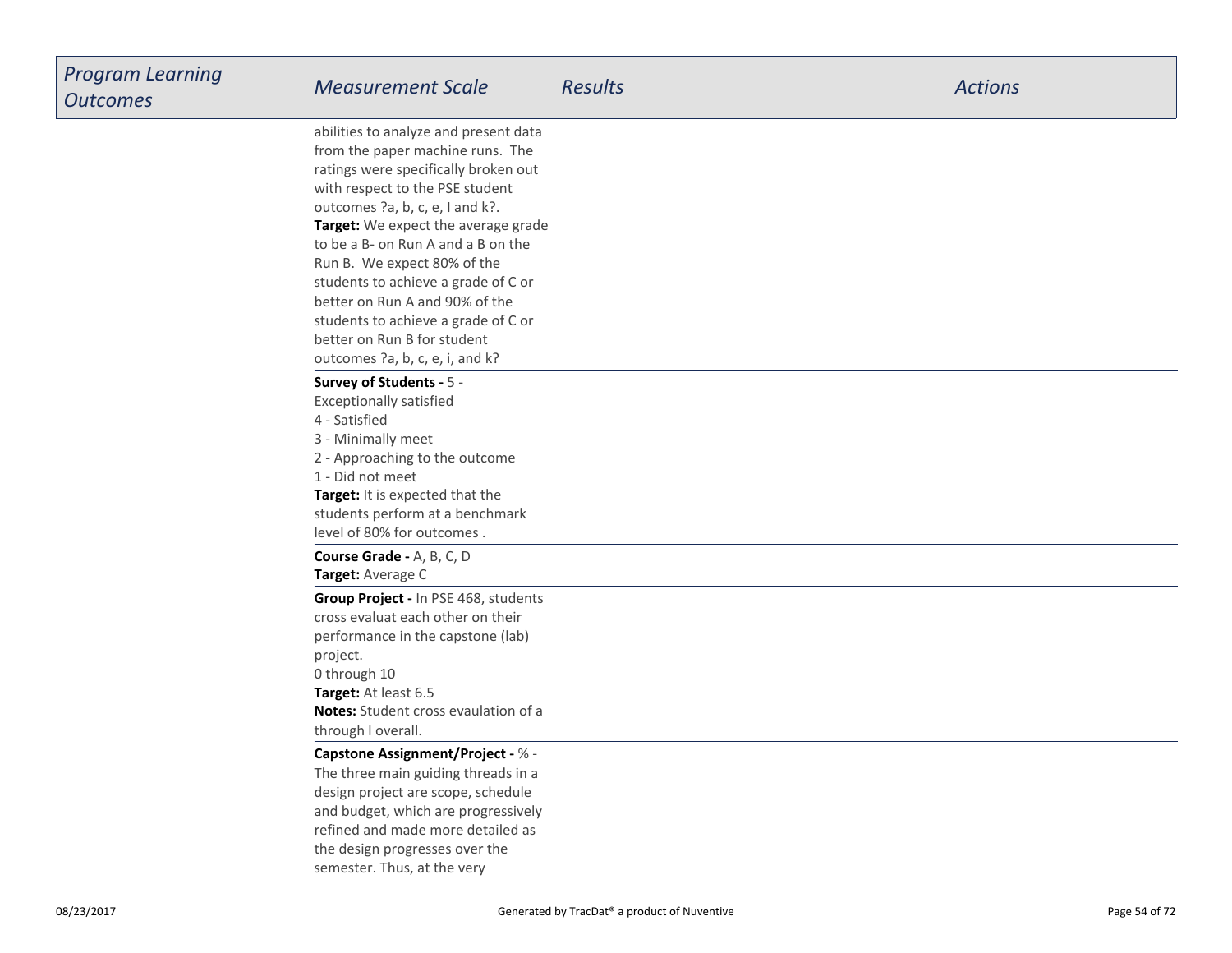beginning of a design project, the students have to make a rough cost estimation and potential profitability analysis of their project (along with apreliminary scope and schedule) inorder to arrive at decision ofwhether to proceed further or not.This is further assessed by in-class interaction and exploration with the students on the future direction ofthe design project, and by evaluationof the design team?s weekly classpresentations and written summaries (10% of total grade) and engineering log book (10% of totalgrade). The overall progress of a design team is assessed from two mid-semester progress reports (25%of total grade) and one finaltechnical design report (45% of totalgrade).

This capstone design course (PSE 481) involves the execution of a realworld engineering design project during the fall semester at RockTennSolvay Mill (previously Solvay Paperboard), a paperboard milllocated in Solvay, New York. Eachdesign team maintains an engineering logbook containing allrelevant approaches, data and calculations in an organized fashion.Every week, each team submits a brief written summary of its progressand makes a brief in-class presentation. There are extensivediscussions and communicationbetween the design teams,instructors, mill personnel, and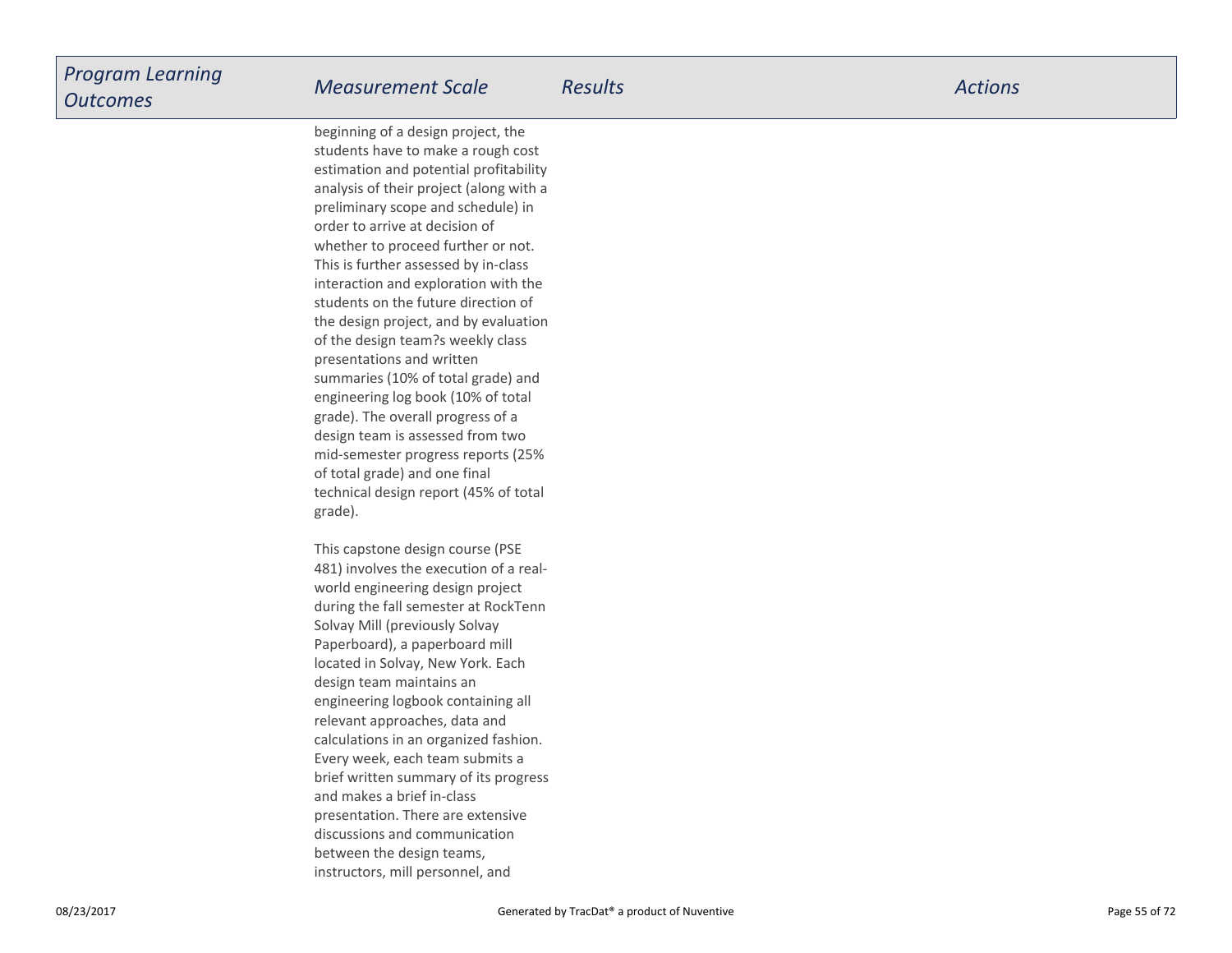external vendors with continuousmonitoring of the progress of a design team towards the design goal. The results of the work of each team are summarized in a technicaldesign report, which is submitted near the end of the semester. Two mid-semester progress reports are also required. In addition, at the endof the semester, each design teammakes a presentation of its completed project to the Paper and Bioprocess Engineering department and prepares a poster of its project.The students undergo safety trainingat the mill so that they can operate safely in an industrial environmentand professional and ethicalresponsibilities of engineers have been communicated via videos andin-class discussion.Most classes are held at the mill site.In 2009, Ms. Shiuli Mahmud, PBEgraduate student, made a presentation to the class that wastitled ?Six Sigma and Managing Changes Effectively.? During 2009-2011 the class watched a video called ?Inferno: Dust Explosion atImperial Sugar? available at the website of the U.S. Chemical SafetyBoard (www.csb.gov). Dr. Jose Iribarne, co-instructor of this course and currently Director, Mill StrategicProjects & Technology, RockTenn Corporate Engineering, usually offersa class presentation on project management issues (titled ?ProjectManagement 101?) to the students.In 2011, the class also watched the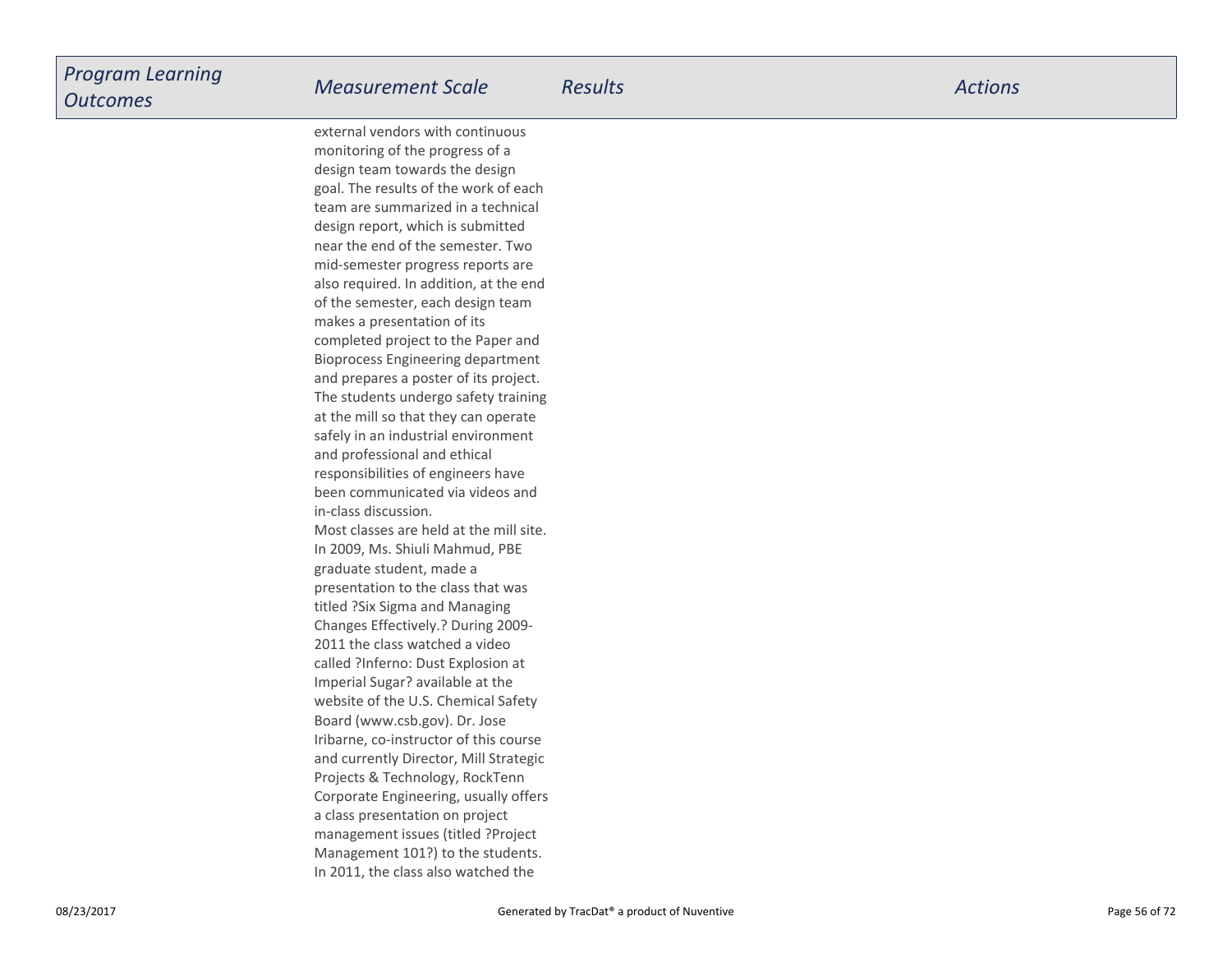| <b>Program Learning</b><br><b>Outcomes</b>                                                                                                                                                                                                                                                                                                                                                                            | <b>Measurement Scale</b>                                                                                                                                                                                                                                                                                                                                                                                                                                         | <b>Results</b> | <b>Actions</b> |
|-----------------------------------------------------------------------------------------------------------------------------------------------------------------------------------------------------------------------------------------------------------------------------------------------------------------------------------------------------------------------------------------------------------------------|------------------------------------------------------------------------------------------------------------------------------------------------------------------------------------------------------------------------------------------------------------------------------------------------------------------------------------------------------------------------------------------------------------------------------------------------------------------|----------------|----------------|
|                                                                                                                                                                                                                                                                                                                                                                                                                       | following safety video: ?Fatal<br>exposure: Tragedy at DuPont and<br>videos on engineering ethics.<br>Target: It is expected that the<br>students perform at a benchmark<br>level of 80% in the different<br>instrument categories shown in<br>Table 18-2.                                                                                                                                                                                                       |                |                |
| ABET - c. Design 14-15 - An ability to<br>design a system, component, or<br>process to meet desired needs within<br>realistic constraints such as economic, run, the students give seminars and<br>environmental, social, political,<br>ethical, health and safety,<br>manufacturability, and sustainability<br><b>Outcome Status: Active</b><br><b>Outcome Year(s): 2014 - 2015</b><br><b>Start Date: 02/01/2015</b> | Presentation/Performance - A, B, C,<br>D - In PSE 468 evaluation seminar at<br>the conclusion of the paper machine<br>field questions regarding their plan,<br>performance, and results of the<br>product design experience. Each<br>team has approximately 30 minutes<br>for a presentation and 60 minutes<br>for questions and discussion. A<br>panel of faculty and staff, including<br>the course instructor and the TA,<br>independently rate the students? |                |                |

# **Survey of Students -** 5 -

Exceptionally satisfied

- 4 Satisfied
- 3 Minimally meet
- 2 Approaching to the outcome

**Target:** We expect the average grade to be a B- on Run A and a B on theRun B. We expect 80% of the students to achieve a grade of C orbetter on Run A and 90% of the students to achieve a grade of C orbetter on Run B for studentoutcomes ?a, b, c, e, i, and k?

 from the paper machine runs. The ratings were specifically broken outwith respect to the PSE studentoutcomes ?a, b, c, e, I and k?.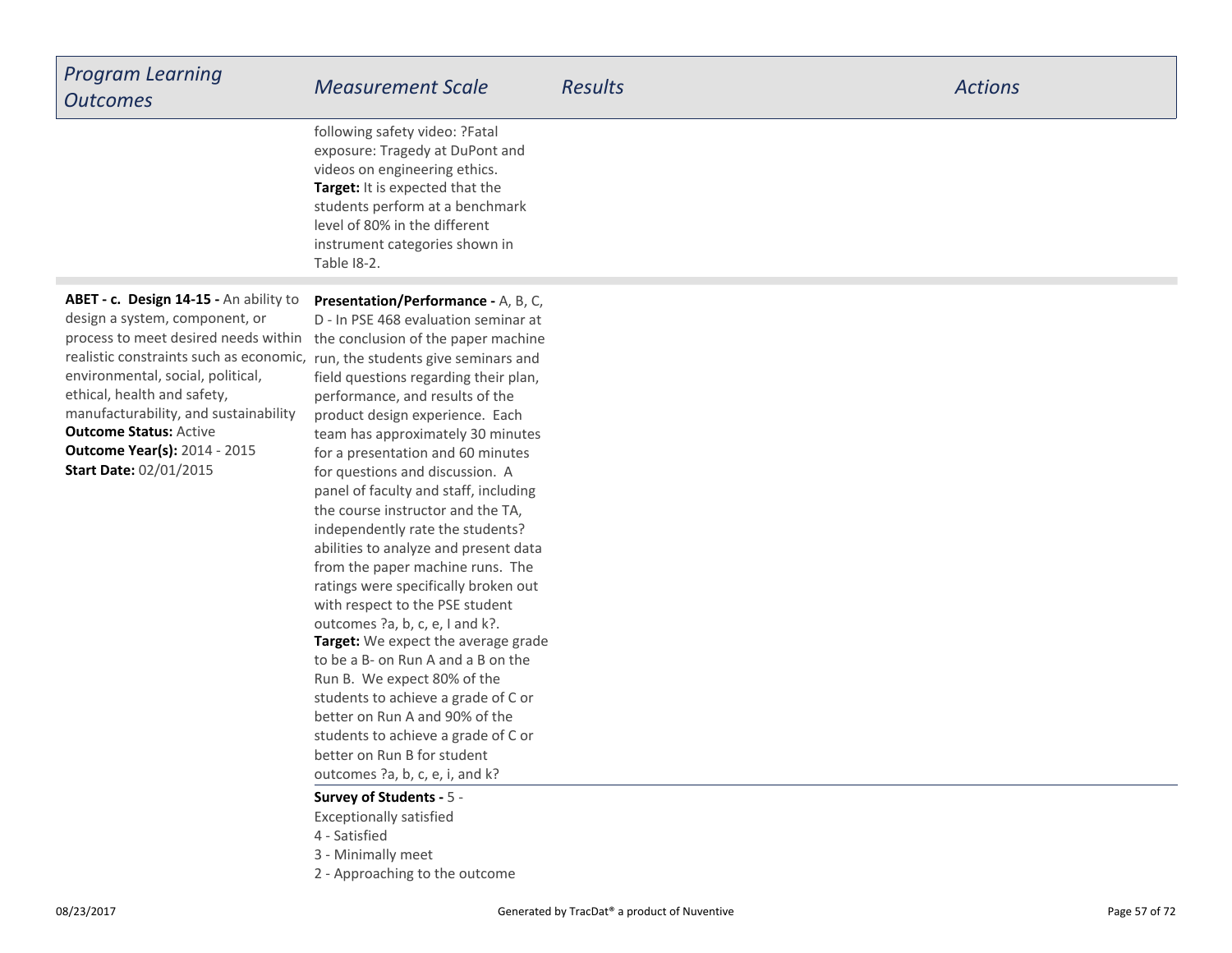**Target:** It is expected that the students perform at a benchmarklevel of 80% for outcomes .1 - Did not meet

**Capstone Assignment/Project -** % - The three main guiding threads in a design project are scope, schedule and budget, which are progressively refined and made more detailed asthe design progresses over thesemester. Thus, at the very beginning of a design project, the students have to make a rough costestimation and potential profitability analysis of their project (along with apreliminary scope and schedule) inorder to arrive at decision ofwhether to proceed further or not.This is further assessed by in-class interaction and exploration with the students on the future direction ofthe design project, and by evaluationof the design team?s weekly classpresentations and written summaries (10% of total grade) and engineering log book (10% of totalgrade). The overall progress of a design team is assessed from two mid-semester progress reports (25%of total grade) and one finaltechnical design report (45% of totalgrade).

This capstone design course (PSE 481) involves the execution of a realworld engineering design project during the fall semester at RockTennSolvay Mill (previously Solvay Paperboard), a paperboard milllocated in Solvay, New York. Each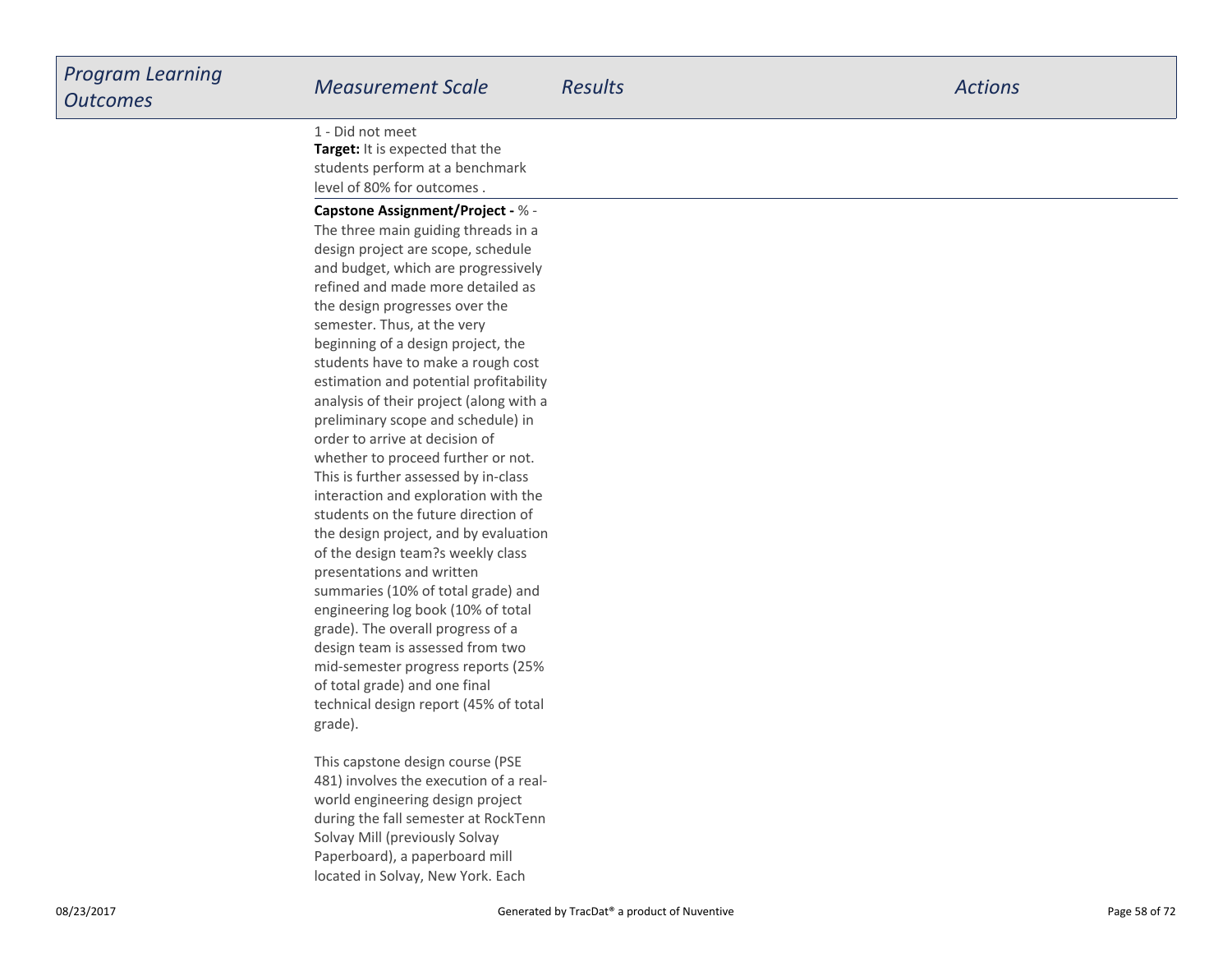design team maintains an engineering logbook containing allrelevant approaches, data and calculations in an organized fashion.Every week, each team submits a brief written summary of its progressand makes a brief in-class presentation. There are extensivediscussions and communicationbetween the design teams,instructors, mill personnel, and external vendors with continuousmonitoring of the progress of a design team towards the design goal. The results of the work of each team are summarized in a technicaldesign report, which is submitted near the end of the semester. Two mid-semester progress reports are also required. In addition, at the endof the semester, each design teammakes a presentation of its completed project to the Paper and Bioprocess Engineering departmentand prepares a poster of its project.The students undergo safety trainingat the mill so that they can operate safely in an industrial environmentand professional and ethicalresponsibilities of engineers have been communicated via videos andin-class discussion.Most classes are held at the mill site.In 2009, Ms. Shiuli Mahmud, PBEgraduate student, made a presentation to the class that wastitled ?Six Sigma and Managing Changes Effectively.? During 2009-2011 the class watched a videocalled ?Inferno: Dust Explosion at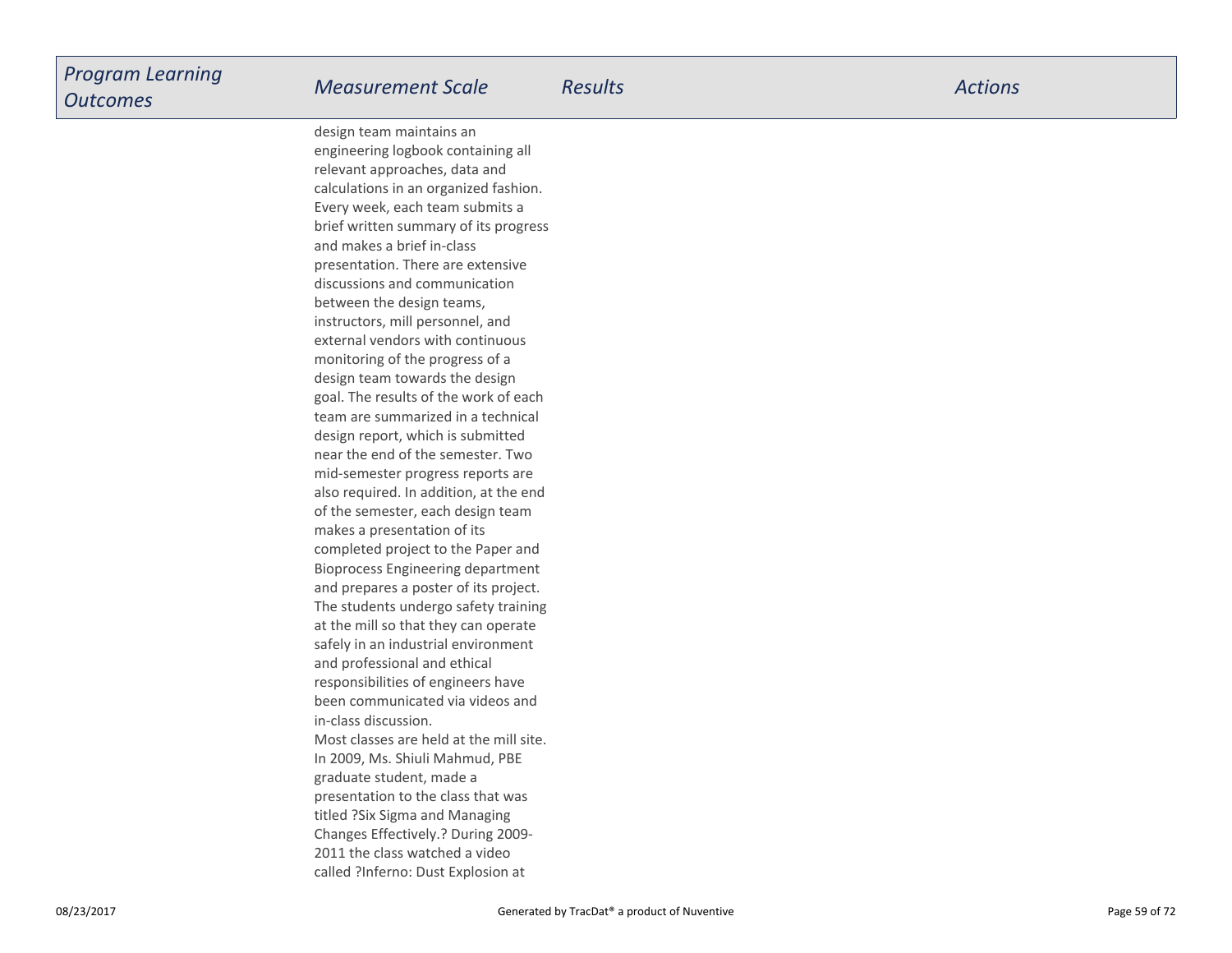| <b>Program Learning</b><br><b>Outcomes</b> | <b>Measurement Scale</b>                                         | <b>Results</b> | <b>Actions</b> |
|--------------------------------------------|------------------------------------------------------------------|----------------|----------------|
|                                            | Imperial Sugar? available at the                                 |                |                |
|                                            | website of the U.S. Chemical Safety                              |                |                |
|                                            | Board (www.csb.gov). Dr. Jose                                    |                |                |
|                                            | Iribarne, co-instructor of this course                           |                |                |
|                                            | and currently Director, Mill Strategic                           |                |                |
|                                            | Projects & Technology, RockTenn                                  |                |                |
|                                            | Corporate Engineering, usually offers                            |                |                |
|                                            | a class presentation on project                                  |                |                |
|                                            | management issues (titled ?Project                               |                |                |
|                                            | Management 101?) to the students.                                |                |                |
|                                            | In 2011, the class also watched the                              |                |                |
|                                            | following safety video: ?Fatal                                   |                |                |
|                                            | exposure: Tragedy at DuPont and                                  |                |                |
|                                            | videos on engineering ethics.<br>Target: It is expected that the |                |                |
|                                            | students perform at a benchmark                                  |                |                |
|                                            | level of 80% in the different                                    |                |                |
|                                            | instrument categories shown in                                   |                |                |
|                                            | Table 18-2.                                                      |                |                |
|                                            | Group Project - In PSE 468, students                             |                |                |
|                                            | cross evaluat each other on their                                |                |                |

**Outcome Status:** Active **Outcome Year(s):** 2014 - 2015**ABET - d. Teamwork 14-15 -** Anability to function on multidisciplinary teams**Start Date:** 02/01/2015

#### **Presentation/Performance -** A, B, C,

**Notes:** Student cross evaulation of a

performance in the capstone (lab)

**Target:** At least 6.5

project.0 through 10

through l overall.

D - In PSE 468 evaluation seminar at the conclusion of the paper machine run, the students give seminars and field questions regarding their plan,performance, and results of the product design experience. Each team has approximately 30 minutesfor a presentation and 60 minutesfor questions and discussion. A panel of faculty and staff, includingthe course instructor and the TA,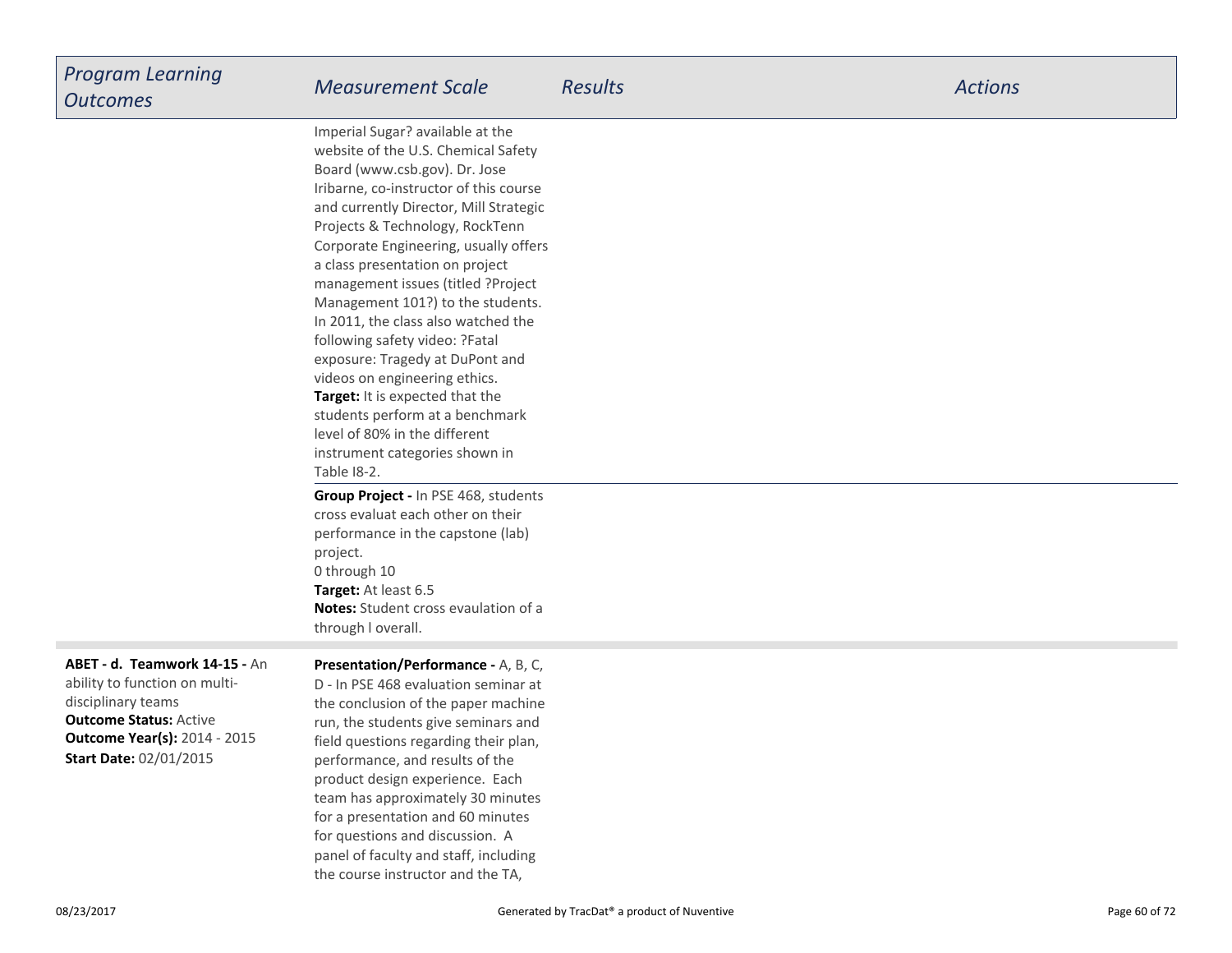| Program Learning<br><b>Outcomes</b> | <b>Measurement Scale</b>                                                                                                                                                                                                                                                                                                                                                                                                                                                                                                  | <b>Results</b> | <b>Actions</b> |
|-------------------------------------|---------------------------------------------------------------------------------------------------------------------------------------------------------------------------------------------------------------------------------------------------------------------------------------------------------------------------------------------------------------------------------------------------------------------------------------------------------------------------------------------------------------------------|----------------|----------------|
|                                     | independently rate the students?<br>abilities to analyze and present data<br>from the paper machine runs. The<br>ratings were specifically broken out<br>with respect to the PSE student<br>outcomes ?a, b, c, e, I and k?.<br>Target: We expect the average grade<br>to be a B- on Run A and a B on the<br>Run B. We expect 80% of the<br>students to achieve a grade of C or<br>better on Run A and 90% of the<br>students to achieve a grade of C or<br>better on Run B for student<br>outcomes ?a, b, c, e, i, and k? |                |                |
|                                     | Survey of Students - 5 -<br><b>Exceptionally satisfied</b><br>4 - Satisfied<br>3 - Minimally meet<br>2 - Approaching to the outcome<br>1 - Did not meet<br>Target: It is expected that the<br>students perform at a benchmark<br>level of 80% for outcomes.                                                                                                                                                                                                                                                               |                |                |
|                                     | Group Project - In PSE 468, students<br>cross evaluat each other on their<br>performance in the capstone (lab)<br>project.<br>0 through 10<br>Target: At least 6.5<br><b>Notes:</b> Student cross evaulation of a<br>through I overall.                                                                                                                                                                                                                                                                                   |                |                |
|                                     | <b>Capstone Assignment/Project - % -</b><br>The real-world design problem is<br>undertaken generally in groups of<br>two students in each team. It is<br>emphasized in the first class handout<br>that proper planning and scheduling,<br>and equitable division of<br>responsibilities within each team are                                                                                                                                                                                                              |                |                |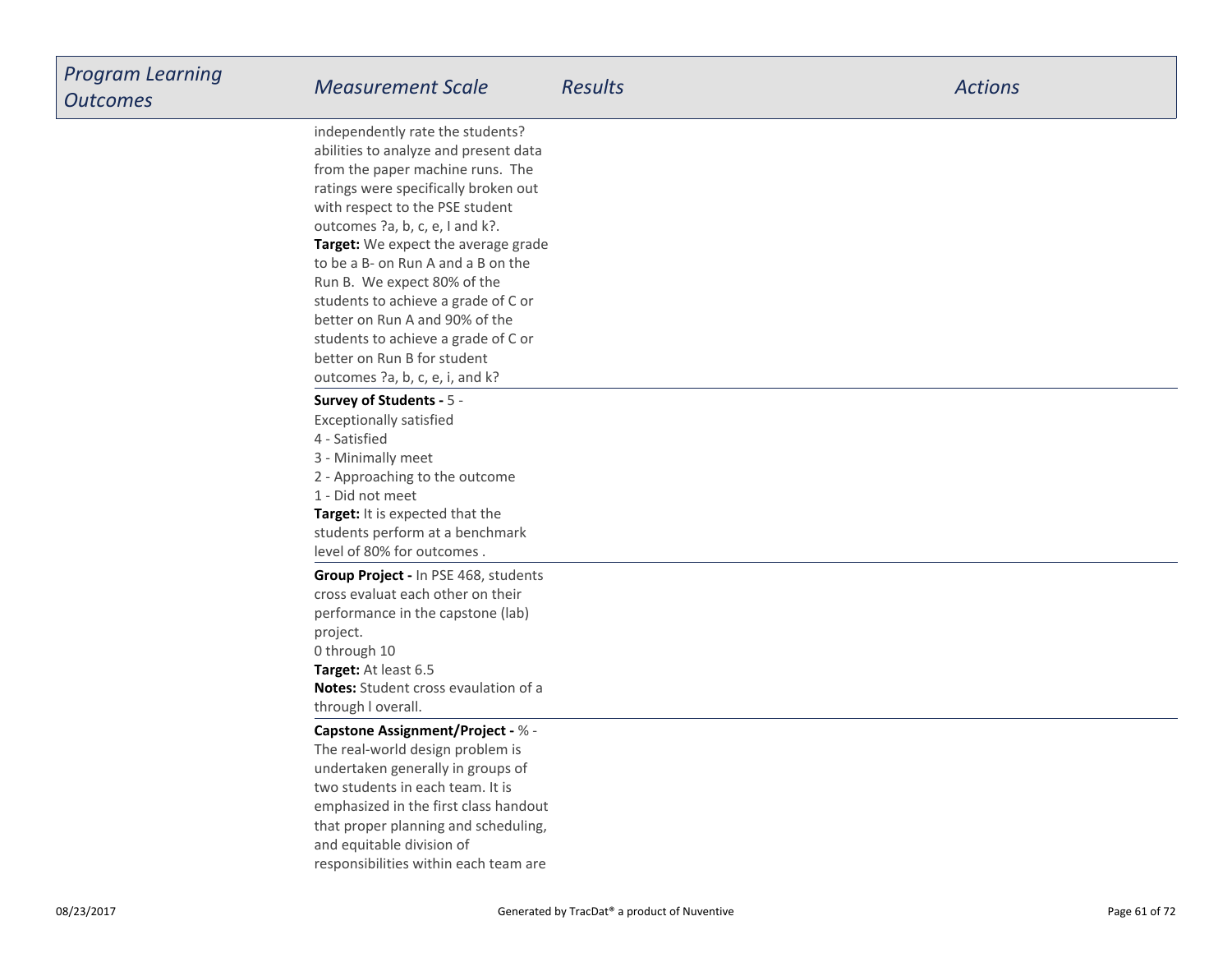| <b>Program Learning</b> |
|-------------------------|
| <b>Outcomes</b>         |

**Target:** It is expected that the students perform at a benchmark level of 80% (36/45) in the category ?Technical design report? shown inTable I8-2essential for the successfulcompletion of the design project.The progress of each design team isregularly monitored through the semester via weekly class meetings,student weekly reports, progressreports, and engineering logbook asmentioned earlier.

**Outcome Status:** Active **Outcome Year(s):** 2014 - 2015**ABET - e. Problem-solving 14-15 -** Anability to identify, formulate, andsolve engineering problems**Start Date:** 02/01/2015

**Target:** We expect the average gradeto be a B- on Run A and a B on theRun B. We expect 80% of the students to achieve a grade of C orbetter on Run A and 90% of the students to achieve a grade of C orbetter on Run B for student outcomes ?a, b, c, e, i, and k?**Presentation/Performance -** A, B, C,D - In PSE 468 evaluation seminar at the conclusion of the paper machine run, the students give seminars and field questions regarding their plan,performance, and results of the product design experience. Each team has approximately 30 minutesfor a presentation and 60 minutesfor questions and discussion. A panel of faculty and staff, includingthe course instructor and the TA,independently rate the students? abilities to analyze and present data from the paper machine runs. The ratings were specifically broken outwith respect to the PSE studentoutcomes ?a, b, c, e, I and k?.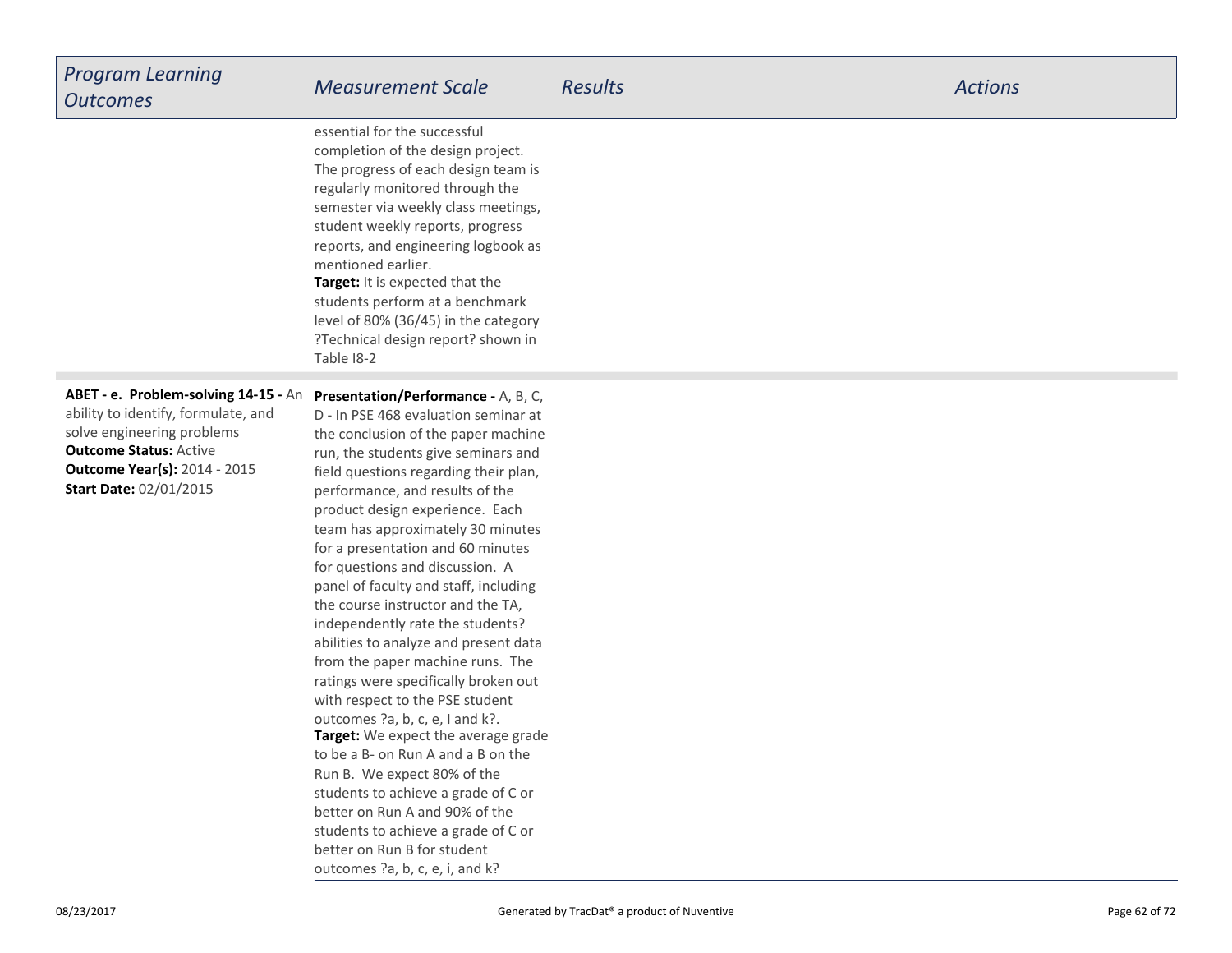**Survey of Students -** 5 -

Exceptionally satisfied

- 4 Satisfied
- 3 Minimally meet
- 2 Approaching to the outcome
- 1 Did not meet

**Target:** It is expected that the students perform at a benchmarklevel of 80% for outcomes .

#### **Capstone Assignment/Project -** % -

**Target:** It is expected that the students perform at a benchmarkThe real-world design problem is undertaken generally in groups oftwo students in each team. It is emphasized in the first class handout that proper planning and scheduling,and equitable division of responsibilities within each team areessential for the successfulcompletion of the design project.The progress of each design team isregularly monitored through the semester via weekly class meetings,student weekly reports, progress reports, and engineering logbook asmentioned earlier.

 level of 80% (36/45) in the category ?Technical design report? shown inTable I8-2

**Target:** Average C**Course Grade -** A, B, C, D

**Target:** At least 6.5 **Notes:** Student cross evaulation of a**Group Project -** In PSE 468, studentscross evaluat each other on theirperformance in the capstone (lab)project.0 through 10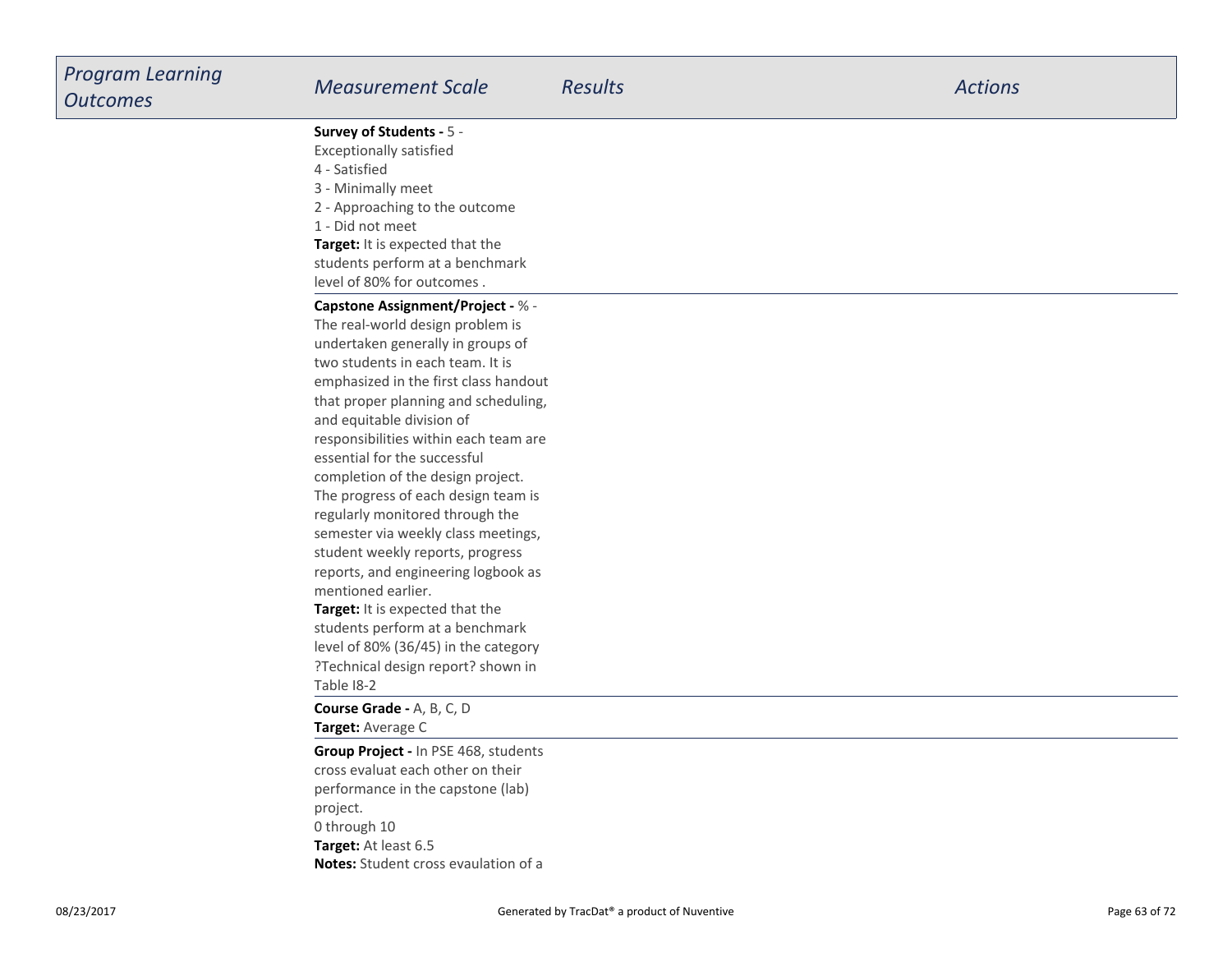| <b>Program Learning</b><br><b>Outcomes</b>                                                                                                                                                                  | <b>Measurement Scale</b>                                                                                                                                                                                                                                                                                                                                                                                                                                                                                                                                                    | <b>Results</b> | <b>Actions</b> |
|-------------------------------------------------------------------------------------------------------------------------------------------------------------------------------------------------------------|-----------------------------------------------------------------------------------------------------------------------------------------------------------------------------------------------------------------------------------------------------------------------------------------------------------------------------------------------------------------------------------------------------------------------------------------------------------------------------------------------------------------------------------------------------------------------------|----------------|----------------|
|                                                                                                                                                                                                             | through I overall.                                                                                                                                                                                                                                                                                                                                                                                                                                                                                                                                                          |                |                |
| <b>ABET - f. Ethics 14-15 - An</b><br>understanding of professional and<br>ethical responsibility.<br><b>Outcome Status: Active</b><br><b>Outcome Year(s): 2014 - 2015</b><br><b>Start Date: 02/01/2015</b> | Presentation/Performance - A, B, C,<br>D - The students in PSE 468<br>(Papermaking Processes) must<br>produce a final report for each of the<br>two large paper semi commercial<br>paper machine runs plus a grade<br>specific report for each paper grade<br>produced on the large paper<br>machine. Each report encompasses<br>the paper grades produced.<br>Target: We expect that the mean<br>written quality of the report to be<br>above average (score $=$ 3.0) based on<br>the rubric given. We also expect<br>that all sections will be average<br>$(score = 2)$ . |                |                |
|                                                                                                                                                                                                             | Survey of Students - 5 -<br><b>Exceptionally satisfied</b><br>4 - Satisfied<br>3 - Minimally meet<br>2 - Approaching to the outcome<br>1 - Did not meet<br>Target: It is expected that the<br>students perform at a benchmark<br>level of 80% for outcomes.                                                                                                                                                                                                                                                                                                                 |                |                |
|                                                                                                                                                                                                             | Group Project - In PSE 468, students<br>cross evaluat each other on their<br>performance in the capstone (lab)<br>project.<br>0 through 10<br>Target: At least 6.5<br>Notes: Student cross evaulation of a<br>through I overall.                                                                                                                                                                                                                                                                                                                                            |                |                |
|                                                                                                                                                                                                             | Course Assignment - PSE 132 -<br>Ethics seminar reflection paper:<br>Exceptional                                                                                                                                                                                                                                                                                                                                                                                                                                                                                            |                |                |

08/23/2017

Satisfactory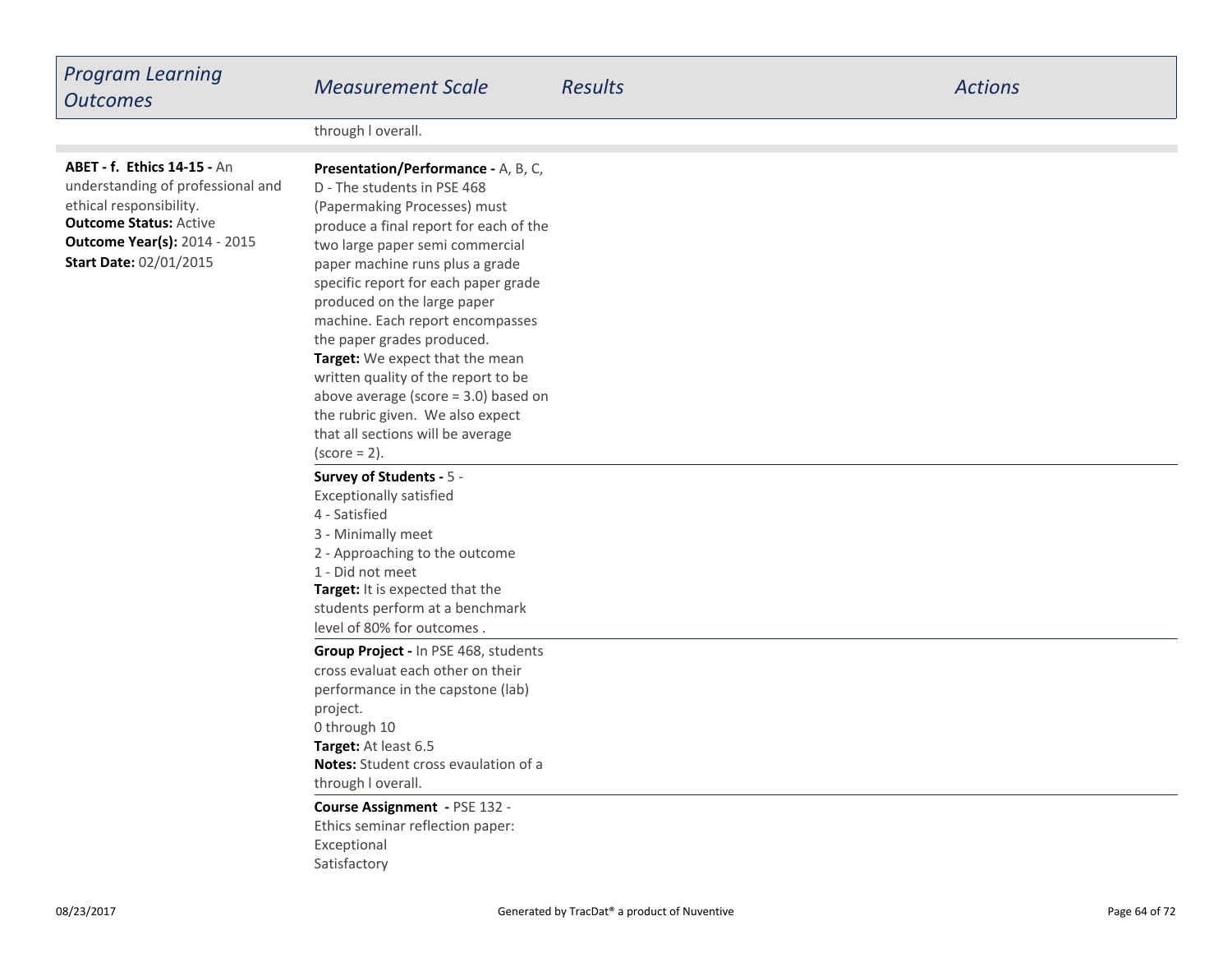| <b>Program Learning</b><br><b>Outcomes</b>                                                                                                                                        | <b>Measurement Scale</b>                                                                                                                                                                                                                                                                                                                                | <b>Results</b> | <b>Actions</b> |
|-----------------------------------------------------------------------------------------------------------------------------------------------------------------------------------|---------------------------------------------------------------------------------------------------------------------------------------------------------------------------------------------------------------------------------------------------------------------------------------------------------------------------------------------------------|----------------|----------------|
|                                                                                                                                                                                   | and ethical responsibility survey in<br>class:<br>1 None<br>$\overline{2}$<br>3 Adequate<br>4<br>5 Exceptional<br>Target: At least satisfied in ethical<br>responsibility reflection paper and<br>adequate in survey.<br><b>Field Placement/Internship</b><br>Evaluation - PSE 304/5 internship<br>survey:<br>1 through 5<br>Target: At least average 3 |                |                |
| ABET - g. Communication 14-15 - An<br>ability to communicate effectively<br><b>Outcome Status: Active</b><br><b>Outcome Year(s): 2014 - 2015</b><br><b>Start Date: 02/01/2015</b> | Survey of Students - 5 -<br><b>Exceptionally satisfied</b><br>4 - Satisfied<br>3 - Minimally meet<br>2 - Approaching to the outcome<br>1 - Did not meet<br>Target: It is expected that the<br>students perform at a benchmark<br>level of 80% for outcomes.                                                                                             |                |                |
|                                                                                                                                                                                   | Group Project - In PSE 468, students<br>cross evaluat each other on their<br>performance in the capstone (lab)<br>project.<br>0 through 10<br>Target: At least 6.5<br>Notes: Student cross evaulation of a<br>through I overall.                                                                                                                        |                |                |
|                                                                                                                                                                                   | <b>Capstone Assignment/Project - % -</b><br>The real-world design problem is<br>undertaken generally in groups of<br>two students in each team. It is<br>emphasized in the first class handout<br>that proper planning and scheduling,                                                                                                                  |                |                |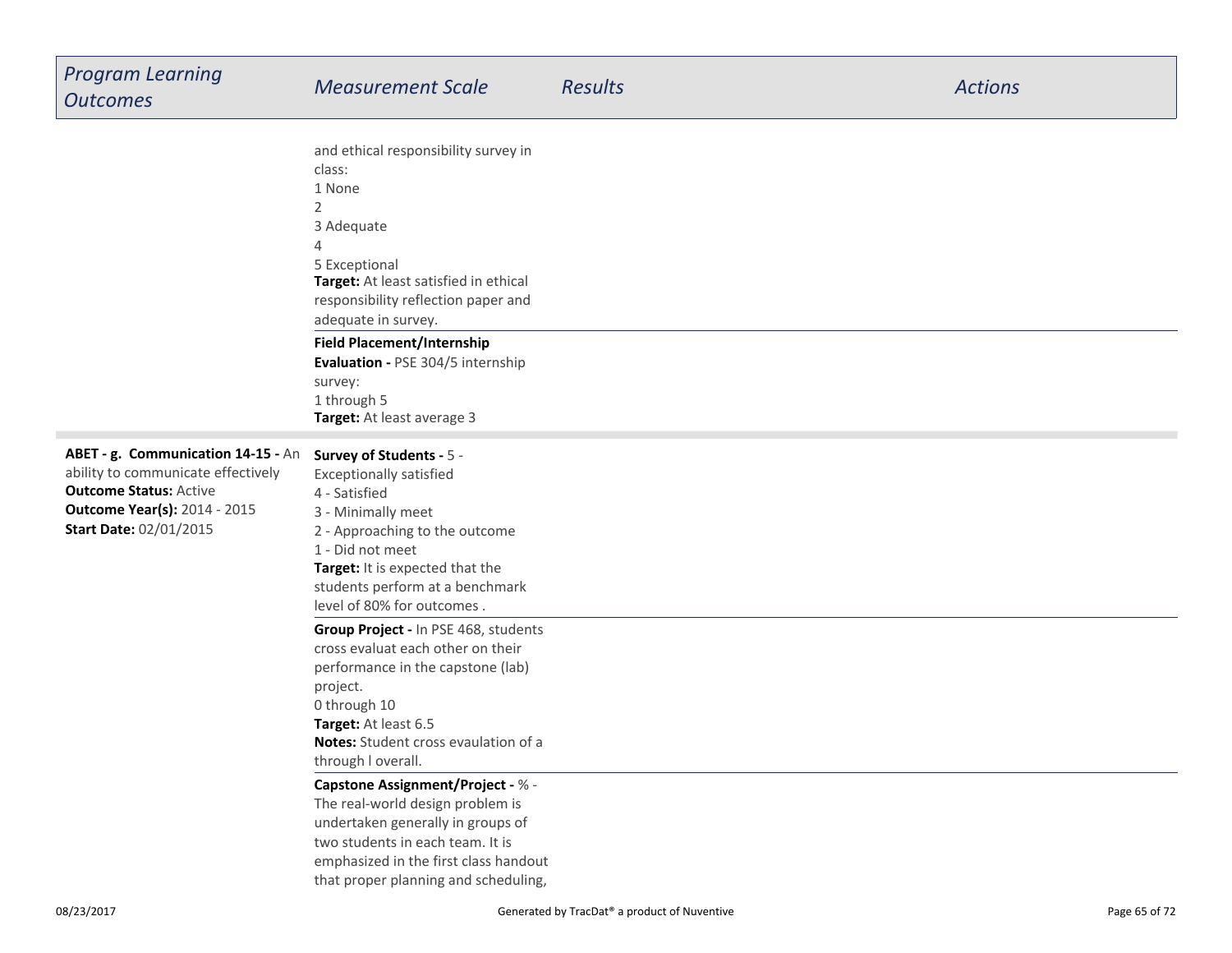**Target:** It is expected that the students perform at a benchmarklevel of 80% in the instrumentalcategories that involve oral and written communication (weekly summary and class presentation,progress reports #1 and #2, technicaldesign report, project presentation and poster) shown in Table I8-2. It isexpected that the design team performance, as assessed by Dr. J.Iribarne (Director, Mill Strategic Projects & Technology, RockTennCorporate Engineering), be at a benchmark level of 80% in the following instrumental categories:weekly class presentations of teamprogress, two mid-semesterprogress reports, final technicaldesign report, and team presentation of their design project.and equitable division of responsibilities within each team areessential for the successfulcompletion of the design project.The progress of each design team isregularly monitored through the semester via weekly class meetings,student weekly reports, progress reports, and engineering logbook asmentioned earlier.

### **Presentation/Performance -** A, B, C,D - The students in PSE 468 (Papermaking Processes) must produce a final report for each of thetwo large paper semi commercialpaper machine runs plus a grade specific report for each paper gradeproduced on the large paper

machine. Each report encompasses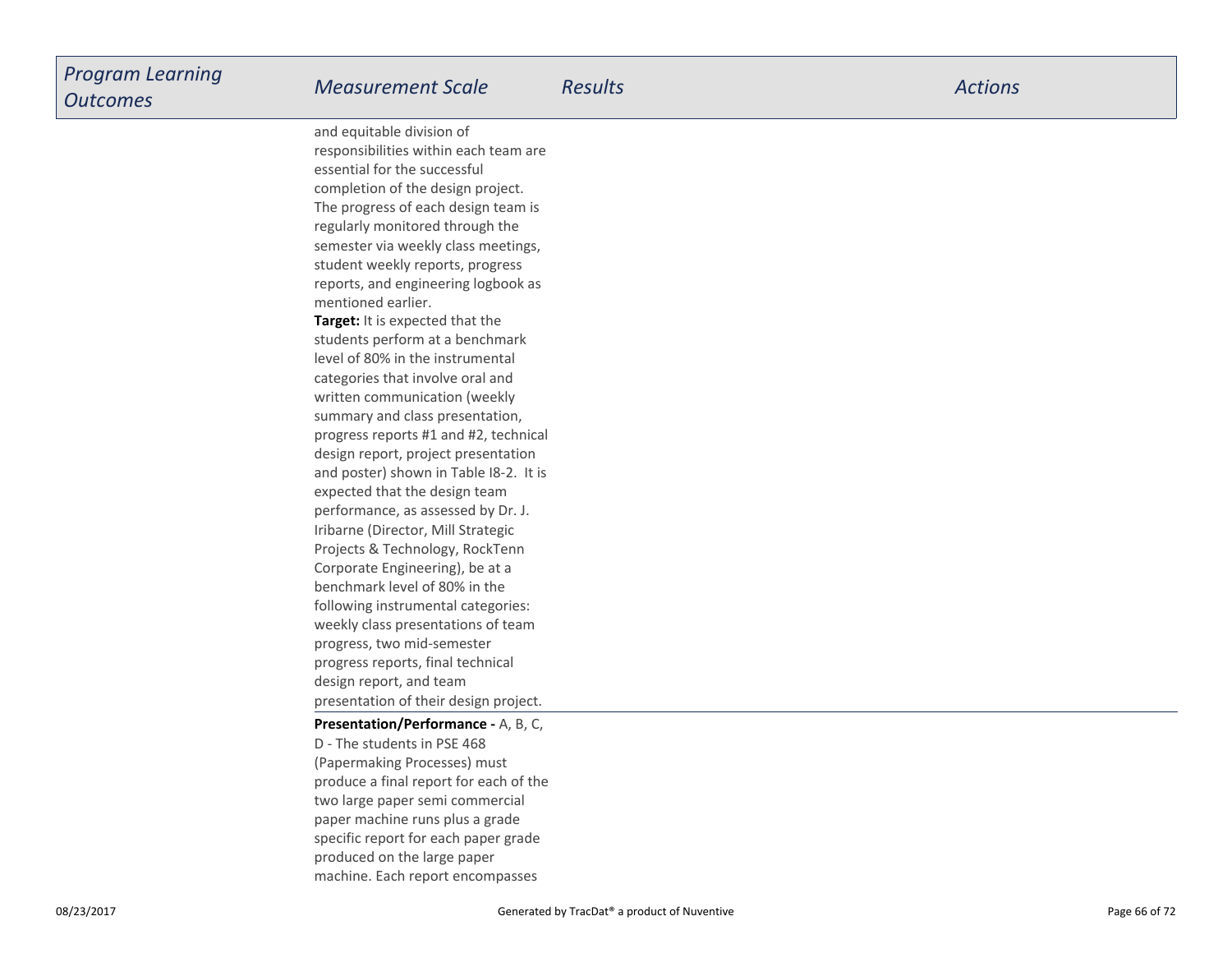| <b>Program Learning</b><br><b>Outcomes</b>                                                                                                                                                                                                                                                                      | <b>Measurement Scale</b>                                                                                                                                                                                                                                                                                                                                                                                                                                                              | <b>Results</b> | <b>Actions</b> |
|-----------------------------------------------------------------------------------------------------------------------------------------------------------------------------------------------------------------------------------------------------------------------------------------------------------------|---------------------------------------------------------------------------------------------------------------------------------------------------------------------------------------------------------------------------------------------------------------------------------------------------------------------------------------------------------------------------------------------------------------------------------------------------------------------------------------|----------------|----------------|
|                                                                                                                                                                                                                                                                                                                 | the paper grades produced.<br>Target: We expect that the mean<br>written quality of the report to be<br>above average (score $=$ 3.0) based on<br>the rubric given. We also expect<br>that all sections will be average<br>$(score = 2)$ .                                                                                                                                                                                                                                            |                |                |
| ABET - h. Broad education 14-15 -<br>The broad education necessary to<br>understand the impact of engineering 4 - Satisfied<br>solutions in a global, economic,<br>environmental, and societal context<br><b>Outcome Status: Active</b><br><b>Outcome Year(s): 2014 - 2015</b><br><b>Start Date: 02/01/2015</b> | Survey of Students - 5 -<br><b>Exceptionally satisfied</b><br>3 - Minimally meet<br>2 - Approaching to the outcome<br>1 - Did not meet<br>Target: It is expected that the<br>students perform at a benchmark<br>level of 80% for outcomes.<br>Group Project - In PSE 468, students<br>cross evaluat each other on their<br>performance in the capstone (lab)<br>project.<br>0 through 10<br>Target: At least 6.5<br><b>Notes:</b> Student cross evaulation of a<br>through I overall. |                |                |
|                                                                                                                                                                                                                                                                                                                 | <b>Field Placement/Internship</b><br>Evaluation - PSE 304/5 internship<br>survey:<br>1 through 5<br>Target: At least average 3                                                                                                                                                                                                                                                                                                                                                        |                |                |
| ABET - i. Life-long learning 14-15 - A<br>recognition of the need for, and an<br>ability to engage in life-long<br>learning<br><b>Outcome Status: Active</b><br><b>Outcome Year(s): 2014 - 2015</b><br><b>Start Date: 02/01/2015</b>                                                                            | Survey of Students - 5 -<br><b>Exceptionally satisfied</b><br>4 - Satisfied<br>3 - Minimally meet<br>2 - Approaching to the outcome<br>1 - Did not meet<br>Target: It is expected that the<br>students perform at a benchmark<br>level of 80% for outcomes.                                                                                                                                                                                                                           |                |                |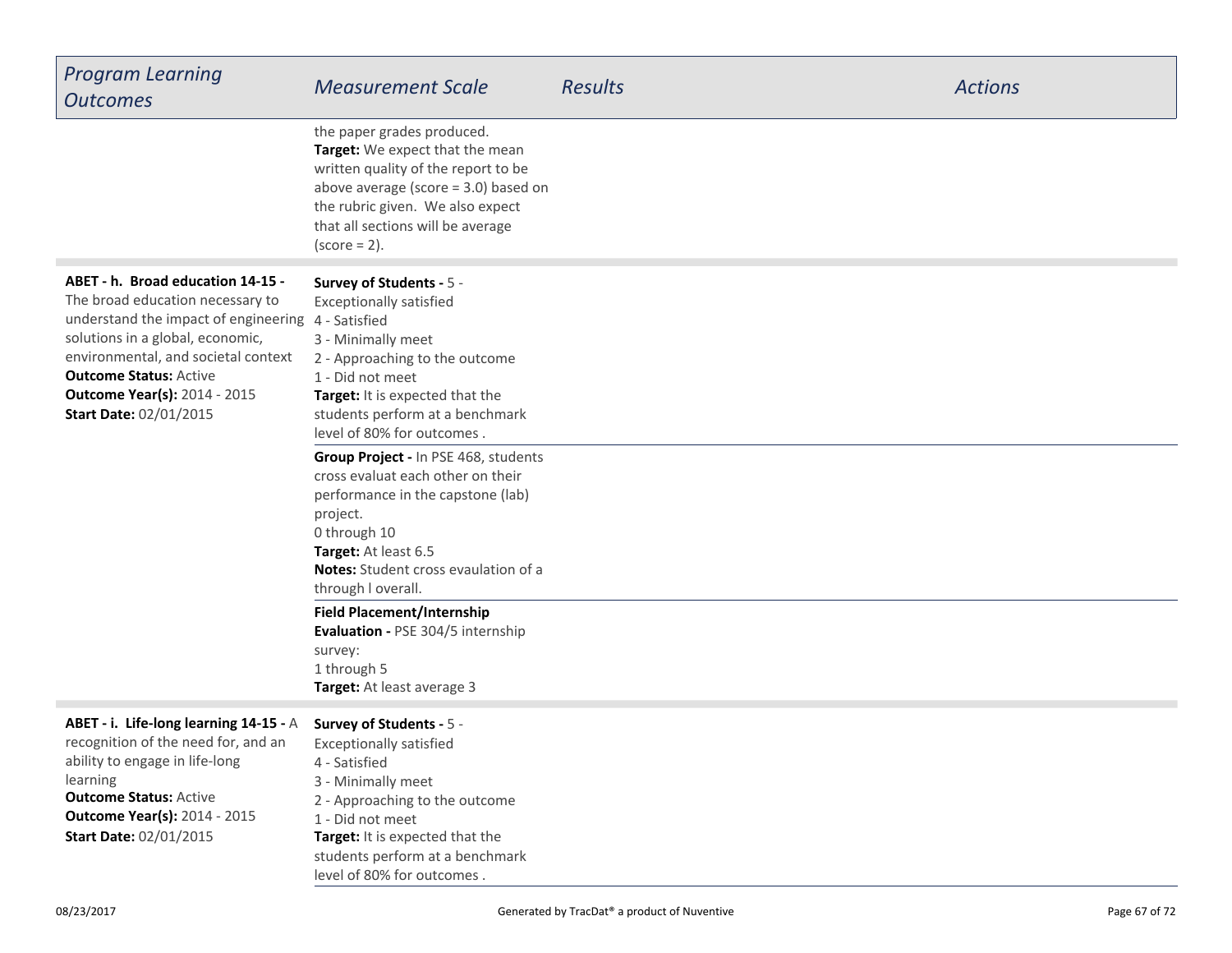| <b>Program Learning</b>                                      | <b>Measurement Scale</b>                                           | <b>Results</b> | <b>Actions</b> |
|--------------------------------------------------------------|--------------------------------------------------------------------|----------------|----------------|
| <b>Outcomes</b>                                              |                                                                    |                |                |
|                                                              | Group Project - In PSE 468, students                               |                |                |
|                                                              | cross evaluat each other on their                                  |                |                |
|                                                              | performance in the capstone (lab)                                  |                |                |
|                                                              | project.                                                           |                |                |
|                                                              | 0 through 10                                                       |                |                |
|                                                              | Target: At least 6.5<br>Notes: Student cross evaulation of a       |                |                |
|                                                              | through I overall.                                                 |                |                |
|                                                              | <b>Field Placement/Internship</b>                                  |                |                |
|                                                              | Evaluation - PSE 304/5 internship                                  |                |                |
|                                                              | survey:                                                            |                |                |
|                                                              | 1 through 5                                                        |                |                |
|                                                              | Target: At least average 3                                         |                |                |
|                                                              | Presentation/Performance - A, B, C,                                |                |                |
|                                                              | D - The students in PSE 468                                        |                |                |
|                                                              | (Papermaking Processes) must                                       |                |                |
|                                                              | produce a final report for each of the                             |                |                |
|                                                              | two large paper semi commercial<br>paper machine runs plus a grade |                |                |
|                                                              | specific report for each paper grade                               |                |                |
|                                                              | produced on the large paper                                        |                |                |
|                                                              | machine. Each report encompasses                                   |                |                |
|                                                              | the paper grades produced.                                         |                |                |
|                                                              | Target: We expect that the mean                                    |                |                |
|                                                              | written quality of the report to be                                |                |                |
|                                                              | above average (score $=$ 3.0) based on                             |                |                |
|                                                              | the rubric given. We also expect                                   |                |                |
|                                                              | that all sections will be average                                  |                |                |
|                                                              | $(score = 2)$ .                                                    |                |                |
| ABET - j. Contemporary issues 14-15                          | Survey of Students - 5 -                                           |                |                |
| - A knowledge of contemporary issues Exceptionally satisfied |                                                                    |                |                |
|                                                              | 4 - Satisfied                                                      |                |                |
| <b>Outcome Status: Active</b>                                | 3 - Minimally meet                                                 |                |                |
| <b>Outcome Year(s): 2014 - 2015</b>                          | 2 - Approaching to the outcome                                     |                |                |

**Start Date:** 02/01/2015

**Target:** It is expected that the students perform at a benchmarklevel of 80% for outcomes .2 - Approaching to the outcome1 - Did not meet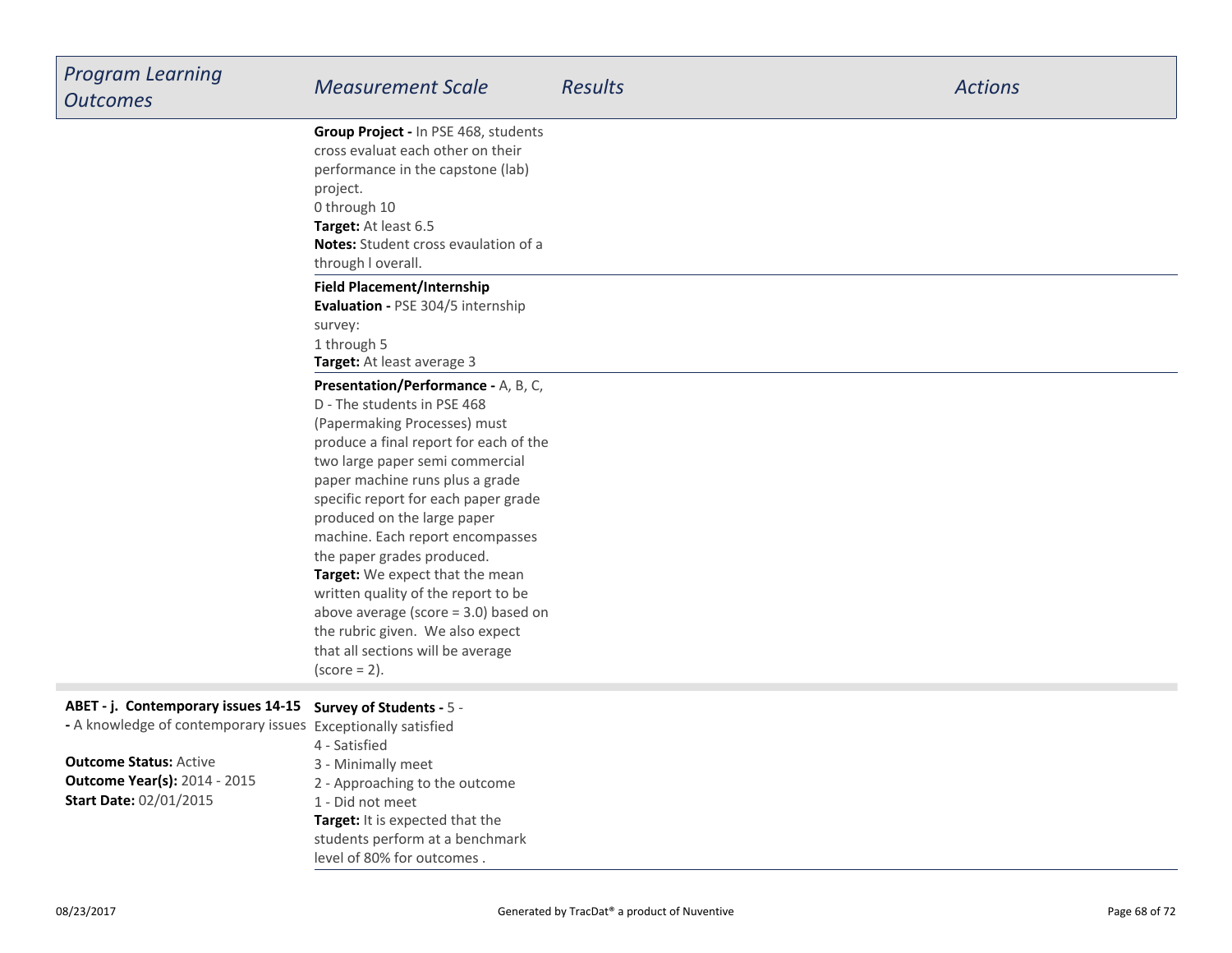| <b>Program Learning</b><br><b>Outcomes</b>                                                                            | <b>Measurement Scale</b>                                                                                       | <b>Results</b> | <b>Actions</b> |
|-----------------------------------------------------------------------------------------------------------------------|----------------------------------------------------------------------------------------------------------------|----------------|----------------|
|                                                                                                                       | Group Project - In PSE 468, students<br>cross evaluat each other on their<br>performance in the capstone (lab) |                |                |
|                                                                                                                       | project.<br>0 through 10<br>Target: At least 6.5                                                               |                |                |
|                                                                                                                       | <b>Notes:</b> Student cross evaulation of a<br>through I overall.                                              |                |                |
|                                                                                                                       | <b>Field Placement/Internship</b><br>Evaluation - PSE 304/5 internship                                         |                |                |
|                                                                                                                       | survey:<br>1 through 5<br>Target: At least average 3                                                           |                |                |
|                                                                                                                       | Presentation/Performance - A, B, C,<br>D - The students in PSE 468                                             |                |                |
|                                                                                                                       | (Papermaking Processes) must<br>produce a final report for each of the<br>two large paper semi commercial      |                |                |
|                                                                                                                       | paper machine runs plus a grade<br>specific report for each paper grade                                        |                |                |
|                                                                                                                       | produced on the large paper<br>machine. Each report encompasses<br>the paper grades produced.                  |                |                |
|                                                                                                                       | Target: We expect that the mean<br>written quality of the report to be                                         |                |                |
|                                                                                                                       | above average (score $=$ 3.0) based on<br>the rubric given. We also expect                                     |                |                |
|                                                                                                                       | that all sections will be average<br>$(score = 2)$ .                                                           |                |                |
| ABET - k. Engineering tools 14-15 -<br>An ability to use the techniques, skills, D - In PSE 468 evaluation seminar at | Presentation/Performance - A, B, C,                                                                            |                |                |
| and modern engineering tools<br>necessary for engineering practice                                                    | the conclusion of the paper machine<br>run, the students give seminars and                                     |                |                |
| <b>Outcome Status: Active</b><br><b>Outcome Year(s): 2014 - 2015</b>                                                  | field questions regarding their plan,<br>nerformance and results of the                                        |                |                |

**Outd Start Date:** 02/01/2015

performance, and results of the product design experience. Each team has approximately 30 minutesfor a presentation and 60 minutesfor questions and discussion. A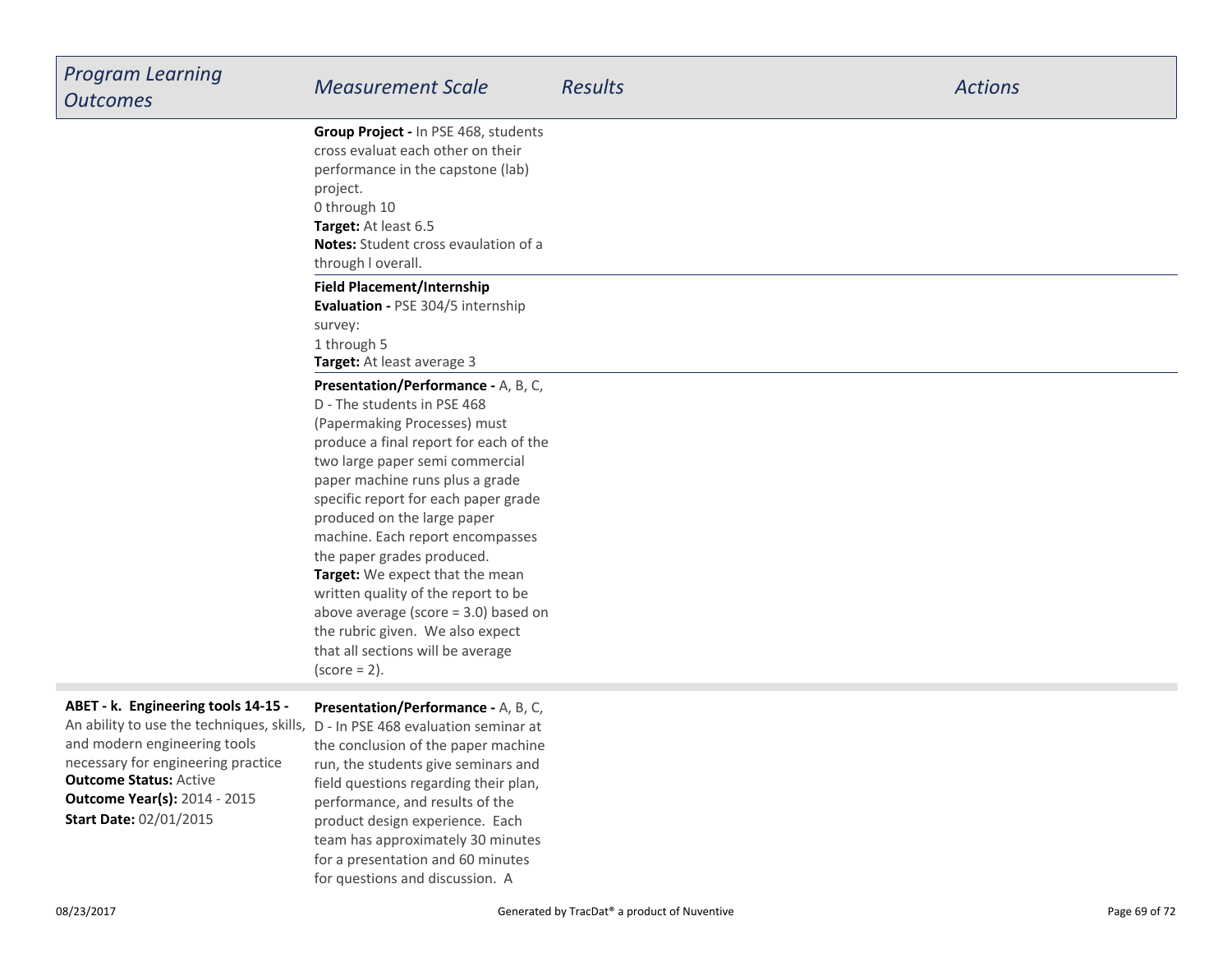**Target:** We expect the average grade to be a B- on Run A and a B on theRun B. We expect 80% of the students to achieve a grade of C orbetter on Run A and 90% of the students to achieve a grade of C orbetter on Run B for student outcomes ?a, b, c, e, i, and k?panel of faculty and staff, includingthe course instructor and the TA,independently rate the students? abilities to analyze and present data from the paper machine runs. The ratings were specifically broken outwith respect to the PSE studentoutcomes ?a, b, c, e, I and k?.

#### **Survey of Students -** 5 -

Exceptionally satisfied

- 4 Satisfied
- 3 Minimally meet
- 2 Approaching to the outcome

**Target:** It is expected that the 1 - Did not meet

 students perform at a benchmarklevel of 80% for outcomes .

**Group Project -** In PSE 468, studentscross evaluat each other on their performance in the capstone (lab)project.0 through 10

**Target:** At least 6.5 **Notes:** Student cross evaulation of athrough l overall.

#### **Capstone Assignment/Project -** % -

The real-world design problem is undertaken generally in groups oftwo students in each team. It is emphasized in the first class handoutthat proper planning and scheduling,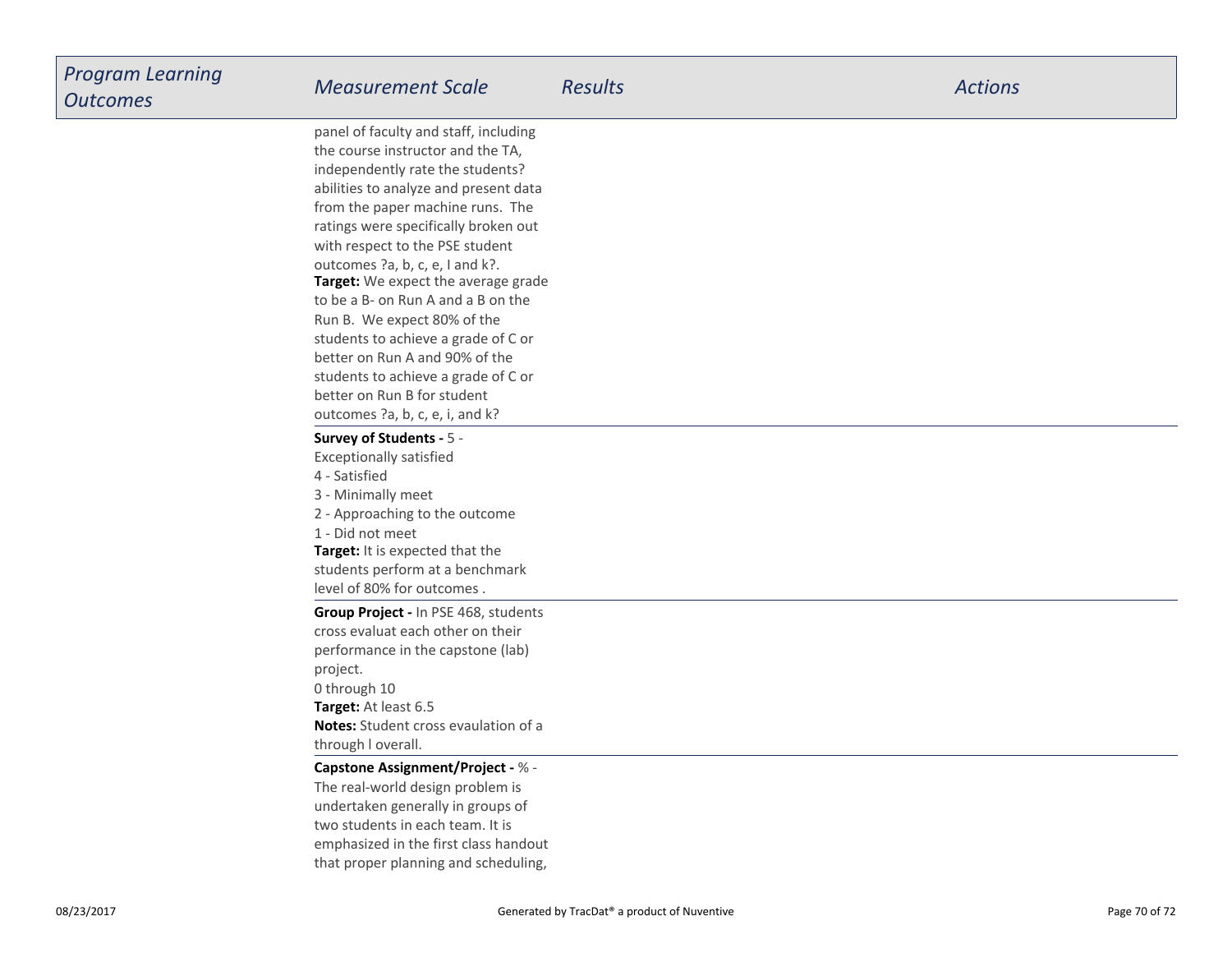| <b>Program Learning</b><br><b>Outcomes</b>                                                                                                                                                                                                                                                                                        | <b>Measurement Scale</b>                                                                                                                                                                                                                                                                                                                                                                                                                                                                                                    | <b>Results</b> | <b>Actions</b> |
|-----------------------------------------------------------------------------------------------------------------------------------------------------------------------------------------------------------------------------------------------------------------------------------------------------------------------------------|-----------------------------------------------------------------------------------------------------------------------------------------------------------------------------------------------------------------------------------------------------------------------------------------------------------------------------------------------------------------------------------------------------------------------------------------------------------------------------------------------------------------------------|----------------|----------------|
|                                                                                                                                                                                                                                                                                                                                   | and equitable division of<br>responsibilities within each team are<br>essential for the successful<br>completion of the design project.<br>The progress of each design team is<br>regularly monitored through the<br>semester via weekly class meetings,<br>student weekly reports, progress<br>reports, and engineering logbook as<br>mentioned earlier.<br>Target: It is expected that the<br>students perform at a benchmark<br>level of 80% (36/45) in the category<br>?Technical design report? shown in<br>Table 18-2 |                |                |
| ABET - I. Industrial Experience 14-15 - Group Project - In PSE 468, students<br>an ability to worked in an industrial or cross evaluat each other on their<br>research position within pulp, paper<br>or related fields.<br><b>Outcome Status: Active</b><br><b>Outcome Year(s): 2014 - 2015</b><br><b>Start Date: 02/01/2015</b> | performance in the capstone (lab)<br>project.<br>0 through 10<br>Target: At least 6.5<br>Notes: Student cross evaulation of a<br>through I overall.                                                                                                                                                                                                                                                                                                                                                                         |                |                |
|                                                                                                                                                                                                                                                                                                                                   | Survey of Students - 5 -<br><b>Exceptionally satisfied</b><br>4 - Satisfied<br>3 - Minimally meet<br>2 - Approaching to the outcome<br>1 - Did not meet<br>Target: It is expected that the<br>students perform at a benchmark<br>level of 80% for outcomes.<br><b>Field Placement/Internship</b><br>Evaluation - PSE 304/5 internship                                                                                                                                                                                       |                |                |
|                                                                                                                                                                                                                                                                                                                                   | survey:<br>1 through 5<br>Target: At least average 3<br>Portfolio Review - PSE 304 is                                                                                                                                                                                                                                                                                                                                                                                                                                       |                |                |